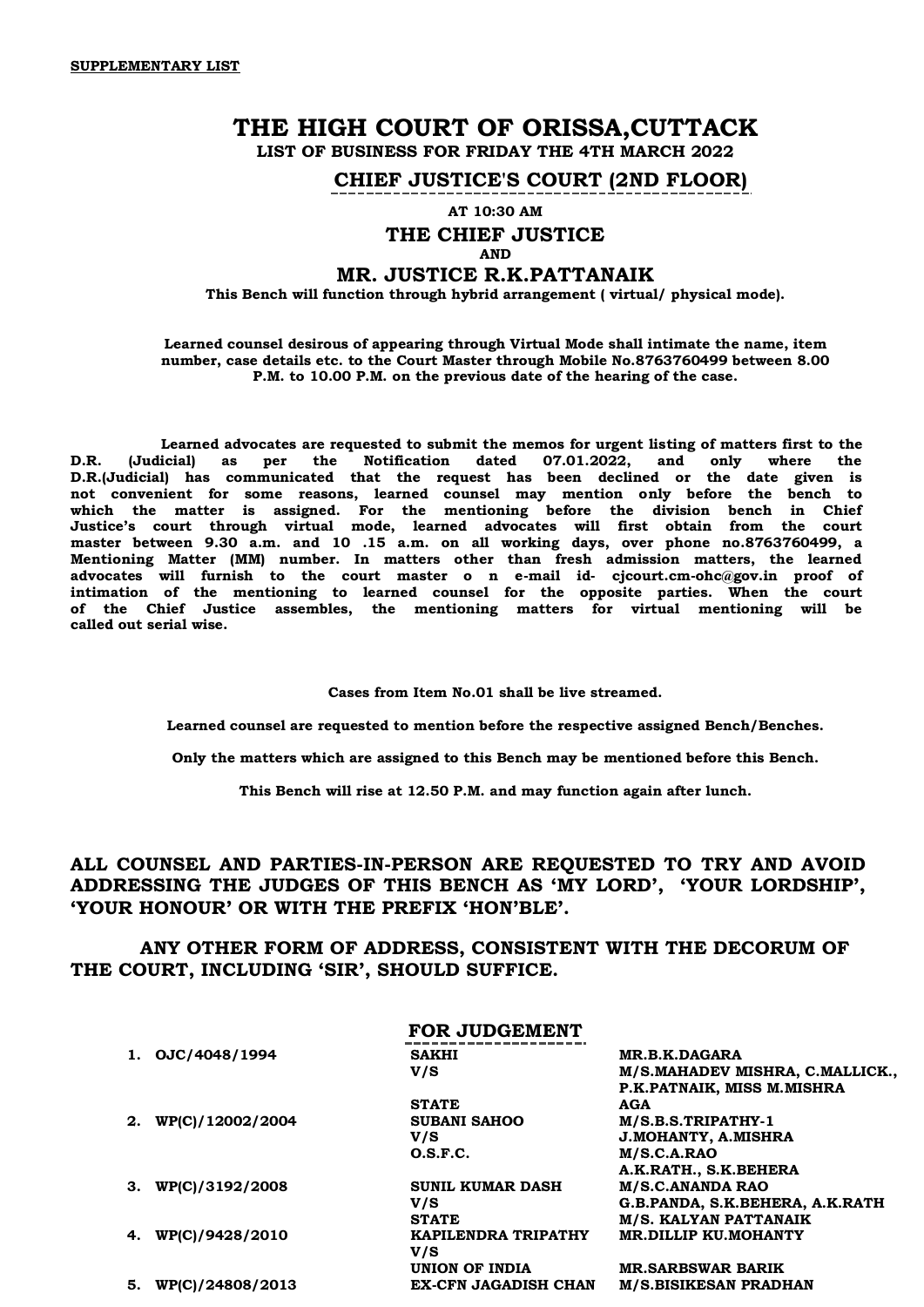**V/S J.R.KAR UNION OF INDIA AND OR MR.BIBEKANANDA** 

**NAYAK,CGC,B.K.PARDHI,P.K.PARHI(ASG**

|                                                                                     |                                                    | I)                                                          |
|-------------------------------------------------------------------------------------|----------------------------------------------------|-------------------------------------------------------------|
|                                                                                     | <b>FRESH ADMISSION</b>                             |                                                             |
| 6. ITA/57/2015                                                                      | <b>AMIT KU.MOTWANI</b>                             | M/S.R.P.KAR                                                 |
| $(MC.33/15$ is at Fl.X for stay.)                                                   | V/S                                                | M.R.SARANGI, P.K.MISHRA, A.N.RAY                            |
|                                                                                     | I.T.O., WARD-                                      | MR.T.K.SATAPATHY(SR.S.C.(I.T.))                             |
|                                                                                     | 23, BHUBANESWAR                                    |                                                             |
| 7. ITA/3/2016                                                                       | SATYA NARAYAN DEO                                  | M/S.J.M.PATTANAIK                                           |
| (MC No. $03/2016$ at FL'X' for stay.) V/S                                           |                                                    | <b>C.PANIGRAHI</b>                                          |
|                                                                                     | PRINCIPAL CHIEF                                    |                                                             |
|                                                                                     | <b>COMMNR.OF INCOME TAX</b>                        |                                                             |
| 8. WP(C)/2633/2022                                                                  |                                                    | DISTRICT CENTRE OWNERSPRASHANTA KUMAR NAYAK                 |
| (A P.I.L MATTER. IA No.                                                             | <b>ASSOCIATION</b>                                 | <b>S.MISHRA</b>                                             |
| 1255/2022 at FL'A' for appr.                                                        | V/S                                                |                                                             |
| order.)<br>9. WP(C)/5546/2022                                                       | <b>STATE OF ODISHA</b><br><b>BISWAJIT KARMAKAR</b> | <b>JAGAMOHAN PATTANAIK</b>                                  |
|                                                                                     | V/S                                                | A.PATTANAIK, J.R.BEHERA, M.SAHOO                            |
|                                                                                     | THE PRINCIPAL CHIEF                                |                                                             |
|                                                                                     | <b>COMMISSIONER OF</b>                             |                                                             |
|                                                                                     | INCOME TAX, RANGE I,                               |                                                             |
|                                                                                     | <b>ODISHA</b>                                      |                                                             |
|                                                                                     | <b>FOR ORDERS</b>                                  |                                                             |
|                                                                                     |                                                    |                                                             |
| 10. ITA/20/2014                                                                     |                                                    | INDIAN METAL AND FERRO M/S.ALOK MOHAPATRA, S.JOLLY, M/S.    |
| (MC No. 133/2014 at FL'X' for<br>stay. original hearing notice                      | V/S                                                | KAJAL SAHOO, S.K. ROUT<br>D.PANDA, B.K.NAYAK                |
| returned back. fresh steps for                                                      | <b>COMMNR.OF INCOME TAX</b>                        |                                                             |
| issuance of such notice has not                                                     |                                                    |                                                             |
| been taken. with L.C.R.)                                                            |                                                    |                                                             |
| 11. ITA/43/2015                                                                     | <b>CHITTARANJAN PADHY</b>                          | M/S.R.P.KAR                                                 |
| (MC.15/15 at fl.A for dispensing                                                    | V/S                                                | P.K.MISHRA, A.N.RAY, M.R.SARANGI                            |
| with filing of c.copies.)                                                           |                                                    | I.T.O., WARD-1, BERHAMPUR M/S. T.K.SATAPATHY (SR.S.C. (IT)) |
| 12. ITA/48/2015                                                                     | <b>M/S.BANSHIDHAR</b>                              | M/S.B.PANDA                                                 |
| (steps regarding limitation not<br>taken.)                                          | <b>DWARIKADAS AND SONS</b><br>V/S                  | <b>BIJAYA PANDA</b>                                         |
|                                                                                     | <b>INCOME TAX</b>                                  |                                                             |
|                                                                                     | OFFICER, WARD -                                    |                                                             |
|                                                                                     | 1, BARIPADA                                        |                                                             |
| 13. WP(C)/14682/2016                                                                | <b>SK.IQBAL HUSSAIN</b>                            | M/S.NIRANJAN LENKA                                          |
| (A P.I.L MATTER. on computer                                                        | V/S                                                | N.BEHERA, S.SAHU, R.LENKA,                                  |
| verification, nosuch undertaking                                                    |                                                    | H.K.MOHANTA, L.SAHU                                         |
| translated copy has been filed.                                                     | <b>STATE OF ODISHA</b>                             |                                                             |
| hence defect no. 19 as per S.R not<br>removed.)                                     |                                                    |                                                             |
| 14. ITA/13/2016                                                                     | PRINCIPAL COMMNR.OF                                | <b>MR.SANJAY</b>                                            |
| (steps regarding limitation not                                                     | <b>INCOME TAX</b>                                  | KU.ACHARYASR.S.C.INCOME TAX                                 |
| taken.)                                                                             | V/S                                                |                                                             |
|                                                                                     | M/S.SHREE BALAJI                                   |                                                             |
|                                                                                     | ENGICONS PVT.LTD.                                  |                                                             |
| 15. ITA/26/2016                                                                     | <b>M/S.INDRANI PATNAIK</b>                         | <b>M/S.DAMODAR PATI</b>                                     |
| (defect as per S.R dtd. 01.08.2016 V/S<br>not removed. hence further S.R            |                                                    | P.R.MISHRA, D.R.MOHAPATRA,<br><b>S.K.MISHRA</b>             |
| not made)                                                                           | PRINCIPAL CHIEF                                    |                                                             |
|                                                                                     | <b>COMMISSIONER OF</b>                             |                                                             |
|                                                                                     | <b>INCOME TAX</b>                                  |                                                             |
| 16. ITA/27/2016                                                                     | <b>M/S.TARINI MINERALS</b>                         | <b>M/S.DAMODAR PATI</b>                                     |
| (defect as per S.R dtd. 01.08.2016 PVT.LTD.                                         |                                                    | S.K.MISHRA, D.R.MOHAPATRA,                                  |
| not removed. hence further S.R                                                      | V/S                                                | P.R.MISHRA                                                  |
| not made)                                                                           | PRINCIPAL CHIEF                                    |                                                             |
|                                                                                     | <b>COMMISSIONER OF</b><br><b>INCOME TAX</b>        |                                                             |
| 17. WP(C)/4810/2018                                                                 | <b>ACHYUTANANDA SWAIN</b>                          | <b>M/S.ANTARYAMI SWAIN</b>                                  |
| (A P.I.L MATTER. defect nos. 6,11 V/S                                               |                                                    |                                                             |
| & 19 as per S.R not removed.)                                                       | <b>STATE OF ORISSA</b>                             |                                                             |
| 18. WP(C)/31979/2021                                                                | <b>PRASHANT KUMAR</b>                              | <b>BIJAY PANDA</b>                                          |
| (defect no. 18 as per S.R not                                                       | <b>AHLUWALIA</b>                                   | <b>B.B.SAHU</b>                                             |
| removed. IA No. 14699/21 at FL'A'V/S                                                |                                                    |                                                             |
| for appr. interim direction. IA No. THE INCOME TAX OFFICER M/S. RADHESHYAM CHIMANKA |                                                    |                                                             |
| 14700/21 at FL'B' for dispensing (HQRS), SAMBALPUR<br>with filing of c.copy.)       |                                                    |                                                             |
| 19. WP(C)/31983/2021                                                                | M/S RICHMEGH MINERALS B.PANDA                      |                                                             |
| (defect no. 18 as per S.R not                                                       | PVT. LTD                                           | <b>B.B.SAHU</b>                                             |
| removed. IA No. 14705/21 at FL'A'V/S                                                |                                                    |                                                             |
| for appr. interim direction. IA No. THE INCOME TAX OFFICER M/S. RADHESHYAM CHIMANKA |                                                    |                                                             |
| 14706/21 at FL'B' for dispensing (HQRS), SAMBALPUR                                  |                                                    |                                                             |
| with filing of c.copy.)                                                             |                                                    |                                                             |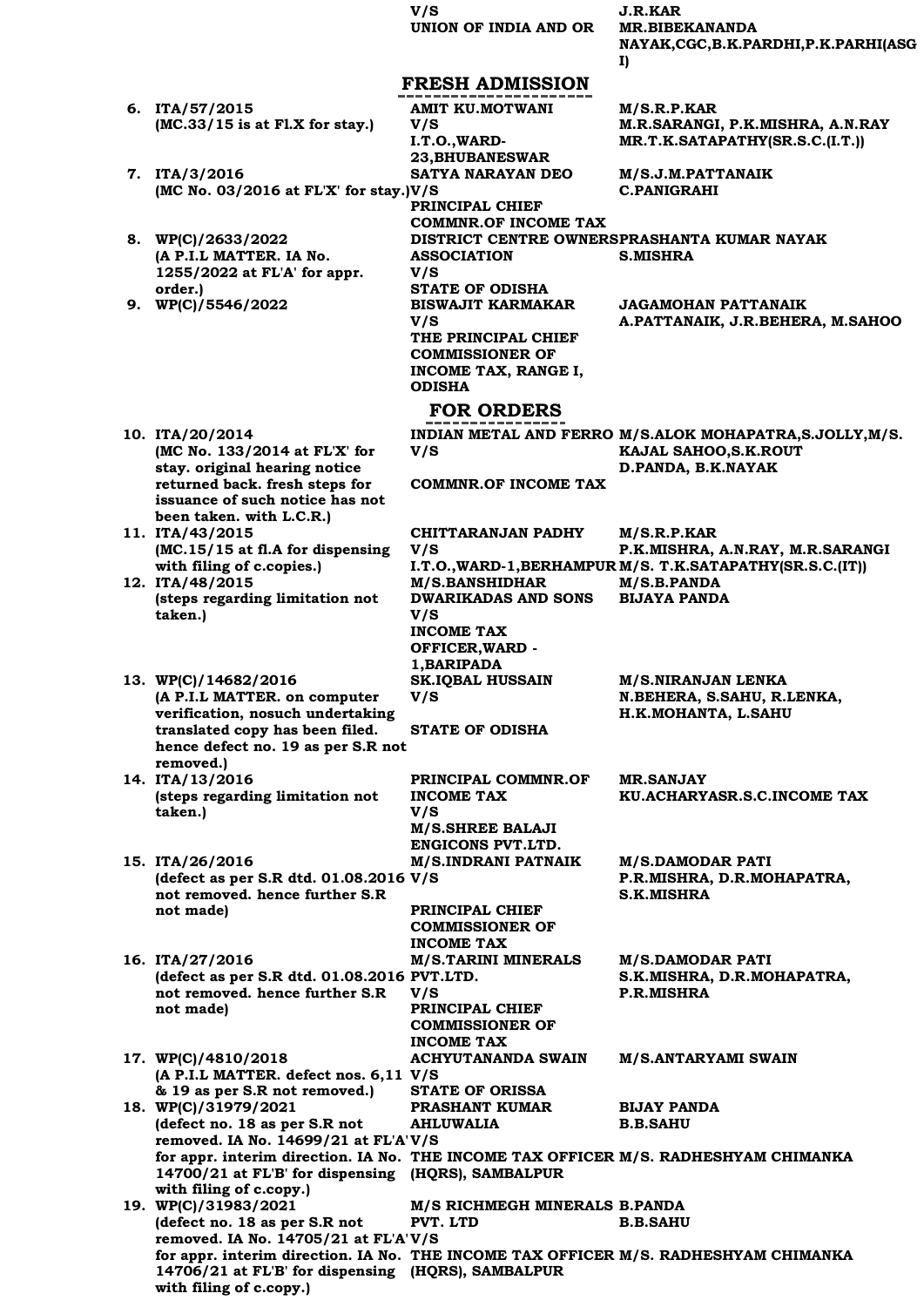| 20. WP(C)/40321/2021                                        | <b>ANJU SRIVASTAVA</b>                        | <b>KARTIK KURMY</b>               |
|-------------------------------------------------------------|-----------------------------------------------|-----------------------------------|
| (the name of the petitioner is                              | V/S                                           | N.K.ROUT, R.SHARMA                |
| described in the cause title as "SRIUNION OF INDIA          |                                               | MR.SIDHARTH SANKAR                |
| ANUJ SRIVASTAVA" but                                        |                                               | MOHAPATRA, M/S. P.K. PARHI (ASGI) |
| inadvertently it has been printed                           |                                               |                                   |
| as "ANJU SRIVASTAVA" in the title                           |                                               |                                   |
| page and consequently in order                              |                                               |                                   |
| no. 1 dtd. 07.01.2022. reg.<br>correction. This case stands |                                               |                                   |
| adjourned to 07.03.2022.)                                   |                                               |                                   |
| 21. WA/226/2022                                             | <b>STATE OF ODISHA</b>                        | DEBAKANTA MOHANTY, AGA            |
| (defect no. 9 as per S.R not                                | V/S                                           |                                   |
| removed. IA No. 585/22 at FL'A'                             | <b>MANASH KUMAR PRADHAN</b>                   |                                   |
| for stay. with W.P(C) 25695/2021                            |                                               |                                   |
| & CONTC 1166/2022.) MENTION c                               |                                               |                                   |
| 22. WP(C)/1836/2022                                         | <b>PRATAP RUDRA</b>                           | PRASANTA KUMAR JENA               |
| (A P.I.L MATTER. IA No. 2927/22 SAMANTARAY                  |                                               | D.P.MOHAPATRA, P.DAS              |
| at FL'C' filed by the petitioner for V/S                    |                                               |                                   |
| an interim relief.IA No.916/22 is STATE OF ODISHA           |                                               |                                   |
| at fl.A for an interim relief.IA No.                        |                                               |                                   |
| 2325/2022 at FL'B' for interim                              |                                               |                                   |
| direction.) MENTION c                                       |                                               |                                   |
| 23. WP(C)/5343/2022                                         | <b>DINESH KUMAR SAHU</b>                      | PRONOY MOHANTY                    |
| (A P.I.L MATTER. defect no. 19 as V/S                       |                                               | P.K.PASAYAT, S.N.DASH             |
| per S.R not removed. IA No.                                 | <b>STATE OF ODISHA</b>                        |                                   |
| 2608/2022 at FL'A' for stay.)                               |                                               |                                   |
| 24. WP(C)/5464/2022<br>(A P.I.L MATTER. defect nos.         | BHIKARI CHARAN JENA<br>V/S                    | <b>AMIT PRASAD BOSE</b>           |
| 6,14(vi),19 & 22 as per S.R not                             | <b>STATE OF ODISHA</b>                        | D.J.SAHOO, S.S.SWAIN              |
| removed.)                                                   |                                               |                                   |
| 25. WP(C)/5507/2022                                         | PRASANTA KUMAR BISWAL CHITRASEN PARIDA        |                                   |
| (defect no. 6 as per S.R not                                | V/S                                           |                                   |
| removed. IA No. 2709/22 at FL'A' PRINCIPAL COMMNR. OF       |                                               |                                   |
| for appr. interim direction.)                               | <b>INCOME TAX, BBSR 1</b>                     |                                   |
| 26. WP(C)/5640/2022                                         | <b>ORISSA STATE CO-</b>                       | <b>AJIT KUMAR ROY</b>             |
| (defect no. 6 as per S.R not                                | <b>OPERATIVE</b>                              | <b>C.R.DAS</b>                    |
| removed. IA No. 2834/2022 at                                | <b>AGRICULTURAL AND</b>                       |                                   |
| FL'A' for stay.)                                            | RURAL DEV. BANK LTD.                          |                                   |
|                                                             | V/S                                           |                                   |
|                                                             | <b>ASSESSING AUTHORITY,</b>                   |                                   |
|                                                             | <b>NATIONAL E ASSESSMENT</b><br><b>CENTRE</b> |                                   |
|                                                             |                                               |                                   |
|                                                             | <b>FOR ADMISSION</b>                          |                                   |
| 27. ITA/49/2015                                             | <b>RAJESWAR THAKUR</b>                        | <b>M/S.AJIT KU.ROY</b>            |
| (preliminary counter affidavit filed V/S                    |                                               | C.R.DAS                           |
| on behalf of the respondent at                              | <b>ASST.COMMISSIONER OF</b>                   | M/S. S.S.MOHAPATRA(SR.S.C(IT))    |
| FL'X'. c.copies of order under                              | <b>INCOME TAX</b>                             |                                   |
| Annexure-1 & 2 not filed.)                                  |                                               |                                   |
| 28. WP(C)/8842/2016                                         | RAJENDRA PANIGRAHI                            | <b>M/S.DAYANANDA MOHAPATRA</b>    |
| (Order No.7, dtd.01.02.18 may                               | V/S                                           | A.DASH, A.K.PATTNAIK,             |
| kindly be seen. Receipt showing                             |                                               | M. MOHAPATRA, G.R. MAHAPATRA      |
| service of extra copies of the W.P. STATE OF ORISSA         |                                               |                                   |
| on state not filed. Counter                                 |                                               |                                   |
| affidavit not received.)<br>29. WP(C)/4546/2021             | <b>BIJAY KUMAR DAS</b>                        | <b>PRASANTA KUMAR MOHANTY 2</b>   |
| (A P.I.L MATTER. receipt showing V/S                        |                                               | P.K.KHUNTIA                       |
| serv. of extra copies of the writ                           | <b>STATE OF ODISHA</b>                        |                                   |
| petition on Ld. ASC not filed.)                             |                                               |                                   |
| Spec. Adj.                                                  |                                               |                                   |
|                                                             | <b>FOR HEARING</b>                            |                                   |
|                                                             |                                               |                                   |
| 30. ITA/1/2015                                              | <b>ODISHA POWER</b>                           | M/S.SATYAJIT MOHANTY              |
|                                                             | GENERATION CORPON.LTD. D.P.SAHU, S.DAS        |                                   |
|                                                             | V/S                                           |                                   |
|                                                             | <b>ASST.COMMNR.OF INCOME</b>                  |                                   |
|                                                             | <b>TAX</b>                                    |                                   |
| <b>WITH ITA/24/2009</b>                                     | <b>ORISSA POWER GENERAT</b>                   | <b>M/S.SATYAJIT MOHANTY</b>       |
|                                                             | V/S<br><b>AST.COMNR.OF I.TAX</b>              | S.PATNAIK, R.R.SWAIN, P.K.MUDULI  |
| <b>WITH ITA/25/2009</b>                                     | <b>ORISSA POWER GENERAT</b>                   | <b>M/S.SATYAJIT MOHANTY</b>       |
| (With $MC.18/17$ is at fl.A for                             | V/S                                           | P.K.MUDULI, S.PATNAIK, R.R.SWAIN  |
| dispensing with filing of c.copy of ASST.COMNR.OF I.TAX     |                                               |                                   |
| order under Annexure-5.)                                    |                                               |                                   |
| <b>WITH ITA/2/2015</b>                                      | <b>ODISHA POWER</b>                           | <b>M/S.SATYAJIT MOHANTY</b>       |
| (MC.29/15 is at fl.A for dispensing GENERATION CORPN.LTD.   |                                               | S.DAS, D.P.SAHU                   |
| with filing of c.copy of order underV/S                     |                                               |                                   |
| Annexure-6.)                                                | <b>ASST.COMMNR.OF INCOME</b>                  |                                   |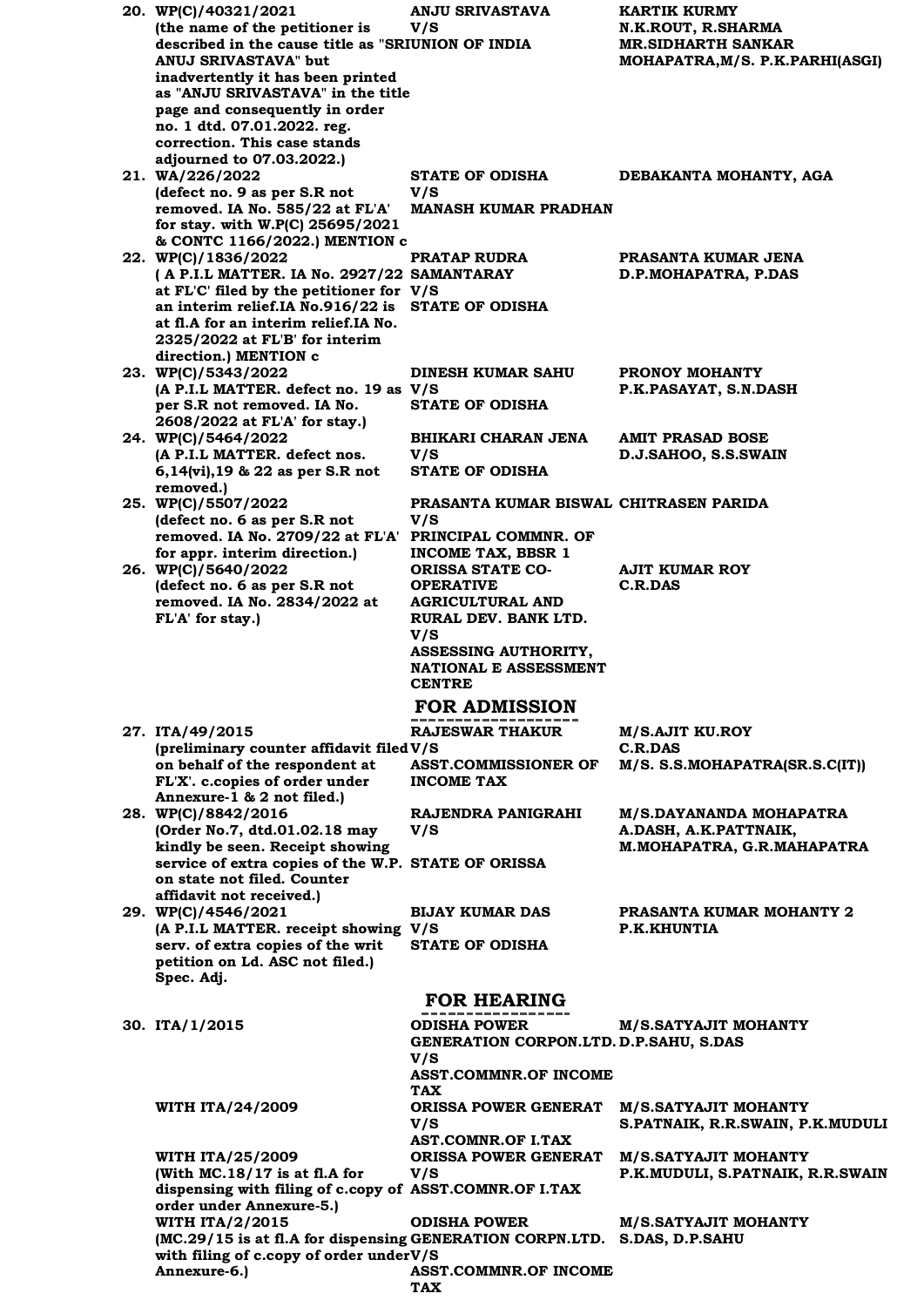**WITH ITA/3/2015 (MC.28/15 is at fl.A for dispensing GENERATION CORPN.LTD. D.P.SAHU, S.DAS** with filing of c.copy of order under V/S **Annexure-6.) ODISHA POWER M/S.SATYAJIT MOHANTY JOINT COMMNR.OF INCOME TAX**

## **CHIEF JUSTICE'S COURT (2ND FLOOR) 04/03/2022**

**AT 1:00 PM**

# **THE CHIEF JUSTICE**

**AND**

### **MR.JUSTICE S.K.PANIGRAHI**

**This Bench will function through hybrid arrangement ( virtual/ physical mode).**

**Learned counsel desirous of appearing through Virtual Mode shall intimate the name, item number, case details etc. to the Court Master through Mobile No.8763760499 between 8.00 P.M. to 10.00 P.M. on the previous date of the hearing of the case.**

# **FOR ORDERS**

**OFFICER,KALINGA OPEN** 

**PROJECT** 

**V/S** 

**CAST PROJECT** 

**DUKHABANDHU PATTANAYAK**

**1. RVWPET/18/2022 (kind minutes at FL'X' may be seen. defects as per S.R not removed i.e original copy of c.copy not filed. status of the parties not furnished. IA No. 23/2022 at FL'X' for stay. with W.P(C) 6264/2021, a disposed of case.) MENTION c**

**2. RVWPET/19/2022 (with defect i.e c.copy in original OFFICER,KALINGA OPEN not filed, only xerox attested copy CAST PROJECT filed. status of the parties not furnished. IA No. 24/2022 at FL'X' PABITRA SETHI for stay. with W.P(C) 12450/2021, a disposed of case.) MENTION c PROJECT V/S** 

**S.D.DAS H.MOHANTY,M.M.SWAIN,K.SATTAR,M.F ARADISH**

**S.D.DAS H.MOHANTY,M.M.SWAIN,K.SATTAR,M.F ARADISH**

**CHIEF JUSTICE'S COURT (2ND FLOOR) 04/03/2022**

**AFTER D.B.**

# **THE CHIEF JUSTICE**

**This Bench will function through hybrid arrangement ( virtual/ physical mode).**

**Learned counsel desirous of appearing through Virtual Mode shall intimate the name, item number, case details etc. to the Court Master through Mobile No.8763760499 between 8.00 P.M. to 10.00 P.M. on the previous date of the hearing of the case.**

# **FOR ORDERS**

| 1. ARBP/25/2007                                       | DREDGING AND DESILTATI M/S.SANJAY K.ACHARYA |                                  |
|-------------------------------------------------------|---------------------------------------------|----------------------------------|
| $(IA No.69/19 at F1.10 filed by the V/S)$             |                                             | S.K.MOHANTY, R.P.MOHA, PATRA,    |
| Petitioner for interim direction                      |                                             | N.C.DAS, P.MOHAPATRA, S.SWAIN,   |
| and it's objection filed by O.P. is                   |                                             | S.K.DAS, S.K.BHOI, M.JESTHY,     |
| at Fl.20, copy of objection not                       |                                             | S.K.ACHARYA, S.RAY               |
| served. Rejoinder not yet received. BOARD OF TRUSTEES |                                             | M/S.S.P.SARANGI                  |
| A dispd. of case.) Spec. Adj.                         |                                             | P.P.MOHANTY, D.K.DAS, A.PATNAIK, |
|                                                       |                                             | P.K.DASH, B.C.MOHANTY            |
| 2. BLAPL/7488/2021                                    | <b>BHAGABAN SIGRAM</b>                      | <b>BISWARANJAN MAHARATHA</b>     |
| (reg. bail with defect. with BLAPL V/S                |                                             | N.MAHARATHA, R.CHHOTRAY          |
| No. 9185/2020, a disposed of                          | <b>STATE OF ODISHA</b>                      |                                  |
| case.)MENTION c                                       |                                             |                                  |
| 3. ARBP/33/2021                                       | KALYAN JENA                                 | <b>SAURENDRA RAUTRAY</b>         |
| (instead of filing of requisites for                  | V/S                                         |                                  |
| issuance of notice on opps. by                        | ADITYA BIRLA NUVO LTD.                      |                                  |
| 24.01.2022, the counsel filed                         |                                             |                                  |
| requisites on 28.02.2022. reg.                        |                                             |                                  |
| acceptance. requisites kept below.                    |                                             |                                  |
| with CMAPL 225/2021, a disposed                       |                                             |                                  |
| of case.) Spec. Adj.                                  |                                             |                                  |
| 4. ARBP/5/2022                                        | ANANTA MULTI SOLUTION                       | SHIB SHANKAR MOHANTY             |
| (defect nos. $5(e)$ & 9 as per S.R not PVT. LTD.      |                                             | <b>G.SAHOO, B.PANIGRAHI</b>      |
| yet removed.) MENTION c                               | V/S                                         |                                  |
|                                                       | <b>OMSHREE INFRATECH PVT.</b>               |                                  |
|                                                       | LTD.                                        |                                  |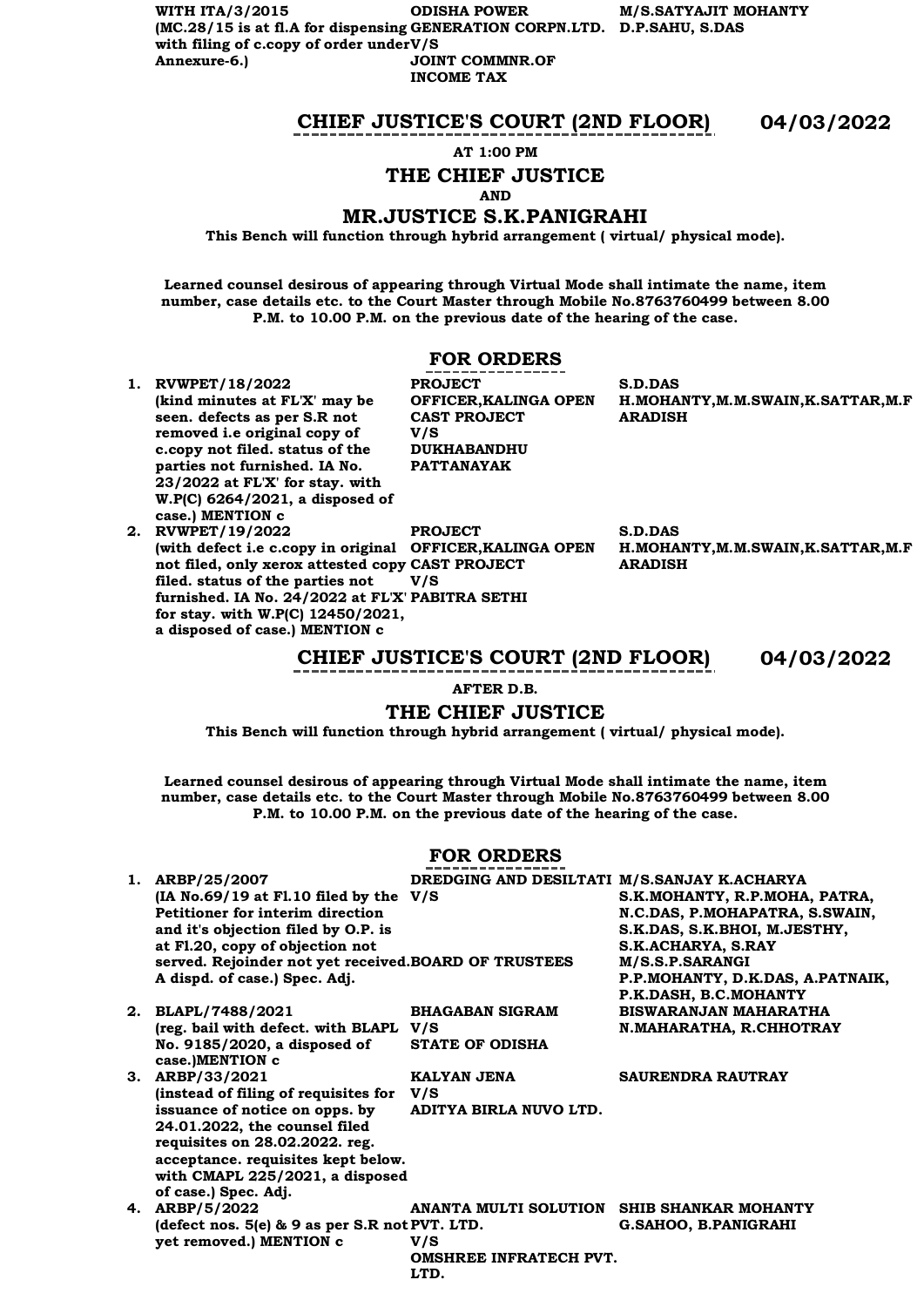|                                                                                          | <b>FOR ADMISSION</b>                          |                                                            |
|------------------------------------------------------------------------------------------|-----------------------------------------------|------------------------------------------------------------|
| 5. ARBP/29/2017<br>(with counter affidavit filed by                                      | <b>M/S.TRICAD DESIGN</b><br>CONSULTANTSPLTD.  | <b>M/S.SHAKTI PR.PANDA</b><br>P.C.NAYAK, S.PATTNAIK        |
| opp. party at FL'A'. it's rejoinder                                                      | V/S                                           |                                                            |
| filed is at FL'B'.) memo                                                                 | DIRECTOR, LAND<br><b>RECORDS, SURVEYS AND</b> |                                                            |
|                                                                                          | <b>CONSOLIDATION, ODISHA</b>                  |                                                            |
| 6. ARBP/20/2021<br>(counter & rejoinder not yet                                          | M/S. JINDAL INDIA<br>THERMAL POWER LTD.       | SATYAJIT MOHANTY<br><b>D.P.SAHU</b>                        |
| received.) Spec. Adj.                                                                    | V/S                                           |                                                            |
|                                                                                          | <b>MAHANADI COALFIELD</b><br>LTD.             | M/S. RAKESH SHARMA, P.R. PATNAIK                           |
| 7. ARBP/34/2021                                                                          | M/S.SAMASTI                                   | SITANSHU MOHAN DWIBEDY                                     |
| (counter affidavit filed by opp.<br>party at FL'A'. rejoinder not yet                    | <b>INFRASTRUCTURE PVT.</b><br>LTD.            | R.K.ROUT                                                   |
| received.) Adj.                                                                          | V/S                                           |                                                            |
|                                                                                          | M/S. SN JYOTI INFRA<br><b>PROJECT</b>         | M/S.<br>P.P.BEHERA, K.KHUNTIA, B.C.MOHANTY,                |
|                                                                                          |                                               | <b>P.DASH</b>                                              |
| 8. ARBP/49/2021<br>(AD returned from opp. no. 2                                          | <b>BANAMBAR SAHOO</b><br>V/S                  | <b>MANMAYA KUMAR DASH</b><br><b>D.SAHOO</b>                |
| received by one Subhasish sahoo.                                                         |                                               | NALINI KANTA MOHAPATRAM/S. S.PATTNAIK, B.BAIVAB, A.PATNAIK |
| as per the tracking report at FL'A'<br>shows "item delivery confirmed"                   |                                               |                                                            |
| on 12.01.2022 on opp. no. 1.)                                                            |                                               |                                                            |
| Spec. Adj.<br>9. ARBP/50/2021                                                            | M/S. G4S SECURE                               | SOUBHAGYA KUMAR DASH                                       |
| (AD not back from sole opp. party. SOLUTIONS (INDIA) PVT.                                |                                               | S.K.TRIPATHY, L.MOHANTY                                    |
| tracking report at FL'A' shows<br>"item delivery confirmed on                            | LTD.<br>V/S                                   |                                                            |
| 08.02.2022".) Spec. Adj.                                                                 | M/S. MEENA ZARDA<br>PRODUCTS PVT. LTD.        |                                                            |
| 10. ARBP/51/2021                                                                         | M/S. G4S SECURE                               | SOUBHAGYA KUMAR DASH                                       |
| (AD not yet back from sole opp.                                                          | SOLUTIONS (INDIA) PVT.                        | S.K.TRIPATHY, L.MOHANTY,                                   |
| party. as per tracking report at<br>FL'A' it shows "item delivery                        | LTD.<br>V/S                                   | S.K.TRIPATHY, L.MOHANTY                                    |
| confirmed on 08.02.2022".) Spec.                                                         | M/S. UNLIMITED<br><b>WATERFUN AND</b>         |                                                            |
| Adj.                                                                                     | ENTERTAINMENT PVT. LTD.                       |                                                            |
| 11. ARBP/52/2021<br>(AD not yet back from sole opp.                                      | M/S. G4S SECURE                               | SOUBHAGYA KUMAR DASH                                       |
| party. as per tracking report at                                                         | SOLUTIONS (INDIA) PVT.<br>LTD.                | S.K.TRIPATHY, L.MOHANTY                                    |
| FL'A' it shows "item delivery<br>confirmed on 09.02.2022".) Spec. M/S. MEENA ZARDA UDYOG | V/S                                           |                                                            |
| Adj.                                                                                     | (PVT.) LTD.                                   |                                                            |
| 12. ARBP/61/2021<br>$(I.A No. 39/21 at FL'A' for further V/S$                            | <b>MAA SARALA AGRO CARE</b>                   | S.S.RAO<br><b>B.K.MOHANTY</b>                              |
| orders reg. stay. objection filed by BAJAJ FINANCE LTD.                                  |                                               | M/S. R.C.PANIGRAHY, B.K.SETHY                              |
| opp. no. 1 at FL'B'. copy not<br>served. rejoinder not received.)                        |                                               |                                                            |
| Spec. Adj.                                                                               |                                               |                                                            |
| 13. ARBP/75/2021<br>Spec. Adj.                                                           | M/S. SABYASACHI<br><b>MAHAKUL</b>             | <b>GOUTAM MISRA</b><br>D.K.PATRA, A.DASH, J.R.DEO, S.JENA, |
|                                                                                          | V/S                                           | A.K.DASH                                                   |
|                                                                                          | PURI MUNICIPALITY,<br><b>CHAIRMAN</b>         |                                                            |
| 14. ARBP/2/2022                                                                          | RASHMI METALIKS LTD.                          | ALOK RANJAN MOHANTY                                        |
| Spec. Adj.                                                                               | V/S<br>UNION OF INDIA                         | A.HOTA<br>M/S. D.K.SAHOO,S.R.PATTNAIK                      |
|                                                                                          | COURT NO . I (3RD FLOOR)                      | 04/03/2022                                                 |

# **COURT NO - I (3RD FLOOR) 04/03/2022**

**AT 10:30 AM**

### **THE HON'BLE MR. JUSTICE C.R.DASH**

**AND**

# **THE HON'BLE MISS JUSTICE SAVITRI RATHO**

**(THIS BENCH WILL FUNCTION THROUGH HYBRID ARRANGEMENT (VIRTUAL/PHYSICAL MODE.)** 

**(Learned counsel desirous of appearing through Virtual Mode shall intimate the name, item number, case details etc. to the Court Master through Mobile No.7377378188 between 8.00 P.M. to 10.0 0 P.M. on the previous date of the hearing of the case.)**

# **FRESH ADMISSION**

**1. CRLLP/102/2015 (No appeal filed by the Respondent V/S challenging the order of his conviction & sentence. Or. No.02 STATE OF ORISSA PANU@AJAYA SINGH**

**ADDL.STANDING COUNSEL**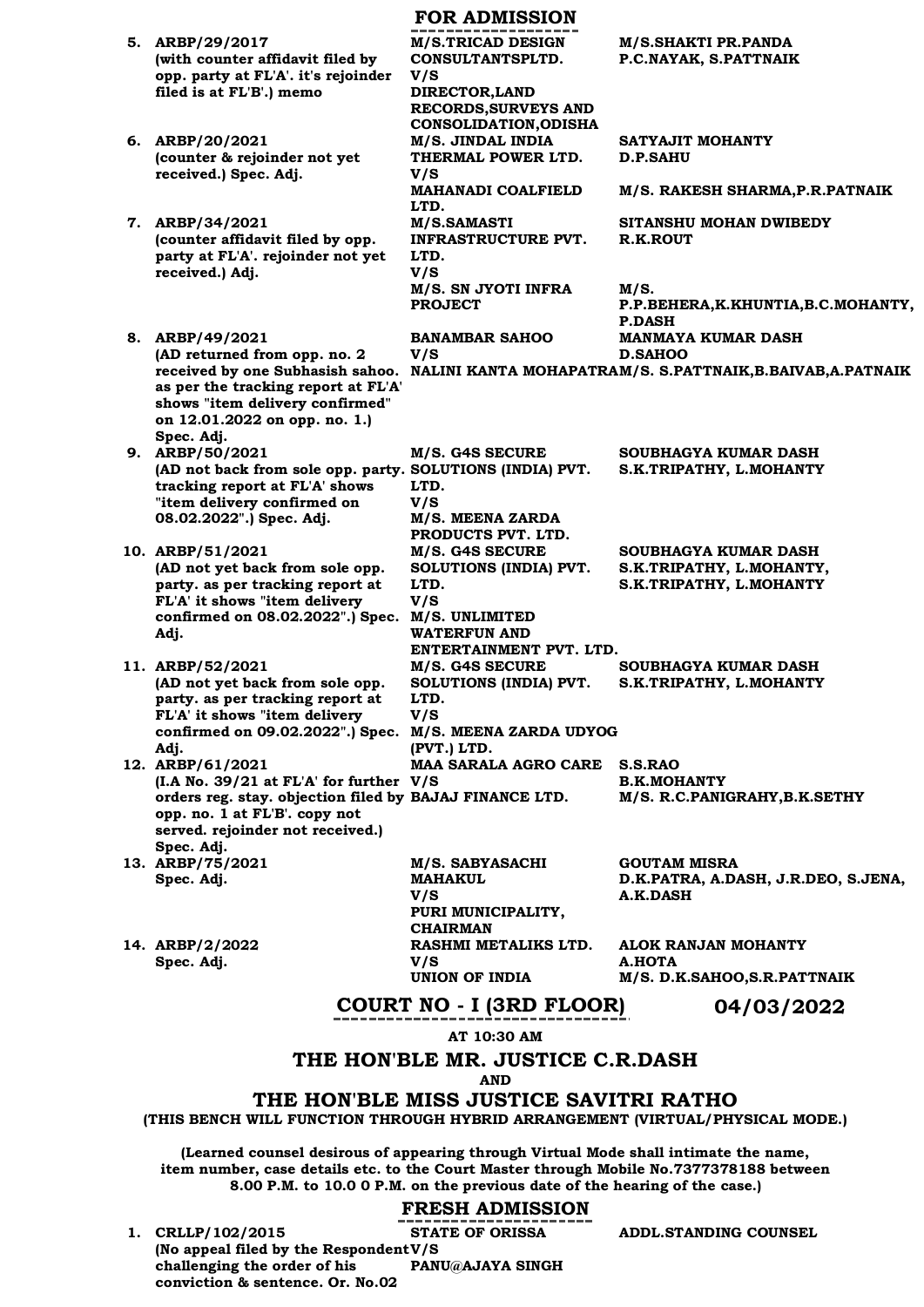**dated 23.11.2015 may kindly be seen.) 2. CRLLP/161/2015 STATE OF ORISSA** 

**V/S** 

**V/S** 

**V/S** 

**V/S** 

**V/S** 

**V/S** 

**V/S** 

**PRAKASH BEHERA @** 

**V/S** 

**V/S** 

- **3. WPCRL/85/2021 (With defects. One extra copy of brief on ld. A.G.A. not served. Or. STATE OF ODISHA A.G.A. No.02 dated 07.01.2022 may kindly be seen.) Adj.**
- **4. MATA/15/2022 (I.A. No.20/22 is at fl.A for condonation of delay, but as per S.R. there is no delay.) 5. MATA/16/2022 SATYAJIT SINGH**
- **6. MATA/22/2022 SABHYARANI ROUT**
- **7. WP(C)/4260/2022 (I.A. No.2065/22 is at fl.A for stay.)**
- **8. CRLMP/205/2022 (With defect nos. 06 & 10.) I.A. No.25/22 is at fl.A for stay.)**
- **9. CRLA/72/2014 (MC.197/14 is at fl.A for stay of fine & MC.198/14 is at fl.B for bail. Service copies of deposition STATE of Witnesses on the State Counsel not served. Prisoner's petition of Appellant received at fl.C praying for engagement of Mr. Ramani Kanta Patnaik, Adv. in this Appeal. With LCR.) V/S**
- **10. JCRLA/42/2015 (I.A. No.58/2020 is at fl.D for bail. V/S With LCR. Or. No.08 dated 10.01.2022 may kindly be seen.) Adj.**
- **11. CRLA/65/2019 (I.A. No.189/19 is at fl.C for bail. With soft copy of T.C.R. Or. No.08 STATE OF ODISHA dated 11.02.2022 may kindly be seen.) Adj. V/S**
- **12. CRLA/599/2019 (I.A. No.1345/19 is at fl.C for bail. BALAKRUSHNA With copy of LCR.)**
- **STATE OF ODISHA 13. CRLA/658/2019 (I.A. No.123/21 is at fl.C for bail of V/S Appellant No.01. With copy of LCR. Or. No.05 dated 29.11.2019 STATE OF ODISHA may kindly be seen.) NARESH PARIDA**
- **14. CRLA/878/2019 (IA 1886/19 at fl.B for bail. IA 1381/21 at fl.G for interim bail. V.nama from Adv. Shri Rashmi Ranjan Mishra on behalf of Appellant is received and tagged with this record. With LCR.) Adj. PADMAN BAGH V/S STATE OF ODISHA WITH CRLA/776/2019 (I.A. No.1697/19 is at fl.A for bail. V/S With date chart. Or. No.05 dated 18.08.2020 may kindly be seen.) UMESH BAGH STATE OF ODISHA 15. MATA/18/2022**
- **(I.A. No.23/22 is at fl.A for condonation of delay.)**

**ADDL.STANDING COUNSEL ASHOK KUMAR NANDI SUKURAM MUNDA DIBYARANJAN BEHERA H.S.DEO RADHARANI TRIPATHY SUJATA JENA G.B.JENA JAGANNATH TRIPATHY PRAVAT KUMAR MOHANTY D.K.PANDA, CH. T.MISHRA LAXMIPRIYA DAS @ SINGH PRASANTA KUMAR SAHOO U.C.DORA, H.P.OJHA, G.R.DAS, S.DAS MADAN MOHAN JENA THE EXECUTIVE ENGINEER SURESH CH.DASH (ELECTRICAL), TPCODL RAGHUNATH SAHOO BIPIN BIHARI PANDA HEMANTA KUMAR MUND A.K.DEI, S.K.PANDIA, A.PADHI STATE OF ODISHA FOR ORDERS SUDARSHAN OJHA M/S.UDIT RANJAN JENA MR. RAMANI KANTA PATTNAIK, B.K.DAS, S.K.DAS, N.K.MOHANTY B.HADIBANDHU DORA M/S.KISHORE KU.JENA,A.K.MOHAPATRA,S.N.DAS STATE OF ORISSA SANJAYA MALLICK BIKRAM PRATAP DAS M.K.PANDA, A.PATTNAIK, S.K.MISHRA**

> **NALINI KANTA MOHANTY S.K.DAS**

**B.S.DASPARIDA S.K.DASH, S. MOHAPATRA, K.MOHANTY, M.K. AGRAWALLA**

**SANGRAMJIT PANDA M/S MANAS CHAND, K.MANSINGH, A.SAHOO, MR. RASHMI RANJAN MISHRA, S.PANDA, D.N.PANDA**

**PANCHANAN PANIGRAHI U.K.MISHRA, H.K.DASH, G.S.MUDULI**

**RACHAYITA KUMARI SAHU AJAYA NAYAK P.K.SAHOO ABHILASH KUMAR PANDA**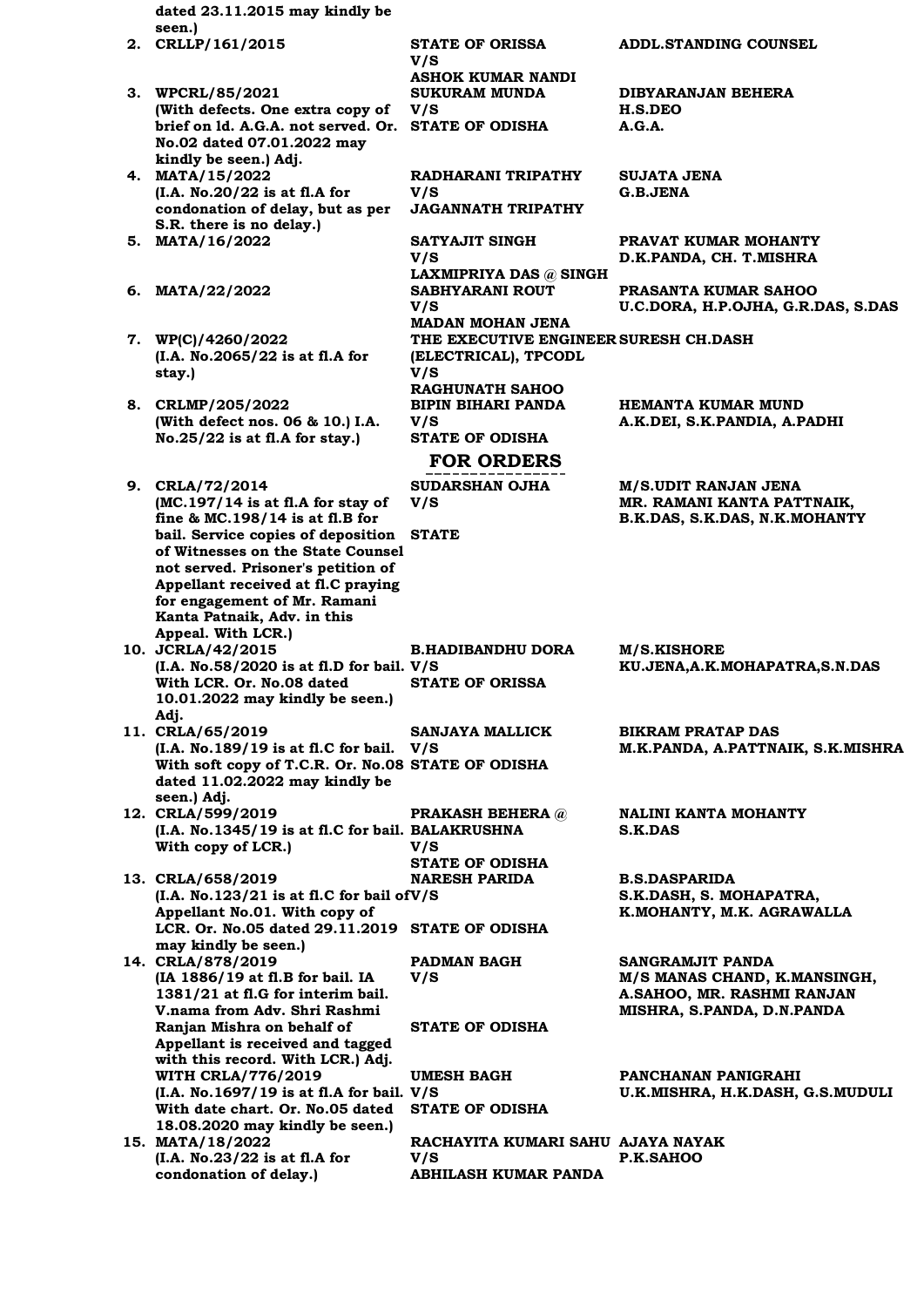# **COURT NO - I (3RD FLOOR) 04/03/2022**

**AFTER D.B.**

# **THE HON'BLE MR. JUSTICE C.R.DASH**

**(THIS BENCH WILL FUNCTION THROUGH HYBRID ARRANGEMENT (VIRTUAL/PHYSICAL MODE.)**

**(Learned counsel desirous of appearing through Virtual Mode shall intimate the name, item number, case details etc. to the Court Master through Mobile No.7377378188 between 8.00 P.M. to 10.0 0 P.M. on the previous date of the hearing of the case.)**

|                                                                          | <b>FOR ADMISSION</b>                              |                                                 |
|--------------------------------------------------------------------------|---------------------------------------------------|-------------------------------------------------|
| 1. CONTC(CP)/80/2013<br>(With show cause by OP 1.)                       | DR. AJOY CHANDRA DAS<br>V/S                       | M/S PRADEEP KUMAR MAHAPATRA                     |
|                                                                          | PRADIPTA KUMAR<br>MOHAPATRA, COMM-CUM-            |                                                 |
|                                                                          | SECY. HEALTH AND FAMILY                           |                                                 |
| 2. CONTC(CPC)/269/2013                                                   | WELFARE DEPT.<br><b>SASADHAR DAS</b>              | <b>M/S L.K MOHANTY</b>                          |
|                                                                          | V/S                                               | <b>B.K JENA</b>                                 |
|                                                                          | USHA PADHI, I.A.S.<br><b>COMMISSI.-CUM-</b>       |                                                 |
|                                                                          | <b>SECY.SCHOOL AND MASS</b>                       |                                                 |
| WITH WPC(OAC)/1242/2013                                                  | EDU.DEPTT,<br><b>SASADHAR DAS</b>                 | <b>M/S L.K MOHANTY</b>                          |
| (With counter. Along with IA no.                                         | V/S                                               | <b>B.K JENA</b>                                 |
| 3253/21 is at F1 A for                                                   | <b>STATE OF ODISHA</b>                            | M/S S.K. DAS, S.K. MISHRA                       |
| intervention. IA no. 3254/21 is at<br>F1 B for vacation of interim order |                                                   |                                                 |
| dt 29.4.2013.)                                                           |                                                   |                                                 |
| 3. CONTC(CP)/412/2016<br>(Arising out of OA 712/16. Show                 | <b>MOHMAD MUSTOFA ALI</b><br>V/S                  | M/S M. PRATAP<br>A. MOHANTY, S. DASH            |
| cause not filed.)                                                        | <b>MADHUSUDAN PADHI,</b>                          |                                                 |
|                                                                          | <b>SECY. RURAL</b><br>DEVELOPMENT DEPTT.          |                                                 |
| WITH WPC(OA)/712/2016                                                    | <b>MOHMAD MUSTOFA ALI</b>                         | M/S M. PRATAP                                   |
| (With counter)                                                           | V/S<br><b>STATE OF ODISHA</b>                     | A. MOHANTY, S. DASH                             |
| 4. CONTC(CP)/445/2016                                                    | KANCHANABALA BEHERA P.K. KHATEI                   |                                                 |
| (Arising out of OA 2452/16. Show V/S<br>cause not filed.)                | RANJANA CHOPRA, SECY., S                          |                                                 |
|                                                                          | AND M.E. DEPT.                                    |                                                 |
| WITH WPC(OA)/2452/2016                                                   | KANCHANBALA BEHERA                                | P.K. KHATEI                                     |
| (With counter)                                                           | V/S<br><b>STATE OF ODISHA</b>                     |                                                 |
| 5. CONTC(CPC)/79/2017                                                    | <b>ANNAPURNA MAJHI</b>                            | M/S U.C. MOHANTY                                |
| (Arising out of OA 3444(c)/16.<br>Show cause not filed.)                 | V/S<br>SHRI SAMARTH VERMA,                        | <b>S.C. MOHANTY</b>                             |
|                                                                          | <b>COLLECTOR, SAMBALPUR</b>                       |                                                 |
| 6. CONTC(CPC)/90/2017<br>(Arising out of OA 289(c)/16. ShowV/S           | APARNA NANDAN BEHERA                              | <b>SIDHESWAR MALLIK</b><br>P.C. DAS, M. MALLICK |
| cause not filed.)                                                        | <b>ADITYA PRASAD</b>                              |                                                 |
|                                                                          | PADHI, CHIEF SECY., AND<br><b>SECY., GENERAL</b>  |                                                 |
|                                                                          | <b>ADMINISTRATION DEPT.</b>                       |                                                 |
| 7. CONTC(CPC)/131/2017<br>(Arising out of OA 4530(c)/16.                 | ACHUTYANANDA BEHERA<br>V/S                        | M/S SATYAJIT BEHERA                             |
| Show cause not filed.)                                                   | <b>SURESH CHANDRA</b>                             |                                                 |
|                                                                          | MOHAPATRA, SECY.<br><b>FOREST AND</b>             |                                                 |
|                                                                          | ENVIRONMENT DEPT.                                 |                                                 |
| 8. CONTC(CPC)/388/2017<br>(Arising out of OA 719/17. With                | <b>BHABANI PRASAD</b><br><b>PATTNAIK</b>          | M/S KRISHNA CHANDRA SAHU<br>R. DAS              |
| show cause.)                                                             | V/S                                               |                                                 |
|                                                                          | SANATAN PANDA, DIST.<br><b>EDUCATION OFFICER,</b> |                                                 |
| 9. CONTC(CPC)/402/2017                                                   | <b>GANJAM</b><br>PRASAN KUMAR BHUYAN              | M/S M.K. DASH                                   |
| (Arising out of OA $3481(c)/16$ .                                        | V/S                                               | P.K. NANDA, D. SAHOO                            |
| Show cause not filed.)                                                   | RANJAN CHOPRA, SECY. S<br>AND ME DEPTT            |                                                 |
| 10. CONTC(CPC)/412/2017                                                  | DR.AMIT KUMAR DASH                                | PRAFULLA KUMAR RATH                             |
| (Show Cause not filed Arising Out V/S<br>Of OA No-595(c)/15)             | DR. PRAMOD KUMAR                                  | R.N.PARIJA                                      |
|                                                                          | MEHERDA, SECY., HEALTH                            |                                                 |
|                                                                          | AND FAMILY WELFARE<br>DEPT., BBSR                 |                                                 |
| WITH RVWPET(RPC)/75/2016                                                 | <b>STATE OF ODISHA</b>                            | <b>ASC</b>                                      |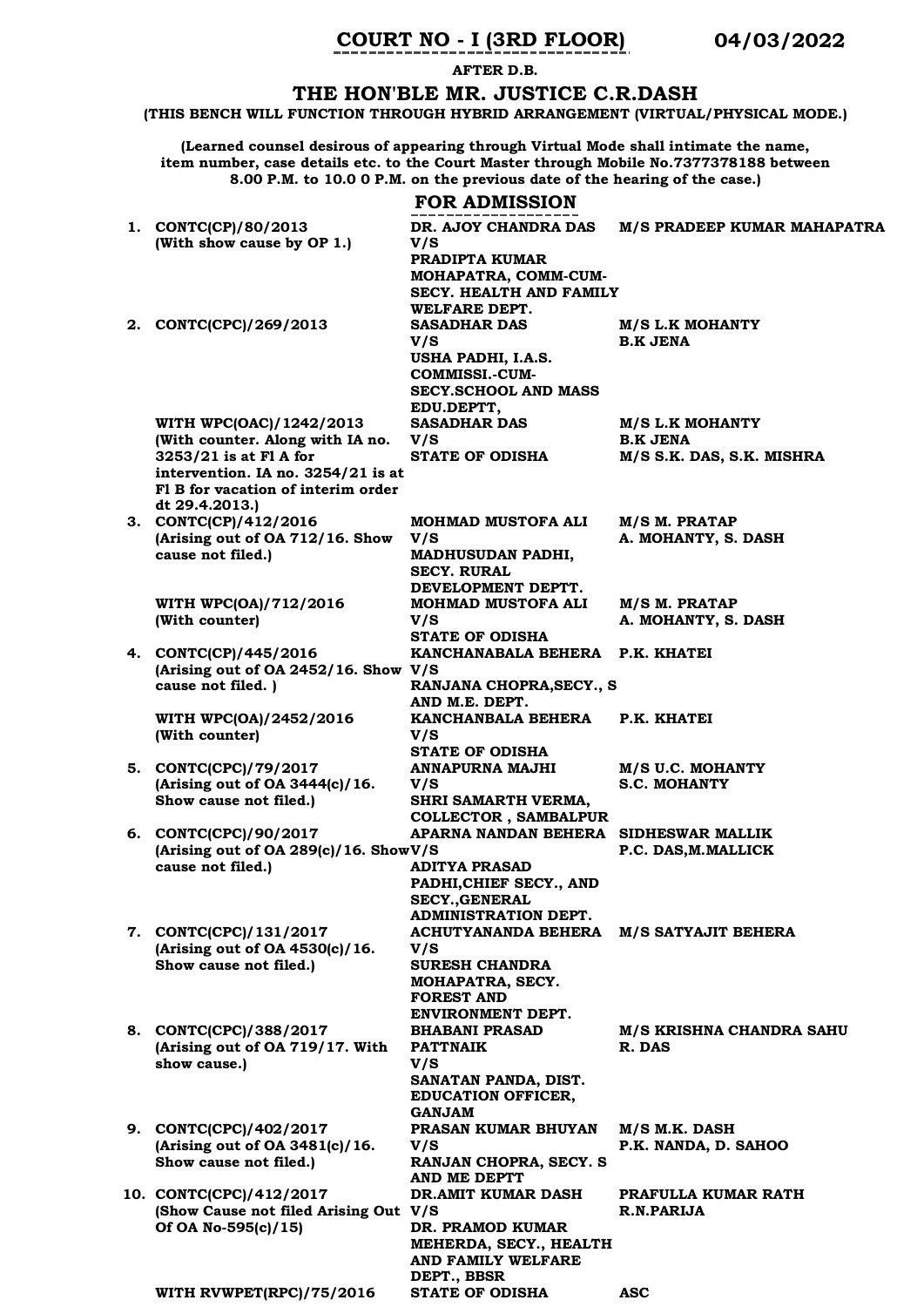**(Show Cause not filed Arising Out V/S Of OA No-595(c)/15) AMIT KUMAR DASH 11. CONTC(CPC)/460/2017 (Arising out of OA 2099(c)/16. Show cause not filed. IA no. 2/22 ARINDAM DAKUA , reg. implementation of order at Fl COLLECTOR , NAYAGARH A for order.) MANORANJAN MAHAKUD V/S M/S A.K SAHOO S. PRADHAN , S. SAHOO 12. CONTC(CPC)/498/2017 (Show Cause not filed Arising Out V/S Of OA No-447(c)/17) PANCANANA ACHARYA M/S S.B. JENA S. BEHERA SUREASH CHANDRA MOHAPATRA, ENVIRMENT DEPTT 13. CONTC(CP)/10/2018 (Arising out of OA 2667(c)/16. With show cause.) KULAMANI NAYAK V/S M/S R.K. BISOI K.C. NAYAK, N.K. PRAHARAJ DIPTI RANJAN RAY OPS-1 SUPDT. OF POLICE,KHURDA 14. CONTC(CP)/160/2018 (Arising out of OA 2240(c)/16. Show cause not filed.) RAJENDRA PRASAD SHADANGI V/S M/S U.C. MAHAPATRA P.K. DASH, P. MOHAPATRA P.K. MOHAPATRA, PRINCIPAL SECY. SCHOOL AND MASS EDU. DEPTT. 15. CONTC(CP)/314/2018 (Show Cause not filed Arising Out V/S Of OA No-71/17) BICHITRANANDA PALEI PRAFULLA KUMAR MOHAPATRA S.PRADHAN. S.C.SAHOO DR.CHANDRA SEKHAR KUMAR, SECY., REVENUE AND DISASTER MANAGEMENT DEPT.,BBSR 16. CONTC(CPC)/147/2018 (Arising out of OA 1296(c)/17. Show cause not filed.) SADANANDA NAYAK V/S M/S SATYAJIT BEHERA LAXMAN MAJHI, BLOCK EDUCATION OFFICER, KASHINAGAR 17. CONTC(CPC)/264/2018 (Arising out of OA 3767(c)/17. With show cause.) DINAKRISHNA PANDA V/S M/S PRAJIT KUMAR PRADHAN RAJ KUMAR SHARMA, SECRETARY, STEEL AND MINES 18. CONTC(CPC)/418/2018 (Arising out of OA 3696(c)/17. Show cause not filed.) CHITTA RANJAN JENA V/S M/S TUSHAR KANTA NAYAK M. PANDA DEO RANJAN SINGH, SECRETARY, REVENUE AND DISASTER MANGT. DEPT. 19. CONTC(CPC)/17/2019 (Show Cause not filed Arising Out V/S Of OA No-1535(c)/18) BENUDHAR SWAIN M/S K.K SWAIN P.N MOHANTY SANJEEV CHOPRA, PRINCIPAL SECY, INDUSTRIES DEPT. 20. CONTC(CPC)/150/2019 (Arising out of OA 1233(c)/14. Show cause not filed.) SHIBA PRASAD ROUT V/S M/S.BISWABIHARI MOHANTY J.N.PANDA, M.HARICHANDAN PRADEEPTA KUMAR MOHAPATRA,SECY. S. AND ME DEPT. FOR HEARING 21. ABLAPL/886/2018 (I.A. No.623/21 is at fl.A for extension of time to surrender. A disp. of case.) Mention Petitioner Advocate - M/S SURYA NARAYAN SOUMYA RANJAN SAHOO V/S M/S.BISWAJIT NAYAK S.SAMAL, B.R.SAHU M/S SURYA NARAYAN BISWAL, P.C.BEHERA STATE OF ORISSA M/S S.K.BHANJADEO,SMT** 

**S.BALABANTRAY,B.K.BEHERA** 

**BISWAL, P.C.BEHERA**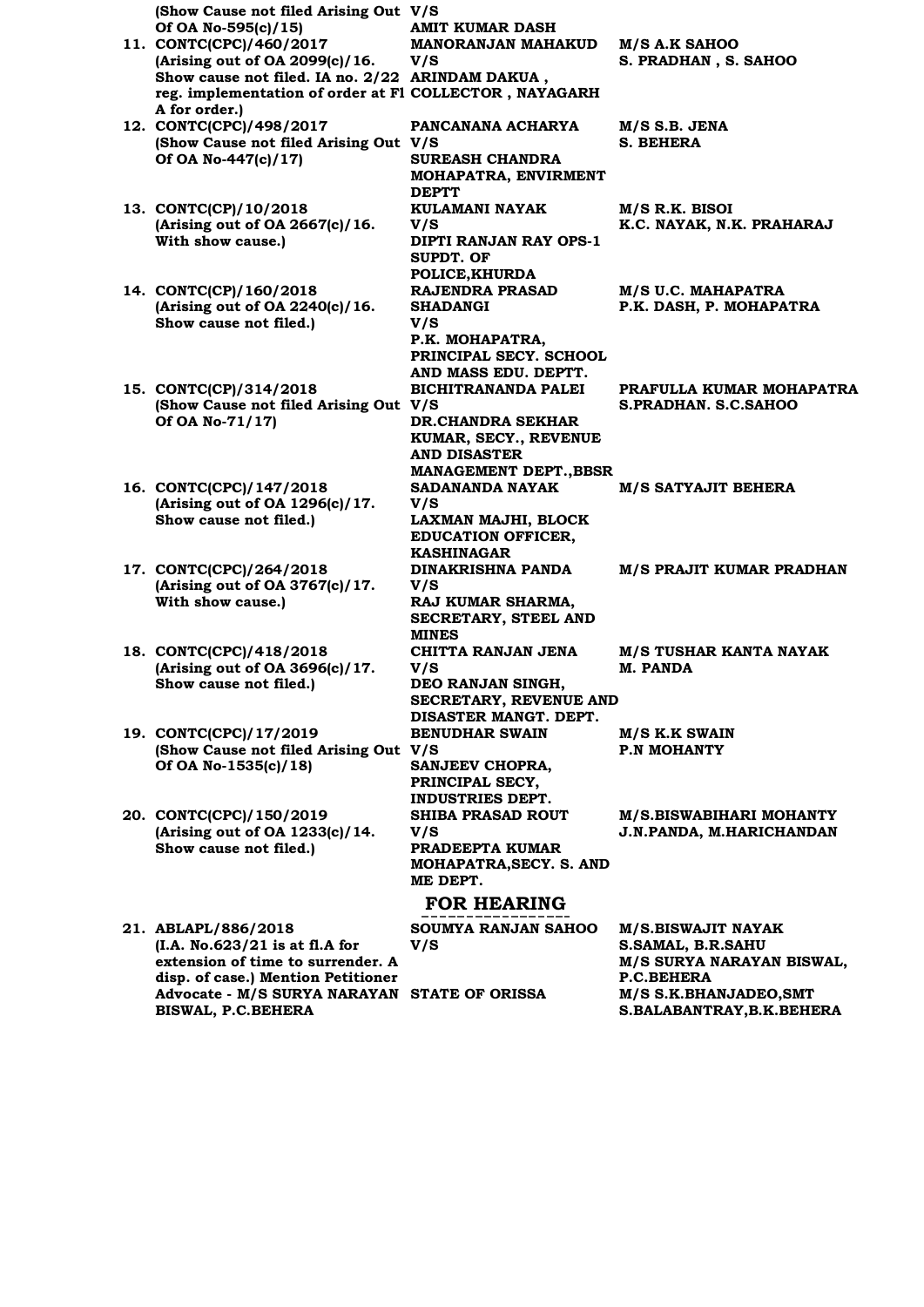# **COURT NO - I (OLD BUILDING ) 04/03/2022**

**AT 10:30 AM**

# **MR. JUSTICE BISWAJIT MOHANTY**

**AND**

#### **MR. JUSTICE BIRAJA PRASANNA SATAPATHY**

**(THIS BENCH WILL FUNCTION THROUGH HYBRID ARRANGEMENT (VIRTUAL/PHYSICAL MODE)**

**Learned counsel desirous of appearing through Virtual Mode shall intimate the name, item number, case details etc. to the Court Master through Mobile No.9337314522 between 8.00 P.M. to 10.00 P.M. on the previous date of the hearing of the case.**

#### **FRESH ADMISSION**

**THE MEMBER BOARD OF REVENUE ODISHA**

**ASHOK KUMAR DAS V/S** 

**KUSUMA NANDI** 

**V/S** 

**1. WP(C)/3398/2019 (IA.2935/2019 is at Fl.A for app.order.)**

- **2. WP(C)/19530/2019 (IA.14380/19 is at Fl.A for stay. I.A. No.4858/21 at fl.B for appr.order. Objection to the IA.4858/21 is at fl.C. Counter affidavit not received.) Mention**
- **3. WP(C)/18280/2021 (With defect No.4,6 & 11.) Adj.**
- **4. WP(C)/23631/2021 (Or. No.03 may kindly be seen.) Spec. Adj.**
- **5. WP(C)/23702/2021 (IA no.10963.2021 at fl.a for app.order. Citation memo filed by STATE OF ODISHA the advocate for the petitioner is at Fl.X may kindly be seen.)**
- **6. WP(C)/25930/2021 (With defect no.11.) Spec.Adj.**
- **7. WP(C)/36731/2021 (IA.17054/21 is at Fl.A for stay. IA.17056/21 is at Fl.B for dispensing with filing of C.Copy.) MAHAPRABHU,GANJAM WITH WP(C)/36728/2021 (IA.17049/21 is at Fl.A for stay. IA.17050/21 is at Fl.B for dispensing with filing of C.Copy.)**
- **8. WP(C)/39523/2021 (With defect No.6 & 11. IA.18364/21 at Fl.A for stay.) Memo.**
- **9. WP(C)/41809/2021 (With defect no.22. Extra copy not V/S served.) Spec.Adj.**
- **10. WP(C)/41862/2021 (With defect nos. 6,8,11 & 14(iii). With Addl. Affidavit filed by the petitioner is at Fl.A.) Spec.Adj.**
- 
- **12. WP(C)/3112/2022 Mention.**
- **13. WP(C)/4240/2022 (With defect No.6,7(ii),10,14(vi) and 22. IA.2061/22 at Fl.A for app.order.)**
- **14. WP(C)/4457/2022 (With defect no.11. IA.2158/22 at SANGHA Fl.A for app.order. Caveat petition V/S is at Fl.B. With an affidavit filed on behalf of OP.7. With WP(C).17569/2017 & 34873/2021.) Spec.Adj.**

**KHUJI DOMB V/S STATE OF ORISSA KRUTIBAS DHAL V/S STATE OF ODISHA PREMANANDA SAY V/S DURGA PRASAD PARIDA V/S STATE OF ODISHA S.LAKSHMI V/S SRI GOPALJEE S.LAKSHMI V/S SRI GOPALJEE MAHAPRABHU,GANJAM PARSURAM DAS V/S COLLECTOR, KHORDHA COMMNR. OF ENDOWMENTS, ODISHA PRANBANDHU DHAL V/S STATE OF ODISHA 11. WP(C)/221/2022 RABINDRA GOCHHAYAT V/S STATE OF ODISHA STATE OF ODISHA** 

> **V/S DASA SWAIN BADAN KUMAR BEHERA V/S STATE OF ODISHA**

**NALCO VIDYUT MAZDOOR GAUTAM MUKHERJI**

**M/S SRINIBASH SATPATHY S.S PANDA,R.K BARIK,S.R. SWAIN,P.K NAYAK**

**M/S.PRASANTA KUMAR MISHRA R.K.ROUT STATE OF ODISHA MR.A.K.NATH,P.NAIDU M/S B.S.DASPARIDA,S.K.DASH,S.MOHAPATR A,K.MOHANTY,M.K.AGARWAL MR.D.P.DHAL SANJIB KUMAR BHANJADEO B.K.BEHERA, S.BALABANTRAY**

**BIBHUTI BHUSAN MISHRA G.R.NAYAK**

**DHIRENDRA KUMAR MOHAPATRA S.R.PATI**

**KISHORE KUMAR JENA S.N.DAS**

**SUMITRA MOHANTY B.SAHOO, S.N.BISWAL, K.MOHAPATRA**

**SUMITRA MOHANTY B.SAHOO, S.N.BISWAL, K.MOHAPATRA**

**MANORANJAN PATTANAIK A.K.MOHANTY, P.K.JENA, P.BEHERA, S.R.PATTANAIK, S.PRADHAN**

**RAJENDRA NARAYAN GIRI PRASANTA KUMAR SATAPATHY R.K.SAHU, P.PANDA MS.P.NAIDU** 

> **KRUSHNA CHANDRA DASH A.P.THANAPATI, M.K.SAHOO**

**BIBHUTI BHUSAN MISHRA J.RATH, G.NAYAK**

**SWAYAMBHU MISHRA, ASC**

**AMIT PRASAD BOSE D.J.SAHOO, A.PATNAIK, S.SWAIN**

**P.SHAW, S.PATRA, D.K.PATRA, S.SAHOO,**  $M/S.TARUNKANTA$ **PATTANAYAK,A.PATNAIK,S.PATNAIK,S. MOHAPATRA,S.P.MOHARANA,R.K.PATI, S.S.PRADHAN,S.DEEPA**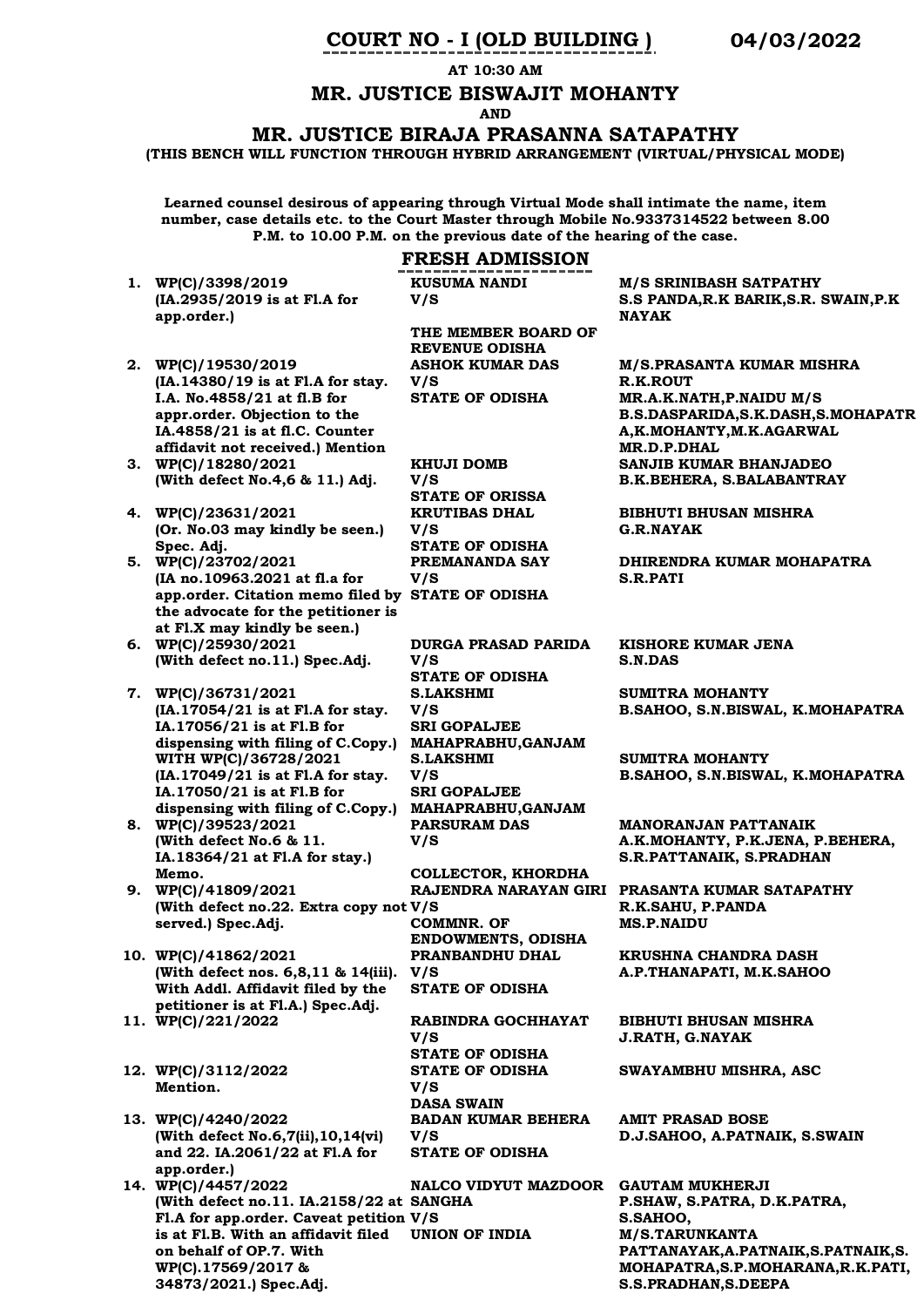**WITH WP(C)/618/2022 (With defect No.7(ii). IA.295/2022 CONGRESS UNION, ANGUL T.K.PATTANAYAK, A.PATNAIK, at Fl.A for app.order.)**

- **15. WP(C)/4943/2022 (Reg. Instruction.) Spec.Adj.**
- **16. WP(C)/5004/2022 (With defect nos. 6 & 11. I.A. No.2464/2022 is at fl.A for stay. Or. No.02 may kindly be seen. With WP(C).2014/2022, a disp. of case.) Spec. Adj.**
- **17. WP(C)/5263/2022 (With defect No.11,14(vi) &19.)**
- **18. WP(C)/5265/2022 (With defect No.14(vi),19 & 22.)**
- **19. WP(C)/5336/2022 (With defect no.7(ii), 22. IA.2603/22 at Fl.A for stay.) Mention.**
- **20. WP(C)/5337/2022 (With defect No.7(i),(ii),10,13,19 & V/S 22. IA.2604/22 at Fl.A for stay.) Mention.**
- **21. WP(C)/5424/2022 (With defect No.4,7(ii),10,13,19 & V/S 22. IA.2664/2022 at Fl.A for stay.)**
- 
- **23. WP(C)/20181/2014 (Instead of filing an IA, the learned V/S counsel for the petitioner filed a**
- **petition.) 24. WP(C)/19012/2016 (MC.17578/16 is at Fl.A for further orders reg. stay. IA.5811/21 is at Fl.Z for further PRESIDING app.order. Copy of IA.5811/21 on OFFICER,LABOUR COURT ld. Counsel for the Petitioner not served. Or. No.23 may kindly be seen. This case stands adjourned to 03.04.2022.) Mention.**

**25. WP(C)/516/2014 (With counter & rejoinder. With affidavit by O.P.-5 and it's reply affidavit filed by the Petitioner. Further reply by O.P.-5 to reply affidavit filed by the Petitioner., copy not served. I.A. No.16946/19 is at fl.A for appro. direction. I.A. No.2642/20 is at fl.B for modification of order dated 30.07.2019.) Spec.Adj.**

**26. WP(C)/4176/2018 (With counter by op-5. and 1 to 3 V/S and further affidavit by Ops.2&3. STATE OF ODISHA With rejoinder. With Addl. Affidavit filed by op.5. I.A 5934/18 at fl.A for further orders re:stay. I.A. No.2849/21 at fl.B for vacation of interim order. Order dated 18.02.2022 may kindly be seen. With WP(C).3543/19, WP(C).3544/19 & WP(C).9080/17 (for reference) Spec.Adj. SATYABRATA MALLIK** 

**NALCO SHRAMIK V/S** 

**UNION OF INDIA MR.P.K.PARHI GIRIJA BHOI V/S STATE OF ODISHA SANGH, LAKHANPUR V/S STATE OF ODISHA**

**DHARANI RANA V/S STATE OF ODISHA NIRAKARA RANA V/S STATE OF ODISHA SATRUGHANA SAHOO V/S** 

**THE COLLECTOR,JAJPUR AJAYA KUMAR JENA** 

**COLLECTOR, JAJPUR RAMACHANDRA SETHI** 

**COLLECTOR, JAJPUR 22. WP(C)/5439/2022 ASHOK KUMAR HATWAR V/S SPL. LAND ACQUISITION OFFICER,NUAPADA**

# **FOR ORDERS**

**memo is at Fl.X for withdrawal of M/S. LAXMI NARAYAN P OIIDC,IDCO TOWERS M/S.PRADIPTA KUMAR THE MANAGEMENT OF THE M/S.PRABHAS CH.PANDA SECRETARY V/S** 

**M/S.PRASANNA K.PARHI,ASGI,J.NAYAK,CGC JAGANATH PATNAIK S.PATNAIK, R.PATI, S.PRADHAN, P.P.MULIA GYANENDRA CHANDRA SWAIN R.SINGH**

**MAHANADI COAL MAZDOOR MANOJ KUMAR MOHANTY T.PRADHAN, M.R.PRADHAN, A.MOHANTY**

**SAROJ KUMAR MISHRA**

**SAROJ KUMAR MISHRA**

**SASHIBHUSAN DAS K.C.NAYAK, S.PADHI, DR.BIPLAB, S.TRIPATHY, P.K.DAS, S.TARAI**

**SASHIBHUSAN DAS DR. B.SILADITYA, K.C.NAYAK, S.PADHI, P.K.DAS, S.TRIPATHY, S.TARAI**

**SASHIBHUSAN DAS K.C.NAYAK, S.PADHI, DR. B.SILADITYA, P.K.DAS, S.TRIPATHY, S.TARAI**

**MOHENDRA KUMAR MOHAPATRO S.KHAN, P.K.BEHERA**

**M/S.PRAVAKAR BEHERA P.RAJ MOHANTY,M/S.D.N.MOHAPATRA,SMT.J. MOHANTY,P.K.NAYAK,S.N.DASH,A.DAS MR.PRATIK DASH,S.A.PATTNAIK, B.P.PANDA M/S.RAJENDRA KRUSHNA BOSE A.K.PARIDA**

## **FOR ADMISSION**

**MOHAN CH.SA V/S STATE AND ORS. ASC** 

**M/S.SUSHANT KU.JOSHI B.P.ACHARYA, J.K.PANDA**

**M/S.NIRANJAN PANDA-1 P.K.RATH, M.K.PANDA**

**M/S SUSANTA KU DASH,A.K.OTTA,MRS A.DHALSAMANTA,S.DAS,A.SAHOO.E.DA SH**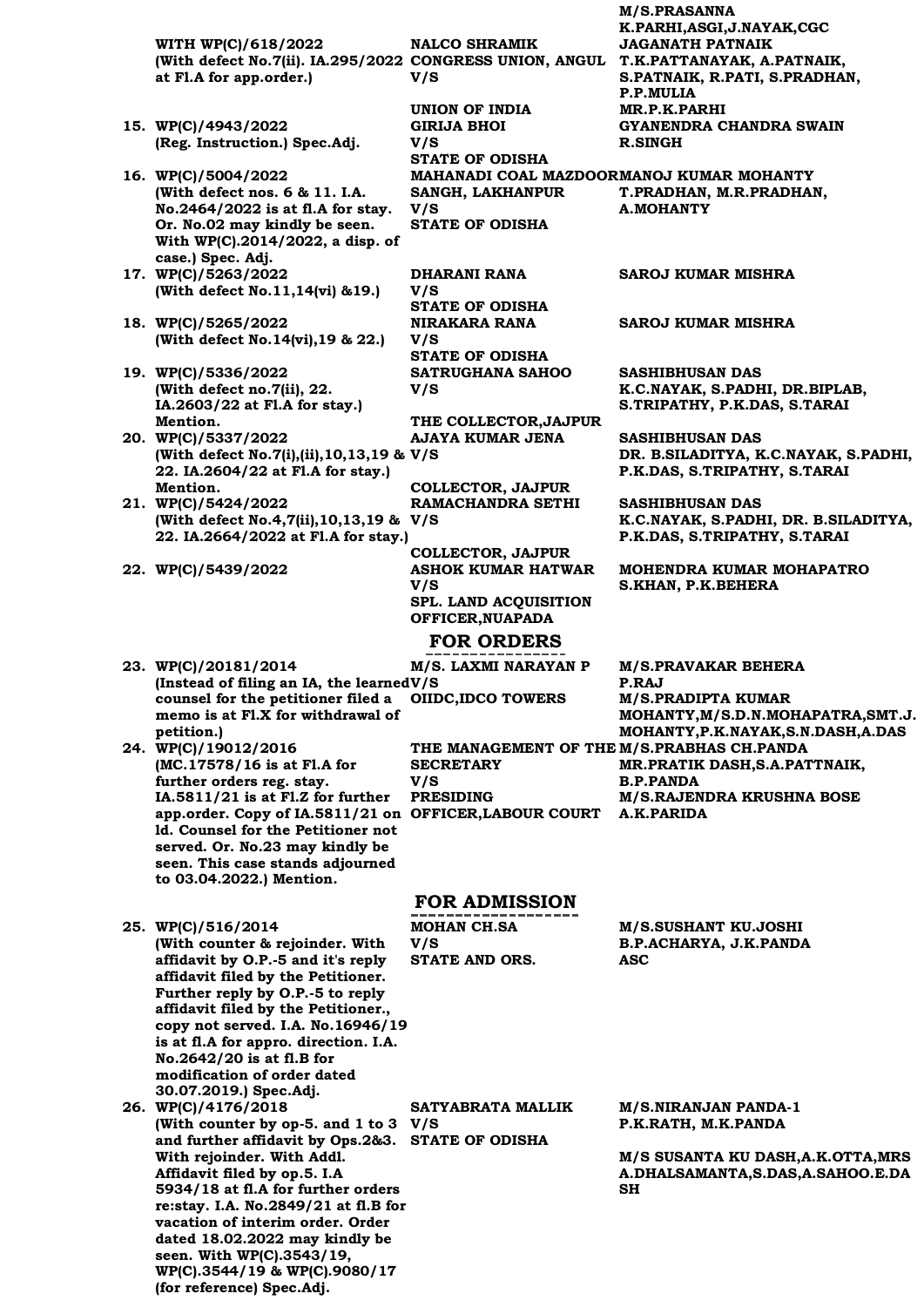| WITH WP(C)/4177/2018                                            | PAHALA MALLIK             | <b>M/S.NIRANJAN PANDA-1</b>                                                            |
|-----------------------------------------------------------------|---------------------------|----------------------------------------------------------------------------------------|
| (With counter. With further                                     | V/S                       | M.K.PANDA, P.K.RATH                                                                    |
| counter by ops 2 and 3. With                                    | <b>STATE OF ODISHA</b>    |                                                                                        |
| rejoinder. With Addl. Affidavit by                              |                           | M/S SUSANTA KU DASH, A.K. OTTA, MRS                                                    |
| Op.5. I.A. no. 5830/18 at fl.A for                              |                           | A.DHALSAMANTA, S.DAS, A.SAHOO.E.DAS                                                    |
| further orders re:stay. I.A.                                    |                           | н                                                                                      |
| No.2850/21 at fl.B for vacation of                              |                           |                                                                                        |
| interim order.)                                                 |                           |                                                                                        |
| 27. WP(C)/21139/2021                                            | PRAFULLA@ PRAPHULLA       | PRASANTA KUMAR SATAPATHY                                                               |
| (With counter by OP.4. Rejoinder                                | NAIK                      | P.PANDA, D.K.MOHAPATRA                                                                 |
| not filed. I.A. No.9756/21 at fl.A                              | V/S                       |                                                                                        |
| for further orders re:stay. I.A.                                | <b>CLAIMS COMMISSION,</b> | <b>M/S.KALI PRASANNA</b>                                                               |
| No.11634/21 at fl.B for vacation                                | <b>BBSR</b>               | MISHRA, A.K. BEHERA.M/S.D. MOHANTY,                                                    |
| of stay. memo of citation filed by                              |                           | <b>B.P.PANDA,D.BEHERA</b>                                                              |
| Ld. counsel for the petitioner                                  |                           |                                                                                        |
| filed.by Ld. counsel for MCL &                                  |                           |                                                                                        |
| opp. no.4.) Spec. Adj.                                          |                           |                                                                                        |
| 28. WP(C)/38131/2021<br>(With defect no.04. Further orders V/S  | <b>STATE OF ODISHA</b>    | DEBAKANTA MOHANTY, A.G.A.                                                              |
|                                                                 |                           | on I.A. No.17723/21 is at fl.B for SRI KHIROD KUMAR SAHU M/S.MANAS PATI,S.KAR,S.S.PATI |
| stay. Further orders on I.A.                                    |                           |                                                                                        |
| $No.1204/22$ is at fl.D for appro.                              |                           |                                                                                        |
| order. I.A. No.17724/21 is at fl.C                              |                           |                                                                                        |
| for dispensing with filing of c.copy                            |                           |                                                                                        |
| of impugned order. Extra copy not                               |                           |                                                                                        |
| served. LCR not received.)                                      |                           |                                                                                        |
| Spec.Adj.                                                       |                           |                                                                                        |
| 29. WP(C)/38133/2021                                            | <b>STATE OF ODISHA</b>    | DEBAKANTA MOHANTY, A.G.A                                                               |
| (With defect no.04. Further orders V/S                          |                           |                                                                                        |
| on I.A. No.17730/21 is at fl.B for SAMBHUNATH SAHU              |                           | M/S.MANAS PATI, S.KAR, S.S. PATI                                                       |
| stay. Further orders on I.A.                                    |                           |                                                                                        |
| $No.1230/22$ is at fl.D for appro.                              |                           |                                                                                        |
| order. I.A. No.17731/21 is at fl.C                              |                           |                                                                                        |
| for dispensing with filing of                                   |                           |                                                                                        |
| impugned order. Extra copy not                                  |                           |                                                                                        |
| served. LCR not received.)                                      |                           |                                                                                        |
| Spec.Adj.                                                       |                           |                                                                                        |
| 30. WP(C)/38273/2021                                            | <b>STATE OF ODISHA</b>    | DEBAKANTA MOHANTY, A.G.A.                                                              |
| (With defect no.04. I.A.                                        | V/S                       |                                                                                        |
| No.17797/21 is at fl.B for stay.                                |                           | SRI REBATI KANTA KALET M/S MANAS PATI, S.KAR, S.S.PATI                                 |
| I.A. No.17798/21 is at fl.C for                                 |                           |                                                                                        |
| dispensing with filing of c.copy.                               |                           |                                                                                        |
| I.A. No.1207/22 is at fl.D for                                  |                           |                                                                                        |
| appro. order. Extra copy not<br>served. LCR in ID case No.14 of |                           |                                                                                        |
|                                                                 |                           |                                                                                        |
| 2010 from P.O., Labour Court,<br>Sambalpur and LCR in Executive |                           |                                                                                        |
| Case No.11/2017 from Senior Civil                               |                           |                                                                                        |
| Judge, Sonepur not received.)                                   |                           |                                                                                        |
| Spec.Adj.                                                       |                           |                                                                                        |
|                                                                 |                           |                                                                                        |

# **COURT NO - I (OLD BUILDING ) 04/03/2022**

**AFTER LUNCH/ AFTER D.B. WHICHEVER IS EARLIER**

# **MR. JUSTICE BISWAJIT MOHANTY**

**(THIS BENCH WILL FUNCTION THROUGH HYBRID ARRANGEMENT (VIRTUAL/PHYSICAL MODE)** 

**Learned counsel desirous of appearing through Virtual Mode shall intimate the name, item number, case details etc. to the Court Master through Mobile No.9337314522 between 8.00 P.M. to 10.00 P.M. on the previous date of the hearing of the case.**

# **FRESH ADMISSION -PETITIONS U/A. 226 AND 227 OF CONSTITUTION OF INDIA ARISING OUT OF CRL. PROCEEDINGS**

| 1. | CRLMP/2005/2021                                         | <b>SHREENIBAS SWAIN</b>   | <b>SAPAN KUMAR LENKA</b>     |
|----|---------------------------------------------------------|---------------------------|------------------------------|
|    | (Order no.6 may kindly be seen. V/S                     |                           | <b>S.K.SETHI B.DALEI</b>     |
|    | Affidavit received from OP no.3 at STATE OF ODISHA      |                           |                              |
|    | fl.A.) Spec. Adj.                                       |                           |                              |
|    | 2. CRLMP/2252/2021                                      | <b>SUBRAT KUMAR NAYAK</b> | <b>ARIJEET MISHRA</b>        |
|    | (With defect nos. 6 & 11.)Spec.                         | V/S                       | S.K.JENA, S.BISWAL, R.MAHATO |
|    | Adj.                                                    | <b>STATE OF ODISHA</b>    |                              |
| 3. | CRLMP/2292/2021                                         | KRUSHNA PRASAD PANDA      | <b>PRSANT KUMAR SAHOO</b>    |
|    | (With defect nos.6 & 11. Affidavit                      | @ KRUSHNA CHANDRA         | U.C.DORA, G.R.DAS, S.K.DAS   |
|    | filed by the petitioner is at fl.A                      | <b>PANDA</b>              |                              |
|    | may kindly be seen.)Memo                                | V/S                       |                              |
|    |                                                         | <b>STATE OF ODISHA</b>    |                              |
|    | 4. CRLMP/2350/2021                                      | <b>RENUBALA PATRA</b>     | AJODHYA RANJAN DASH          |
|    | (I.A. No.309/2021 at fl.A for                           | V/S                       | A.MAHANTA, S.KAR             |
|    | dispensing with filling of C.copy of BIPIN BIHARI PATRA |                           |                              |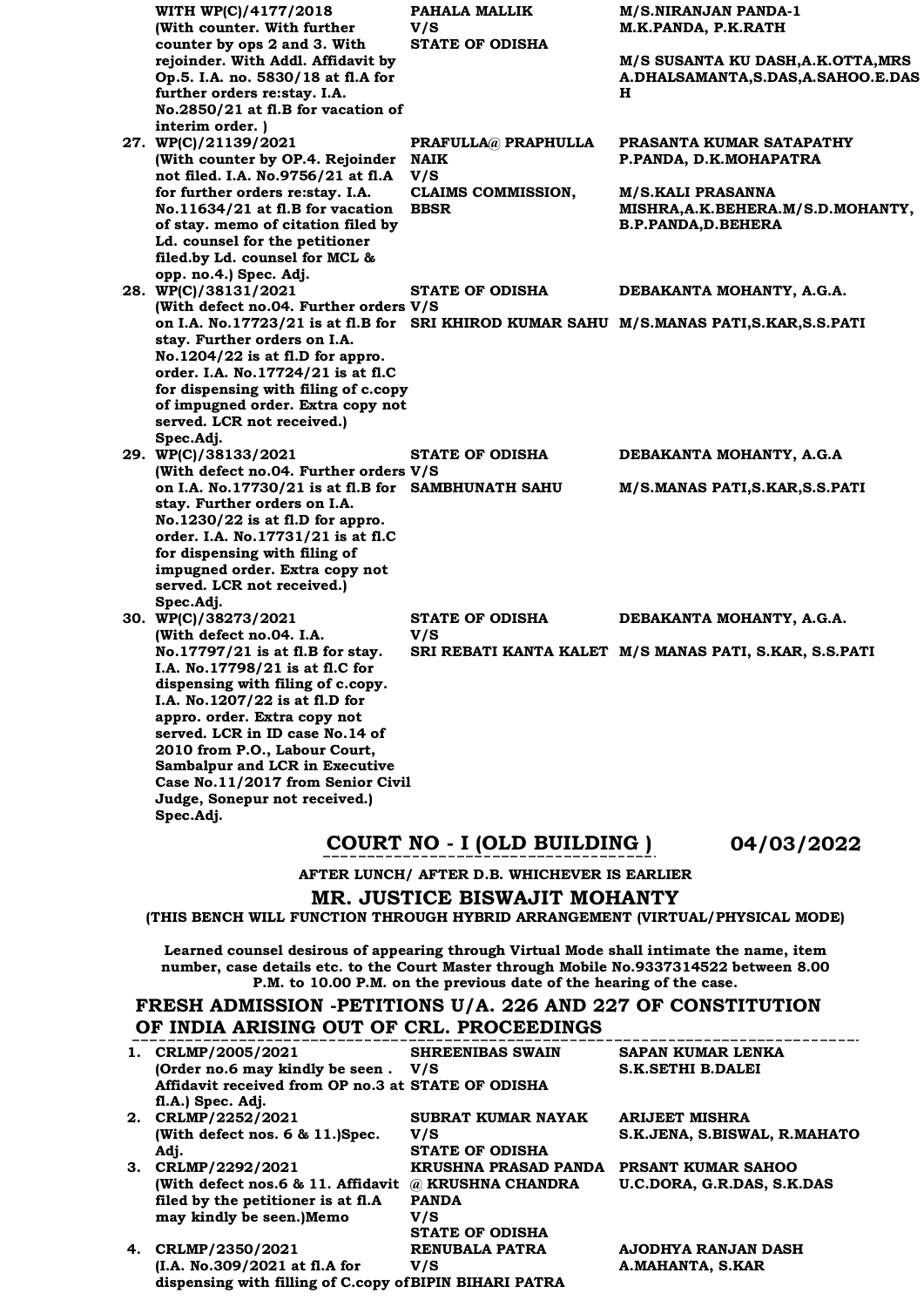**Annx-5. I.A. no.310/2021 at fl.B for appr. direction.)Memo WITH CRLMP/203/2021 (I.A. No.76/2021 at fl.B for extension of time of order dtd. 01.03.2021. )**

- **5. CRLMP/6/2022 (Order no.2 may kindly be seen reg. status of investigation. With STATE OF ODISHA defect nos.6 & 19.)Spec. Adj.**
- **6. CRLMP/11/2022 (Order no.2 may kindly be seen reg. instruction.)Spec. Adj.**
- **7. CRLMP/39/2022 (Order No. 3 may kindly be seen reg. instruction. ) Spec. Adj.**
- **8. CRLMP/40/2022 (Order no. 6 may kindly be seen. With addl. affidavit by the petitioner at fl.B. I.A. 6/2022 at fl. A for appr. order. )Spec. Adj.**
- **9. CRLMP/52/2022 (Order no.3 may kindly be seen reg. instruction.)Spec. Adj.**
- **10. CRLMP/154/2022 (With defect nos. 6 & 11. Reg. instruction. )Spec. Adj.**
- **11. CRLMP/277/2022 (With defect nos. 6,8,10 & 14(vi).) V/S**
- **12. CRLMP/280/2022 (With defect no.6.)**
- **13. CRLMP/281/2022 (With defect nos. 6 & 22.)**
- **14. CRLMP/282/2022 (With defect no.6.)**
- **15. CRLMP/283/2022 (With defect no.6.)**
- **16. CRLMP/284/2022 (With defect no.6 & 7(ii).)**
- **17. CRLMP/285/2022 (With defect no.6.)**
- **18. CRLMP/286/2022 (With defect nos.6 & 11.)**
- **19. CRLMP/287/2022 (With defect no.6.)**
- **20. CRLMP/289/2022 (With defect nos.3,6 & 10.)**
- **21. CRLMP/292/2022 (With defect no.6 & 14(vi).)**
- **22. CRLMP/293/2022 (With defect no.6.)**
- **23. CRLMP/294/2022 (With defect no.6 & 20.)**
- **24. CRLMP/295/2022 (With defect no.6.)**
- **25. CRLMP/296/2022 (With defect no.6.)**
- **26. CRLMP/297/2022 SAMIR DUNGDUNG RAM PRASHAN DASH**

**BIPIN BIHARI PATRA V/S TULASIBALA DASH V/S SAFALA PAIKRAY V/S STATE OF ODISHA SWAPNA KUMARI BEHERA RANJAN KU. NAYAK V/S STATE OF ODISHA RASMITA PATRA V/S SANTOSH KUMAR PATTAJOSHI V/S STATE OF ODISHA SANTOSH DAS V/S STATE OF ODISHA STATE OF ODISHA CHANCHALA NAHAK V/S STATE OF ODISHA MRUTYUNJAY NARAYAN PANDA V/S STATE OF ORISSA NISCHAL CHOUDHURY V/S STATE OF ODISHA CHARU LATA DALEI V/S STATE OF ODISHA KUNI SAHOO V/S STATE OF ODISHA RAMESH CHANDRA PADHI AJAYA KUMAR JENA V/S STATE OF ODISHA RAMESH CHANDRA PADHI AJAYA KUMAR JENA V/S STATE OF ODISHA RADHAKRUSHNA RAM V/S STATE OF ODISHA TRUPTIRANJAN NAYAK V/S STATE OF ODISHA BHAJARAM SABAT V/S STATE OF ODISHA KAMAL AGRAWAL V/S STATE OF ODISHA RAJASHREE SADANGI V/S THE DEPUTY COMMISSIONER OF POLICE, BBSR DIBYASINGHA SAMANTARAY V/S STATE OF ODISHA SATABDI PRADHAN V/S** 

**I.I.C, DHENKANAL TOWN** 

**POLICE STATION**

**PRASANTA KUMAR NANDA D.SAHOO, A.S.PAUL, S.R.PRADHAN RENUBALA PATRA M/S. AJODHYA RANJAN DASH, A.MOHANTA,S.KAR,L.ACHARI TRILOCHAN DASH B.SUBUDHI**

> **ABHILASH MISHRA B.K.PANDA, D.BEHERA**

**S.K.PANDA, G.MISHRA, B.B.ROUTRAY**

**ASHWINI KUMAR DAS S.DAS STATE OF ODISHA MR. BIBEKANANDA BHUYAN, A.K. NAYAK** 

> **SANJIB KUMAR BHANJADEO S.BALABANTRAY**

**GOPAL PRASAD JENA R.R.DASH, N.K.DASH**

**JAYA KRISHNA PRADHAN NIRVAYA KUMAR SAMANTRAY**

**GYANENDRA KUMAR TRIPATHY D.SENAPATI, P.MALLIK**

**R.C.SWAIN P.C.MISHRA, T.SWAIN**

#### **MAHES DAS**

**SANTOSH KUMAR SAMANTARAY B.SAHOO**

**BISWARANJAN DALAI M.DAS, R.K.JENA, R.K.PATTNAIK**

**DURGA PRASAD DHAL**

**SUSIL KUMAR MOHAPATRA K.K.MOHAPATRA**

**SHANTI PRAKASH MOHANTY G.SAHU**

**SAROJ KUMAR BHUYAN A.JAMAL, S.K.ROUT**

**AMIYA KUMAR MOHANTY R.K.BEHERA, R.C.PRADHAN, S.DAS**

**AMIT PRASAD BOSE D.J.SAHOO, A.PATTNAIK, S.SWAIN**

**RAMESH AGARWAL R.RAJGARHIA, A.DASH**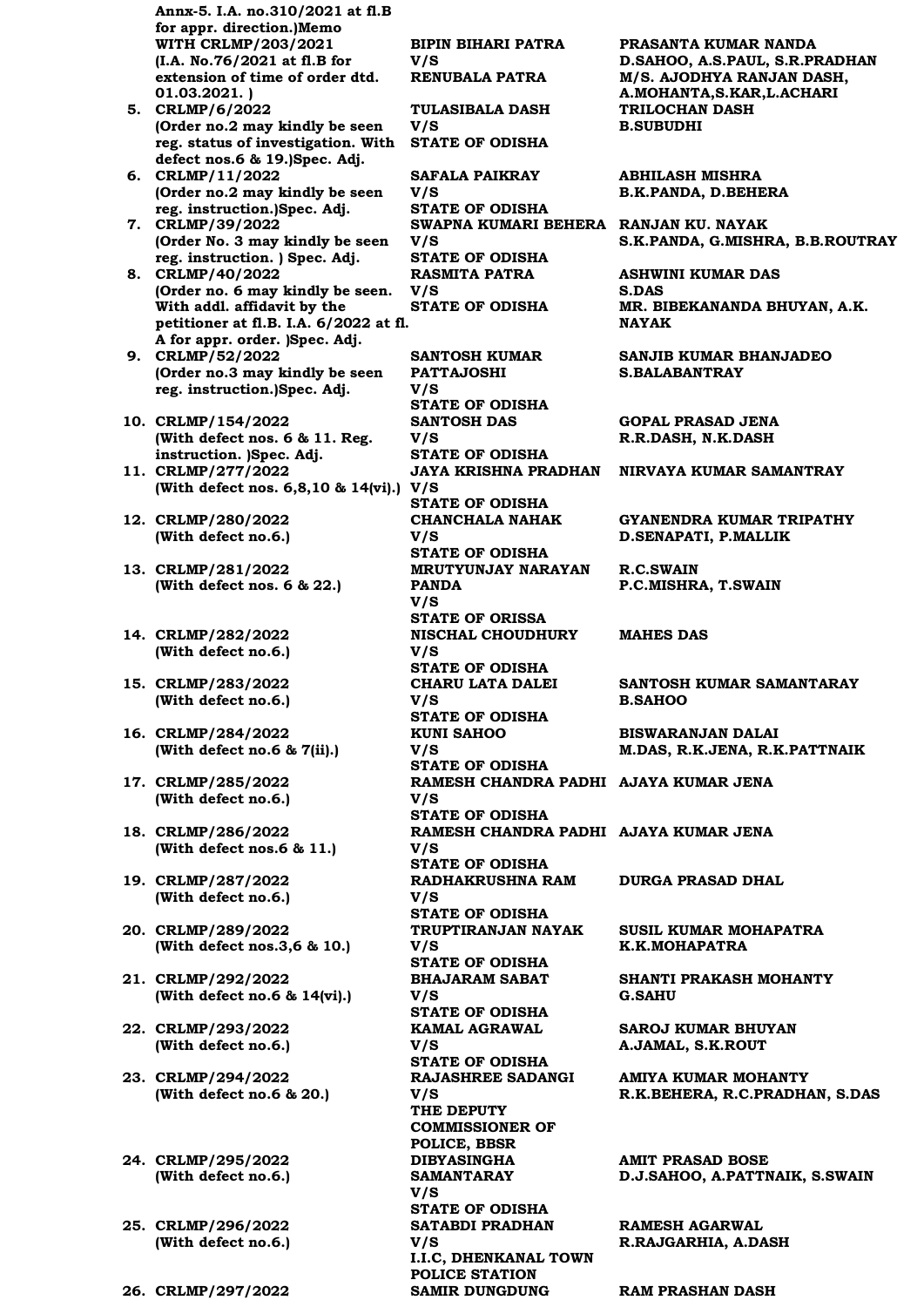**(With defect no.6 & 11..) V/S THE I.I.C, THELKOLOI POLICE STATION 27. CRLMP/298/2022 (With defect no.6.) BAIJANTI PRADHAN V/S AMITAV TRIPATHY S.L.PATTNAIK, M.PAGAL, A.K.BEHERA STATE OF ODISHA 28. CRLMP/300/2022 (With defect nos.6, 7(ii) & 14(vi).) V/S RAJKISHORE ROUL AMIT PRASAD BOSE D.J.SAHOO, A.PATTNAIK, S.S.SWAIN STATE OF ODISHA 29. CRLMP/301/2022 (With defect nos. 6 & 11.) SUSHIL KUMAR AGARWAL SUSHANTA KU JOSHI V/S S.K.SAHOO, S.BEHERA STATE OF ODISHA 30. CRLMP/323/2022 (With defect no.6,7(ii) & 11.)Memo V/S MENAKA BEHERA RAKESH SAHU P.K.MOHANTY, P.R.BEHERA STATE OF ODISHA FRESH ADMISSION 31. WP(C)/40906/2021 (With defect no.11 .)Spec. Adj. MAA JAGULAI WSHG V/S SATYANARAYAN MISHRA STATE OF ODISHA 32. CRP/2/2022 (I.A. No.1/22 at fl.A for stay.)Spec. V/S Adj. HEMALATA PADHY SOUGAT DASH S.MISHRA, D.K.PANDA, R.K.TRIPATHY, S.HOTA, KHITI SWAIN 33. CRP/6/2022 (I.A. no.5/22 at fl.A for stay.)Spec. V/S Adj. KAILASH CHANDRA PANDA BISHNU PRASAD PRADHAN B.R.SAHU, S.RATH STATE OF ODISHA 34. CRP/7/2022 (I.A. No.8/22 at fl.A for stay.)MENTION SRUSTI PRAVA DASH V/S UPENDRA KUMAR SAMAL C.D.SAHOO, M.R.MOHAPATRA, S.P.PATRA, S.NAIK, A.SAMAL, N,SAMAL BASANTA KUMAR DASH 35. WP(C)/2432/2022 (With defect nos. 6 & 19.) HIRANYA KUMAR SAHOO V/S PRABHAT KUMAR DASH STATE OF ODISHA 36. WP(C)/2664/2022 (With defect nos. 6 & 7(ii).) SANJAY ROUT V/S SURESH KUMAR PANDA P.C.DASH, R.CHHOTRAY, S.C.PRADHAN, P.M.PALTASINGH STATE OF ODISHA 37. WP(C)/3005/2022 (With defect. no.6.)memo DEBENDRA KUMAR MOHANTY V/S SUDARSAN BEHERA S.BEHERA, S.BISWAL STATE OF ODISHA 38. WP(C)/3373/2022 (Order no.1 may kindly be seen. I.A. no.1597/22 at fl. A for stay. )Spec. Adj. NAMITA SAGARIA V/S ANIRUDHA DAS G.P.PANDA, A.DAS, S.C.MISHRA, A.SAHOO STATE OF ODISHA FRESH ADMISSION - CONTEMPT MATTERS 39. CONTR/35/2021 M/S. MOHIT AGRAWAL**

**(With CRLMP No.1695/2019, a disp. of case.)MENTION**

**40. CONTR/87/2021 (Compliance affidavit filed by OP V/S is at fl.A. With CRLMP No.1971/2021, a disp. of case.)Spec. Adj.**

**BIJAYA MANJARI SATAPATHY V/S Y.K.JETHWA RAMESH BARIK DR.RAJ KISHORE DORA,I.P.S.**

**M/S.BIPLAB P.B. BAHALI, R.K.SAHU, H.B.BARAH, G.DHALA,S.K.KANUNGO, B.TRIPATHY**

# **COURT NO - III (OLD BUILDING) 04/03/2022**

**AT 10:30 AM**

# **THE HON'BLE DR. JUSTICE B.R.SARANGI AND**

**THE HON'BLE MR.JUSTICE S.K.PANIGRAHI**

**(THIS BENCH WILL FUNCTION THROUGH HYBRID ARRANGEMENT (VIRTUAL/PHYSICAL MODE)**

# **FOR JUDGEMENT**

**1. WP(C)/14053/2020 M/S.RAM KUMAR** 

**LTD V/S STATE OF ODISHA**

**AGRAWAL ENGINEERS PVT N.K.SAHU,MR.ASOK KUMAR MOHANTY, PRABODHA CH. NAYAK N.K.SAHU, MR.ASOK KUMAR MOHANTY, S.K.ROUT, R.K.ROUT**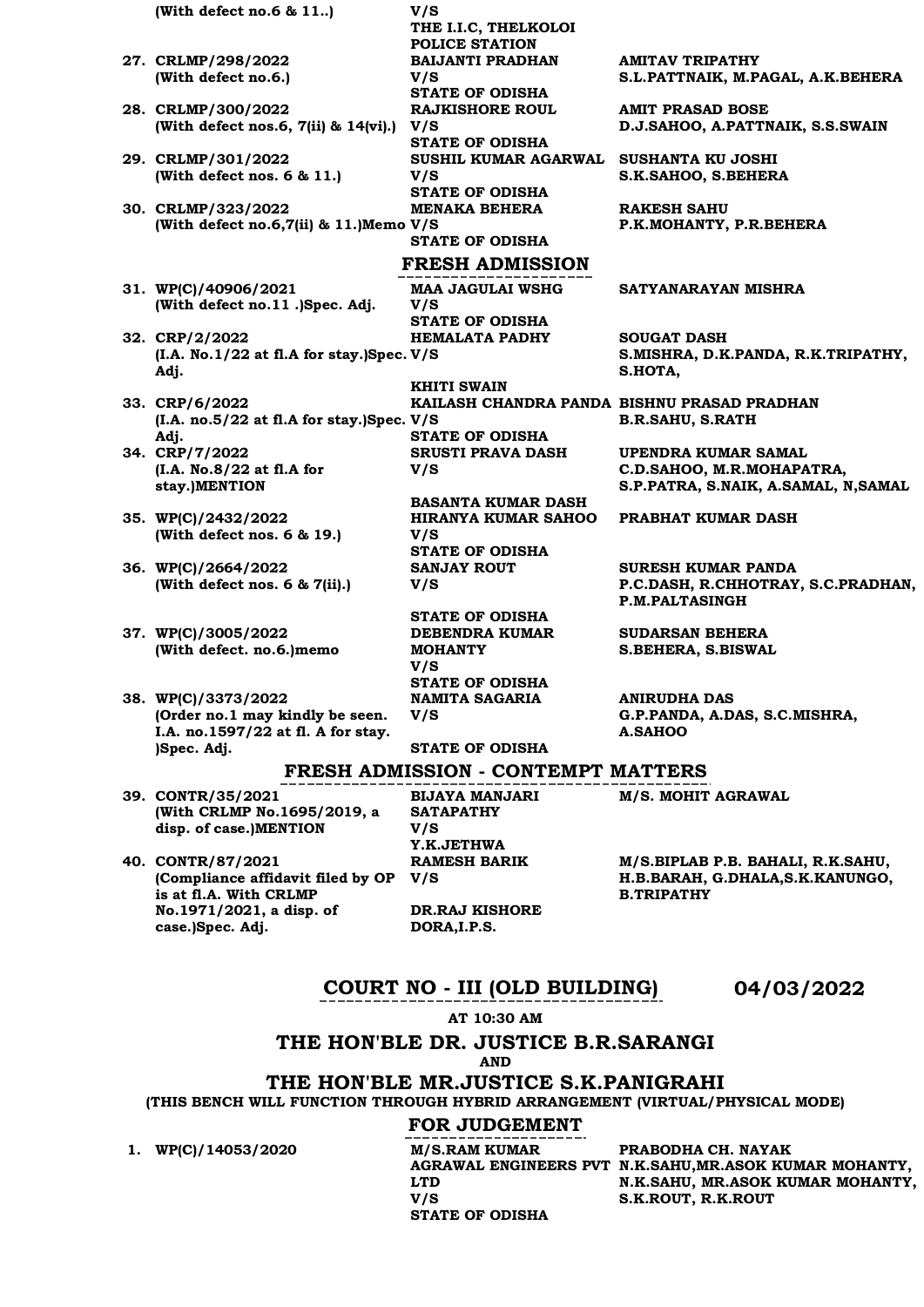**AFTER 1ST D.B.**

# **THE HON'BLE DR. JUSTICE B.R.SARANGI**

**AND**

### **THE HON'BLE MR. JUSTICE V. NARASINGH**

**(THIS BENCH WILL FUNCTION THROUGH HYBRID ARRANGEMENT (VIRTUAL/PHYSICAL MODE)**

# **FRESH ADMISSION**

- **1. WP(C)/6525/2015 (MC.6470/15 at fl.A for stay.)**
- **2. WP(C)/8874/2016 (MC 8210/2016 at fl.A for stay)**
- **3. WP(C)/4535/2017 (MC 3908/2017 at fl.A for stay)**
- **4. WP(C)/5538/2022 (I.A. 2752/2022 at fl. A for appr.order.) MENTION**
- **5. WP(C)/5539/2022 (I.A. 2753/2022 at fl. A for appr.order.) MENTION**
- 
- **7. WP(C)/5844/2022 (I.A. 2930/2022 at fl. A for stay.) ENGICONS LTD.**
- **8. WP(C)/5973/2022 (I.A. 2969/2022 at fl. A for appr.order.)**
- **9. WP(C)/4987/2014 (I.A. 2840/2022 at fl. B for correction of typographical error. A disp.of case.)**
- **10. WP(C)/31461/2011 (M.18817/11 at fl.A for app.order. V/S With preliminary Counter affidavit filed by OP.1. Rejoinder filed. Reply to rejoinder of OP.1 filed.)**
- **11. WP(C)/1382/2012 (MC 1196/12 at fl.A for further orders. AD not back from OP-3)**
- **12. WP(C)/2218/2012 (MC 6740/12 at fl.A for stay, Receipt showing service of extra copy not received)**
- **13. WP(C)/2227/2012 (MC 1907/12 at fl.A for stay.Affidavit by the petnr.at fl.B. STATE AND ORS. - Unserved notice returned from OP.3 with postal report "insufficient address" hence returned to sender.)**
- **14. WP(C)/7205/2012 (With defect. AD not back from OP.1.)**
- **15. WP(C)/9864/2012 (MC 8552/12 at fl.A for stay.)**
- **16. WP(C)/11931/2012 (MC 14403/12 at fl.A for app.order. with Counter affidavit filed. Rejoinder filed, copy not**

**SAYAD ALLAM ALLI V/S COLLECTOR, PURI BIJAY KUMAR BEHERA V/S STATE OF ORISSA SRIKANT SINGH V/S STATE OF ODISHA DILIP KUMAR PANDA V/S STATE OF ORISSA PRASANNA KUMAR PANIGRAHI V/S STATE OF ODISHA 6. WP(C)/5802/2022 PABAN KUMAR AGRAWAL V/S STATE OF ODISHA M/S.SHREE BALAJI V/S STATE OF ODISHA YASH RAJ DASH V/S CHAIRMAN,OJEE 2021 FOR ORDERS RAVIKANT SINGH V/S** 

**STATE AND ORS.**

# **FOR ADMISSION**

**MANASWINI PATRO** 

**CHAIRMAN,OJEE-2011 M/S.SUBIR PALIT** 

**SUMEET SECURITY SERV V/S STATE AND ORS. M/S.D.P.NANDA** 

**BISWANATH SISHU V/S** 

**SUMEET SECURITY SERV V/S** 

**SUBHRANTA K.TIADI V/S MD,APICAL AND ORS. M/S. K.K.JENA GOPINATH MAHANTI V/S STATE AND ANR. M/S.SATYA GURU TRANS V/S** 

**M/S.SURYAKANTA DASH H.MOHARANA**

**M/S.P.K.BISWAL J.M.ROUT, M.AGRAWAL**

**M/S.PRABODHA CH.NAYAK S.K.ROUT**

**AMITAV TRIPATHY SL.PATTNAIK, M.PAGAL, A.K.BEHERA**

**AMITAV TRIPATHY SL.PATTNAIK, M.PAGAL, A.K.BEHERA**

**PRABODHA CHANDRA NAYAK S.K.ROUT, R.K.ROUT**

**RAMAKANT MOHANTY B.K.MOHANTY, A.MOHANTY, K.MOHAPATRA, S.MOHANTY**

**SASWAT DAS A.MOHANTY**

**M/S.SANJIT MOHANTY MR. SUDARSHAN NANDA, R.R.SWAIN, S.P.PANDA**

**M/S.B.PANIGRAHI S.K.SAHOO, S.S.MOHANTY, S.B.DASH, MR.S.P.MISHRA, M/S.S.MISRA A.MAHANA, A.MISHRA, A.K.KEJRIWAL M/S.S.K.SANGANERIA P.NAYAK M/S.B.PUJARI, R.N.PANDA, N.MOHARANA, R.K.KANUNGO, S.DAS, B.P.PANDA. M/S.BIBHUTI K.BISWAL S.K.SAHU UNION OF INDIA M/S.S.BARIK, BIJAYALAXMI TRIPATHY** 

> **M/S.S.K.SANGANERIA P.NAYAK**

**M/S.RAMAKRUSHNA RATH N.C.PANDA, D.R.SWAIN M/S.KAMAL BEHARI PANDA P.K.SAHOO**

**M/S.RAMAKANT MOHANTY S.MOHANTY, D.K.MOHANTY, A.MOHANTY, N.MOHANTY, S.N.BISWAL DGM,OPERAT,I.O.C M/S.SREEJIT MOHANTY**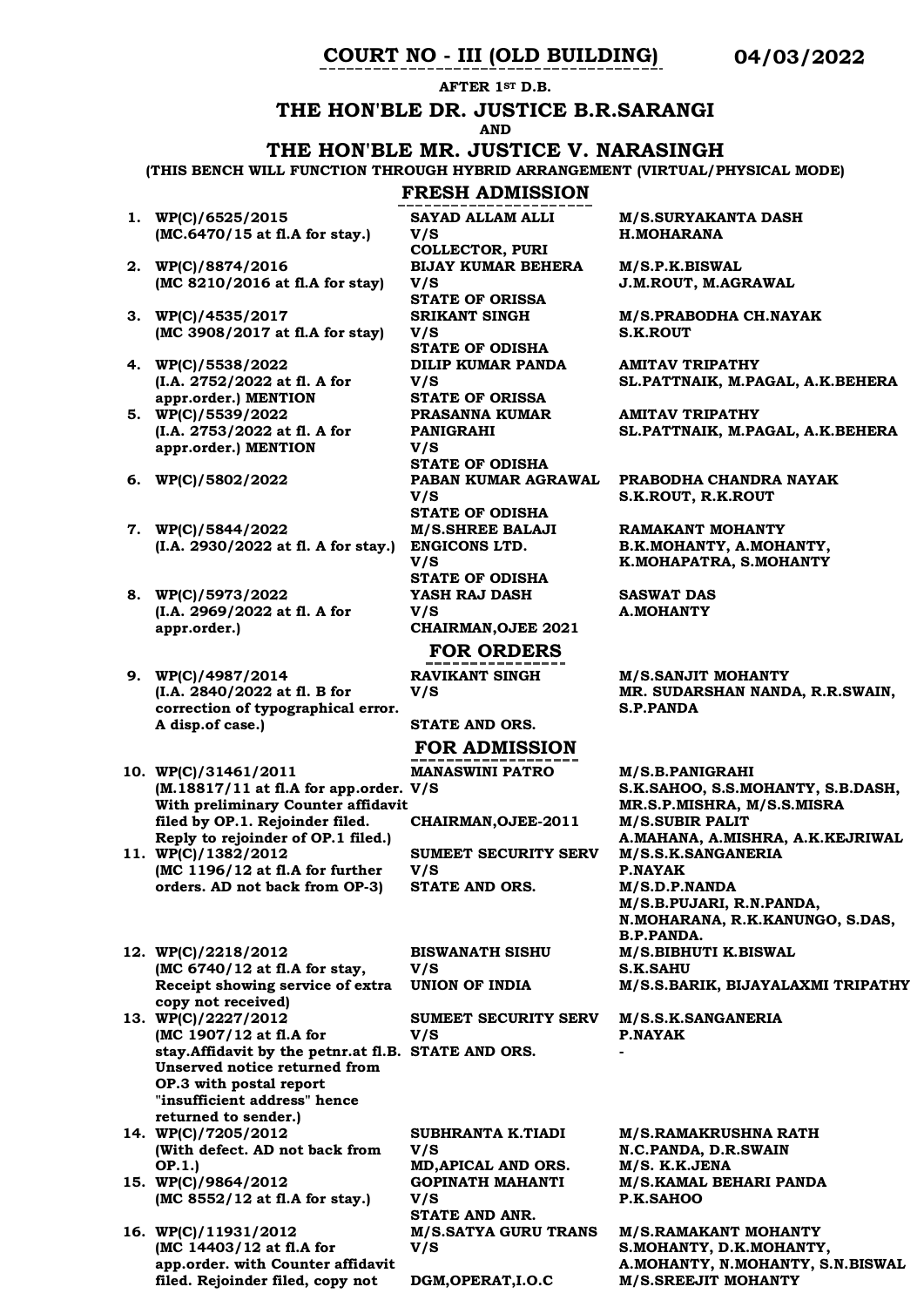| served.)<br>WITH WP(C)/11932/2012                                                             | <b>M/S.VERMA CARRIERS</b>                         | <b>MR.D.MOHANTY</b><br><b>M/S.RAMAKANT MOHANTY</b>                       |
|-----------------------------------------------------------------------------------------------|---------------------------------------------------|--------------------------------------------------------------------------|
| (MC 14404/12 at fl.A for                                                                      | V/S                                               | S.MOHANTY, A.MOHANTY, N.MOHANTY,                                         |
| app.order, with Counter affidavit<br>filed by OPs.1&2. Rejoinder filed,                       | DGMOPERAT, I.O.C                                  | D.K.MOHANTY, S.N.BISWAL<br><b>M/S.SREEJIT MOHANTY</b>                    |
| copy not served.)                                                                             |                                                   | <b>D.MOHANTY</b>                                                         |
| 17. WP(C)/15309/2014<br>(MC.13638/14 at fl.A for further                                      | JANMEJAY NATH<br>V/S                              | M/S.RAMA CH.JENA<br>M.R.PADHI                                            |
| order. With counter affidavit filed CHIEF ENGINEER<br>by OPs. 1 to 3.)                        |                                                   | <b>MR SUBASH CH DAS</b>                                                  |
| 18. WP(C)/6557/2015                                                                           | <b>SUMAN KUMAR PRADHAN</b>                        | <b>M/S.SUSANTA KUMAR MISHRA</b>                                          |
| (MC.6490/15 at fl.A for further<br>orders.)                                                   | V/S<br><b>GOVT.OF ODISHA</b>                      | S.K.LENKA, S.K.JOSHI<br>M/S. R.C.MOHANTY, K.C.SWAIN,                     |
|                                                                                               |                                                   | S.PATTNAIK, M/S.N.C.DAS, S.N.RATH,                                       |
| 19. WP(C)/19161/2015                                                                          |                                                   | S.SWAIN, G.G.PRADHAN<br>M/S.M.S.INFRAENGINEERS M/S.UMESH CHANDRA PATNAIK |
| (Counter affidavit not filed.MC.                                                              | PVT LTD.                                          | M.R.SAHOO, S.M.REHAN, S.PATNAIK,                                         |
| 17949/15 at fl. A for further order V/S<br>reg. stay. Receipt showing service STATE OF ORISSA |                                                   | S.D.MISHRA                                                               |
| of 4 extra copies of WP on ASC not                                                            |                                                   |                                                                          |
| filed.)<br>20. WP(C)/19168/2015                                                               | <b>BIJAYA KUMAR RATH</b>                          | <b>M/S.SANTANU KUMAR SARANGI</b>                                         |
| (Counter filed by ops. 1&2, copy not V/S                                                      | <b>STATE OF ORISSA</b>                            | S.PATNAIK, A.R.MISHRA, B.MISHRA                                          |
| served. MC.17955/15 at fl.A for<br>stay. MC.20567/15 at fl.B for                              |                                                   |                                                                          |
| app.order. Notice issued by<br>spl.messenger returned unserved                                |                                                   |                                                                          |
| from OP nos.3 & 4 with report                                                                 |                                                   |                                                                          |
| that the family members of the<br>OP-3 refused to take in his                                 |                                                   |                                                                          |
| absence. Neither OP no.4 nor                                                                  |                                                   |                                                                          |
| family members staying in the<br>given address.)                                              |                                                   |                                                                          |
| 21. WP(C)/8832/2016                                                                           | <b>JAYANTI DEHURI</b>                             | M/S.ASIT KU.JENA                                                         |
| (MC 8169/16 at fl.A for further<br>app.orders. AD. not back from                              | V/S<br><b>STATE OF ORISSA</b>                     | P.K.MAHARAJ, S.K.PANDA                                                   |
| OPs. $1,2,4$ & 5. With counter                                                                |                                                   |                                                                          |
| affidavit filed by OPs. 1 to $3 & 5$ .)<br>22. WP(C)/8837/2016                                | M/S.PRAKASH INDUSTRIES M/S.DURGA PR.NANDA         |                                                                          |
| (With Counter affidavit filed by<br>Ops. and Rejoinder to Counter                             | LTD.<br>V/S                                       | P.RAJ, S.B.SAHOO, B.P.PANDA,<br>R.K.KANUNGO, S.R.RATH                    |
| filed by the petitioner.                                                                      | OMC LTD.                                          | M/S.SANJIT MOHANTY, R.R.SWAIN,                                           |
| MC.8174/16 at fl.A for further<br>orders re:stay.)                                            |                                                   | A.K.PANIGRAHI, I.A.ACHARYA, A.DASH                                       |
| 23. WP(C)/8861/2016                                                                           | <b>SANJIB KU PATRA</b>                            | <b>M/S.BIPLAB MOHANTY</b>                                                |
| (MC 18066/2016 at fl.A for<br>app.direction. Counter and                                      | V/S                                               | B.S.RAYAGURU, S.MOHAPATRA,<br>S.PATNAIK, T.K.PATNAIK, A.PATNAIK,         |
| rejoinder affidavit not yet                                                                   |                                                   | <b>M.S.RIZVI</b>                                                         |
| received.)                                                                                    | <b>CHIEF COMMERCIAL</b><br><b>MANAGER, KHURDA</b> | <b>MR.D.K.SAHU</b>                                                       |
| 24. WP(C)/21767/2016                                                                          | DR.MINARVA PRADHAN                                | <b>M/S.BIBUDHENDRA DASH</b>                                              |
| (MC 19982/16 at Fl.A for<br>app.order. With counter affidavit                                 | V/S<br><b>DIRECTOR</b>                            | P.K.MOHANTY<br>M/S.S.J. MOHANTY                                          |
| filed by OP.3. Rejoinder not filed. EXAMIANTION, BPUT<br>25. WP(C)/17545/2017                 | <b>BIJAY KU.AGRAWAL</b>                           | K.C.MOHAPATRA, S.S.DAS, R.SAHOO<br>M/S.PRABODHA CH.NAYAK                 |
| (MC 15643/2017 at fl.A for furtherV/S                                                         |                                                   | <b>S.K.ROUT</b>                                                          |
| orders reg. stay. With counter<br>affidavit filed by OPs.)                                    | <b>STATE OF ODISHA</b>                            |                                                                          |
| 26. WP(C)/17552/2017                                                                          | <b>SUMEET SECURITY</b>                            | M/S.PRABODHA CH.NAYAK                                                    |
| (MC 15649/2017 at fl.A for<br>app.order. With counter affidavit V/S                           | <b>SERVICE</b>                                    | <b>S.K.ROUT</b>                                                          |
| filed by OP.3.)                                                                               | <b>STATE OF ODISHA</b>                            |                                                                          |
| 27. WP(C)/7563/2021<br>(With Preliminary Counter by Op.3 V/S                                  | KEDARNATH PRADHAN                                 | <b>SUMAN PATTANAYAK</b><br>S.DAS, C.K.AGRAWAL, A.PATNAIK                 |
| and its rejoinder. IA                                                                         | <b>IOCL</b>                                       | M/S.DEBASIS TRIPATHY, R.K.SARANGI                                        |
| No.3480/2021 at Fl.A for further<br>appr. orders. With counter                                |                                                   | M/S.P.K.RATH, A.BEHERA,<br>S.K.BEHERA, P.NAYAK, S.RATH                   |
| affidavit by OPs. 1 and 2 to the                                                              |                                                   |                                                                          |
| said rejoinder and further<br>rejoinder filed by the petitioner.                              |                                                   |                                                                          |
| Receipt showing service of copy of                                                            |                                                   |                                                                          |
| rejoinder not received.)<br>28. WP(C)/26006/2021                                              |                                                   | M/S HOTEL SILVER MOON BIRENDRA KUMAR PARDHI                              |
| (IA.12070/2021 is at Fl.A for<br>further orders reg. stay. IA.                                | V/S<br><b>STATE OF ODISHA</b>                     | S.TIBREWAL, S.S.KSHYAP<br>M/S.SANJEEB UDGATA, SATYABRATA                 |
| 15284/21 at FL.B for appr. orders.                                                            |                                                   | UDGATA, ASUTOSH MISHRA, M/S. AMIT                                        |
| IA.2424/22 at FL.C for vacation of<br>interim order dtd. 03.09.2021.                          |                                                   | PRASAD BOSE, D.J.SAHOO, S.SWAIN                                          |
| With counter affidavit filed by                                                               |                                                   |                                                                          |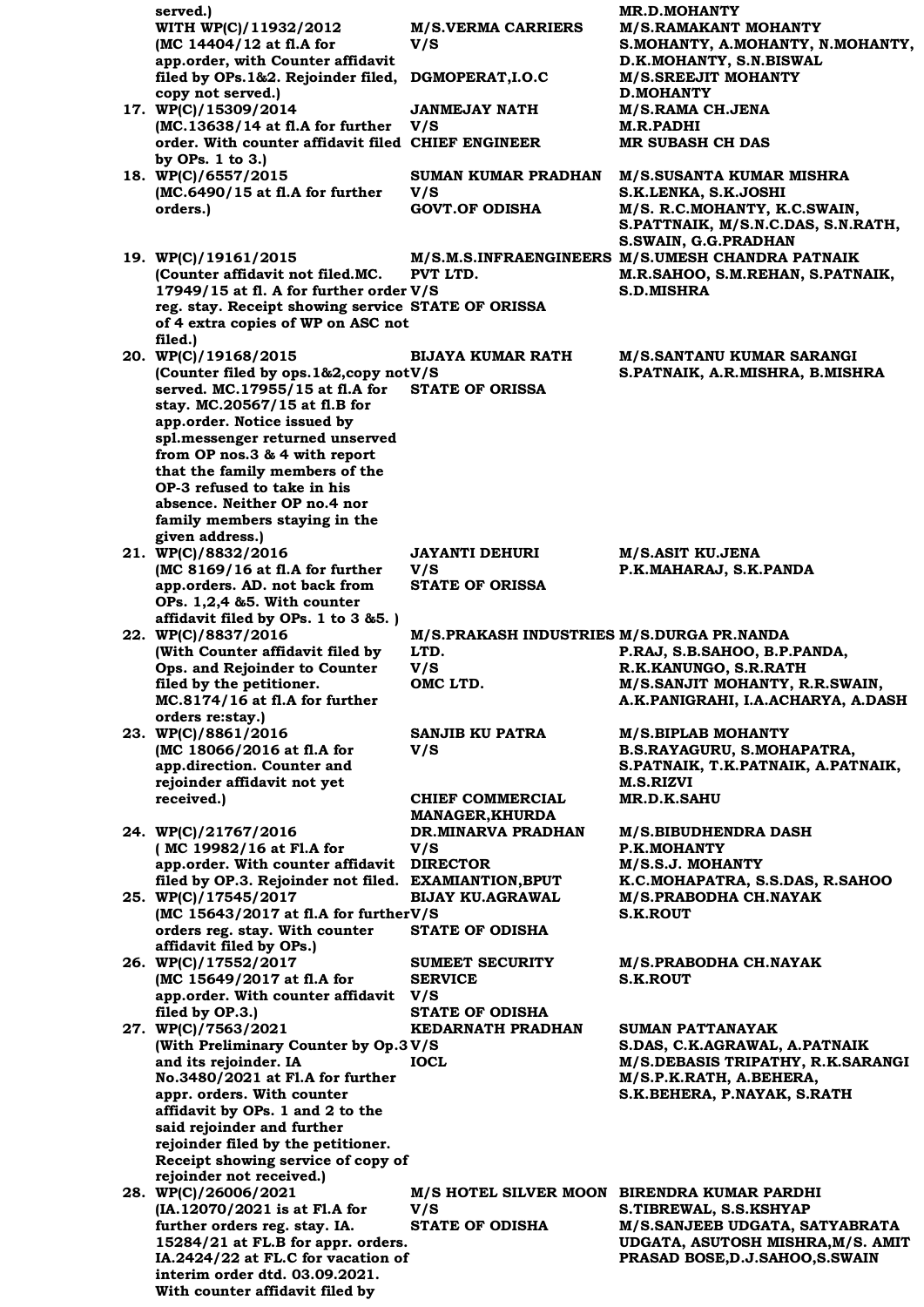| OPs. 2 to 8.)                              |                                    |                                                              |
|--------------------------------------------|------------------------------------|--------------------------------------------------------------|
| WITH WP(C)/25404/2021                      | <b>M/S. PRADEEP KUMAR</b>          | DEBARAJ MOHANTY                                              |
| (IA.11764/21 is at Fl.A for further MISHRA |                                    | A.MISHRA, B.P.PADA, D.BEHERA                                 |
| app.orders. IA no.14202/2021 at            | V/S                                |                                                              |
| fl.B for app.order. IA. 2423/2022          | VICE-CHANCELLOR, VEER              | <b>M/S. AMIT PRASAD</b>                                      |
| at FL.D for vacation of interim            |                                    | SURENDRA SAI UNIVERSITYBOSE, D.J.SAHOO, A.PATTNAIK, S.S.SWAI |
| order dtd. 02.09.2021. IA. no.             |                                    | N, M/S.SANJEEV                                               |
| 15222/2021 at FL. C for stay.              |                                    | UDGATA, S.UDGATA, A. MISHRA                                  |
| counter affidavit filed by OPs. 1 to       |                                    |                                                              |
| 9. With rejoinder affidavit filed by       |                                    |                                                              |
| OPs. 5 to 9, copy not served.)             |                                    |                                                              |
| 29. WP(C)/37251/2021                       | M/S. OM SHANTI TRADERS PRATIK DASH |                                                              |
| (IA.17254/21 is at Fl.A for                | V/S                                | S.A.PATTNAIK, S.PATTANAIK, A.                                |
| app.orders. With counter affidavit         |                                    | <b>PATTANAIK</b>                                             |
| filed by OPs. $2 & 4.$ )                   | <b>STATE OF ODISHA</b>             | M/S. SAMIR KU.                                               |
|                                            |                                    | MISHRA, J. PRADHAN, P.S. MOHANTY, S.PA                       |
|                                            |                                    | TTNAIK, S. SAHOO, S. K. SETHI                                |
| WITH WP(C)/37257/2021                      | M/S. SARASWATI TRADERS PRATIK DASH |                                                              |
| (IA.17256/21 is at Fl.A for                | V/S                                | S.A.PATTNAIK, S.PATTANAIK, A.                                |
| app.orders. With counter affidavit         |                                    | <b>PATTANAIK</b>                                             |
| filed by OPs. 2&3.)                        | <b>STATE OF ODISHA</b>             | M/S. SAMIR KU.                                               |
|                                            |                                    | MISHRA, J. PRADHAN, P.S. MOHANTY, S. PA                      |
|                                            |                                    | TTNAIK, S. SAHOO, S. K. SETHI                                |
| 30. WP(C)/1171/2022                        | M/S. SABYASACHI                    | <b>GAUTAM MISRA.SENIOR ADV</b>                               |
| (I.A. No.595/22 is at fl.A for             | <b>MAHAKUL</b>                     | DINESH KU. PATRA, ANUPAM DASH,                               |
| appro. orders. With Date chart.)           | V/S                                | JYOTI RANJAN DEO, SASWAT JENA,                               |
|                                            |                                    | <b>ASIM KUMAR DASH</b>                                       |
|                                            | <b>STATE OF ODISHA</b>             | M/S. SRIKAR KUMAR RATH,                                      |
|                                            |                                    | <b>M.BEHERA, A.CHOUDHURY</b>                                 |

# **COURT NO - III (OLD BUILDING) 04/03/2022**

**AFTER LUNCH/ AFTER D.B. WHICHEVER IS EARLIER**

**THE HON'BLE DR. JUSTICE B.R.SARANGI**

**(THIS BENCH WILL FUNCTION THROUGH HYBRID ARRANGEMENT (VIRTUAL/PHYSICAL MODE)**

# **FRESH ADMISSION**

| 1. WP(C)/35652/2021<br>(Order, Dtd.03.01.2022 may<br>kindly be seen.) | <b>SARAT KUMAR PRADHAN</b><br>V/S      | M.PRATAP @ PRATAP KUMAR<br><b>MOHAPATRA</b><br>A.P.MISHRA, B.D.BISWAL, |
|-----------------------------------------------------------------------|----------------------------------------|------------------------------------------------------------------------|
|                                                                       |                                        | <b>S.MAHAPATRA</b>                                                     |
|                                                                       | THE GOVT. OF INDIA                     | MR.PRASANNA KU.PARHI (ASGI)                                            |
| 2. WP(C)/39863/2021                                                   | PRASANTA KANUNGO                       | UMESH CHANDRA PATNAIK                                                  |
| (Order, Dtd.08.02.2022 may                                            | V/S                                    | S.PATNAIK, M.R.SAHOO, R.KUMAR                                          |
| kindly be seen. With defect. IA                                       | <b>TPCODL, BBSR</b>                    |                                                                        |
| No.18552/2021 at fl.A for stay.)                                      |                                        |                                                                        |
| 3. CONTC/2817/2021                                                    | ALL ODISHA CARD BANK                   | <b>MR.S.ROY</b>                                                        |
| (SR not made.)                                                        | <b>EMPLOYEES UNION,</b>                |                                                                        |
|                                                                       | <b>BHUBANESWAR</b>                     |                                                                        |
|                                                                       | V/S                                    |                                                                        |
|                                                                       | <b>VIR VIKRAM YADAV, IAS</b>           |                                                                        |
| 4. WP(C)/425/2022                                                     | SARASWATI PADHI @ DASH DIBYASHREE RAY  |                                                                        |
| (Order, Dtd.09.02.2022 may                                            | V/S                                    |                                                                        |
| kindly be seen. IA No.198/2022 at STATE OF ODISHA                     |                                        |                                                                        |
| fl.A for stay.)                                                       |                                        |                                                                        |
| 5. WP(C)/1808/2022                                                    | <b>MAANI BISWAL</b>                    | <b>RAMAKANTA SAHOO</b>                                                 |
| (Order, Dtd.14.02.2022 may                                            | V/S                                    | M/S.GOPINATH PANDA P.MOHAPATRA                                         |
| kindly be seen. With defect. IA                                       | <b>STATE OF ODISHA</b>                 |                                                                        |
| No.905/2022 at fl.A for                                               |                                        |                                                                        |
| appr.order. With WP(C)                                                |                                        |                                                                        |
| No.33068/21 a disp.of case.) Adj.                                     |                                        |                                                                        |
| 6. WP(C)/2905/2022                                                    | <b>DEBARCHAN PATEL</b>                 | BHAKTA RANJAN BARIK                                                    |
|                                                                       | V/S                                    | S.K.PARIDA, S.P.PATRA, B.B.PRADHAN                                     |
|                                                                       | COLLECTOR AND DM,                      |                                                                        |
|                                                                       | <b>SUNDARGARH</b>                      |                                                                        |
| 7. WP(C)/3135/2022                                                    | DILLIP KUMAR PATEL                     | NIRANJAN PANDA                                                         |
| (With defect.)                                                        | V/S                                    | <b>T.MAHAPATRA</b>                                                     |
|                                                                       | <b>SENIOR DIVISIONAL</b>               |                                                                        |
|                                                                       | MANAGER, LIC OF INDIA<br>URMILA BHATRA |                                                                        |
| 8. WP(C)/3225/2022                                                    | V/S                                    | AMIYA KUMAR TARAI                                                      |
|                                                                       | THE SECRETARY, W AND CD                |                                                                        |
|                                                                       | DEPT.                                  |                                                                        |
| 9. $WP(C)/3231/2022$                                                  | <b>DHARMA CHOUDHURY</b>                | AMIYA KUMAR TARAI                                                      |
|                                                                       | V/S                                    |                                                                        |
|                                                                       | THE SECRETARY, W AND CD                |                                                                        |
|                                                                       | DEPT.                                  |                                                                        |
| 10. WP(C)/3630/2022                                                   | <b>SARASWATI BEHERA</b>                | <b>J.R.DASH</b>                                                        |
|                                                                       |                                        |                                                                        |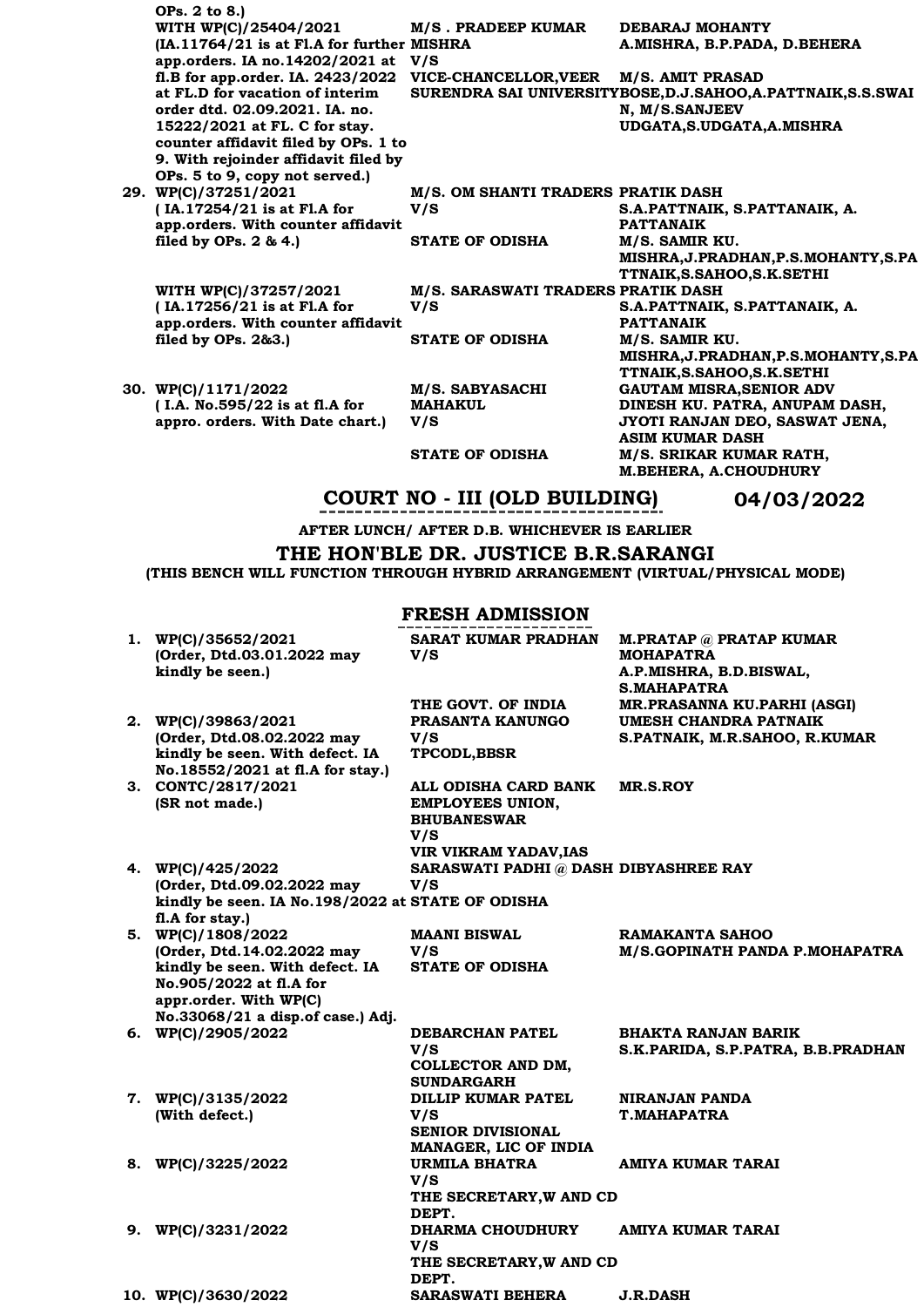**(With defect.) V/S K.L.DASH, N.SAHOO ENGINEER IN CHIEF, PUBLIC HEALTH, BBSR 11. WP(C)/4349/2022 (With defects. IA No.2101/22 at fl.A for stay.) PARDA V/S SANTANU KUMAR SARANGI S.K.SARANGI, A.K.PATRA THE COLLECTOR, NUAPADA 12. WP(C)/4540/2022**  (With defect. IA No.2205/22 at fl.AV/S **for appr.direction.) TRILOCHAN SAHU BHABANI SHANKAR DASPARIDA S.MOHAPATRA, K.MOHANTY, S.S.LENKA, A.RAY, M.K.AGRAWALLA STATE OF ODISHA 13. WP(C)/4726/2022 (With defect. IA No.2294/22 at fl.AV/S for stay.) DHARITRI NAIK PRADEEP KUMAR DAS D.SAHOO STATE OF ODISHA 14. WP(C)/4974/2022 (IA No.2445/22 at fl.A for stay.) NIMAIN CHAND MISHRA V/S NIRANJAN LENKA H K MOHANTA, N LENKA, P K BARIK STATE OF ODISHA 15. WP(C)/5102/2022**  (With defect. IA No.2510/22 at fl.AV/S **for appr.direction.) ASWINI KUMAR BHATRA M.PRATAP @ PRATAP KUMAR MOHAPATRA A.P.MISHRA, B.D.BISWAL STATE OF ODISHA 16. WP(C)/5103/2022 (With defects. IA No.2511/22 at fl.A for appr.direction.) SUNIL KUMAR BHATRA V/S M.PRATAP @ PRATAP KUMAR MOHAPATRA A.P.BISWAL, B.D.BISWAL STATE OF ODISHA 17. WP(C)/5247/2022 SIMANTA HEMBRAM V/S SURENDRA KUMAR ROUT J.BHUYAN STATE OF ODISHA 18. WP(C)/5329/2022 (Order, Dtd.25.02.2022 may kindly be seen. With defects. IA No.2601/22 at fl.A for stay. caveat petition at fl.B.) Adj. MD,ODISHA STATE COOP. KALI PRASAD NANDA BANK LTD.,BBSR V/S D.PANIGRAHI M/S.NIRANJAN BISWAL, L.K.PATTANAYAK, L.PATTNAYAK 19. WP(C)/5353/2022 (With defect.) RASMI MOHAPATRA V/S SOHAN MISHRA A.SAHOO STATE OF ODISHA 20. WP(C)/5387/2022 SARTHAK RANJAN BEHERA BIRAJA PRASANNA DAS V/S J.S.MAHARANA, D.K.PANDA, S.DAS STATE OF ODISHA 21. WP(C)/5531/2022**  (With defect. IA No.2726/22 at fl.AV/S **for stay. IA No.2727/22 at fl.B for STATE OF ODISHA dispensing with filing of c.copy.) SMITISNIGDHA BISWAL BINAYA KUMAR MOHANTY J.SAHU 22. WP(C)/5532/2022 (With defect.) MUKTESWAR NAYAK V/S SUSANTA KUMAR MISHRA D.MISHRA, S.K.LENKA, S.K.JOSHI STATE OF ODISHA 23. WP(C)/5550/2022 (With defect.) HARISH CHANDRA MOHANTY V/S RAMA KRISHNA BISOI A.K.SAMANTRAY STATE OF ODISHA 24. WP(C)/5552/2022**  (With defect. IA No.2764/22 at fl.AV/S **for appr.order.) JYOTI RANJAN SAHOO PRAKASH K. MISHRA R.K.SAHOO, A.K.DAS, B.BAL, S.S.SATYADARSHI STATE OF ODISHA 25. WP(C)/5560/2022 (With defects. IA No.2776/22 at fl.A for appr.direction.) KUMUDINI PRADHAN V/S M.PRATAP @ PRATAP KUMAR MOHAPATRA A.P.MISHRA, B.D.BISWAL STATE OF ODISHA 26. WP(C)/5589/2022 (With defect.) MANOJ KUMAR JENA V/S AMITAV DAS A.K.DASH, M.M.MOHANTY STATE OF ODISHA 27. WP(C)/5590/2022 (With defect.) MAHAMMAD JAHID KHAN AMITAV DAS V/S A.K.DASH, M.M.MOHANTY STATE OF ODISHA 28. WP(C)/5665/2022 (With defects.) KALI CHARAN SADANGI V/S RAMA KRISHNA BISOI A.K.SAMANTARAY, P.K.DASH STATE OF ODISHA 29. WP(C)/5684/2022 SUBASH CH. BARIK V/S SIDHARTHA SWAIN S.K.SAHOO STATE OF ODISHA 30. WP(C)/5685/2022 ARJUN MAHAKUD V/S SIDHARTHA SWAIN S.K.SAHOO STATE OF ODISHA 31. WP(C)/5687/2022 BHABAGRAHI PATRA V/S SIDHARTHA SWAIN S.K.SAHOO STATE OF ODISHA 32. WP(C)/5689/2022 (With defect.) BIBHISAN NAIK V/S SIDHARTHA SWAIN S.K.SAHOO STATE OF ODISHA**

**33. WP(C)/5706/2022 BARUN SEN KHARA SUSANTA KUMAR BARAL**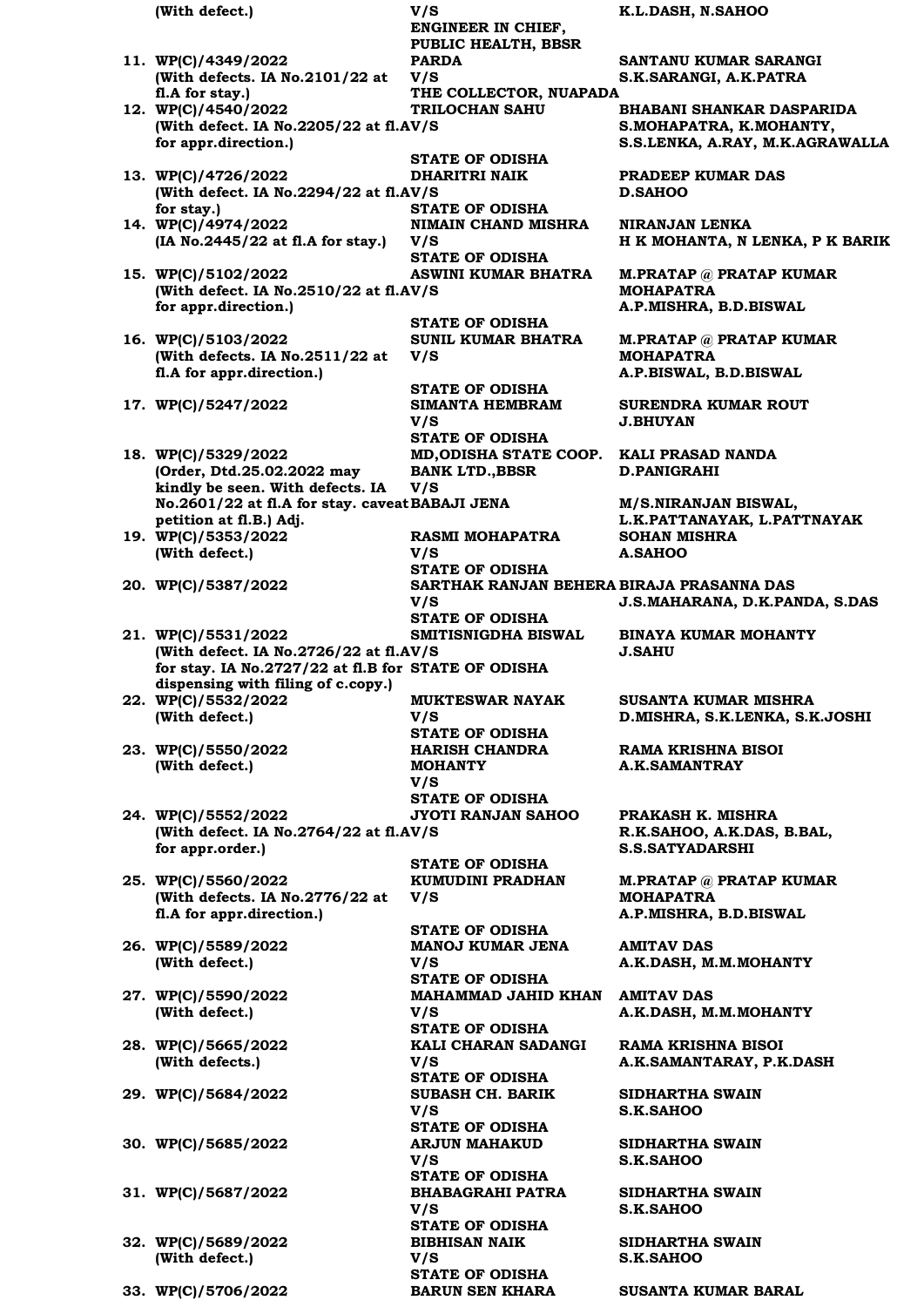|     | (With defect.)                                                                                                   |
|-----|------------------------------------------------------------------------------------------------------------------|
|     | 34. WP(C)/5731/2022<br>(With defect.)                                                                            |
|     | 35. WP(C)/5752/2022                                                                                              |
|     | 36. WP(C)/5799/2022                                                                                              |
|     | 37. WP(C)/5851/2022                                                                                              |
|     | 38. WP(C)/5852/2022                                                                                              |
|     | 39. CONTC/1081/2022<br>(S.R. not made.) Mention                                                                  |
|     | 40. CONTC/1403/2022<br>(SR not made.)                                                                            |
|     | 41. CONTC/1582/2022<br>(SR not made.)                                                                            |
|     | 42. CONTC/1601/2022<br>(SR not made.)                                                                            |
|     | 43. CONTC/1602/2022<br>(SR not made.)                                                                            |
|     | 44. CONTC/1603/2022<br>(SR not made.)                                                                            |
|     | 45. CONTC/1604/2022<br>(SR not made.)                                                                            |
|     | 46. CONTC/1605/2022<br>(SR not made.)                                                                            |
|     | 47. CONTC/1606/2022<br>(SR not made.)                                                                            |
|     | 48. CONTC/1607/2022<br>(SR not made.)                                                                            |
|     | 49. CONTC/1608/2022<br>(SR not made.)                                                                            |
|     | 50. CONTC/1609/2022<br>(SR not made.)                                                                            |
|     | 51. CONTC/1611/2022<br>(SR not made.)                                                                            |
|     | 52. CONTC/1613/2022<br>(SR not made.)                                                                            |
| 53. | WPC(OAC)/13/2005<br>(IA No.2294/21 at fl.A for                                                                   |
|     | implementation of order,<br>dtd.24.11.09. A disp.of case.)<br>54. WPC(OAC)/79/2005<br>(IA No.2295/21 at fl.A for |

**implementation of order,** 

**V/S** 

**COMMNR.-CUM-CHAIRMAN,** 

**(With defect.) V/S G.KHILAR, S.KANHAR, J.SAHOO STATE OF ODISHA SUNAKAR BEHERA V/S PRAFULLA KUMAR MOHAPATRA S.C.SAHU STATE OF ODISHA SUDHIR KUMAR GOEL V/S SAMEER KUMAR DAS G.SINHA, A.K.PARIDA LIFE INSURANCE CORPORATION OF INDIA 36. WP(C)/5799/2022 DINABANDHU MOHANTA V/S SOHARDDA SUMAN P.KHANDELWAL, S.TIBREWAL UNION OF INDIA 37. WP(C)/5851/2022 RAMESH CHANDRA SAHOO GOPAL SINHA V/S A.K.PARIDA STATE OF ODISHA 38. WP(C)/5852/2022 DR.SHYAMA SUNDAR DAS GOPAL SINHA V/S A.K.PARIDA STATE OF ODISHA KAMALAKANTA JAL V/S M/S PRAJIT KUMAR PRADHAN, S.K PRADHAN, D. MISHRA SURESH KUMAR VASHISHTH, COMMNR CUM SECY., AGRICULTURE AND FARMERS DEPT PRADEEP KUMAR PADHAN M/S.PRANAB KUMAR SAMANTRAY V/S MONISHA BANERJEE,COLLECTOR CUM DPC,DRDA KHIROD KUMAR PATRA V/S M/S.SUSANTA KU.ROUT, S.P.DASH LOGANAYAGI DIVYA V., I.P.S SUMESWAR KATA V/S MR.PRADEEP KUMAR ROUT ASHOK KUMAR KALUARAM MEENA, I.A.S. PITABASH PODH V/S MR.PRADEEP KUMAR ROUT ASHOK KUMAR KALUARAM MEENA, I.A.S. SUDHAKAR MISHRA V/S MOHENDRA KUMAR MOHAPATRA S.KHAN G.MATHI VATHANAN, I.A.S. BANAMBAR ROUT V/S MR.SIDHESWAR MALLIK NIKUNJA DHAL,SECY.,ENERGY DEPT. CHANDRASEKHAR MISHRA MR.SWAPNIL ROY V/S ANU GARG, I.A.S. PRAFULLA KUMAR MISHRA MR.SWAPNIL ROY V/S ANU GARG, I.A.S. ABHAY KUMAR SAHOO V/S MR.SWAPNIL ROY ANU GARG, I.A.S. SAROJKANTA CHAINI V/S MR.SWAPNIL ROY ANU GARG, I.A.S. HEMANTA KUMAR SAHOO MR.SWAPNIL ROY V/S ANU GARG, I.A.S GAGAN BIHARI LENKA V/S MR.SWAPNIL ROY ANU GARG,IAS BIJAYA KUMAR BEHERA V/S M/S.MANAS PATI, S.KAR, S.S.PATI A.K.K.MEENA, PRINCIPAL SECY., PR AND DW DEPT FOR ORDERS LINGARAJ MEHER V/S M/S BHOJARAJ SETH N. MOHARANA STATE OF ODISHA**

**BHARAT CHANDRA KUMAR M/S. DHULIRAM PATTANAYAK**

**A.K.ROUTRAY**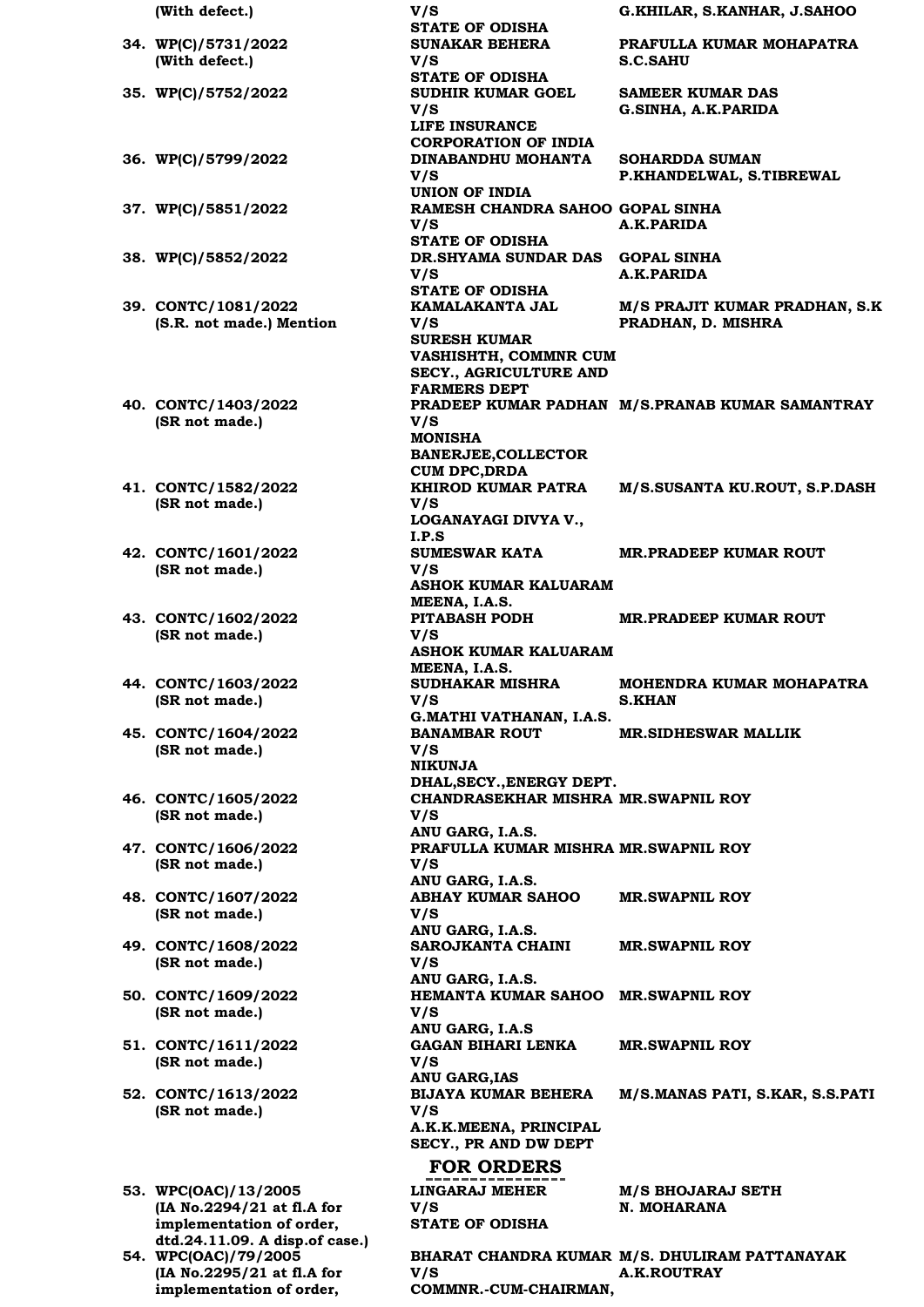**dtd.31.01.05. A disp.of case.) S.T.A., ODISHA 55. WPC(OAC)/225/2005 (IA No.2113/21 at fl.A for intervention. A disp.of case.) V/S WITH RVWPET(RPC)/15/2006 SMT. INDUMATI DASH V/S 56. WPC(OAC)/2082/2005 (IA No.2213/21 at fl.A for implementation of order, dtd.09.01.06. A disp.of case.) V/S 57. WPC(OA)/188/2006 (IA No.638/21 at fl.A for implementation of order, dtd.18.12.12. Show cause reply filed to the above IA at fl.B, C & D. A disp.of case.) V/S 58. WPC(OA)/235/2006 (IA No.572/21 at fl.A for implementation of order, dtd.02.03.06. A disp.of case.) V/S 59. WPC(OA)/317/2006 (IA No.571/21 at fl.A for implementation of order, dtd.23.03.06. A disp.of case.) V/S 60. WPC(OA)/805/2006 (IA No.565/21 at fl.A for implementation of order. A disp.of THE COLLECTOR AND case.) V/S 61. WPC(OAC)/164/2006 (IA No.2159/21 at fl.A for implementation of order, dtd.07.02.06. Show cause filed. A disp.of case.) V/S 62. WPC(OAC)/401/2006 (IA No.2136/21 at fl.A for implementation of order, dtd.01.03.06. A disp.of case.) V/S 63. WPC(OAC)/408/2006 (IA No.2153/21 at fl.A for implementation of order, dtd.01.03.06. A disp.of case.) V/S 64. WPC(OAC)/418/2006 (IA No.2228/21 at fl.A for implementation of order, dtd.01.03.06. A disp.of case.) V/S 65. WPC(OAC)/487/2006 (IA No.2209/21 at fl.A for implementation of order, dtd.06.03.06. A disp.of case.) V/S 66. WPC(OAC)/709/2006 (IA No.64/21 at fl.A for implementation of order. A disp.of case.) V/S 67. WPC(OAC)/1140/2006 (IA No.2119/21 at fl.A for recalling PATTNAIK the order, dtd.27.02.17. A disp.of V/S case.) WITH CONTC(CPC)/56/2018 (Show cause reply & compliance affidavit.) V/S 68. WPC(OAC)/610/2007 (IA No.2190/21 at fl.A for restoration. A disp.of case.) V/S 69. WPC(OAC)/3029/2007 (IA No.831/21 at fl.A for implementation of order, dtd.13.01.09. A disp.of case.) V/S 70. WPC(OA)/1399/2008 (IA No.144/21 at fl.A for appr.order. IA No.745/21 at fl.B for stay the operation of annexture - 16. A disp.of case.) V/S** 

**P.JYOTSNA RAO STATE OF ODISHA STATE OF ODISHA DEEPAK KUMAR PATTANAYAK STATE OF ODISHA RABINDRA KUMAR TRIPATHY STATE OF ODISHA PURNA CHANDRA PATTNAYAK STATE OF ODISHA DR. SESADEV BISOI STATE OF ODISHA PRABHAKAR PADHI DISTRICT MAGISTRATE KHORDHA MANORANJAN DAS STATE OF ODISHA SATYRANJAN PANDA STATE OF ODISHA SUNANDA PANIGRAHI STATE OF ODISHA MARY MINZ STATE OF ODISHA NARAYAN PRADHAN STATE OF ODISHA RUDRADEV NAYAK** 

**STATE OF ODISHA PRASANNA KUMAR STATE OF ODISHA PRASANNA KUMAR PATNAIK PRADIPTA KUMAR MOHAPATRA, SECY SCHOOL AND MASS KRUSHNA CHANDRA MOHAPATRA** 

**STATE OF ODISHA SUSIL KUMAR MANIK STATE OF ODISHA**

**BISWANATH MOHAPATRA M/S DHULIRAM PATTNAIK STATE OF ODISHA**

**M/S. D.S.MISHRA S.DAS MR. DILLIP KUMAR MOHAPATRA**

**M/S SUBHRANSHU BHUSAN MOHANTY R.K.SAHU**

**ABHAYA KUMAR MOHANTY**

**SURYA NARAYAN PATNAIK U.K PATNAIK, S.K DASH**

**SURYANARAYAN DAS**

**M/S N.B. CHAINY**

**PRADEEP KUMAR MAHAPATRA M.K. PATI, R. KANUNGO**

**M/S BIDYADHAR PANDA R.K. KAR, J.J. PRADHAN, S.S. BEHERA**

**M/S BIDYADHAR PANDA R.K. KAR, J.J. PRADHAN, S.S. BEHERA**

**M/S BIDYADHAR PANDA J.J. PRADHAN**

**M/S BIDYADHAR PANDA J.PRADHAN , S.S BEHERA**

**ASWINI KUMAR MISHRA J. SENGUPTA,D.K. PANDA, G. SINHA, A. MISHRA**

**P.R.JIBAN DASH C.N.JENA**

**P.R.JIBAN DASH C.N.JENA**

**M/S SURENDRA NATH KAR S.P KAR,A.C BEHERA**

**M/S SISHIR SUNDER MOHANTY S.P MOHANTY**

**M.BISWAL , M.S PANDA**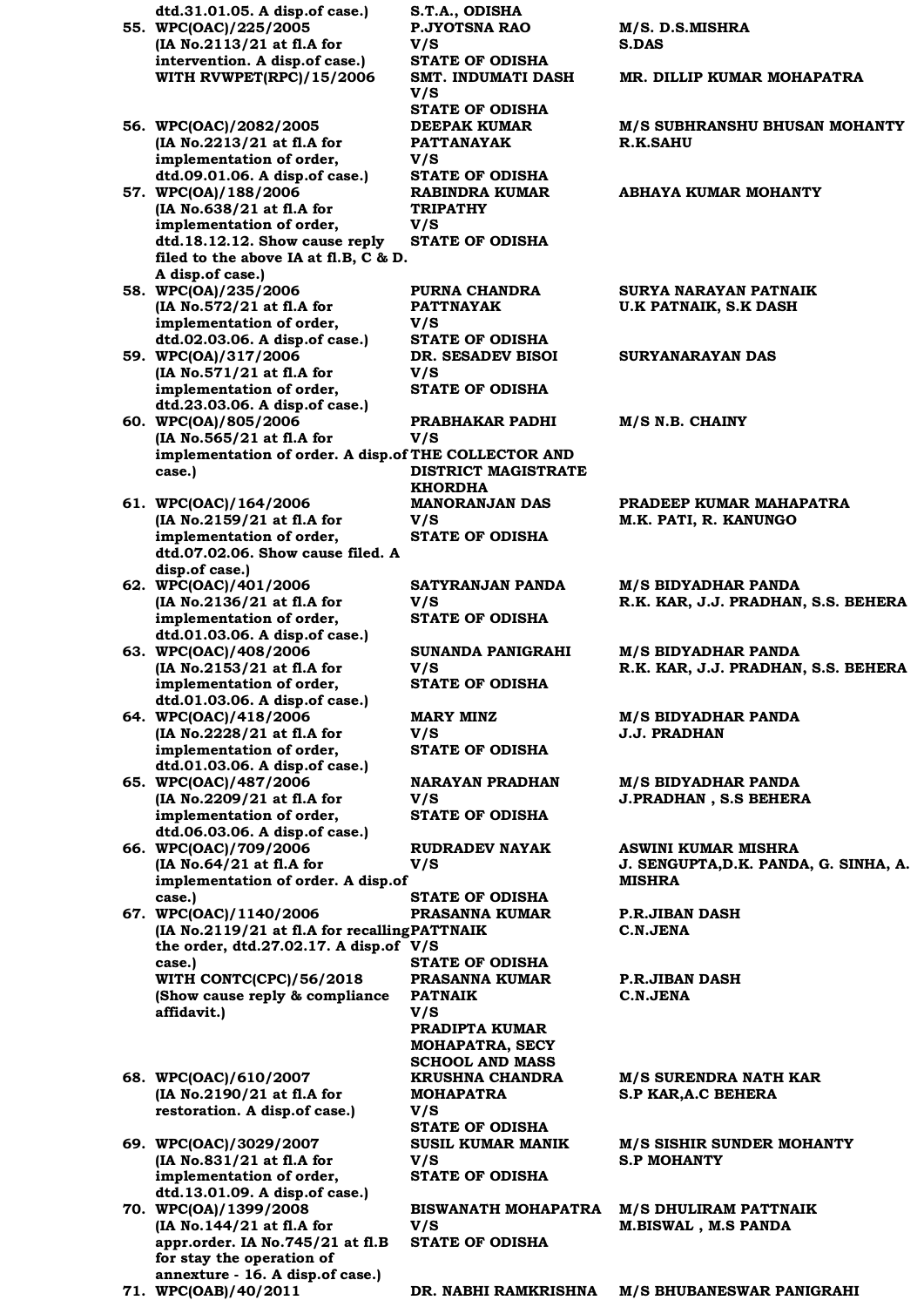**(IA No.27/21 at fl.A for initiation RAO of contempt proceeding. A disp.of V/S case.) STATE OF ODISHA 72. WPC(OAB)/54/2012 (IA No.28/21 at fl.A for initiation V/S of contempt proceeding. A disp.of STATE OF ODISHA case.) ALEKH CHANDRA PRADHANM/S A.K. ROUT 73. CONTC/7560/2021 (Order, Dtd.04.02.2022 may**  kindly be seen. IA No.32/22 at fl.ARAJ KUMAR SHARMA,IAS **for appr.order. A disp.of case.) ANIRUDHA BARIK V/S FOR ADMISSION 74. WPC(OAC)/3522/2002 MUTU KUMAR SA V/S STATE OF ODISHA 75. WPC(OA)/1414/2013 (With counter.) CHAKARADHAR MISHRA V/S 76. WPC(OA)/1415/2013 (Counter not filed.) KELU CHARAN BEHERA V/S STATE OF ODISHA 77. WPC(OA)/1416/2013 (With counter.) NABINA NAIK V/S STATE OF ODISHA 78. WPC(OA)/1503/2013 (With counter.) AMAR PRASAD PATNAIK V/S STATE OF ODISHA 79. WPC(OA)/1601/2013 (Counter not filed.) DR. ANJALI TARAI V/S STATE OF ODISHA 80. WPC(OA)/1609/2013 (Counter not filed.) BAIKUNTHANATH SAHOO V/S STATE OF ODISHA 81. WPC(OA)/1612/2013 (With counter.) MOHAN MAJHI V/S STATE OF ODISHA 82. WPC(OA)/1628/2013 (With counter.) RAJENDRA KUMAR MOHANTY V/S STATE OF ODISHA 83. WPC(OA)/1629/2013 (Counter not filed.) SRABESWAR DALAI V/S STATE OF ODISHA 84. WPC(OA)/1630/2013 (With counter.) MANORAMA MOHAPATRA V/S STATE OF ODISHA 85. WPC(OA)/1637/2013 (Counter not filed.) PRAMOD KUMAR SINGH V/S STATE OF ODISHA 86. WPC(OA)/1639/2013 (Counter not filed.) PRASAD BEHERA V/S STATE OF ODISHA 87. WPC(OA)/1701/2013 (Counter not filed.) SURESH GURLA V/S STATE OF ODISHA 88. WPC(OA)/1812/2013 (Counter not filed. IA No.140/21 V/S at fl.A for appr.direction.) SADANANDA NAYAK STATE OF ODISHA 89. WPC(OA)/1830/2013 (Counter not filed.) DEBARA HARIJAN V/S STATE OF ODISHA 90. WPC(OA)/1903/2013 (With counter.) SARAT KUMAR PUROHIT V/S STATE OF ODISHA 91. WPC(OA)/1913/2013 (Counter not filed.) JAYANTI MAHANTA V/S STATE OF ODISHA 92. WPC(OA)/2931/2013 (Counter not filed.) SWARNALATA PARIDA V/S STATE OF ODISHA 93. WPC(OA)/2933/2013 (With counter.) GAGAN BIHARI PATRA V/S STATE OF ODISHA 94. WPC(OA)/2941/2013 SACHIDANANDA BARAL** 

**(Counter not filed.)**

**V/S** 

**STATE OF ODISHA**

**M. RATH, S.K. MISHRA**

**MR.NIRANJAN BISWAL**

**M/S SAMEER KUMAR DAS R.N. MISHRA**

**M/S NIROJ KUMAR MOHAPTRA R.ROUTRAY.G.MISHRA STATE OF ODISHA. MR.JITENDRA KU.NAYAK M/S NIROJ KUMAR MOHAPATRA R.ROUTRAY,G.MISHRA**

> **M/S NIROJ KUMAR MOHAPTRA R.ROUTRAY,G.MISHRA**

**M/S. B.K.NAYAK,A.K.SAHOO,S.PRADHAN**

**PRADEEP KUMAR MAHAPATRA**

**M/S. B.K. NAYAK, A.K. SAHOO**

**K. N. DAS S.S. SENAPATI, B. TARAI**

**D.P. PANIGRAHI**

**M/S BISWABIHARI MAHANTY L. SAMAL, B. TRIPATHY**

**M/S MANORANJAN NAYAK L. SAMAL, B.B. MOHANTY, B. TRIPATHY**

**M/S DILLIP KUMAR SAHU P.K. MOHANTY, J.K SWAIN**

**M/S S.S.K. SUBUDHI S.K. SUBUDHI**

**M/S B.B MOHANTY L. SAMAL, B. TRIPATHY, M. HARICHANDAN**

**M/S RANJIT MOHANTY M. MOHANTY, P. MOHANTY**

**M/S LALATENDU SAMAL P.K. SAMANTRAY**

**M/S SURYA NARAYAN PATNAIK C.S. PANDA, U.K. PATTNAIK, N.K. PANDA**

**M/S DIPAK KUMAR P.K. MISHRA, S.K. SUBUDHI**

**MANOJ KUMAR MOHANTY M.R PRADHAN**

**MANOJ KUMAR KHUNTIA G.R SETHI, J.K DIGAL**

**SAMEER KUMAR DAS R.K.BISOI,S.K.MISHRA**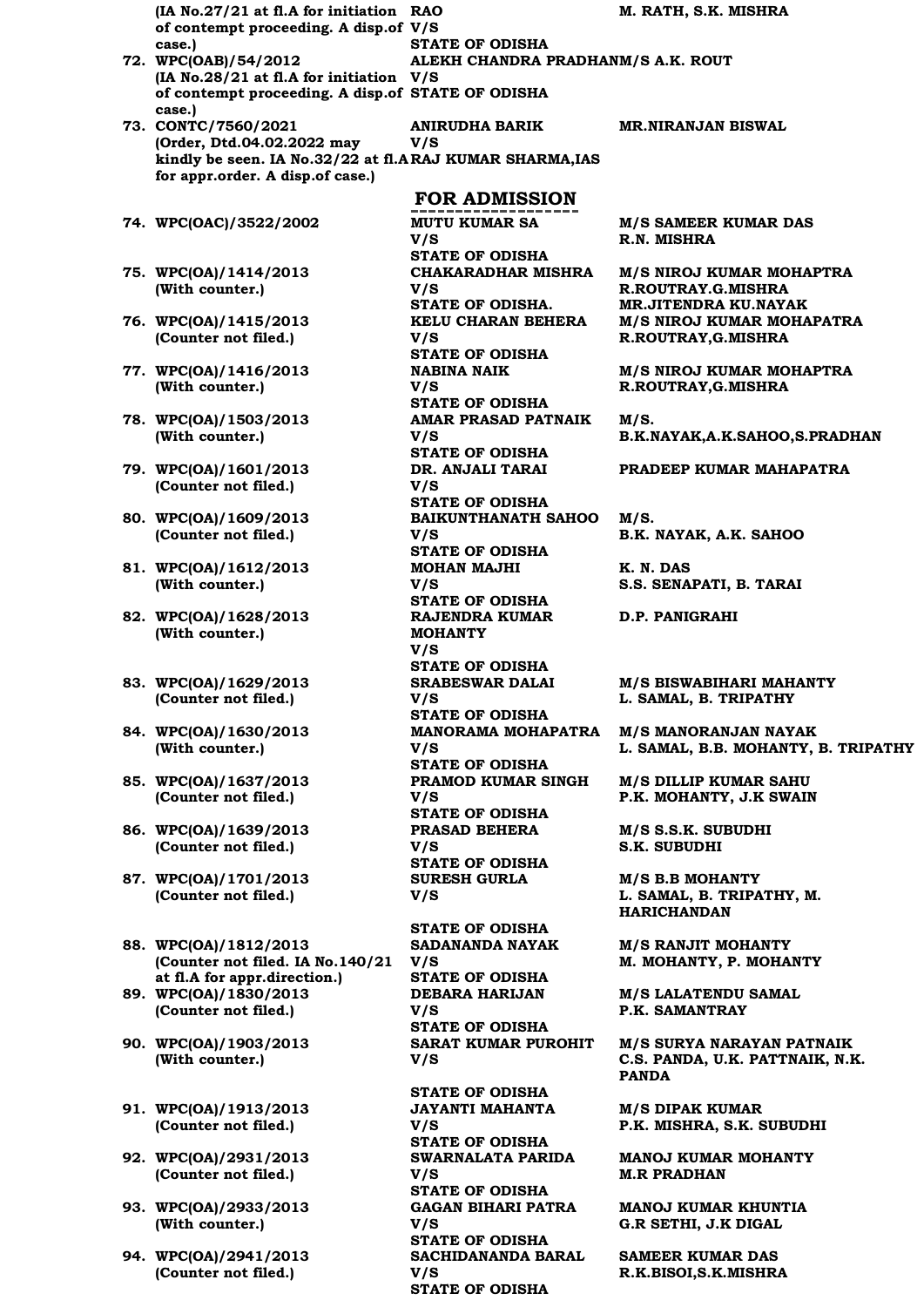- **95. WPC(OA)/3116/2013 (Counter not filed.)**
- **96. WPC(OA)/3117/2013 (Counter not filed.)**
- **97. WPC(OA)/3124/2013 (Counter not filed.)**
- **98. WPC(OA)/3125/2013 (Counter not filed.)**
- **99. WPC(OA)/3126/2013 (Counter not filed.)**
- **100. WPC(OA)/3127/2013 (Counter not filed.)**
- **101. WPC(OA)/3136/2013 (Counter not filed.)**
- **102. WPC(OA)/3138/2013 (Counter not filed.)**
- **103. WPC(OA)/3139/2013 (Counter not filed.)**
- **104. WPC(OA)/3140/2013 (Counter not filed.)**
- **105. WPC(OA)/3141/2013 (Counter not filed.)**
- **106. WPC(OA)/3142/2013 (Counter not filed.)**
- **107. WPC(OA)/3143/2013 (Counter not filed.)**
- **108. WPC(OA)/3144/2013 (Counter not filed.)**
- **109. WPC(OA)/3145/2013 (Counter not filed.)**
- **110. WPC(OA)/3148/2013 (Counter not filed.)**
- **111. WPC(OA)/3149/2013 (Counter not filed.)**
- **112. WPC(OA)/3150/2013 (Counter not filed.)**
- **113. WPC(OA)/3151/2013 (Counter not filed.)**
- **114. WPC(OA)/3158/2013 (Counter not filed.)**
- **115. WPC(OA)/3166/2013 (Counter not filed.)**
- **116. WPC(OA)/3167/2013 (Counter not filed.)**
- **117. WPC(OA)/3168/2013 (Counter not filed.)**
- **118. WPC(OA)/3175/2013 (Counter not filed.)**
- **119. WPC(OA)/3176/2013 (Counter not filed.)**
- **120. WPC(OA)/3182/2013 (Order, Dtd.13.08.2021 may kindly be seen. Counter not filed.) STATE OF ORISSA 121. WPC(OA)/3183/2013 CHITARANJAN JENA M/S SAMEER KUMAR DAS**

**DAMAYANTI GURU V/S M/S SAMEER KUMAR DAS S.K MISHRA STATE OF ODISHA GITARANI PATEL V/S M/S SAMEER KUMAR DAS S.K MISHRA STATE OF ODISHA ADIP KUMAR PATEL V/S M/S SAMEER KUMAR DAS S.K.MISHRA STATE OF ODISHA JANA RANJAN BADPANDA M/S SAMEER KUMAR DAS V/S S.K.MISHRA STATE OF ODISHA TRITHARAJ NAYAK V/S M/S SAMEER KUMAR DAS S.K.MISHRA STATE OF ODISHA MAKUNDA PRASAD MISHRA M/S SAMEER KUMAR DAS V/S S.K.MISHRA STATE OF ODISHA KALPANA ROUL V/S M/S SAMEER KUMAR DAS S.K MISHRA STATE OF ODISHA RANJIT KUMAR SAHOO V/S M/S SAMEER KUMAR DAS S.K MISHRA STATE OF ODISHA TRILOCHAN NAYAK V/S M/S SAMEER KUMAR DAS S.K MISHRA STATE OF ODISHA KRUSHNANJAN ACHARYA M/S SAMEER KUMAR DAS V/S S.K MISHRA STATE OF ODISHA DAMAYANTI PADHIHARI V/S M/S SAMEER KUMAR DAS S.K MISHRA STATE OF ODISHA SABITA NAIK V/S M/S SAMEER KUMAR DAS S.K. MISHRA STATE OF ODISHA BOUDHA CHANDRA NAYAK M/S SAMEER KUMAR DAS V/S S.K. MISHRA STATE OF ODISHA SUBARNA NAIK V/S M/S SAMEER KUMAR DAS S.K. MISHRA STATE OF ODISHA SIBA SANKAR PATEL V/S M/S SAMEER KUMAR DAS S.K. MISHRA STATE OF ODISHA SUSIL KUMAR PATI V/S M/S SAMEER KUMAR DAS S.K MISHRA STATE OF ODISHA ANNAPURNA SAHU V/S M/S SAMEER KUMAR DAS S.K MISHRA STATE OF ODISHA PRAMOD KUMAR DASH V/S M/S SAMEER KUMAR DAS S.K.MISHRA STATE OF ODISHA INDAR BAG V/S M/S SAMEER KUMAR DAS S.K.MISHRA STATE OF ODISHA DEBABRATA SAHOO V/S M/S SAMEER KUMAR DAS S.K.MISHRA STATE OF ODISHA BABULI SAHOO V/S M/S SAMEER KUMAR DAS S.K.MISHRA STATE OF ODISHA PRAMOD CHANDRA SAHOO M/S SAMEER KUMAR DAS V/S S.K.MISHRA STATE OF ODISHA BASANTA KUMAR BISWAL M/S SAMEER KUMAR DAS V/S S.K.MISHRA STATE OF ODISHA PRABIRA KUMAR BEHERA M/S SAMEER KUMAR DAS V/S S.K.MISHRA STATE OF ODISHA RABINDRA KUMAR MISHRA M/S SAMEER KUMAR DAS V/S S.K.MISHRA STATE OF ODISHA TAPAN KUMAR OJHA V/S M/S SAMEER KUMAR DAS S.K. MISHRA**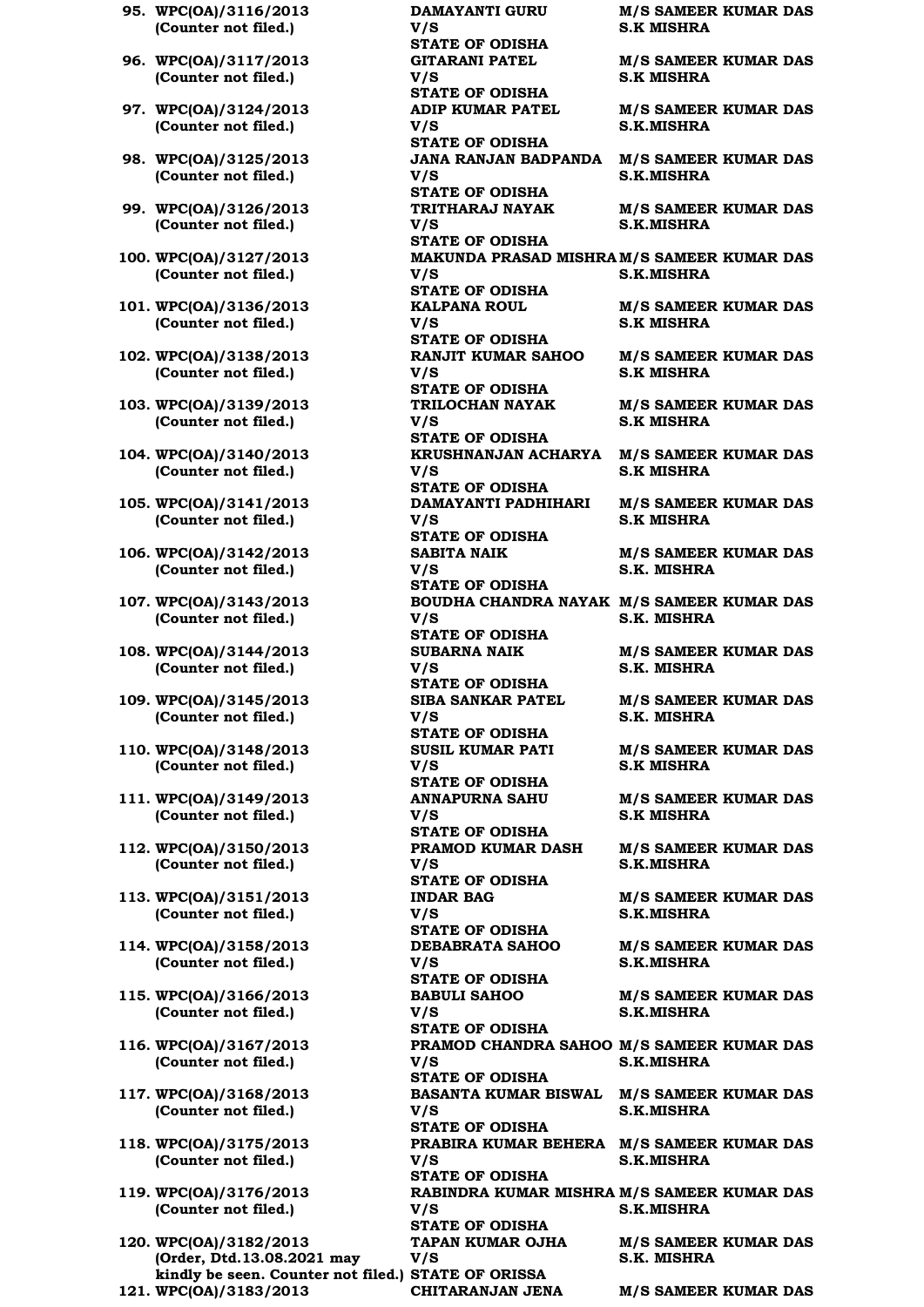**(Order, Dtd.13.08.2021 may kindly be seen. Counter not filed.) STATE OF ORISSA 122. WPC(OA)/3194/2013 (Counter not filed.) 123. WPC(OA)/3195/2013 (Counter not filed.) 124. WPC(OA)/3196/2013 (Counter not filed.) 125. WPC(OA)/3197/2013 (Counter not filed.) 126. WPC(OA)/3198/2013 (Counter not filed.) 127. WPC(OA)/3199/2013 (Counter not filed.) 128. WPC(OA)/3412/2013 (Counter not filed.) 129. WPC(OAC)/356/2013 (With counter. IA No.118/22 at fl.A for condonation of delay.) 130. WPC(OAC)/1271/2013 (With counter. IA No.3269/21 at V/S fl.A for amendment.) 131. WPC(OAC)/1272/2013 (Counter not filed. IA No.3270/21 V/S at fl.A for intervention. IA No.3271/21 at fl.B for modification / vacation of interim order, dtd.01.05.13.) 132. WPC(OAC)/1273/2013 (Counter not filed.) 133. WPC(OAC)/1274/2013 (Counter not filed.) 134. WPC(OAC)/1275/2013 (Counter not filed.) 135. WPC(OAC)/1283/2013 (With counter.) 136. WPC(OAC)/1362/2013 (Counter not filed.) 137. WPC(OAC)/1364/2013 AJAYA KUMAR SAHOO 138. WPC(OAC)/1386/2013 (Counter not filed.)**

**139. WPC(OAC)/1396/2013 (Counter not filed.)**

**140. WPC(OAC)/1397/2013 (Counter not filed.)**

**141. WPC(OAC)/1406/2013 (With counter.)**

**142. WPC(OAC)/1407/2013 (Counter not filed. IA No.3115/21 V/S at fl.A for appr.order.) 143. WPC(OAC)/1408/2013 (IA No.3117/21 at fl.A for** 

**V/S** 

**V/S** 

**V/S S.K. MISHRA RASMIBALA MOHANTY V/S STATE OF ORISSA V/S STATE OF ORISSA DAYANIDHI SAHOO V/S STATE OF ORISSA BISHNU CHARAN PATEL V/S STATE OF ORISSA RAJENDRA KUMAR PRADHAN V/S STATE OF ORISSA LALATENDU PARIDA V/S STATE OF ORISSA BHRAMAR ROUT V/S STATE OF ODISHA V/S DIRECTOR GENERAL OF POLICE,ODISHA AND OTHERS STATE OF ODISHA SULOCHANA BEHERA SABITANJALI SETHI V/S STATE OF ODISHA V/S STATE OF ODISHA DINESH KUMAR MISHRA V/S STATE OF ODISHA V/S STATE OF ODISHA DR.NAND KISHOR DASH V/S STATE OF ODISHA V/S STATE OF ODISHA KALI PRASAD MISHRA V/S STATE OF ODISHA DR.NILAKANTA DEY V/S STATE OF ODISHA PADMINI DEVI V/S** 

**PADMA CHARAN PRADHAN M/S SAMEER KUMAR DAS S.K. MISHRA M/S SAMEER KUMAR DAS S.K. MISHRA M/S SAMEER KU. DAS S.K. MISHRA M/S SAMEER KUMAR DAS S.K. MISHRA M/S SAMEER KUMAR DAS S.K. MISHRA M/S LALATENDU SAMAL P.K. SAMANTARAY GOPAL BAHADUR CHHETRY M/S SUMANTA KUMAR NAYAK S.K SAHU,A.B PANDA,B.B NAYAK,H.K BEURA M/S.SAROJ KU.DAS, B.C.PRADHAN, S.P.MOHANTY SAROJ KUMAR TRIPATHY M/S PRAFULLA KUMAR RATH R.N. PARIJA, A.K. ROUT, S.K. PATTNAIK, A. BEHERA, S.K. SINGH, P.K. SAHOO M/S BISWABIHARI MOHANTY M. HARICHANDAN, B. TRIPATHY STATE OF ODISHA M/S.S.N.BISWAL, P.BHUTIA M/S BISWABIHARI MOHANTY M.HARICHANDAN, B, TRIPATHY AMULYA KUMAR ACHARYA M/S B.S. TRIPATHY M/S B.S. TRIPATHY SATYA NARAYAN BEHERA M/S SIDHESWAR MALLIK S.S. PANDA, P.C. DAS DINESH KUMAR PANDA G.SINHA,A.MISHRA NIRANJAN LENKA M.R.MOHAPATRA,H.K.MOHANTA,L.SAH U,N.BEHERA SASHI BHUSAN JENA S.BEHERA,S.DAS,C.K.SAHOO NIRANJAN LENKA A.K.OTTA, M.R.MOHAPATRA,H.K.MOHANTA,L.SAH U GOPAL KRISHNA BEHERA D.R.MISHRA STATE OF ODISHA CHITRASEN DALAI M/S M.K. BALABANTRAY STATE OF ODISHA JAGANNATH RANA STATE OF ODISHA LALIT MOHAN SAHU** 

**M/S SAMEER KU DAS**

**S.K. MISHRA**

**B. SAHU, P. JENA, S. PATTNAIK M/S D.R. PATTANAYAK N. BISWAL, N.S. PANDA M/S DHULIRAM PATTANAYAK N. BISWAL, N.S. PANDA**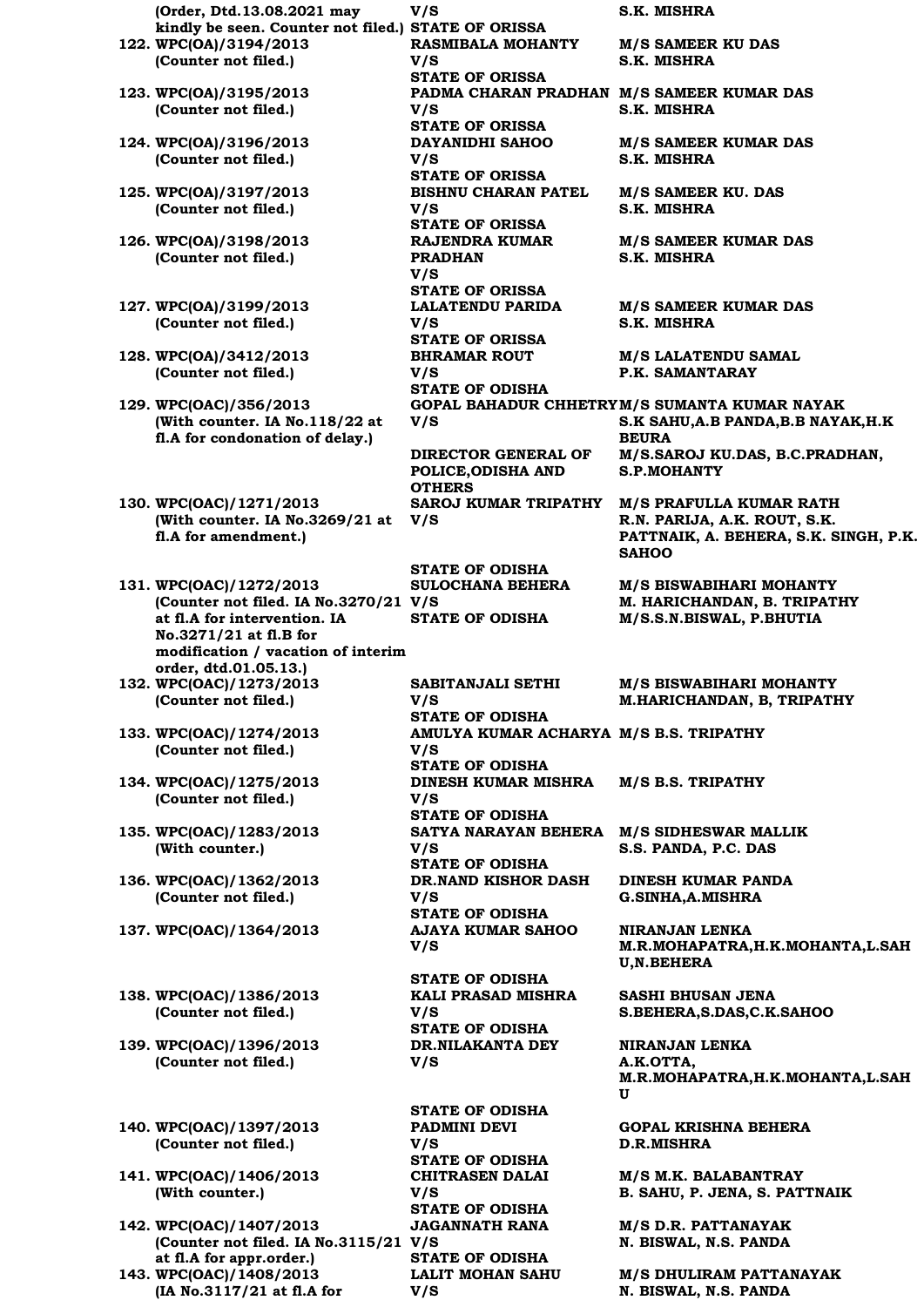**appr.orders.) STATE OF ODISHA 144. WPC(OAC)/1409/2013 (Counter not filed.)**

- **145. WPC(OAC)/1410/2013 (With counter.)**
- **146. WPC(OAC)/1412/2013 (Counter not filed.)**
- **147. WPC(OAC)/1562/2013 (Counter not filed.)**
- **148. WPC(OAC)/1563/2013 (Counter not filed.)**
- **149. WPC(OAC)/1602/2013 (With counter.)**
- **150. WPC(OAC)/1613/2013 (With counter.)**
- **151. WPC(OAC)/1637/2013 (With counter.)**
- **152. WPC(OAC)/1707/2013 (Counter not filed.)**
- **153. WPC(OAC)/1708/2013 (Counter not filed.)**
- **154. WPC(OAC)/1709/2013 (Counter not filed.)**
- **155. WPC(OAC)/1710/2013 (Counter not filed.)**
- **156. WPC(OAC)/1711/2013 (Counter not filed.)**
- **157. WPC(OAC)/1712/2013 (Counter not filed.)**
- **158. WPC(OAC)/1714/2013 (Counter not filed.)**
- **159. WPC(OAC)/1715/2013 (Counter not filed.)**
- **160. WPC(OAC)/1716/2013 (Counter not filed.)**
- **161. WPC(OAC)/1717/2013 (Counter not filed.)**
- **162. WPC(OAC)/1735/2013 (With counter.)**
- **163. WPC(OAC)/1736/2013 (Counter not filed.)**
- **164. WPC(OAC)/1742/2013 (With counter. IA No.3275/21 at V/S fl.A for appr.order.) 165. WPC(OAC)/1744/2013**
- **(Counter not filed.)**
- **166. WPC(OAC)/1745/2013 (Counter not filed.)**
- **167. WPC(OAC)/1765/2013 (Counter not filed.)**

**168. WPC(OAC)/1766/2013 BHRAMARBAR SAMAL M/S BHARATI DASH**

**V/S STATE OF ODISHA BALHABA CHANDRA DHAL M/S GOKULANANDA PADHI V/S STATE OF ODISHA THANA SUNDAR SARAP V/S STATE OF ODISHA V/S** 

**STATE OF ODISHA SANDEEP KUMAR BHOI V/S** 

**STATE OF ODISHA**

**GOBARDHAN MEHER V/S STATE OF ODISHA PRAMILA PANIGRAHI V/S STATE OF ODISHA DR. PRITIPUTA HOTA V/S STATE OF ODISHA NITYANANDA DAS V/S STATE OF ODISHA V/S STATE OF ODISHA BHARAT CHANDRA BHADRA V/S STATE OF ODISHA SUDHANSUBALA MOHAPATRA V/S STATE OF ODISHA PRASANTA KUMAR ROUT V/S STATE OF ODISHA TAPAN KUMAR DASH V/S STATE OF ODISHA HARAMOHAN BHOI V/S STATE OF ODISHA JAGANATH PRADHAN V/S STATE OF ODISHA BIJAYA KUMAR PRADHAN M/S BHARATI DASH V/S STATE OF ODISHA MADHUSUDAN PRADHAN V/S STATE OF ODISHA LAXMINARAYAN SAHOO V/S STATE OF ODISHA BIKASH CHANDRA GAAN V/S STATE OF ODISHA PRAFULLA KUMAR NAYAK R.B. MOHAPATRA STATE OF ODISHA RAMESH CHANDRA MISHRA V/S STATE OF ODISHA UDAYANATH MOHAPATRA M/S BHARATI DASH V/S STATE OF ODISHA PRAKASH CHANDRA SETHI M/S BHARATI DASH V/S STATE OF ODISHA**

**DWARIKANATH MANSINGH M/S MANOJA KUMAR KHUNTIA G.R. SETHI, J.K. DIGAL, B.K. PATTNAIK**

**C. DAS, P. SENAPATI**

**M/S J.K. MISHRA 2**

**BIJAYA CHARAN BEHERA M/S.DHULIRAM PATTNAYAK, MRS.L.PATTANAYAK N. BISWAL , N.S PANDA**

> **M/S.NARESH CHANDRA SAHOO, M.BANERJEE B.K MISHRA**

**M/S JAYANT KUMAR RATH S.N RATH , P.K ROUT , D.N RATH**

**CHITRA PADHI A.PATTNAIK,S.PATTNAIK,D.MOHANTY**

**M/S SAMEER KUMAR DAS S.K MISHRA**

**M/S MANOJ KUMAR MOHANTY M.R. PRADHAN**

**PRAFULLA KUMAR PRUSTY M/S MANOJ KUMAR MOHANTY M.R. PRADHAN**

> **M/S MANOJ KUMAR MOHANTY M.R. PRADHAN**

> **M/S MANOJ KUMAR MOHANTY M.R. PRADHAN, T. PRADHAN**

> **M/S MANOJ KUMAR MOHANTY M.R. PRADHAN**

> **M/S MANOJ KUMAR MOHANTY M.R. PRADHAN**

**M/S BHARATI DASH R. SINGH**

**M/S BHARATI DASH R. SINGH**

**R. SINGH**

**M/S BHARATI DASH R. SINGH**

**M/S JAYASANKAR MISHRA H. MISHRA, MD. IQTIHAR**

**M/S MOHENDRA DALAI S. DAS**

**D.K. MOHANTY, S. DEBATA**

**M/S BHARATI DASH R. SINGH**

**R. SINGH**

**R. SINGH**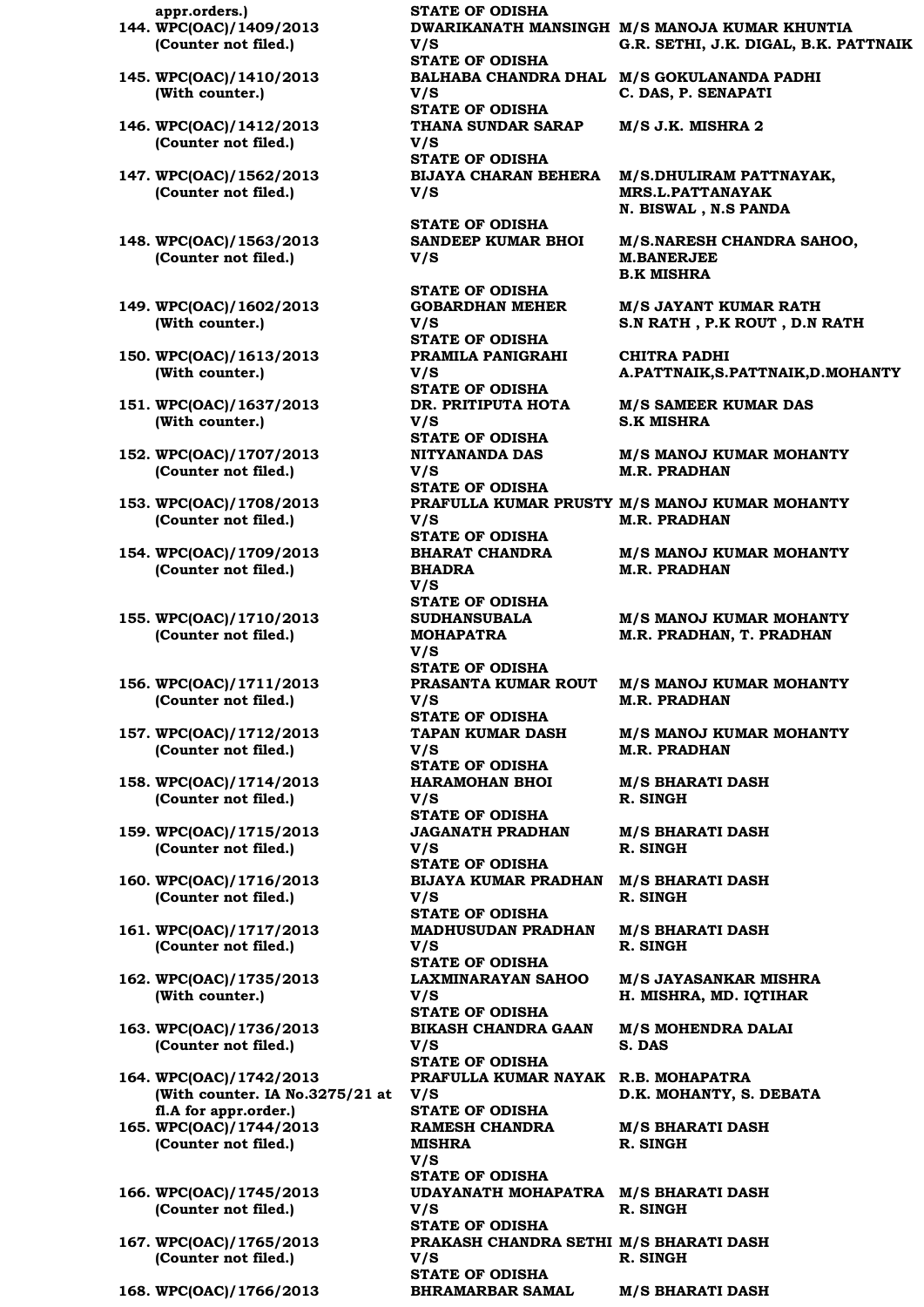**(Counter not filed.) V/S R. SINGH**

- **169. WPC(OAC)/1769/2013 (With counter.)**
- **170. WPC(OAC)/1770/2013 (With counter.)**
- **171. WPC(OAC)/1814/2013 (With counter.)**
- **172. WPC(OAC)/1829/2013 (Counter not filed.)**
- **173. WPC(OAC)/1857/2013 (Counter not filed.)**
- **174. WPC(OAC)/1858/2013 (Counter not filed.)**
- **175. WPC(OAC)/1875/2013 (Counter not filed.)**
- **176. WPC(OAC)/1886/2013 (Counter not filed.)**
- **177. WPC(OAC)/1888/2013 (Counter not filed.)**
- **178. WPC(OAC)/1917/2013 (Counter not filed.)**
- **179. WPC(OAC)/1927/2013 (Counter not filed.)**
- **180. WPC(OAC)/1928/2013 (Counter not filed.)**
- **181. WPC(OAC)/1929/2013 (Counter not filed.)**
- **182. WPC(OAC)/1937/2013 (Counter not filed.)**
- **183. WPC(OAC)/1939/2013 (Counter not filed.)**
- **184. WPC(OAC)/1946/2013 (Counter not filed.)**
- **185. WPC(OAC)/2175/2013 (With counter.)**
- **186. WPC(OAC)/2245/2013 (Counter not filed.)**
- **187. WPC(OAC)/2256/2013 (With counter.)**
- **188. WPC(OAC)/2260/2013 (With counter.)**
- **189. WPC(OAC)/2261/2013 (With counter.)**
- **190. WPC(OAC)/2272/2013 (Counter not filed.)**
- **191. WPC(OAC)/2274/2013 (With counter.)**

**STATE OF ODISHA SMRUTI RANJAN DASH V/S STATE OF ODISHA DAMBARUDHAR JENA V/S STATE OF ODISHA PATITAPABAN JAGADEV V/S STATE OF ODISHA V/S STATE OF ODISHA AYODHYA KUMARI JENA V/S STATE OF ODISHA SUKANTI KUMAR PATRA V/S STATE OF ODISHA**

**V/S** 

**STATE OF ODISHA RANJIT KUMAR PARIJA V/S** 

**STATE OF ODISHA NIRAKAR MOHAPATRA V/S STATE OF ODISHA UMESH CHANDRA PATEL V/S COLLECTOR,SAMBALPUR KHALIA JENA V/S STATE OF ODISHA SARAT CHANDRA BEHERA M/S. V/S STATE OF ODISHA BALARAM PRADHAN V/S STATE OF ODISHA SUAJAT MALIKA@SANJUKTA MALLICK V/S STATE OF ODISHA BHAGABAT SENAPATI V/S STATE OF ODISHA URMILA KUMARI DEI V/S STATE OF ODISHA PRATAP KUMAR SAMAL V/S STATE OF ODISHA BIKASH CHANDRA PRADHAN V/S STATE OF ODISHA ARTTA TRANA THATI V/S STATE OF ODISHA V/S STATE OF ODISHA**

**CHAUBAN MAJHI V/S STATE OF ODISHA SARAT KUMAR MISHRA V/S** 

**STATE OF ODISHA PRASANA KUMAR PARIDA V/S STATE OF ODISHA**

**SIDHESWAR MALLIK P.C.DAS**

**BIDYADHAR MANASINGH**

**MAHENDRA KUMAR SAHOO S.K.RATH**

**AKSHYA KUMAR MOHATRA SIDHESWAR MALLIK P.C.DAS**

> **JAYANT KUMAR RATH S.N.RATH,P.K.ROUT,D.N.RATH**

**RABINDRA KUMAR PATTNAYAK T.K.DWIVEDY,U.PATTNAIK,B.B.ACHARY A**

**ROSHAN KUMAR PRADHAN MANOJ KUMAR KHUNTIA G.R.SETHI,J.K.DIGAL,B.K.PATTNAIK,S.N ANDA**

> **RAGHUNATH BISWAL R.K.BISWAL,S.K.PAIKRAY,G.C.MOHANT Y,P.K.BEHERA,A.S.BISWAL**

**LAXMIKANTA MOHANTY B.K.JENA**

**MANOJ KUMAR KHUNTIA G.R.SETHI,J.K.DIGAL,B.K.PATTNAIK**

**M/S. B.K.NAYAK,A.K.SAHOO,S.PRADHAN**

**B.K.NAYAK, A.K.SAHOO, S.PRADHAN**

**S.PRADHAN**

**BISWABIHARI MOHANTY A.K.BISWAL, P.K.ROUT**

**BISWABIHARI MOHANTY A.K.BISWAL, P.K.ROUT**

**SATYAJIT BEHERA**

**MANOJA KUMAR KHUNTIA G.R. SETHI, J.K. DIGAL,B.K. PATTNAIK,S.NANDA**

**M/S SIDHESWAR MALLICK B.BARIK , P.C DAS**

**M/S MANOJA KUMAR KHUNTIA G.R. SETHI, J.K. DIGAL, B.K. PATTNAIK**

**PRIYADARSHAN CHINMAYA M/S BISWABIHARI MOHANTY M. HARICHANDAN, B. TRIPATHY**

> **M/S BISWABIHARI MOHANTY M. HARICHANDAN, B. TRIPATHY**

**M/S BISWA BIHARI MOHANTY M. HARICHANDAN, B. TRIPATHY, R.B. MISHRA**

**RABINARAYAN NAYAK N.K. SEN,G.N.ROUT, H.K. ROUT**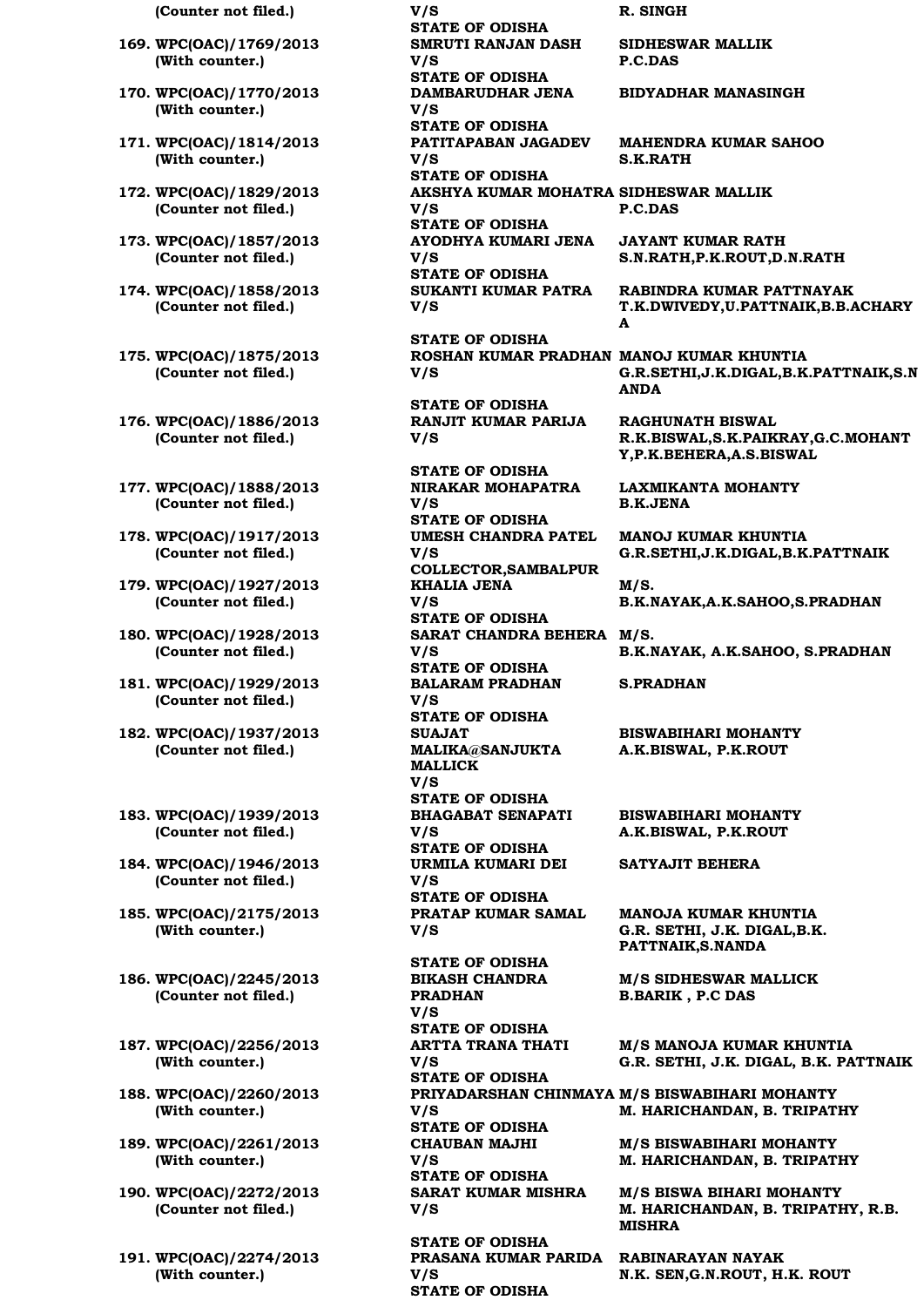**192. WPC(OAC)/2279/2013 (With counter & rejoinder.) 193. WPC(OAC)/2280/2013 (Counter not filed.) 194. WPC(OAC)/2284/2013 (Counter not filed.) 195. WPC(OAC)/2285/2013 (Counter not filed.) 196. WPC(OAC)/2286/2013 (Counter not filed.) 197. WPC(OAC)/2290/2013 (Counter not filed. IA No.3267/21 V/S at fl.A for appr.direction.)**

**198. WPC(OAC)/2296/2013 (Counter not filed.)**

- **199. WPC(OAC)/2298/2013 (Counter not filed.)**
- **200. WPC(OAC)/2429/2013 (With counter.)**
- **201. WPC(OAC)/2430/2013 (With counter.)**
- **202. WPC(OAC)/2431/2013 (With counter.)**
- **203. WPC(OAC)/2434/2013 (With counter & rejoinder.)**
- **204. WPC(OAC)/2435/2013 (With counter.)**
- **205. WPC(OAC)/2506/2013 (With counter.)**
- **206. WPC(OAC)/2559/2013 (With counter.)**
- **207. WPC(OAC)/2560/2013 (With counter.)**
- **208. WPC(OAC)/2568/2013 (Counter not filed.)**
- **209. WPC(OAC)/2624/2013 (Counter not filed.)**
- **210. WPC(OAC)/2626/2013 (Counter not filed.)**
- **211. WPC(OAC)/2646/2013 (Counter not filed.)**
- **212. WPC(OAC)/2647/2013 (Counter not filed.)**
- **213. WPC(OAC)/2649/2013 (Counter not filed.)**
- **214. WPC(OAC)/2650/2013 (With counter.)**
- **215. WPC(OAC)/2653/2013 (Counter not filed.)**
- **216. WPC(OAC)/2655/2013 (Counter not filed.)**

**SUPRAVA BEHERA V/S** 

**STATE OF ODISHA PITAMBAR BEHARDALAI V/S STATE OF ODISHA BRAJAGOPAL DAS V/S STATE OF ODISHA SIMANCHAL NAYAK V/S STATE OF ODISHA RABINARAYANA GOUDA V/S STATE OF ODISHA MANMOHAN SAHOO STATE OF ODISHA SAROJ KUMAR SWAIN V/S STATE OF ODISHA MAGILAL BEHERA V/S STATE OF ODISHA AKSHAYA KUMAR JENA V/S STATE OF ODISHA BISWA BHUSAN JENA V/S STATE OF ODISHA SAMARU SABAR V/S I.G. OF POLICE, NORTHERN RANGE, SAMBALPUR ABHIRAM MUNDA V/S STATE OF ODISHA SURENDRA SAMAL V/S STATE OF ODISHA SATYAJIT MISHRA V/S STATE OF ODISHA JITURAM MOHANTA V/S STATE OF ODISHA V/S STATE OF ODISHA SANJAY KUMAR HABADA V/S STATE OF ODISHA PREMANSU CHAND V/S STATE OF ODISHA SURYANARAYAN SAHU V/S STATE OF ODISHA RAGHUNATH MARANDI V/S STATE OF ODISHA SHANKAR HEMBRAM V/S STATE OF ODISHA CHANDRAMANI BARIK V/S STATE OF ODISHA KARNA PATRA V/S STATE OF ODISHA PADMINI MALLICK V/S STATE OF ODISHA MANIKYA CHANDRA PRADHAN V/S STATE OF ODISHA**

**ALOK KUMAR MOHAPATRA B.PANDA,S.P. MANGARAJ,T.DASH,A.K. BARIK,S.NATH**

**R.N. MISHRA II B.N. SARANGI,D.DHAL,S.K. PRADHAN**

**SASWATI MOHAPATRA**

**R.N. MISHRA II D.DHAL,B.N. SARANGI,S.K. PRADHAN**

**R.N. MISHRA II D.DHAL,B.N. SARANGI,S.K. PRADHAN**

**M/S ABHIRAM SWAIN S.C. MOHANTY, P.K. MISHRA, N.C. MOHARANA**

**M/S J.K. LENKA P.K. BEHERA**

**M/S KOUSIK ANANDA GURU**

**M/S SHASHI BHUSAN JENA S. BEHERA, C.K. SAHO**

**M/S SASHI BHUSAN JENA S. BEHERA**

**M/S M.K. KHUNTIA G.R. SETHI, J.K. DIGAL, B.K. PATTNAIK**

**M/S J.K. LENKA P.K. BEHERA**

**M/S D. ROUTRAY**

**M/S SIDHARTHA MISHRA R. MISHRA, D. SAHOO, B.P. PANI**

**M/S GHANASHYAM NAMTOAR U.K. MISHRA, R.N. SINGH**

**BIJAYA KUMAR MOHANTY M/S JAYANT KUMAR RATH S.N RATH, P.K ROUT, D.N RATH**

> **M/S SAMBIT RATH B.K NAYAK, D.K MOHANTY**

**P.N. MOHAPATRA**

**TRILOCHAN PANIGRAHI S.C. BAIRIGANJAN**

**MAHES DAS P.K. MOHANTY**

**MAHES DAS P.K. MOHANTY**

**S. PRADHAN**

**S. PRADHAN**

**KALI PRASANNA MISHRA T.P. TRIPATHY,L.P. DWIVEDY**

**AMIT PRASAD BOSE S.K. MOHANTY, P. JENA**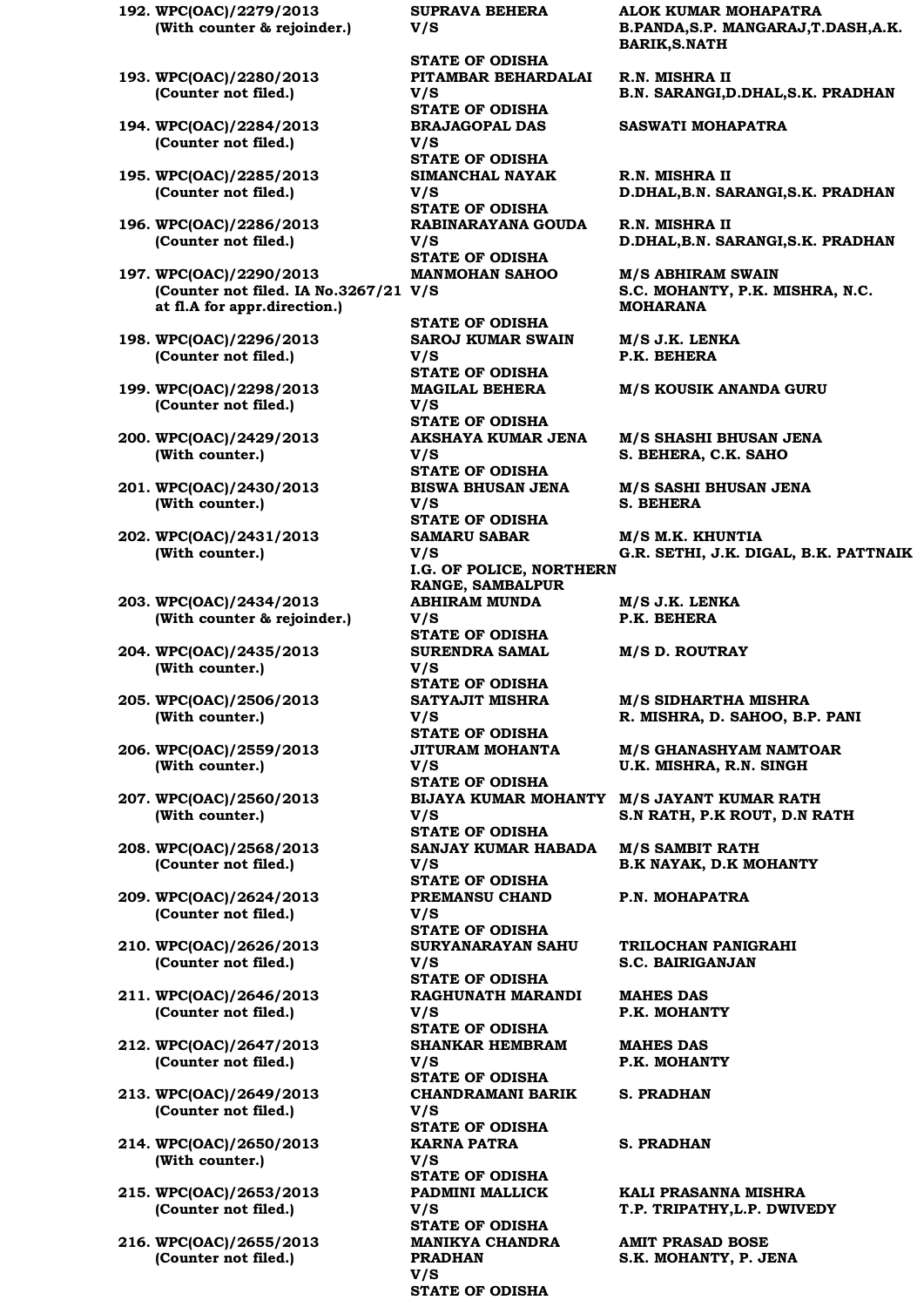**217. WPC(OAC)/2706/2013 (Counter not filed.)**

- **218. WPC(OAC)/2707/2013 (Counter not filed.)**
- **219. WPC(OAC)/2708/2013 (Counter not filed.)**
- **220. WPC(OAC)/2709/2013 (Counter not filed.)**
- **221. WPC(OAC)/2720/2013 (With counter.)**
- **222. WPC(OAC)/2723/2013 (Counter not filed.)**
- **223. WPC(OAC)/2724/2013 (Counter not filed.)**
- **224. WPC(OAC)/2725/2013 (Counter not filed.)**
- **225. WPC(OAC)/2726/2013 (Counter not filed.)**
- **226. WPC(OAC)/2727/2013 (Counter not filed.)**
- **227. WPC(OAC)/2729/2013 (Counter not filed.)**
- **228. WPC(OAC)/2730/2013 (Counter not filed.)**
- **229. WPC(OAC)/2732/2013 (Counter not filed. IA No.3214/21 V/S at fl.A for modification of order.) STATE OF ODISHA 230. WPC(OAC)/2752/2013**
- **(Counter not filed.)**
- **231. WPC(OAC)/2753/2013 (Counter not filed.)**
- **232. WPC(OAC)/2754/2013 (With counter.)**
- **233. WPC(OAC)/2755/2013 (Counter not filed.)**
- **234. WPC(OAC)/2777/2013 (Counter not filed.)**
- **235. WPC(OAC)/2781/2013 (With counter.)**
- **236. WPC(OAC)/2782/2013 (Counter not filed.)**
- **237. WPC(OAC)/2788/2013 (With counter.)**
- **238. WPC(OAC)/2793/2013 (With counter.)**

**239. WPC(OAC)/2794/2013 (With counter. Annextures of counter reply are not found.)**

**SURENDRANATH SAHU V/S** 

**STATE OF ODISHA ANIL KUMAR PATTANAYAK M/S ASIM AMITAV DAS V/S** 

**STATE OF ODISHA GIRISH CHANDRA DAS V/S** 

**STATE OF ODISHA GOBARDHAN BEHERA V/S** 

**STATE OF ODISHA PRIYARANJAN SWAIN V/S STATE OF ODISHA KARTIKA CHNADRA BEHERA V/S STATE OF ODISHA PRAFULLA KUMAR SAHOO M/S P.SAHOO V/S STATE OF ODISHA SANKARSAN PATRA V/S STATE OF ODISHA PRAHALLAD SWAIN V/S STATE OF ODISHA SUDHAKAR PANIGRAHI V/S STATE OF ODISHA DR. PRANAB MANGARAJ V/S STATE OF ODISHA BOXI GOLAM MOHAMMAD M/S S.K ZAFARULLA KHAN V/S STATE OF ODISHA SALIABALA MOHAPATRA HRUDANANDA DAS V/S STATE OF ODISHA HAREKRISHNA MEHER V/S STATE OF ODISHA GOLAK CHANDRA ROUT V/S STATE OF ODISHA JAYASEN DHARUA V/S STATE OF ODISHA NIRUPAMA GURU V/S STATE OF ODISHA BEHERA V/S STATE OF ODISHA BRAMHACHARI NAYAK V/S STATE OF ODISHA GOURAHARI BHOI V/S** 

**STATE OF ODISHA SANGRAM KESHARI NAYAK RABINARAYAN NAYAK V/S DIVISIONAL FOREST OFFICER , BALANGIRI** PURNA CHANDRA PRADHAN NEELAKANTHA PANDA **V/S S.SETHI STATE OF ODISHA 240. WPC(OAC)/2837/2013 GADADHAR NAYAK MANOJ KUMAR MOHANTY**

**M/S ASIM AMITAV DAS S.PATTANAYAK,M.K BALABANTRAYG.TRIPATHY,H.K ROUT**

**S.PATTANAYAK,M.K BALABANTRAY,G.TRIPATHY,H.K ROUT**

**M/S ASIM AMITAV DAS S.PATTNAYAK,M.K BALABANTRAY,G.TRIPATHY**

**M/S ASIM AMITAV DAS S.PATTANAYAK,M.K BALABANTRAY,G.TRIPATHY**

**M/S A.K MOHANTY(B) S.R MOHAPATRA,T.K MOHAPATRA**

**M/S P.SAHOO C.SAHOO**

**C.SAHOO**

**M/S P.SAHOO C.SAHOO**

**M/S P. SAHOO C.SAHOO**

**M/S P.SAHOO C.SAHOO**

**M/S A.K MISHRA P.K TRIPATHY**

**J.KAMILA**

**M/S J.K MISHRA(2)**

**M/S S.K NATH**

**M/S S.K NATH**

**M/S DINESH KUMAR PANDA G.SINHA,A.MISHRA**

**M/S AJODHYA RANJAN DASH S.K NANDA**

**SARBESWAR BEHERA S.L.CHOUDHURY**

**BRAHMASWARUPANANDA SUBASH CHANDRA PUSPALAK A.K.TARAI, S.NAYAK**

> **SUBASH CHANDRA PUSPALAK A.K.TARAI, S.NAYAK**

**PRAFULLA KUMAR RATH R.N.PARIJA, A.K.ROUT, A.K.PATTNAIK, A.BEHERA**

**N.K.SEN, G.N.ROUT, D.P.BHANJ**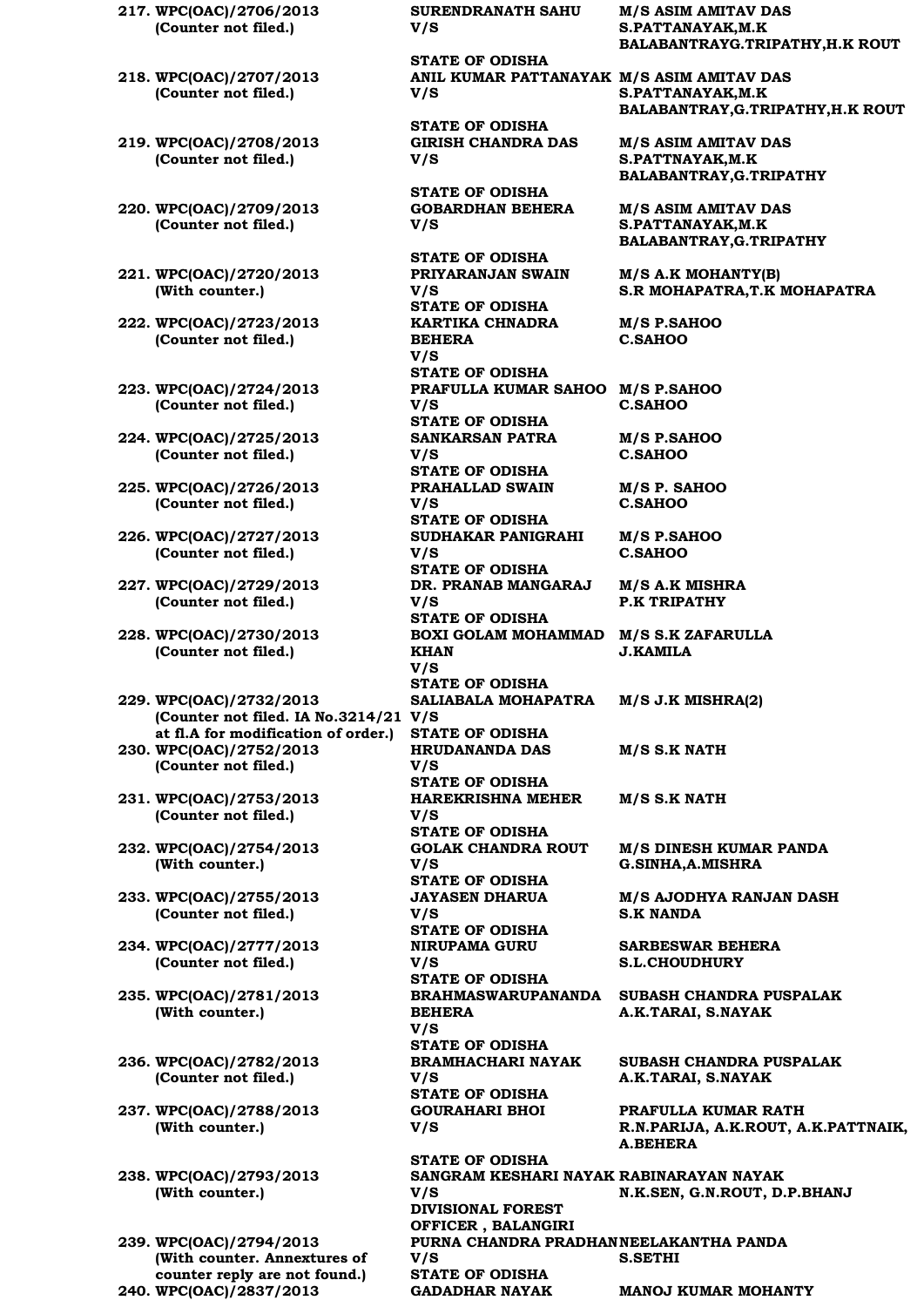- **241. WPC(OAC)/2838/2013 (Counter not filed.)**
- **242. WPC(OAC)/2842/2013 (Counter not filed.)**
- **243. WPC(OAC)/2843/2013 (Counter not filed.)**
- **244. WPC(OAC)/2880/2013 (Counter not filed.)**
- **245. WPC(OAC)/2881/2013 (Counter not filed.)**
- **246. WPC(OAC)/2882/2013 (Counter not filed.)**
- **247. WPC(OAC)/2883/2013 (Counter not filed.)**
- **248. WPC(OAC)/2884/2013 (Counter not filed.)**
- **249. WPC(OAC)/2885/2013 (Counter not filed.)**
- **250. WPC(OAC)/2886/2013 (Counter not filed.)**
- **251. WPC(OAC)/2887/2013 (Counter not filed.)**
- **252. WPC(OAC)/2888/2013 (Counter not filed.)**
- **253. WPC(OAC)/2889/2013 (Counter not filed.)**
- **254. WPC(OAC)/2890/2013 (Counter not filed.)**
- **255. WPC(OAC)/2891/2013 (Counter not filed.)**
- **256. WPC(OAC)/2892/2013 (Counter not filed.)**
- **257. WPC(OAC)/2893/2013 (Counter not filed.)**
- **258. WPC(OAC)/2894/2013 (Counter not filed.)**
- **259. WPC(OAC)/2898/2013 (Counter not filed.)**
- **260. WPC(OAC)/2901/2013 (Counter not filed.)**
- **261. WPC(OAC)/2902/2013 (Counter not filed.)**
- **262. WPC(OAC)/2921/2013 (Counter not filed.)**
- **263. WPC(OAC)/2922/2013 (Counter not filed.)**
- **264. WPC(OAC)/2923/2013 (Counter not filed.)**

**(With counter.) V/S M.R.PRADHAN STATE OF ODISHA BASANTA KUMAR MAHANTA V/S STATE OF ODISHA BHIMSEN SABAR V/S STATE OF ODISHA ADITYA KUMAR PANDA V/S STATE OF ODISHA BINAYA KUMAR PRADHAN JAGJIT PANDA V/S STATE OF ODISHA KUBER CHANDRA PRADHAN V/S STATE OF ODISHA PITAMBAR SAHOO V/S STATE OF ODISHA BASANTA KUMAR PRADHAN JAGJIT PANDA V/S STATE OF ODISHA BHIMASEN SENAPATI V/S STATE OF ODISHA BASANTA KUMAR PRADHAN JAGJIT PANDA V/S STATE OF ODISHA HRUSHIKESH PRADHAN V/S STATE OF ODISHA ANTARYAMI SAHOO V/S STATE OF ODISHA NITYANANDA DEHURY V/S STATE OF ODISHA RAMACHANDRA DAS V/S STATE OF ODISHA ABHIMANYU ROUT V/S STATE OF ODISHA DAYANIDHI PRADHAN V/S STATE OF ODISHA RAGHUNATH ROUL V/S STATE OF ODISHA NARAYAN ROUL V/S STATE OF ODISHA DHANESWAR BEHERA V/S STATE OF ODISHA BAIDHAR NAYAK V/S STATE OF ODISHA ARUNA KUMAR SAHOO V/S STATE OF ODISHA MURALIDHAR NAYAK V/S STATE OF ODISHA KABITA SAHOO V/S STATE OF ODISHA SUCHITRA ROUT V/S STATE OF ODISHA BANAJA NARAYAN BEHERA M/S BIPLAB MOHANTY V/S** 

**STATE OF ODISHA**

**G.S.NAMTOR R.N .SINGH, R.L.KAR SRIKANTA KUMAR NATH SRIKANTA KUMAR NATH A.DAS JAGJIT PANDA A.DAS JAGJIT PANDA A.DAS A.DAS JAGJIT PANDA A.DAS A.DAS JAGJIT PANDA A.DAS, A.DAS JAGJIT PANDA A.DAS JAGJIT PANDA A.DAS JAGJIT PANDA A.DAS JAGJIT PANDA A.DAS JAGJIT PANDA A.DAS JAGJIT PANDA A.DAS JAGJIT PANDA A.DAS JAGJIT PANDA A.DAS JAGJIT PANDA A.DAS JAGJIT PANDA A.DAS JAGJIT PANDA A.DAS M/S BIPLAB MOHANTY A. PATNAIK , S.PATNAIK , B.S RAYGURU**

**M/S BIPLAB MOHANTY A.PATTNAIK , S.PATANAIK , B.S RAYGURU**

**A.PATNAIK , S.PATANAIK , B.S RAYGURU**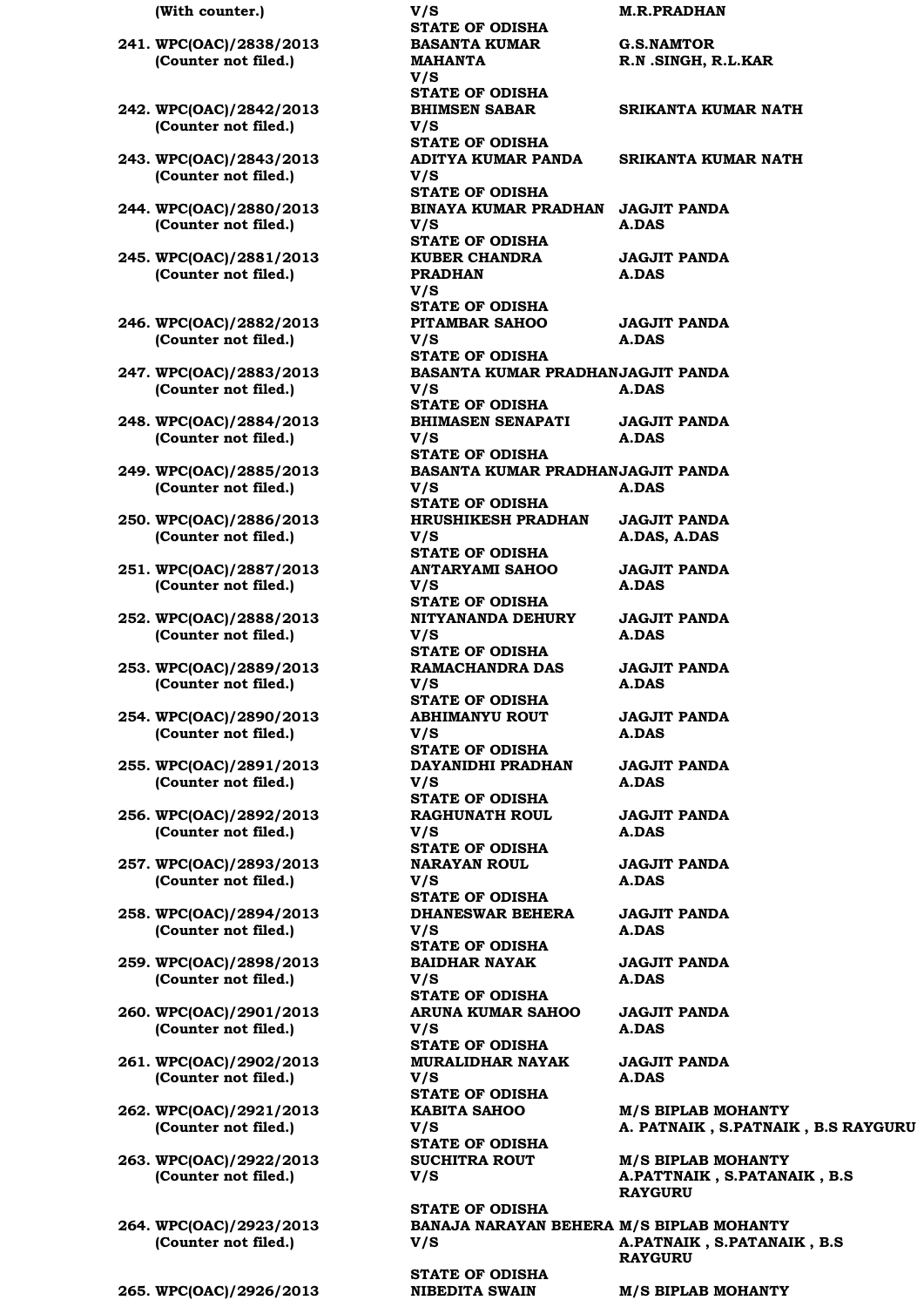| (Counter not filed.)                                                                                                                          | V/S                                                        |
|-----------------------------------------------------------------------------------------------------------------------------------------------|------------------------------------------------------------|
| 266. WPC(OAC)/2931/2013<br>(With counter.)                                                                                                    | STA <sub>1</sub><br><b>BIJA</b><br>V/S                     |
| 267. WPC(OAC)/2937/2013<br>(Counter not filed.)                                                                                               | STA <sub>1</sub><br><b>SAN.</b><br>V/S                     |
| 268. WPC(OAC)/2941/2013<br>(A letter from D.F.O.,<br>Paralakhemundi Division at fl.A.<br>IA No.156/22 at fl.B for<br>condonation of delay. IA | STA <sub>1</sub><br><b>PRAI</b><br>V/S<br>STA <sub>1</sub> |
| No.157/22 at fl.C for appr.order.)<br>269. WPC(OAC)/2942/2013<br>(With counter.)                                                              | <b>ANIT</b><br>V/S                                         |
| 270. WPC(OAC)/2970/2013<br>(Counter not filed.)                                                                                               | <b>STA1</b><br>SUS/<br>V/S                                 |
| 271. WPC(OAC)/2973/2013<br>(Counter not filed.)                                                                                               | <b>STA1</b><br><b>SATY</b><br>V/S<br>STA <sub>1</sub>      |
| 272. WPC(OAC)/3018/2013<br>(Counter not filed.)                                                                                               | <b>PADI</b><br>V/S<br><b>STAT</b>                          |
| 273. WPC(OAC)/3054/2013<br>(Counter not filed.)                                                                                               | <b>JITE</b><br>V/S<br>STA <sub>1</sub>                     |
| 274. WPC(OAC)/3062/2013<br>(With counter.)                                                                                                    | DR. S<br>V/S<br>STA <sub>1</sub>                           |
| 275. WPC(OAC)/3065/2013<br>(With counter by OP.4.)                                                                                            | <b>DIBY</b><br>V/S<br>STA <sub>1</sub>                     |
| 276. WPC(OAC)/3147/2013<br>(Counter not filed.)                                                                                               | LALC<br>V/S<br>STA <sub>1</sub>                            |
| 277. WPC(OAC)/3148/2013<br>(Counter not filed.)                                                                                               | <b>BHIK</b><br><b>MOH</b><br>V/S                           |
| 278. WPC(OAC)/3149/2013<br>(Counter not filed.)                                                                                               | STA <sub>1</sub><br><b>BHIK</b><br><b>TRIP</b><br>V/S      |
| 279. WPC(OAC)/3150/2013<br>(Counter not filed.)                                                                                               | STA <sub>1</sub><br><b>SATH</b><br>V/S<br>STA <sub>1</sub> |
| 280. WPC(OAC)/3181/2013<br>(With counter.)                                                                                                    | DR.S<br>V/S<br>STA <sub>1</sub>                            |
| 281. WPC(OAC)/3182/2013<br>(Counter not filed.)                                                                                               | <b>JAY</b><br>V/S<br>STA <sub>1</sub>                      |
| 282. WPC(OAC)/3183/2013<br>(Counter not filed.)                                                                                               | <b>GAN</b><br>V/S<br>STA <sub>1</sub>                      |
| 283. WPC(OAC)/3184/2013<br>(Counter not filed.)                                                                                               | <b>ASH</b><br>V/S<br>STA <sub>1</sub>                      |
| 284. WPC(OAC)/3185/2013<br>(Counter not filed.)                                                                                               | <b>PUR</b><br>V/S<br>STA <sub>1</sub>                      |
| 285. WPC(OAC)/3186/2013<br>(Counter not filed.)                                                                                               | <b>ABHI</b><br>V/S<br>STA <sub>1</sub>                     |
| 286. WPC(OAC)/3203/2013<br>(Counter not filed.)                                                                                               | ACH<br>V/S<br>STA <sub>1</sub>                             |
| 287. WPC(OAC)/3210/2013<br>(Counter not filed.)                                                                                               | <b>BAIS</b><br><b>MOH</b><br>V/S                           |
| 288. WPC(OAC)/3211/2013<br>(Counter not filed.)                                                                                               | STA <sub>1</sub><br><b>SURY</b><br>V/S                     |

**E OF ODISHA BIJAYA SWAIN TE OF ODISHA SE OF ODISHA PRADEEP KUMAR DAKUA M/S LAXMAN PRADHAN SE OF ODISHA** 

A MUND **TE OF ODISHA SUSANTA KUMAR BHOI TE OF ODISHA SATYABRAT ROUTRAY SE OF ODISHA PADMABATI BEHERA TE OF ODISHA TE OF ODISHA DR. SUNANDA SUKLA SE OF ODISHA ASINGH DIGAL TE OF ODISHA LALCHAND NAG TE OF ODISHA BHIKARI CHARAN MANTA TE OF ODISHA BHIKARI CHARAN ATHY TE OF ODISHA SATRUGHNA SAMASI SE OF ODISHA DR.SUNAKAR GURU SE OF ODISHA JAYANANDA ROUT E OF ODISHA GANESH PRASAD GOUD TE OF ODISHA ASHOK KUMAR SAHOO STATE OF ODISHA PUROSOTTAM BHOI TE OF ODISHA IMANYU BHOI TE OF ORISSA SE OF ODISSA BAINAB CHARAN MANTY SE OF ORISSA STATE OF ORISSA 289. WPC(OAC)/3213/2013 PRAFULLA PRADHAN M/S S.P. DASH**

**(Counter not filed.) V/S A.PATNAIK , S.PATANAIK , B.S RAYGURU**

**M/S SIDHESWAR MALLIK P.C DAS**

**SANJAY KUMAR MISHRA M/S DEEPAK KUMAR MOHAPATRA**

**R.K MISHRA**

**M/S SIDHESWAR MALLIK S.DAS , P.C DAS**

**M/S MANOJ KUMAR KHUNTIA A.K. APAT, J.K. DIGAL**

**M/S MANOJ KUMAR KHUNTIA G.R. SETHI, J.K. DIGAL**

**M/S MUKESH PAUDA V. JENA**

**JITENDRA KUMAR PARIDA M/S MANOJA KUMAR KHUNTIA G.R. SETHI, J.K. DIGAL, B.K. PATTNAIK**

**M/S DEBADUTTA ROUTRAY**

**M/S B.B. PATANAIK S.K. ROUT**

**M/S. B.K. NAYAK, A.K. SAHOO,S. PRADHAN**

**M/S. B.K. NAYAK,A.K. SAHOO,S.PRADHAN**

**M/S. B.K. NAYAK,A.K. SAHOO,S. PRADHAN**

**M/S. B.K. NAYAK,A.K. SAHOO, S.PRADHAN**

**BIJAYA KUMAR PATTNAIK S.NAYAK, S.SUDIPTA,A.K.DAS**

**B.K.NAYAK B.K. NAYAK,A.K. SAHOO,S.PRADHAN**

**M/S B.K.NAYAK B.K. NAYAK, A.K. SAHOO, S. PRADHAN**

**M/S B.K.NAYAK B.K. NAYAK, A.K. SAHOO, S.PRADHAN**

**M/S B.K.NAYAK B.K. NAYAK, A.K. SAHOO, S. PRADHAN**

**M/S B.K.NAYAK B.K. NAYAK, A.K. SAHOO, S. PRADHAN**

**ACHUTANANDA MOHANTY M/S RABINARAYAN NAYAK N. SEN, D.P. BHANJA**

> **M/S SHASHIBHUSAN JENA S. BEHERA, C.K. SAHOO, M.S SWARUP**

**SURYAKANTA SAMANARAY M/S BISWABIHARI MOHANTY B. TRIPATHY,M. HARICHANDAN**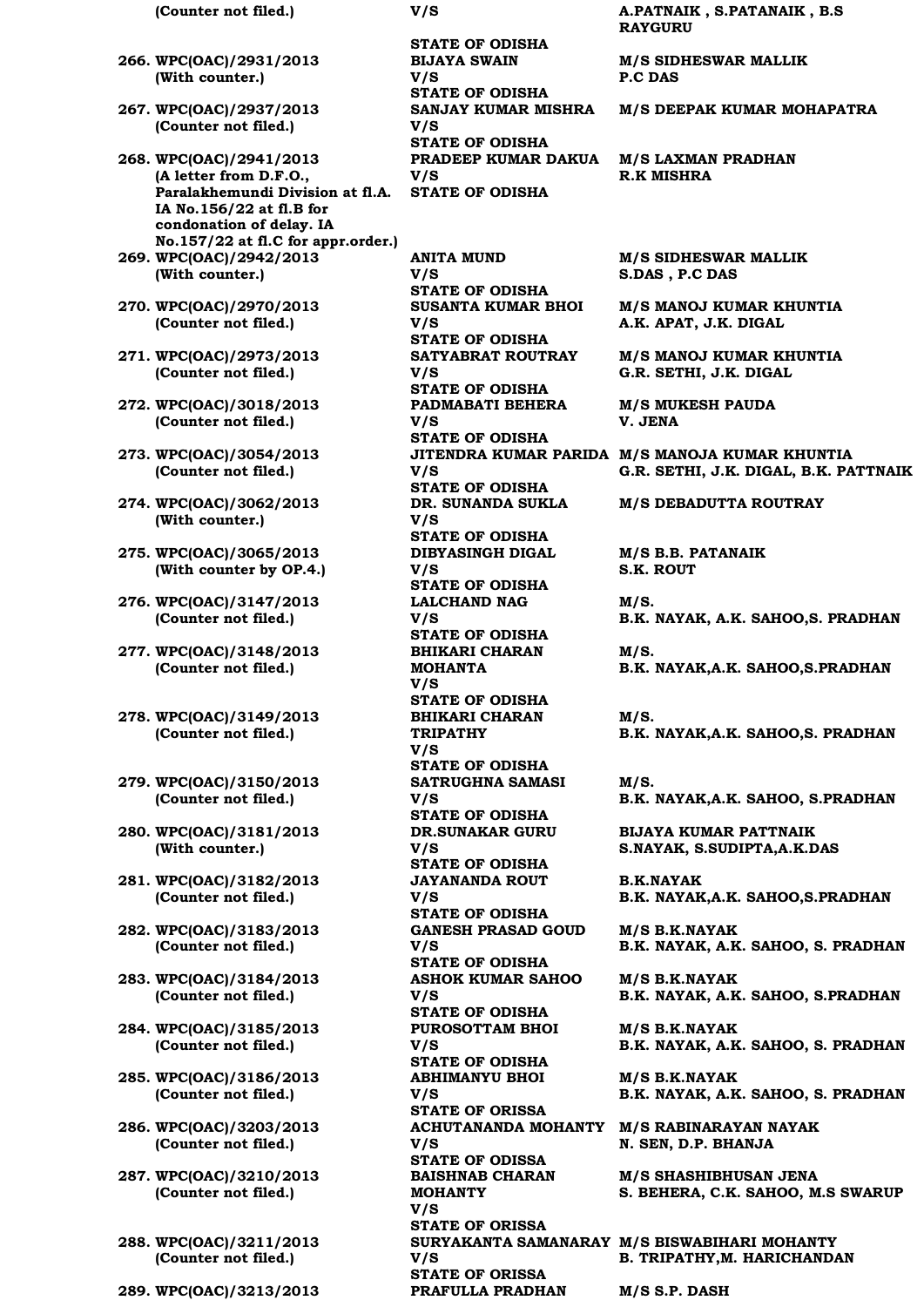- **290. WPC(OAC)/3217/2013 (Counter not filed.)**
- **291. WPC(OAC)/3218/2013 (With counter.)**
- **292. WPC(OAC)/3226/2013 (Counter not filed.)**
- **293. WPC(OAC)/3227/2013 (Counter not filed.)**
- **294. WPC(OAC)/3230/2013 (Counter not filed.)**
- **295. WPC(OAC)/3233/2013 (Counter not filed.)**
- **296. WPC(OAC)/3236/2013 (With counter. IA No.3193/21 at fl.A for condonation of delay.) 297. WPC(OAC)/3377/2013 (Counter not filed.)**
- **298. WPC(OAC)/3397/2013 (Counter not filed.)**
- **299. WPC(OAC)/3413/2013 (Counter not filed.)**
- **300. WPC(OAC)/3416/2013 (Counter not filed.)**
- **301. WPC(OAC)/3425/2013 (P.W.C.filed by OP.4.)**
- **302. WPC(OAC)/3601/2013 (Counter not filed.)**
- **303. WPC(OAC)/3643/2013 (Counter not filed.)**
- **304. WPC(OAC)/3649/2013 (With counter.)**
- **305. WPC(OAC)/1919/2015 (Order, Dtd.25.06.2021 may kindly be seen. With affidavit by the petitioner & counter by OPs.1 & 2. IA No.1974/21 at fl.A for appr.order. Copy not served. IA No.1975/21 at fl.B for amendment. Copy not served.) Mention**
- **306. WPC(OAC)/1988/2017 (Counter not filed.) (Covered) Mention**

**WITH WPC(OAC)/1989/2017 (Counter not filed.)**

**WITH WPC(OAC)/1990/2017 (Counter not filed.)**

**WITH WPC(OAC)/1991/2017 (Counter not filed.)**

**WITH WPC(OAC)/1992/2017 (Counter not filed.)**

**STATE OF ODISHA SANTOSH KUMAR KAR V/S STATE OF ODISHA PURNA CHANDRA MUDULI SIDHESWAR MALLIK V/S STATE OF ODISHA BHANUMATI MAHANTA V/S STATE OF ODISHA SUBHADRA MAHANTA V/S STATE OF ODISHA SITANSHU NAIK V/S STATE OF ODISHA SANDHYARANI NAIK V/S STATE OF ODISHA SAMPUMNANDA MISHRA V/S STATE OF ODISHA JASHABANTA SETHI V/S STATE OF ORISSA**

**AMULYA KUMAR PANIGRAHI V/S STATE OF ODISHA BALBIR SINGH V/S STATE OF ORISSA NABAKESHI DESINAYAK V/S** 

**STATE OF ORISSA BUDHIMAN JENA V/S** 

**STATE OF ORISSA SHYAM SUNDAR SENAPATI G.SINHA V/S STATE OF ODISHA SUDAM BHUIN V/S COLLECTOR, BHADRAK BISWANATH SAHOO V/S STATE OF ODISHA RANJAN KUMAR GIRI V/S STATE OF ODISHA**

**MANMATH KUMAR MOHAPATRA V/S STATE OF ORISSA RAJKISHORE MANTRI V/S STATE OF ORISSA PRAFULLA KUMAR MOHAPATRA V/S STATE OF ORISSA NIRANJAN PANDA V/S STATE OF ORISSA BISWANATH RATH V/S STATE OF ORISSA**

**(Counter not filed.) V/S M.R PRADHAN,S.K. DASH, B.P. CHHAUALING**

> **SADASIVA PATRA D.D.SAHU**

**P.C.DAS**

**DHULIRAM PATTANAYAK N.S.PANDA, N.BISWAL**

**DHULIRAM PATTANAYAK N.S.PANDA, N.BISWAL**

**DHULIRAM PATTANAYAK N.S.PANDA, N.BISWAL**

**DHULIRAM PATTANAYAK N.S.PANDA, N.BISWAL**

**BIREN SANKAR TRIPATHY M.K.RATH, J.PATI, M.BHAGAT**

**M/S RABINARAYAN NAYAK N.K. SEN, L.P.ROUL, G.N.ROUT, D.P.BHANJ**

**M/S DILIP KUMAR PATNAIK T. MISHRA, J. SAHOO, T.V.A. RADHA**

**M/S SHASHI BHUSAN JENA S. BEHERA,S. SOREN, M.S SWARUP**

**M/S PRAVAT KUMAR PADHI M.P.J. RAY, M. ROUT, J. MISHRA, K. SHARMA**

**M/S KEDAR NATH PARIDA C.BEHERA, B.MOHANTY, N.K. MOHANTY, D. MOHANTY**

**A.MISHRA,P.P.BEHERA**

**HIMANSHU BHUSAN DASH P.K.NAYAK,C.R.DAS**

**M/S SANJIB MOHANTY B. BISWAL, S.C. MOHANTY, C. SETHI**

**DURGESH NARAYAN RATH P.K.ROUT**

**M/S PRAFULLA KUMAR MOHAPATRA S.C.SAHOO**

**M/S PRAFULLA KUMAR MOHAPATRA S.C.SAHOO**

**M/S PRAFULLA KUMAR MOHAPATRA S.C.SAHOO**

**M/S PRAFULLA KUMAR MOHAPATRA S.C.SAHOO**

**M/S PRAFULLA KUMAR MOHAPATRA S.C.SAHOO**

**WITH WPC(OAC)/1993/2017 LAXMAN MOHANTY M/S PRAFULLA KUMAR MOHAPATRA**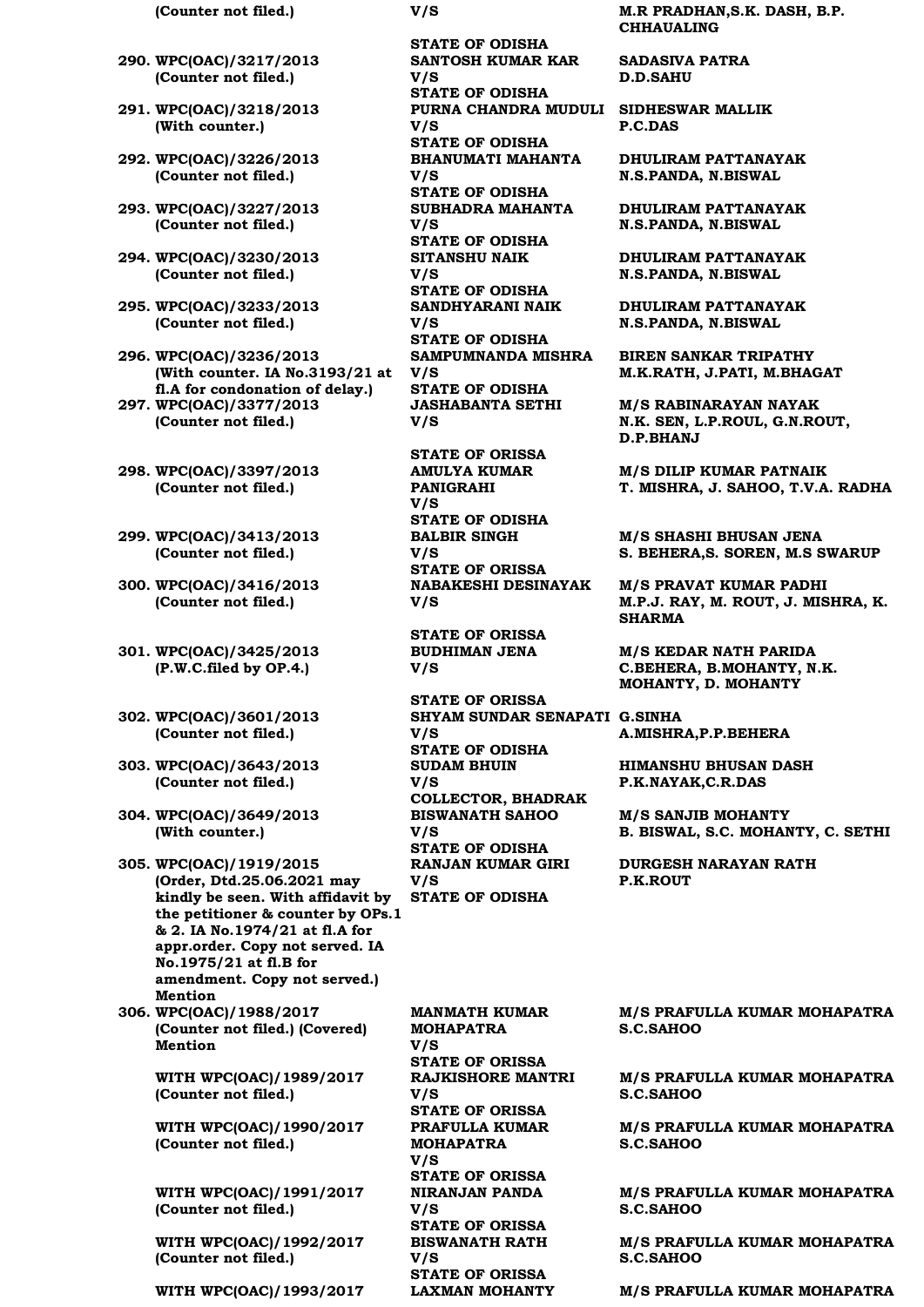| (Counter not filed.)                                   | V/S                        | S.C.SAHOO                                          |
|--------------------------------------------------------|----------------------------|----------------------------------------------------|
|                                                        | <b>STATE OF ORISSA</b>     |                                                    |
| WITH WPC(OAC)/1994/2017                                | <b>JUGAL CHARAN PRUSTY</b> | M/S PRAFULLA KUMAR MOHAPATRA                       |
| (Counter not filed.)                                   | V/S                        | S.C.SAHOO                                          |
|                                                        | <b>STATE OF ORISSA</b>     |                                                    |
| WITH WPC(OAC)/1995/2017                                | <b>ANTARYAMI PAIKRAY</b>   | M/S PRAFULLA KUMAR MOHAPATRA                       |
| (Counter not filed.)                                   | V/S                        | S.C.SAHOO                                          |
|                                                        | <b>STATE OF ORISSA</b>     |                                                    |
| WITH WPC(OAC)/1996/2017                                | <b>SARADA CHARAN</b>       | M/S PRAFULLA KUMAR MOHAPATRA                       |
| (Counter not filed.)                                   | <b>TRIPATHY</b>            | S.C.SAHOO                                          |
|                                                        | V/S                        |                                                    |
|                                                        | <b>STATE OF ORISSA</b>     |                                                    |
| WITH WPC(OAC)/2120/2017                                |                            | SUBASH CHANDRA MUDULI M/S PRAFULLA KUMAR MOHAPATRA |
| (Counter not filed.)                                   | V/S                        |                                                    |
|                                                        | <b>STATE OF ODISHA</b>     |                                                    |
| 307. WP(C)/35738/2021                                  | <b>SWARNA MANJARI</b>      | <b>VENU MOHAPATRA</b>                              |
| (Order, Dtd.07.02.2022 may                             | <b>PRADHAN</b>             |                                                    |
| kindly be seen. IA No.16584/21 at V/S                  |                            |                                                    |
| fl.A for further order. Counter not STATE OF ODISHA    |                            | <b>BISWAJIT MOHAPATRA</b>                          |
| yet received. I.O.Continue till                        |                            | <b>SANGRAM KESHARI SAHOO</b>                       |
| 04.03.2022.) Spec.Adj.                                 |                            |                                                    |
| 308. WP(C)/40403/2021                                  | CHATURBHUJA PUJHARI        | <b>PAMI RATH</b>                                   |
| (Order, Dtd.07.02.2022 may                             | V/S                        | J.MOHANTY, S.GUMANSINGH                            |
| kindly be seen. IA No.18882/21 at STATE OF ODISHA      |                            |                                                    |
| fl.A for further orders re:stay.                       |                            |                                                    |
| <b>Counter not received. Postal</b>                    |                            |                                                    |
| tracking report at fl.B. Counter                       |                            |                                                    |
| not received. I.O.Continue till                        |                            |                                                    |
| 04.03.2022.) Spec.Adj.                                 |                            |                                                    |
| 309. WP(C)/1495/2022                                   | TIRYAK KUMAR SAMANT        | <b>BISWABIHARI MOHANTY</b>                         |
| (Order, Dtd.10.02.2022 may                             | V/S                        |                                                    |
| kindly be seen. IA No.764/2022 at ODISHA UNIVERSITY OF |                            | M/S.P.M.PATTAJOSHI, D.K.PANDA,                     |
| fl.A for further orders re:stay.                       | <b>AGRICULTURE AND</b>     | R.N.RATH, M/S.A.MOHANTY, S.K.SAHU,                 |
| Interim order to continue till                         | TECHNOLOGY, BBSR           | <b>B.C.SAHOO, T.MEGHAMALLA</b>                     |
| 04.03.2022.) Spec.Adj.                                 |                            |                                                    |
| WITH WP(C)/41062/2021                                  | <b>DR.PRABHAT KUMAR</b>    | <b>BISWABIHARI MOHANTY</b>                         |
| (Order, Dtd.25.01.2022 may                             | <b>PADHI</b>               |                                                    |
| kindly be seen. IA No.19144/21 at V/S                  |                            |                                                    |
| fl.A for further orders re:stay.)                      | <b>OUAT, BBSR</b>          | MR AUROVINDA MOHANTY,                              |
|                                                        |                            | S.K.SAHU, B.C.SAHOO                                |

**M/S.PABITRA MOHAN PATTAJOSHI D.K.PANDA S.N.RATH**

**COURT NO - IV (3RD FLOOR) 04/03/2022**

**AT 10:30 AM**

# **THE HON'BLE MR. JUSTICE ARINDAM SINHA**

**(THIS BENCH WILL FUNCTION THROUGH HYBRID ARRANGEMENT (VIRTUAL/PHYSICAL MODE.) (Learned counsel desirous of appearing through Virtual Mode shall intimate the name, item number, case details etc. to the Court Master through Mobile No.7978675791 between 8.00 P.M. to 10.00 P.M. on the previous date of the hearing of the case.)**

|    | <b>FRESH ADMISSION</b>                                       |                                                    |                                                                                        |  |
|----|--------------------------------------------------------------|----------------------------------------------------|----------------------------------------------------------------------------------------|--|
|    | 1. ARBA/31/2019<br>$[IA 64/19 at Fl.A for stay. Caveat V/S]$ | <b>SIGMA DATA TECH</b>                             | MR. LAXMIDHAR PANGARI, NAGEN<br><b>KUMAR BARICK</b>                                    |  |
|    | Petn. 15/19 at Fl.B.) MENTION                                | UNION OF INDIA                                     | A.K.PATRA, K.K.DAS<br>M/S.RAJ KISHORE MOHANTY, K.DAS<br>MR. PRASANNA KUMAR PARHI, M/S. |  |
|    |                                                              | UNION OF INDIA                                     | A.K.MISHRA, A.K.SAHOO<br><b>ANINDYA KU.MISHRA</b>                                      |  |
|    | <b>WITH ARBA/32/2019</b><br>(I.A. 2/2022 at fl. A for        | V/S                                                | N.N.MOHAPATRA,A.K.SAHOO                                                                |  |
|    |                                                              |                                                    | M/S.N.K.BARIK,S.NAYAK                                                                  |  |
|    | appr.order.)                                                 | M/S. SIGMA DATA TECH.                              | MR. LAXMIDHAR PANGARI                                                                  |  |
| 2. | WP(C)/35944/2021                                             | <b>BHASKAR ROUT</b>                                | PRASANTA KUMAR SATAPATHY                                                               |  |
|    | (I.A. 16698/21 at fl. A for app.                             | V/S                                                | P.PANDA, B.K.DAS                                                                       |  |
|    | order. With RVWPET 13/22 a disp. STATE OF ODISHA             |                                                    | M/S. SANJAY KUMAR MISHRA,                                                              |  |
|    | of case.) Adj.                                               |                                                    | S.S.SAHOO, P.K.SAMAL                                                                   |  |
|    | 3. $WP(C)/3614/2022$                                         | <b>PRAVAT ROUT</b>                                 | <b>JAJATI KESHARI KHUNTIA</b>                                                          |  |
|    | (With defect. IA. 1741/22 at FL.A V/S                        |                                                    | H.S.DEO, B.K.MOHANTY, K.PRATIHARI                                                      |  |
|    | for appr. order.)                                            | CITICORP FINANCE INDIA                             |                                                                                        |  |
|    |                                                              | LTD.                                               |                                                                                        |  |
|    | 4. WP(C)/5190/2022                                           | <b>SK.SHER ALLI</b>                                | P.K.ROUT                                                                               |  |
|    |                                                              | V/S                                                | <b>A.K.DASH</b>                                                                        |  |
|    |                                                              | <b>STATE OF ODISHA</b>                             |                                                                                        |  |
| 5. | WP(C)/5566/2022                                              | RANJANA NAYAK                                      | PADMANAV BHUTIA                                                                        |  |
|    | (With defects.)                                              | V/S                                                |                                                                                        |  |
|    |                                                              | REGIONAL MANAGER,<br><b>INDIAN OVERSEASE BANK,</b> |                                                                                        |  |
|    |                                                              |                                                    |                                                                                        |  |

**BBSR**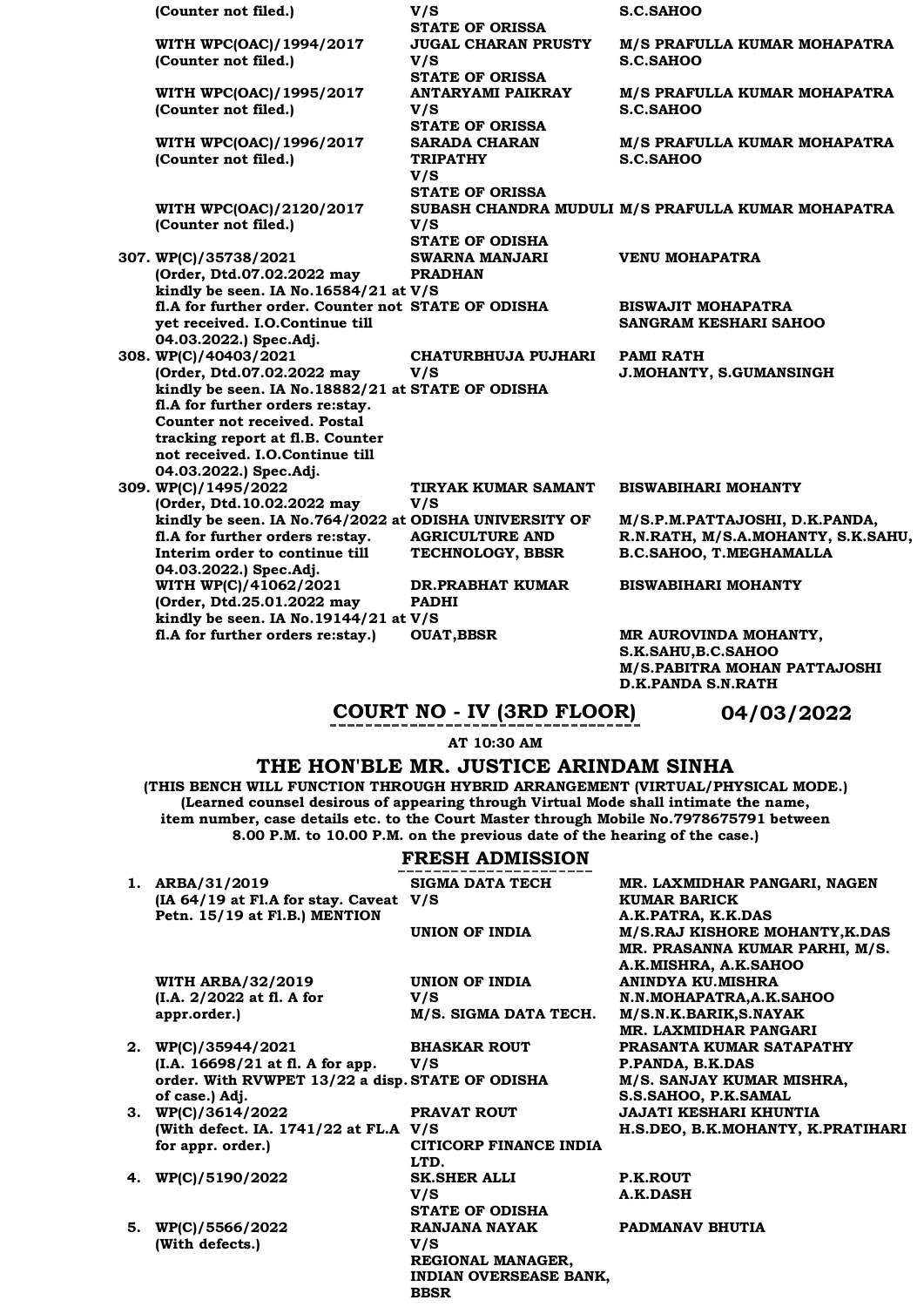**6. WP(C)/5701/2022 (With defect.) KRISHNARANI SAHOO V/S P.K.ROUT STATE OF ODISHA 7. WP(C)/5707/2022 (IA. 2869/22 at FL. A for stay. With defect.) ODISHA NURSING EMPLOYEES ASSOCIATION S.N.BISWAL, A.R.NAYAK, P.C.BEHERA V/S SIBA NARAYAN BISWAL STATE OF ODISHA 8. CONTC/238/2022 (With W.P(C) 35283/20 a disp. of V/S case.) DALAGAJAN DHARUA M/S. SAILABALA JENA, T.P.TRIPATHY, K.BADHEI,A.SAHOO,S.MOHANTY,S.K.DO RA PRADIP KUMAR BODA,B.M, DIPTIPUR BRANCH S.B.I 9. CONTC/1268/2022 (With defect. With W.P(C) 20246/17 a disp. of case.) MENTION PRAKASH CHANDRA TRIPATHY V/S SWADHA RATH A.RATH GOVINDA DANDASENA, EXEXUTIVE OFFICER, NAC, SUNABEDA FOR ORDERS 10. ARBA/24/2019 (Defect No. 5 (A) and 9 as per SR not removed.) Adj. NEW INDIA ASSURANCE CO.LTD V/S M/S.G.P.DUTTA S.K.MOHANTY,B.K.SAH9O,K.J.PRAKASH ORISSA STATE WAREHOUSING CORPORATION M/S.BRAJA KISHORE SAHOO,A.RATH 11. WP(C)/14111/2019 ( IA.2597/2020 is at Fl.B for vacation of stay. IA 11113/19 at Fl.A for further orders reg. stay. IA KOHLI BUILDERS AND 13091/0 at FL.C for stay. IA. 15690/20 at FL. D for intervention.) MENTION VISA STEEL LTD. V/S MR.PITAMBAR ACHARYA,M/S.AKSHAYA KUMAR SAHOO M.MISHRA, K.K.SAHOO, S.K.DAS DEVELOPERS PVT.LTD. M/S.SUVASHISH PATTANAIK,S.K.DASH M/S. SUBRAT MISHRA, S. MOHAPATRA 12. WP(C)/39604/2021 ( IA no.18422/2021 at fl.A for stay. AD not back from OP.2. ) MENTION M/S.INDIAN OIL CORP. LTD.,JAGATSINGHPUR V/S DEBARAJ MOHANTY B.P.PANDA, A.MISHRA, D.BEHERA THE DIRECTOR OF INDUSTRIES-CUM-CHAIRMAN,MSEFC,CUTTAC K M/S.GURUDATTA KAR,A.K.MOHANTY, B.C.SWAIN, B.P.DAS 13. WP(C)/1642/2022 (Requisites for issuance of notice BHARATGAS GRAMIN on OPPs. 2 to 5 by S/P or R/P with AD not filed.) MENTION M/S. MAA BUDHADENDU VITRAK V/S DEEPALI MOHAPATRA UNION OF INDIA MR. JATESWAR NAYAK (CGC) FOR ADMISSION 14. WP(C)/387/2015 (With defects. Further orders in**  MC 414/2015 at fl .A. for stay. MC PERMANENT LOK ADALA **2485/2017 at fl .B. for vacation of stay. With Counter affidavit filed by OPPs. 2 & 3. ) MENTION EXECUTIVE ENGG.WESCO V/S M/S.B.K.NAYAK1 S.K.NAYAK PERMANENT LOK ADALA M/S. B.P.TRIPATHY, R.ACHARYA, N.BARIK, R.K.SAHU, S.R.OJHA, A.K.DASH, S.HIDAYTULLAH D.MOHANTY, B.PANDA, M/S.JAGABANDHU SAHU, J.N.PANDA, D.MOHAPATRA, M/S.B.MOHANTY 15. WP(C)/9937/2015 (MC. 9712/15 is at fl. A for app. order.)MENTION. SBI GENERAL INSURANCE M/S.SANJEEV UDGATA V/S PRAVAS CHANDRA PANDA, S.C.ACHARYA, A.SETHI, P.K.SAHOO, S.UDGATA, A.MISHRA MAA SAMALAI RICE MILL M/S.P.PANDA L.RAYATSINGH, M/S.P.V.BALAKRISHNA , S.SATAPATHY, M.L.MISHRA, R.BISWAL, D.CHATTERJEE WITH WP(C)/9938/2015 ( MC 9713/15 at fl.A for app. order. Counter filed by op.2. AD not back from OP.1.) SBI GENERAL INSURANCE V/S M/S.SANJEEV UDGATA PRAVAS CHANDRA PANDA,S.C.ACHARYA,AMIYA SETHI, P.K.SAHOO, S.UDGATA, A.MISHRA KRISHNA RICE MILL M/S.P.V.BALAKRISHNA R.BISWAL 16. WP(C)/16370/2016 ( MC 15306/16 at fl.A for further orders re:app.direction. Counter filed byOps.1 to 3 & its rejoinder. CMD,INDIAN OIL Page no.1 of the rejoinder not NIMAI CHANDRA SARKAR V/S M/S.SUKANTA KU.DALAI P.SWAIN, MR.ASOK MOHANTY, S.MOHAPATRA, SR.ADV CORPORATION LTD. M/S.SRINIVAS PATNAIK M/S. PITAMBAR ACHARYA, S.PATNAIK,** 

> **A. SATAPATHY, S.RATH, G.PATRA, A.N.PATTANAYAK, N.C.ROUT, T.P.PAUL,**

**B.K.PARIDA, M.PANDA, B.SAHU, S.A.PATNAIK, M/S.ASIMAMIT DASH**

**available. Addl.counter affidavit of Op.no.1 & 2 to the rejoinder affidavit filed by the petitioner. Petitioner has laready deposited Rs.1000/- with receipt is at fl.C**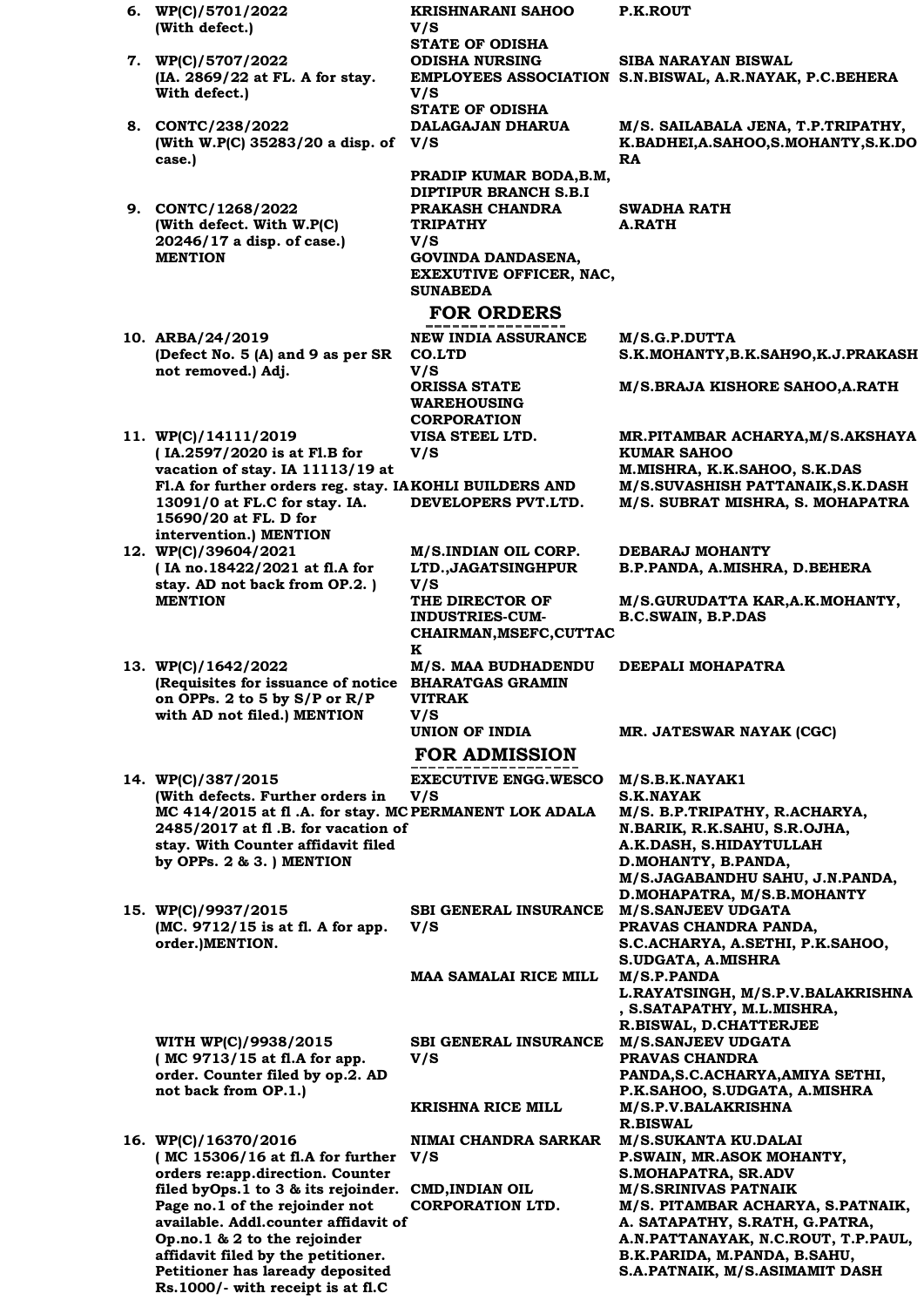| may kindly be seen. IA. 15414/19                                            |                                          |                                                                                             |
|-----------------------------------------------------------------------------|------------------------------------------|---------------------------------------------------------------------------------------------|
| at FL.B for appr.orders.)<br>17. WP(C)/21943/2016                           | M/S.JSW STEEL LTD                        | <b>M/S.RAJJEET ROY MR YASHOBANTA</b>                                                        |
| (IA no.15150/2021 at fl.X for                                               | V/S                                      | <b>DASH SR ADV</b>                                                                          |
| amendment of the Writ Petition.                                             |                                          | MR.YASHOBANTA DAS, S.SOURAV,                                                                |
| IA no.15169/2021 at fl.Y for                                                |                                          | S.K.SINGH, A.PRADHAN                                                                        |
| app.order. Objection to IA                                                  | <b>MICRO AND SMALL</b>                   | <b>MR.ASHOK MOHANTY</b>                                                                     |
| no.15169/2021 at fl.Z. MC<br>20184/2016 at fl.A for app.order. COUNCIL      |                                          | ENTERPRISE FACILITATIONM/S.SARADA P.SARANGI, T.PATANAIK,<br>P.K.DASH, D.K.DAS, D.MOHAPATRA, |
| Addl reply on behalf of opp. 2 is at                                        |                                          | <b>V.MOHAPATRA</b>                                                                          |
| fl.10 may kindly be seen. Addl.                                             |                                          |                                                                                             |
| affidavit on behalf of OPP.2 at fl.                                         |                                          |                                                                                             |
| 11 may kindly be seen. Rejoinder<br>to addl. reply at fl. 12. With memo     |                                          |                                                                                             |
| of citation.) Adj.                                                          |                                          |                                                                                             |
| 18. WP(C)/20635/2017                                                        | <b>RITA RANI NAYAK</b>                   | M/S.PRAFULLA KUMAR MOHAPATRA                                                                |
| (With counter filed by opp.s 1 to 5.V/S                                     |                                          | <b>S.C.SAHOO</b>                                                                            |
| Rejoinder filled.) Spec. Adj.                                               | <b>UNION OF INDIA</b>                    | <b>MR.AUROBINDA MOHANTY CGC</b><br><b>BHABANI SHANKAR RAYAGURU</b>                          |
| 19. WP(C)/27210/2017                                                        | THE SENIOR                               | M/S.G.P.DUTTA                                                                               |
| (With defects. MC 23289/2017 at MANAGER, SRIRAMLIFE                         |                                          | B.K.SAHOO, S.PERWEEN, S.K.MOHANTY                                                           |
| fl. A for stay. AD not back from                                            | <b>INSURANCE CO.LTD.</b>                 |                                                                                             |
| OPP.1. Tracking report at fl. B<br>may kindly be seen.) Spe.Adj.            | V/S<br><b>SUDARSAN NAHAK</b>             |                                                                                             |
| 20. WP(C)/11173/2018                                                        | <b>NEW INDIA ASSURANCE</b>               | M/S.S.S.RAO                                                                                 |
| (IA No.10417/19 at Fl.D for                                                 | COMPANY LTD.                             | <b>B.K.MOHANTY</b>                                                                          |
| vacation of interim Order                                                   | V/S                                      |                                                                                             |
| dtd.05.12.18. IA No.9172/18 at<br>fl.A for stay. IA No.15564/18 at          | PRAFULLA KUMAR DEHURY M/S.RAMDAS ACHARY, | S.HIDAYATULLAH, N.BARIK, S.R.OJHA                                                           |
| fl.B for further orders reg.stay. A                                         |                                          |                                                                                             |
| memo along with documents is at                                             |                                          |                                                                                             |
| Fl.C may kindly be seen. AD not                                             |                                          |                                                                                             |
| received from Op.2. With counter<br>affidavit filed by OP.1.) MENTION       |                                          |                                                                                             |
| 21. WP(C)/16294/2019                                                        | <b>CLAIMS REVIEW</b>                     | M/S.B.M.PATTANAIK                                                                           |
| (I.A 12470/19 at fl.C for further                                           | <b>COMMITTEE, BAJAJ</b>                  | R.K.DASH, A.DASH, S.PATTANAIK                                                               |
| order reg. stay. I.A. 14792/21 at                                           | ALLIANZ LIC LTD.                         |                                                                                             |
| fl. D for extension of time of<br>interim order, copy not served.           | V/S<br><b>BAGIREDALA SOMEYA</b>          | M/S. TAPABANTA BARIK, A. PATI,                                                              |
| Counter and rejoinder not                                                   |                                          | S.R.OJHA, S.BEHERA                                                                          |
| received.) Spec. Adj.                                                       |                                          |                                                                                             |
| 22. WP(C)/16921/2019                                                        | <b>BASANTI BEHERA</b>                    | M/S.SUSHANTA KUMAR JOSHI                                                                    |
| (Counter affidavit not yet<br>received.)                                    | V/S<br><b>STATE OF ODISHA</b>            | <b>B.R.TRIPATHY</b>                                                                         |
| 23. WP(C)/26613/2019                                                        | <b>RANJAN KUMAR DASH</b>                 | M/S.P.P.MOHANTY                                                                             |
| (With defect. I.A 17733/19 is at                                            | V/S                                      | <b>J.K.PRADHAN</b>                                                                          |
| fl.A for further order reg.stay. An<br>affidavit filed by the petitioner. ) | <b>SOLE ARBITRATOR</b>                   | M/S. SUDIPTO PANDA, P.PATNAIK<br>MR. J.P.BEHERA                                             |
| Adj.                                                                        |                                          |                                                                                             |
| 24. WP(C)/27381/2019                                                        | AMIYA KUMAR DAS                          | <b>MR.SUBRAT KU.SATPATHY, SASIM</b>                                                         |
| (With counter by ops.2 & 3.                                                 | V/S                                      | <b>AJITAV PATTNAIK</b>                                                                      |
| Further counter by ops.1 to 3.<br>Counter by OPPs. 4 to 22. Copy            |                                          | <b>M/S.SADASIVA PATRA S.RATHA</b><br>A.BHUAN, B.K.PARIDA,                                   |
| not served. Addl. Affidavit by the                                          |                                          | A.N.PATTANAYAK, P.DASH, P.DASH                                                              |
| Petitioner. Rejoinder affidavit                                             | <b>STATE OF ODISHA</b>                   | M/S BISWABIHARI MOHANTY, MANAS                                                              |
| filed. IA no.1037/2020 at fl.B for                                          |                                          | HARICHANDAN, BIKASH TRIPATHYM/S<br><b>DIGAMBAR</b>                                          |
| app.order. IA no.15368/2020 at<br>fl.E for app.order. IA                    |                                          | MISHRA, S. SATPATHY, D. HOTA                                                                |
| no.4110/2021 at fl.G for further                                            |                                          |                                                                                             |
| ortder. IA no.5372/2021 at fl.H                                             |                                          |                                                                                             |
| for intervention, copy not served.<br>IA no.5283/2021 at fl.P reg. Appr.    |                                          |                                                                                             |
| order. IA no.5285/2021 at fl.Q for                                          |                                          |                                                                                             |
| intervention. IA no.6566/2021 at                                            |                                          |                                                                                             |
| fl.R for intervention. IA                                                   |                                          |                                                                                             |
| no.7338/2021 at fl.S for<br>app.direction. IA no.7339/2021 at               |                                          |                                                                                             |
| fl.T for vacation of interim order                                          |                                          |                                                                                             |
| 19.03.2021 . Copy of affidavit filed                                        |                                          |                                                                                             |
| in concerned Tribunal not                                                   |                                          |                                                                                             |
| received. Receipt showing service<br>copy of consolidated WP on ASC         |                                          |                                                                                             |
| not received. Counter to                                                    |                                          |                                                                                             |
| consolidated WP not received.)                                              |                                          |                                                                                             |
| Adi.                                                                        |                                          |                                                                                             |
| WITH WP(C)/14243/2021<br>(Kind Minutes at fl.B may kindly                   | PRASANNA KUMAR JENA<br>V/S               | M/S.S.B.PANDA,D.PANDA,M/S.DAYANAN<br><b>DA MOHAPATRA</b>                                    |
| be seen. With defects. With counter                                         |                                          | M. MOHAPATRA, M.R. PRADHAN,                                                                 |
| by OP.3 & rejoinder. IA                                                     |                                          | J.BARIK, P.K.SINGH DEO                                                                      |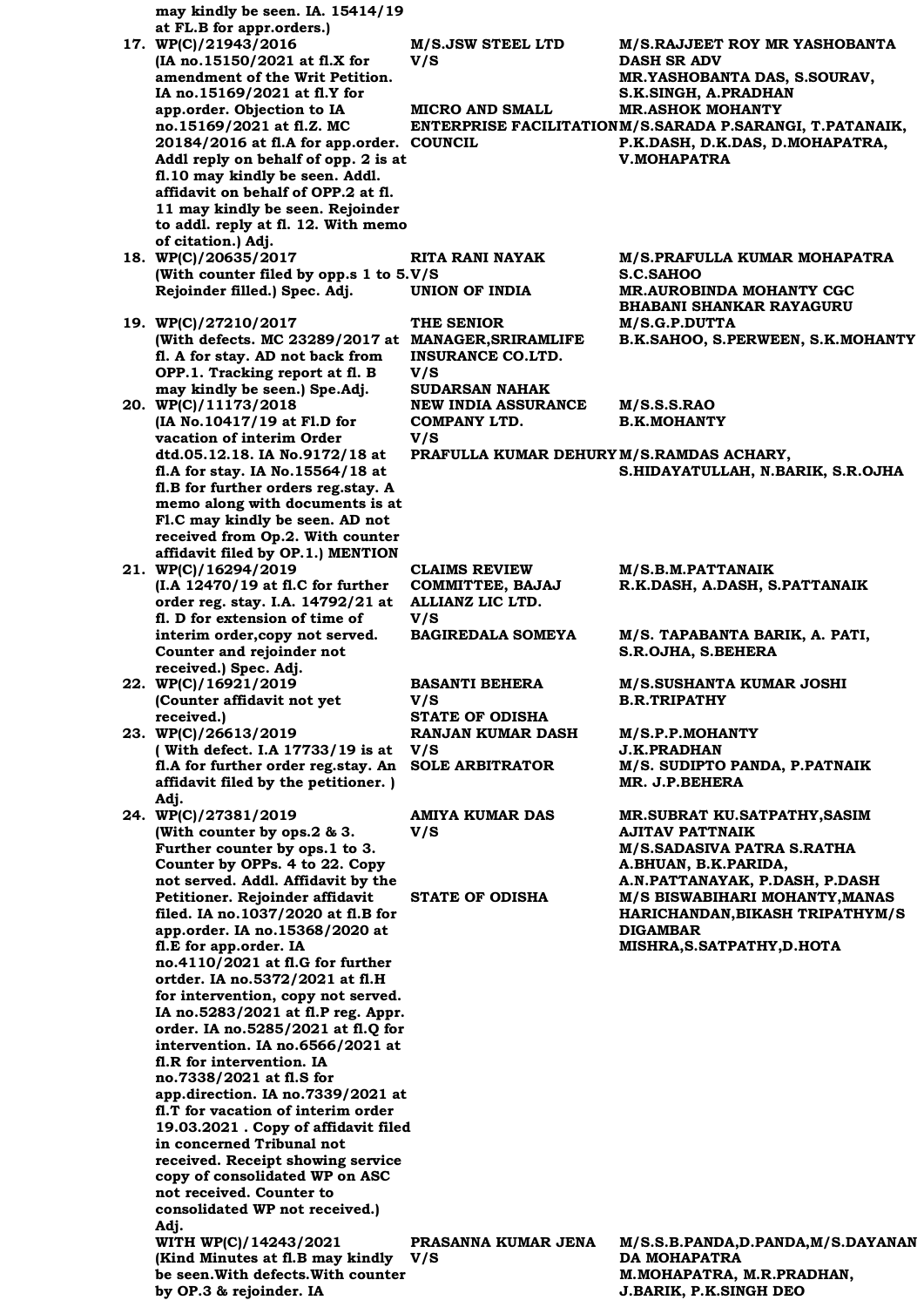| No.6263/21 is at fl.A for stay.<br>With WP(C) No.7948/2020 a<br>disp.of D.B. case, 34677/2020 &<br>10881/2021 both are disp.of                                                             | <b>STATE OF ODISHA</b>                                                     |                                                                                                                                      |
|--------------------------------------------------------------------------------------------------------------------------------------------------------------------------------------------|----------------------------------------------------------------------------|--------------------------------------------------------------------------------------------------------------------------------------|
| case.) Adj.<br>WITH WP(C)/16871/2021<br>(With defects. IA No.7529/21 at                                                                                                                    | AMIYA KUMAR DAS<br>V/S                                                     | SASWATI MOHAPATRA, SASWAT<br><b>MOHAPATRA</b>                                                                                        |
| fl.A for appr.orders. With counter<br>by OPs. 1 to 3.)<br>25. WP(C)/15204/2020                                                                                                             | <b>STATE OF ODISHA</b><br><b>RAJKISHORE PRADHAN</b>                        | <b>P.SHAW</b><br>M/S.H.M.DHAL<br><b>S.K.PADHI</b>                                                                                    |
| (IA.7065/20 is at Fl.A for<br>app.order. I.A No. 11407/21 at FL STATE OF ORISSA<br>'B' for appr. direction. Postal<br>tracking report placed at FL. X                                      | V/S                                                                        | N.C.ROUT, S.K.NAYAK, SK.KALIMUDDIN                                                                                                   |
| which reveals that notice<br>delivered to OP. 3 on 13.01.2022.<br>With counter affidavit by OP. 2.<br>copy not served.)Adj.                                                                |                                                                            |                                                                                                                                      |
| 26. WP(C)/15886/2020<br>(With Counter affidavit filed by<br>ops.1 to 4 . Rejoinder by the                                                                                                  | YELLMAL GANAPATI @<br>Y.GANAPATI<br>V/S                                    | P.C.CHHINCHANI                                                                                                                       |
| petitioner and further counter by UTKAL GRAMEEN BANK<br>OPs. 1 & 2 to the rejoinder.)<br><b>MENTION</b>                                                                                    |                                                                            | M/S.SARAT KUMAR BEHERA, C.A.RAO                                                                                                      |
| 27. WP(C)/25384/2020<br>(Counter by ops.1 to 5 filed.<br>Further orders on IA                                                                                                              | LAXMI NARAYAN MEDICINE S.K.NAYAK2<br>STORE(RETAILER)<br>V/S                | KINTARA, S.S.K.NAYAK, A.BEHERA,<br>K.BEHERA, S.K.PANDA                                                                               |
| no.11316/2020 at fl.A for stay.<br>Objection to I.A. No.11316/20 at<br>fl.B. IA. 13675/21 at FL.C for<br>vacation of stay. Addl. affidavit<br>filed by the petitioner at FL.D              | <b>ADDL. CHIEF SECRETARY</b><br>TO THE GOVT. AND<br>H AND F WELFARE DEPTT. | <b>M/S.DEBASIS</b><br>NAYAK, S.K. SAHU, R.C. PATTANAIK<br>INCHARGE OF SECRETARY M/S.R.C.BEHERA, P.N.BEHERA                           |
| )Spec. adj.<br>WITH WP(C)/25439/2020<br>(Counter by op nos.1 to 3. IA<br>no.11353/2020 at fl.A for stay.                                                                                   | M/S. ARATI DISTRIBUTOR S.K. NAYAK<br>V/S                                   | KINTARA, S.S.K.NAYAK, A.BEHERA,<br>K.BEHERA, S.K.PANDA                                                                               |
| Affidavit filed by ops.4 & 5 to<br>adopt the counter filed in WP(C)<br>25384/20 at fl.15. Requisites for                                                                                   | <b>ADDL. CHIEF SECRETARY</b><br>TO THE GOVT.                               | MR.ARJUN CH.BEHERA, M/S.DEBASIS<br>NAYAK, S.K. SAHU, R.C. PATTNAIK                                                                   |
| issuance of notice on ops.1,2 & 3<br>by speed post with AD with service<br>affidavit not                                                                                                   |                                                                            |                                                                                                                                      |
| received.Addl.Affidavit on behalf<br>of petitioner at FL. 20.) Spec. Adj.<br>28. WP(C)/4516/2021<br>(With Counter affidavit filled by                                                      | <b>JHUNA KARAN</b><br>V/S                                                  | <b>AMITAV TRIPATHY</b><br>M.PAGAL, A.K.BEHERA                                                                                        |
| OP. 2. Rejoinder not received. reg. UNION OF INDIA<br>instruction. order dtd. 18.02.2022<br>may kindly be seen.) Spec.Adj.                                                                 |                                                                            | M/S P.K. PARHI (ASG)                                                                                                                 |
| 29. WP(C)/31432/2021<br>(With Counter affidavit by OPPs. 2 PRADHAN<br>& 3 and Rejoinder affidavit by                                                                                       | KAILASH CHANDRA<br>V/S                                                     | <b>KSHIROD KUMAR ROUT</b><br>J.NAIK, S.K.ROUT, S.K.BHUYAN,<br><b>A.JAMAL</b>                                                         |
| petitioner. IA no.14490/2021 at<br>fl.A for app.order. ) Spe.adj.<br>30. WP(C)/32518/2021                                                                                                  | <b>UNION OF INDIA</b><br>SHUSHILA MAHANTA                                  | MR.P.K.PARHI, ASGI, MS SULOCHANA<br>PATRO, CGC, M/S.S.PATNAIK, T.P.PAUL<br><b>LALITENDU BHUYAN</b>                                   |
| (With defect. IA no.14997/2021 at V/S<br>fl. A for further order reg. stay.<br>Notice issued to OPP.3 confirmed<br>as delivered vide tracking report<br>at FL.D may kindly be seen.) Spec. | <b>RAJASHREE MOHAPATRA</b>                                                 | M/S.ADM ALI KHAN, S.K.MISHRA,<br>S.K.SAHOO, JYOTI PRIYADARSHINI<br><b>TRIPATHY</b>                                                   |
| Adj.<br>31. WP(C)/33424/2021<br>(With defects. IA.1997/22 at FL.Z V/S                                                                                                                      | <b>SURYA PATTNAIK</b>                                                      | JYOTI PATANAIK<br><b>S.K.PATEL</b>                                                                                                   |
| for extension of time to file<br>counter) Adj.<br>32. WP(C)/34955/2021                                                                                                                     | <b>BANKING</b><br><b>OMBUDSMAN, ODISHA</b><br><b>JUDHISTHIR JENA</b>       | M/S.D.N.MISHRA,S.K.PANDA<br><b>JYOTI PRAKASH TRIPATHY</b>                                                                            |
| (With counter by OPs. 1&2.<br>Rejoinder not received. ) Spec.<br>Adj.                                                                                                                      | V/S<br>THE BM, INDUSIND BANK,<br><b>GANJAM</b>                             | <b>S.SATAPATHY</b><br><b>M/S.PRAKASH</b><br>KU.MISHRA, A.K.DAS, B.L.BAL, S.S.SATYD<br><b>ARSHI</b><br>M/S. SAMARENDRA KUMAR MOHANTY, |
| 33. WP(C)/36127/2021                                                                                                                                                                       | <b>GHANASHYAM KAMPA</b>                                                    | J.MOHANTY, S.K.MOHANTY,<br>R.R.DASH, S.S.SAHOO, P.ACHARYA<br>PANCHANAN PANIGRAHI                                                     |
| (With counter affidvit filed by OP. V/S<br>Rejoinder affidavit not yet<br>received. Receipt showing service BANK, BBSR                                                                     |                                                                            | THE SR. MANAGER, CANARAM/S. SUDHIR KUMAR MISHRA,<br>C.K.JENA                                                                         |

**pof copy of W.P on OP. not** 

**received.) Spec Adj.**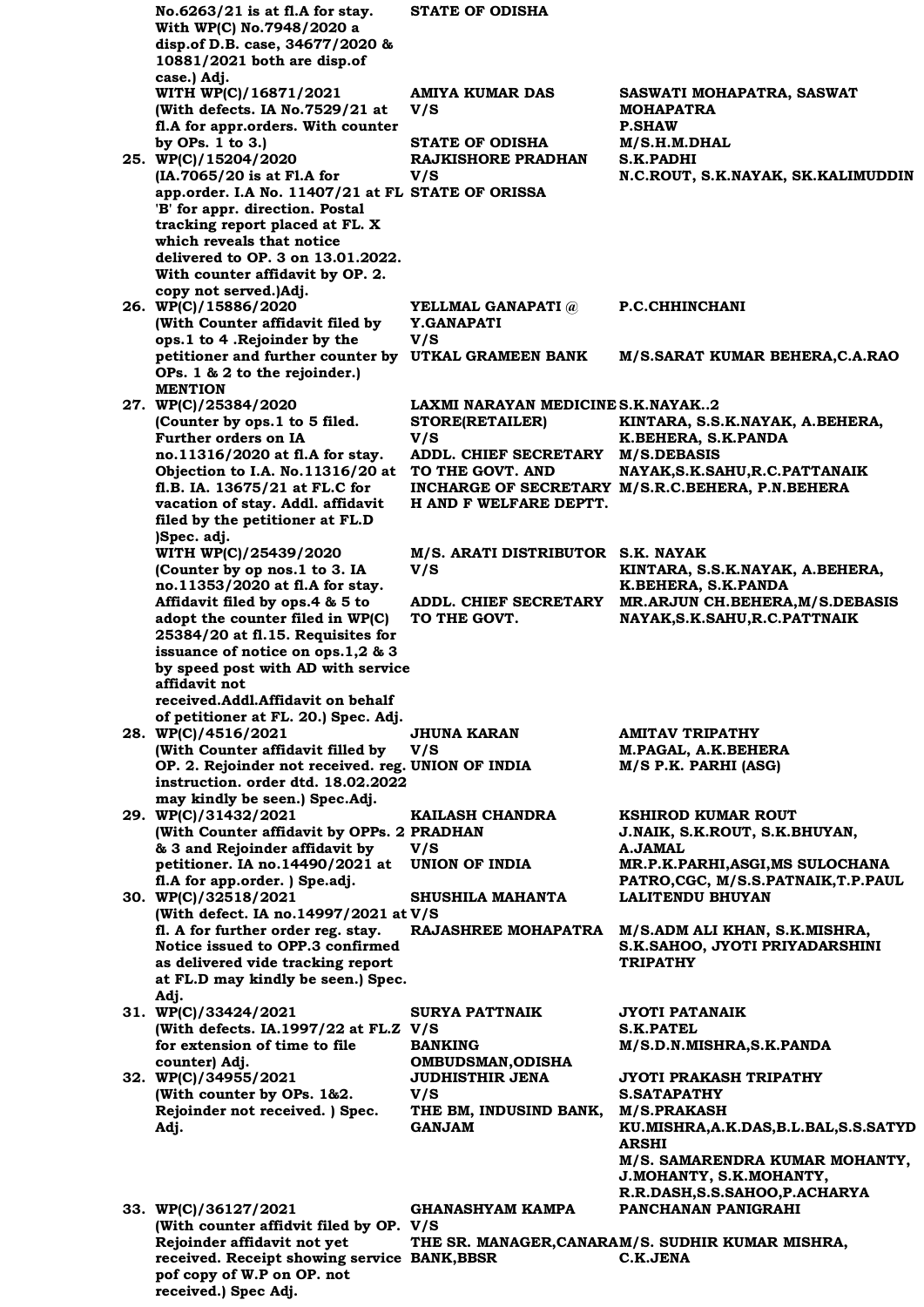| 34. WP(C)/38210/2021                                  | <b>ODISHA GRAMYA</b>         | <b>AUROVINDA MOHANTY</b>                                   |
|-------------------------------------------------------|------------------------------|------------------------------------------------------------|
| (With defect. AD not back from                        | <b>BANK, BARIPADA BRANCH</b> | S.K.SAHU, B.C.SAHOO                                        |
| OPP.3. Notice returned unserved                       | V/S                          |                                                            |
| from OPP.5 with a report                              |                              | THE SR. SUPERINTENDENT MR. PRASANNA KUMAR PARHI (ASGI)     |
| "deceased" and from OPP.6 with a OF POST              |                              | MR. U.R.JENA, M/S. SAILABALA JENA,                         |
| report " Wrong Address")                              | OFFICES, BARIPADA            | K.BADHEI, T.P.TRIPATHY, A.SAHU,                            |
|                                                       |                              | S.MOHANTY, K.NANDA, J.JENA                                 |
| 35. WP(C)/41276/2021                                  | <b>NABAKISHORE PARIDA</b>    | <b>SAMARENDRA PATTANAIK</b>                                |
| (With defects.) Adj.                                  | V/S                          | <b>A.SAHOO</b>                                             |
|                                                       | <b>STATE OF ODISHA</b>       | M/S. PRAKASH KUMAR MISHRA,                                 |
|                                                       |                              | R.K.SAHOO, A.K.DAS, B. BAL,                                |
|                                                       |                              | <b>S.S.SATYADARSHI</b>                                     |
| 36. CONTC/7786/2021                                   | <b>SURADA PRASANNA</b>       | <b>AVIJIT PATNAIK</b>                                      |
| (Show cause by C.D.A. at FL. A.                       | <b>MOHANTY</b>               | S.PATNAIK, B.S.RAYAGURU,                                   |
| With CONTC 5345/2020, a disp.of V/S                   |                              | S.MOHAPATRA, S.P.MOHARANA,                                 |
| case.) Spe.Adj.                                       |                              | R.K.PATI, S.S.PRADHAN,                                     |
|                                                       |                              | <b>T.K.PATTANAYAK</b>                                      |
|                                                       | ANANYA DAS, I.A.S.           | M/S. DAYANANDA MOHAPATRA, M.R.                             |
|                                                       |                              | PRADHAN, S. BARIK, P.K. SINGHDEO<br><b>AMITAV TRIPATHY</b> |
| 37. WP(C)/742/2022<br>(With defect. Order No. 1 dated | <b>MANJU BISWAL</b><br>V/S   |                                                            |
| 10.02.2022 may kindly be seen.                        | <b>STATE OF ODISHA</b>       | S.L.PATTNAIK, M.PAGAL, A.K.BEHERA                          |
| With counter affidavit filed by                       |                              |                                                            |
| OP.1 ta FL.Z) Adj.                                    |                              |                                                            |
| 38. WP(C)/790/2022                                    | <b>RAJESH KUMAR</b>          | <b>GOPINATH MISHRA</b>                                     |
| Adj.                                                  | <b>PATTANAIK</b>             | <b>P.P.MOHANTY</b>                                         |
|                                                       | V/S                          |                                                            |
|                                                       |                              | GM, ORDNANCE FACTORY, MR. PRASANNA KUMAR PARHI (ASGI)      |
|                                                       | <b>BADMAL</b>                |                                                            |
| 39. WP(C)/3760/2022                                   | PRAVA RANJAN MISHRA          | CHINMAYA KUMAR NAYAK                                       |
| (I.A. 1804/2022 at fl. A for appr.                    | V/S                          | <b>MR. SIDHARTHA MISHRA</b>                                |
| order.) MENTION                                       | <b>STATE OF ODISHA</b>       |                                                            |
| 40. WP(C)/4006/2022                                   | <b>SAROJ KUMAR PATRA</b>     | <b>BIJAYA KUMAR NAYAK (3)</b>                              |
| (With defect. AD not back from                        | V/S                          |                                                            |
| OPP.1.) Adj.                                          | THE DIVISIONAL MANAGER,      |                                                            |
|                                                       | LIFE CORPORATION OF          |                                                            |
|                                                       | <b>INDIA</b>                 |                                                            |

**COURT NO - VII (4TH FLOOR) 04/03/2022**

**AT 10:30 AM**

**THE HON'BLE MR. JUSTICE D.DASH**

**(THIS BENCH WILL FUNCTION THROUGH HYBRID ARRANGEMENT (VIRTUAL/PHYSICAL MODE.)**

**Learned counsel desirous of appearing through Virtual Mode shall intimate the name, item number, case details etc. to the Court Master through Mobile No.7978967407 between 8.00 P.M. to 10.00 P.M. on the previous date of the hearing of the case.**

# **FOR ORDERS - ADJOURNED BAIL APPLICATIONS U/S 438 Cr.P.C.**

|    | <u> FUR URDERS - ADJUURNED BAIL AFFLICATIUNS 0/8 730 CH.F.C.</u>                                                       |                                                                               |                                                                                                                  |
|----|------------------------------------------------------------------------------------------------------------------------|-------------------------------------------------------------------------------|------------------------------------------------------------------------------------------------------------------|
|    | 1. ABLAPL/1830/2020<br>(Reg : A. Bail with defect &<br>Production of CD.) Spec. ADJ.                                   | <b>ABHISEK SAHANI</b> @<br><b>ABHISHEK SAHANI</b> @<br><b>ABHISEKH</b><br>V/S | <b>RAMESH AGARWAL</b><br><b>R.RAJGARHIA</b>                                                                      |
|    |                                                                                                                        | <b>STATE OF ODISHA</b>                                                        | M/S. RAGHUNATH BISWAL, R.K.<br>BISWAL, D. PARIDA, R. P. PATTANAIK, S.<br><b>RATHO</b>                            |
|    | 2. ABLAPL/1937/2020<br>(Reg : A. Bail with defect &<br>Production of CD. Additional<br>Affidavit at fl. A.) Spec. ADJ. | UMA CHARAN PATTNAIK<br>V/S<br><b>STATE OF ODISHA</b>                          | MR. ASHOK MOHANTY, SOMADARSAN<br><b>MOHANTY</b>                                                                  |
|    | 3. ABLAPL/2279/2020<br>(Reg : A. Bail with defect &<br>Production of CD.) Spec. ADJ.                                   | <b>BABUL MALLIK</b><br>V/S<br><b>STATE OF ODISHA</b>                          | DEEPAK KUMAR SAHOO<br>T.P.MOHAPATRA, A.N.SAMANTARAY                                                              |
|    | 4. ABLAPL/2682/2020<br>(Reg:A.Bail with defect & ASC to<br>obtain C.D.) Spec. ADJ.                                     | <b>SUSANTA JENA</b><br>V/S<br><b>STATE OF ODISHA</b>                          | UDIT RANJAN JENA<br><b>B.C.PARIJA, M.R.SAHU</b>                                                                  |
| 5. | ABLAPL/2705/2020<br>$(Reg : A$ . Bail with defects $\&$<br>Production of CD. ) Spec. ADJ.                              | PADMA CHARAN JENA<br>V/S<br><b>STATE OF ODISHA</b>                            | <b>RANJAN KUMAR PRADHAN</b><br>D.K.BISWAL, S.K.BARAL, S.K.JENA                                                   |
| 6. | ABLAPL/2777/2020<br>(Re:A.Bail with defect. With<br>BLAPL.7236/20 A Disp. of case.)<br>Spec. ADJ.                      | OM PRAKASH GUPTA<br>V/S                                                       | CHINMAYA MOHANTY, MR.<br>BIGYAN.K.SHARMA,S.PADHI,<br>S.MOHANTY, D.RAY, D.PANIGRAHY,<br>G.DAS, G.N.DAS, N.MOHANTY |
|    |                                                                                                                        | <b>STATE OF ODISHA</b>                                                        | M/S.<br>PRAVAS.C.JENA,S.J.DASH,B.S.MISHRA,<br>P.C.DHAL, S.K. MOHANTY                                             |
|    | 7. ABLAPL/3352/2020<br>(Reg : A. Bail with defect &<br>Production of CD.) ADJ.                                         | <b>GOBARDHAN PRADHANA</b><br>V/S<br><b>STATE OF ODISHA</b>                    | <b>B.B.ROUTRAY</b>                                                                                               |
|    |                                                                                                                        |                                                                               |                                                                                                                  |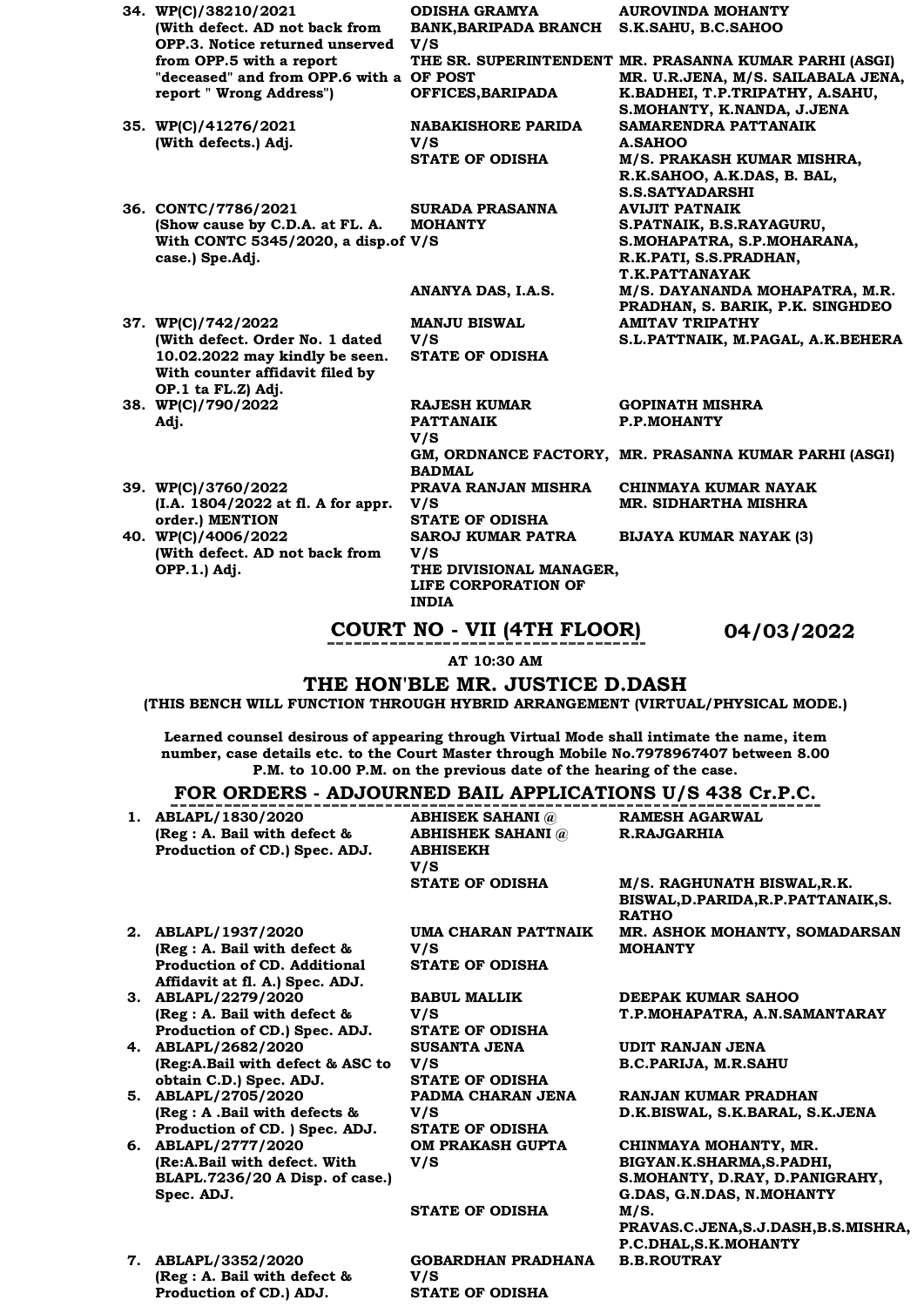- **8. ABLAPL/3355/2020 (Reg : A. Bail with defect & Production of CD.) ADJ.**
- **9. ABLAPL/3357/2020 ( Reg:A bail with defect. )**
- **10. ABLAPL/3359/2020 ( Reg:A bail with defect. )**
- **11. ABLAPL/3363/2020 (Re:A.Bail with defects and production of C.D ) adj**
- **12. ABLAPL/3365/2020 (Reg : A. Bail with defect & Production of CD.) ADJ.**
- **13. ABLAPL/3367/2020 (Reg : A. Bail with defect & Production of CD & IR.) ADJ.**
- **14. ABLAPL/3374/2020 (Reg : A. Bail with defect & Production of CD.) ADJ.**
- **15. ABLAPL/3381/2020 ( Reg:A bail with defect and state BUDHA to produce C.D. ) Adj.**
- **16. ABLAPL/3384/2020 (Reg : A. Bail with defect & Production of CD.) ADJ.**
- **17. ABLAPL/3386/2020 ( Reg:A bail with defect. State to produce CD.)**
- **18. ABLAPL/3387/2020 (Reg : A. Bail with defect & Production of CD & IR.) ADJ.**
- **19. ABLAPL/3394/2020 (Reg : A. Bail with defect & Production of CD.) ADJ.**
- **20. ABLAPL/3395/2020 (Reg : A. Bail with defect & Production of CD.) ADJ. WITH ABLAPL/3393/2020 (Re: A.Bail with defect and State V/S to obtain instruction.) Adj.**
- **21. ABLAPL/3404/2020 (Affidavit filed by the Petitioner is V/S at fl.A may kindly be seen. Copy STATE OF ODISHA not served. Re: A.Bail with defect & production of C.D.)**
- **22. ABLAPL/3405/2020 (Reg : A. Bail with defect & Production of CD.) ADJ. WITH ABLAPL/4456/2019 (Re:A.Bail with defect & to produce C.D.)**
- **23. ABLAPL/3413/2020 (Reg : A. Bail with defect & Production of CD.) ADJ.**
- **24. ABLAPL/3420/2020 ( Reg:A bail with defect & production of C.D.)**
- **25. ABLAPL/3429/2020 ( Reg:A bail with defect. )**
- **26. ABLAPL/3432/2020 (Reg : A. Bail with defect & Production of CD & IR.) ADJ.**
- **27. ABLAPL/3452/2020 (Reg : A. Bail with defect & Production of CD.) ADJ.**
- **28. ABLAPL/3470/2020 (Reg : A. Bail with defect & Production of CD.) ADJ.**
- **29. ABLAPL/3482/2020 (Reg : A. Bail with defect & Production of CD. Mediation report at fl. A.) ADJ.**

**KASHINATH GHIA V/S STATE OF ODISHA SURAMANI BEHERA V/S PANU CHARAN SAHOO V/S V/S STATE OF ODISHA PRANAYA PRADHAN V/S STATE OF ODISHA PURUSHOTTAM ROY V/S STATE OF ODISHA BAPI BHOI V/S STATE OF ODISHA SAMARENDRA NAYAK @ V/S STATE OF ODISHA SUBAL KUMAR SAMAL V/S STATE OF ODISHA NANDINI KAR V/S STATE OF ODISHA KORIKANI SUNDAR RAO V/S STATE OF ODISHA SUMANTA BANCHHUR V/S STATE OF ODISHA CHANDRAMANI DAS V/S STATE OF ODISHA ANIRUDHA DAS STATE OF ODISHA SOUMYA RANJAN DASH AMULYA JENA V/S STATE OF ODISHA SUNIL KUMAR PATRA V/S STATE OF ODISHA BICHITRA PATRA V/S STATE OF ODISHA SHRIDHAR GOUDA V/S STATE OF ODISHA PRABHAT KUMAR PANIGRAHI** 

**STATE OF ODISHA**

**STATE OF ODISHA**

**BHRAMAR GHADEI** 

**STATE OF ODISHA**

**STATE OF ODISHA**

**@ KHASUA BEHERA** 

**STATE OF ODISHA**

**MIRZA JALAL BEG** 

**SRIKANT SENA** 

**V/S** 

**V/S** 

**V/S** 

**V/S** 

**V/S** 

**P.R.MISHRA K.C.TRIPATHY, K.P.BEHERA**

**DAYANIDHI MISHRA P.K.BEHERA, S.MISHRA STATE OF ODISHA M/S.M.S.RIZVI(ASC,VIG.) DAYANIDHI MISHRA P.K.BEHERA, S.MISHRA STATE OF ODISHA M/S.M.S.RIZVI(ASC,VIG.) DEEPAK KUMAR PRAMANIK PRAMOD CHANDRA SEJPADA R.K.ROUTRAY**

> **SURYA NARAYAN MISHRA U.K.MALLICK, S.R.SUBUDHI**

**UMAKANTA BARIK R.N.MOHANTY, S.R.MOHAPATRA**

**DILLIP MOHANTY P.RANJAN**

**KABIRANJAN MOHANTY**

**ARUN KUMAR DAS**

**SAROJ KUMAR SAHOO M.K.PRADHAN**

**CHANDAN SAMANTARAY**

**DHIRENDRA KU MOHAPATRA S.K.MAHANANDA, S.R.PATI**

**DHARMENDRA SETHY P.K.JATI, B.D.PARIDA**

**DHARMENDRA SETHY P.K.JATI, B.D.PARIDA**

**BISWARANJAN MOHAPATRA S.RAY, B.K.BARIK**

**PRATAP CHANDRA MISHRA A.K.BASIA, D.J.SAHOO**

**PRATAP CHANDRA MISHRA A.K BARIK,D.J SAHOO,M.PRADHAN,G.C RAY**

**BIJAYA KUMAR RAGADA L.N.PATEL, H.K.MUDULI, M.SAHOO**

**B.SAHOO R.DASH, A.K.BEHERA**

**JYOTIRMAYA SAHOO S.K.PATTNAIK**

**PANCHANAN PANIGRAHI H.K.DASH, B.K.MAHALIK**

**PRAKASH K.MISHRA R.K.SAHOO, A.K.DAS, B.BAL**

**HARIS CHANDRA BEHERA JAGANNATH KAMILA**

**PRAVASH CH. JENA S.J.DAS, B.S.MISHRA, P.C.DASH, S.K.MOHANTY**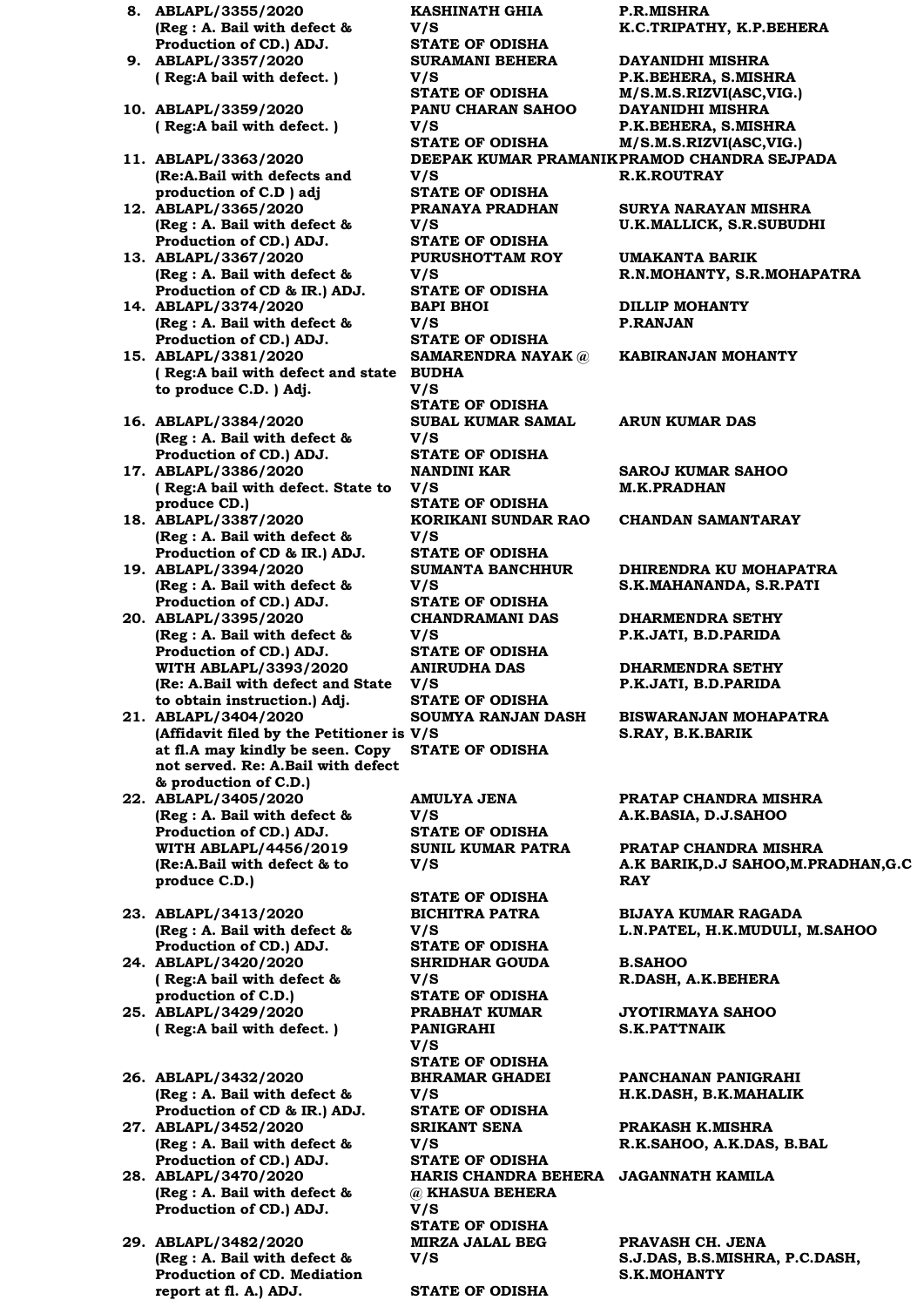- **30. ABLAPL/3498/2020 (Re:A.bail with defect & to produce V/S C.D & IR. Xerox copy of PM report at fl. A.) Adj.**
- **31. ABLAPL/3510/2020 (Reg : A. Bail with defect & Production of CD.) ADJ. 32. ABLAPL/3518/2020**
- **(Reg: A.bail with defect.)**
- **33. ABLAPL/3520/2020 (Reg : A. Bail with defect & Production of CD.) ADJ.**
- **34. ABLAPL/3522/2020 (Reg : A. Bail with defect & Production of CD.) ADJ.**
- **35. ABLAPL/3554/2020 (Re:A.Bail with defect.)**
- **36. ABLAPL/3555/2020 (Re:A.Bail with defect.)**
- **37. ABLAPL/3565/2020 (Reg : A. Bail with defect & Production of CD.) ADJ.**
- **38. ABLAPL/3578/2020 (Reg : A. Bail with defect & Production of CD.) ADJ.**
- **39. ABLAPL/3580/2020 (Reg : A. Bail with defect & Production of CD.) ADJ.**
- **40. ABLAPL/3586/2020 (Re:A.Bail with defect.)**
- **41. ABLAPL/3589/2020 (Reg : A. Bail with defect & Production of CD.) ADJ.**
- **42. ABLAPL/3592/2020 (Re:A.Bail with defect.)**
- **43. ABLAPL/3596/2020 (Re:A.Bail with defect.)**
- **44. ABLAPL/3598/2020 (Reg : A. Bail with Defect.Reg. taking instruction) 45. ABLAPL/3604/2020**
- **(Re:A.Bail with defect.)**
- **46. ABLAPL/3609/2020 (Re:A.Bail with defect.)**
- **47. ABLAPL/3615/2020 (Re:A.Bail with defect.)**
- **48. ABLAPL/3616/2020 (Re:A.Bail with defect.)**
- **49. ABLAPL/3619/2020 (Re:A.Bail with defect.)**
- **50. ABLAPL/3629/2020 (Reg. A. Bail. With Defect.)**
- **51. ABLAPL/3631/2020 (Re:A.Bail with defect.)**
- **52. ABLAPL/3632/2020 (Re:A.Bail with defect.)**
- 

**KOUSHALYA DUTTA STATE OF ODISHA PUNI DORA V/S STATE OF ODISHA V/S STATE OF ODISHA APARTI ROUT V/S STATE OF ODISHA PANKAJ PRADHAN @ DEEPAK PRADHAN V/S STATE OF ODISHA PURNA HANTAL V/S STATE OF ODISHA NILAMA PUJARI V/S STATE OF ODISHA NAURI KUJUR V/S STATE OF ODISHA BAIDYANATH KHATAI V/S STATE OF ODISHA RATNAMALA SABAT V/S STATE OF ODISHA AJIT JAL V/S STATE OF ODISHA BADAL SENAPATI V/S STATE OF ODISHA IPSITA BEHERA V/S STATE OF ODISHA SABITA LIMA V/S STATE OF ODISHA ASHOK KUMAR SAHOO V/S STATE OF ODISHA NIRANJAN MANDAL V/S STATE OF ODISHA DARSINI PATRA V/S STATE OF ODISHA**

**TAPAN KUMAR MALLA V/S** 

**STATE OF ODISHA BISWAJIT BIJAYASINGH V/S** 

**STATE OF ODISHA PRAVAKAR PRADHAN @ RABI V/S STATE OF ODISHA V/S** 

**STATE OF ODISHA SUJIT BARICK V/S STATE OF ODISHA NAIK V/S STATE OF ODISHA 53. ABLAPL/3646/2020 JAYA BARAL JAYADEBA BEHERA**

**MR. SIDHARTH GAUTAM DAS,MANORANJAN PADHY K.SAHOO**

**P.K.MAHARAJ P.B.SENAPATI**

#### **HEMANTA KUMAR MAJHI SATYANARAYAN MISHRA**

**SIBANI SANKAR PRADHAN S.K.ROUT**

**PARTHA SARATHI NAYAK S.S.MOHAPATRA, S.HOTA**

**SATYA NARAYAN MISHRA K.PANDA, N.PATTNAIK**

**SATYA NARAYAN MISHRA K.PANDA, N.PATTNAIK**

**SOUMYA RANJAN DAS**

**JYOTIRMAYA SAHOO S.K.PATTNAIK**

**S.K.MOHANTY**

**G.N.SAHU A.MOHANTY, K.PANDA**

**BISWARANJAN DALAI**

**UNMESH CHANDRA JENA S.K.NAYAK, A.JENA**

**ASHOK DAS M.R.DASH, S.A.K.DORA, B.NAYAK**

**ASHOK KUMAR SADANGI S.C.SADANGI, A.K.SAHOO**

**S.A.K.DORA B.R.SAHU,M.R.DASH,B.P.SAHU**

**SATYA RANJAN MULIA R.C.MOHARANA, M.MULIA, H.K.SINGH, R.R.NAYAK**

**RANJAN KUMAR NAYAK R. DAS,F.R. MOHAPATRA,A.K. SAA,S.K. PANDA**

**PRAVASH CH. JENA S.J. DAS,B.S. MISHRA,P.C. DASH,S.K. MOHANTY**

**JUGALA KISHORE PANDA S.S. DASH,B. KARNA**

**SUSANTA KUMAR BEHERA SMRUTI RANJAN MOHAPATRA B.R. MOHANTY,S. HARICHANDAN,M.K.SWAIN,B.K. RAJ,K.P. MUDULI**

> **DEEPAK KUMAR SAHOO A.N.SAMANTARAY**

**NAROTTAM NAIK @ TULU PARTHA SARATHI NAYAK S.S.MOHAPATRA, S.HOTA**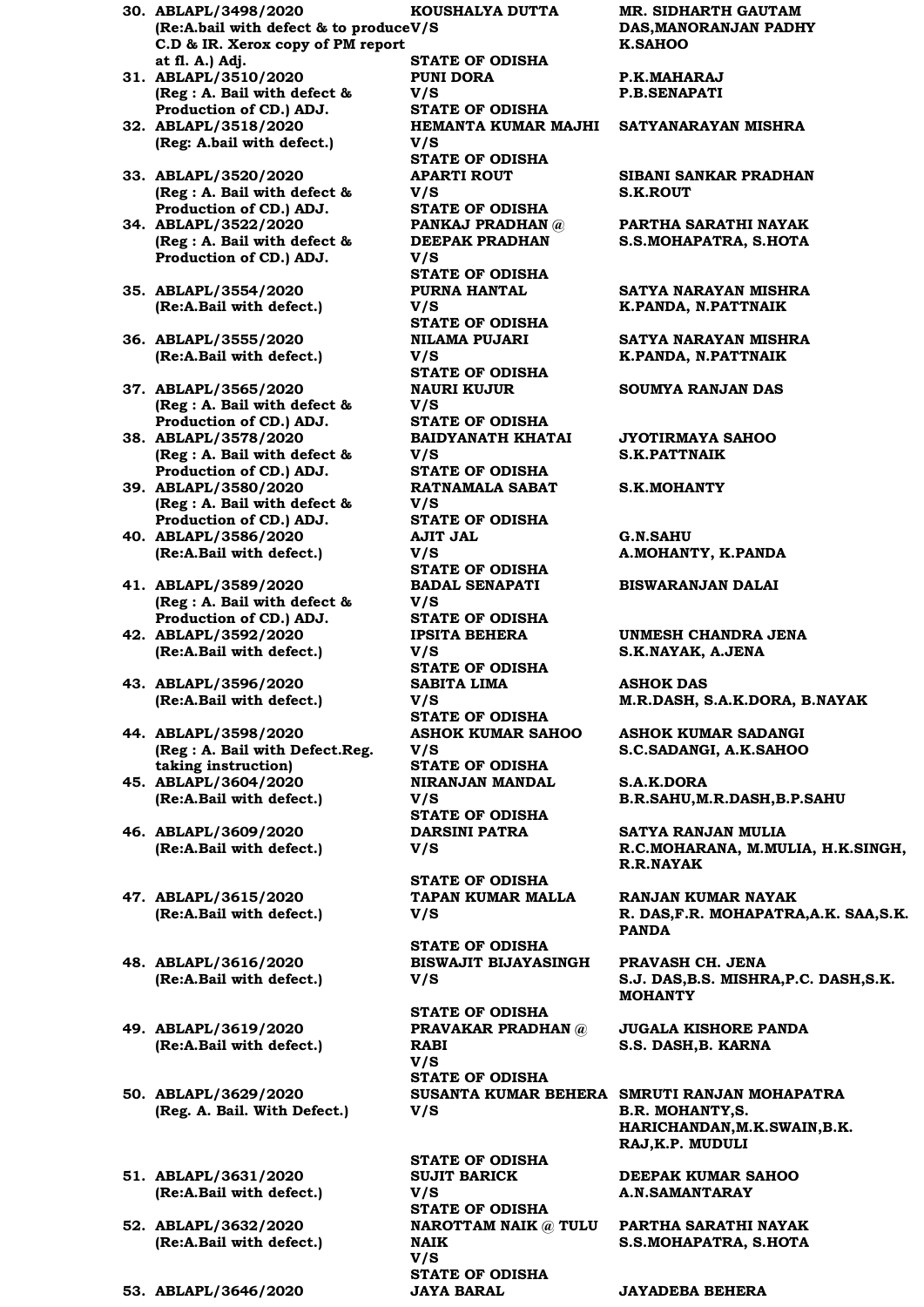| (Re:A.Bail with defect.)                                                                  | V/S                                      | <b>A.PATTANAIK</b>                                           |
|-------------------------------------------------------------------------------------------|------------------------------------------|--------------------------------------------------------------|
|                                                                                           | <b>STATE OF ODISHA</b>                   |                                                              |
| 54. ABLAPL/3651/2020                                                                      | <b>BALI TARAI</b>                        | SAROJ RANJAN SUBUDHI                                         |
| (Re:A.Bail with defect.)                                                                  | V/S<br><b>STATE OF ODISHA</b>            | S.N.MISHRA, S.SWAIN                                          |
| 55. ABLAPL/3661/2020                                                                      | <b>ALOK CHAMPATI</b>                     | PARSURAM PANDA                                               |
| (Re:A.Bail with defect.)                                                                  | V/S                                      | P.K.SATAPATHY, P.K.BARIK                                     |
|                                                                                           | <b>STATE OF ODISHA</b>                   |                                                              |
|                                                                                           | FOR ORDERS - (TIED UP MATTERS)           |                                                              |
| 56. BLAPL/4348/2020                                                                       | <b>BHAGABAN KHATEI</b>                   | BIDYALOK MOHAPATRA                                           |
| (Reg: Bail with defect. Xerox copy V/S<br>of Deposition at fl. B & C. With                |                                          | S.K.JENA, S.K.DAS, N.K.SAHOO,<br>P.CHINHARA, S.BEHERA        |
| BLAPL. 6358/18 & 9628/17, both STATE OF ODISHA                                            |                                          |                                                              |
| Disp. of cases.) Spec. ADJ.<br>57. BLAPL/6899/2021                                        | RABINDRA PRASAD SWAIN SUSANTA KUMAR NATH |                                                              |
| (Reg : Bail with Defect. Note of                                                          | V/S                                      | <b>V.R.BEHERA</b>                                            |
| submissions field by the petitionerSTATE OF ODISHA                                        |                                          | <b>MR.B.BHUYAN</b>                                           |
| at fl. A may kindly be seen. With<br>BLAPL. 3582/19 & 1573/20 Both                        |                                          |                                                              |
| Disp. of cases.)                                                                          |                                          |                                                              |
| 58. BLAPL/10502/2021                                                                      | <b>SOMANATH TUDU</b>                     | PABITRA KUMAR NAYAK                                          |
| (Reg. Bail. With Defect. With<br>BLAPL. 2813/21 A Disp. of case.)                         | V/S                                      | H.B.DASH, A.C.R.DAS, K.K.JENA,<br><b>C.MOHAPATRA</b>         |
|                                                                                           | <b>STATE OF ODISHA</b>                   |                                                              |
| 59. BLAPL/10565/2021                                                                      | <b>DANU DIGAL</b>                        | SURYAKANTA DWIBEDI                                           |
| (Reg : Bail with Defect. With<br>BLAPL. 4696/21 A Disp. of case.)                         | V/S<br><b>STATE OF ODISHA</b>            | R.K.MAHANTA, K.MOHANTY                                       |
| 60. BLAPL/1071/2022                                                                       | <b>AKURA MALLICK</b>                     | <b>ASHOK SAHOO</b>                                           |
| (I.A. 216/22 at fl. A for interim                                                         | V/S                                      |                                                              |
| bail. With BLAPL. 3290/21 A Disp. STATE OF ODISHA<br>of case.)                            |                                          |                                                              |
|                                                                                           | <b>FOR ORDERS</b>                        |                                                              |
| 61. BLAPL/6944/2019                                                                       |                                          | KISHORE CHANDRA BISOI GOPAL KRUSHNA MOHANTY                  |
| (I.A. 269/22 at fl. D for                                                                 | @ BISHOE                                 | P.M.PALTASINGH, A.K.GADNAYAK,                                |
| modification of order. copy not<br>served. A Disp. of case.)                              | V/S<br><b>STATE OF ODISHA</b>            | S.GARNAYAK, S.SAHOO, D.MISHRA                                |
| 62. BLAPL/2272/2021                                                                       | <b>ATUL KUMAR</b>                        | <b>MADAN SUNDAR BEHERA</b>                                   |
| (A memo at fl. B for Withdrawal.                                                          | V/S                                      | S.P.DAS                                                      |
| With BLAPL. 7096/19 & 7946/18 STATE OF ODISHA<br>Both Dip. of cases.)                     |                                          |                                                              |
| 63. BLAPL/4067/2021                                                                       | <b>SK.SAHID NOOR</b>                     | M/S. SMRUTI R. ROUT, S.                                      |
| (I.A. 93/22 at fl. B for<br>modification of order. A Disp. of                             | V/S                                      | SETHI, K.C. BEHERA, SATYA RANJAN<br><b>MULIA</b>             |
| case,.)                                                                                   |                                          | D.RAY, R.C.MOHARANA, M.MULIA                                 |
|                                                                                           | <b>STATE OF ODISHA</b>                   | M/S M. MOHANTY, A.K.CHOUDHURY,                               |
| 64. ABLAPL/16873/2021                                                                     | PANDAB@ PURNA CHANDRA SAMBIT RAY         | <b>K.C.SARANGI</b>                                           |
| (A memo at fl. A for Withdrawal.                                                          | <b>BEHERA</b>                            | <b>S.S.SAHOO</b>                                             |
| With ABLAPL. 668/21 & 11418/20V/S<br>Both Disp. of cases.)                                | <b>STATE OF ODISHA</b>                   |                                                              |
|                                                                                           | <b>FOR ORDERS - OTHERS</b>               |                                                              |
| 65. RSA/343/2013                                                                          | SASMITA SWAIN                            | <b>M/S.BANSHIDHAR BAUG</b>                                   |
| $MC.612/13$ at fl.A for further                                                           | V/S                                      | M.R.BAUG, S.K.MITRA                                          |
| orders-re:stay.Objection to the                                                           | <b>JHUNA MAHARANA</b>                    | M/S.BIBEKANANDA BHUYAN                                       |
| above MC.case not received.)                                                              |                                          | B.N.MISHRA, S.PATRA, S.N.DAS,<br><b>C.R.SWAIN, P.MOHANTY</b> |
|                                                                                           | FOR HEARING U/O.XLI.R-11,C.P.C.          |                                                              |
| 66. RSA/143/2009                                                                          | <b>BALUNKESWAR DEV</b>                   | M/S.PRAVAT KU.MUDULI                                         |
| (Neither AD of admission notice                                                           | V/S                                      | S.PATTNAIK, K.C.TRIPATHY                                     |
| nor undelivered letter back from<br>sole Respondent) Spec. ADJ.                           | <b>SANATAN MAJHI</b>                     |                                                              |
| 67. RSA/410/2013                                                                          | DASRATHI MAHARANA                        | <b>M/S.MAHESWAR MOHANTY</b>                                  |
| $MC.755/15$ at fl.1 for addition of V/S                                                   |                                          | R.K.DAS                                                      |
| party as Respondent no.3.Further SECY., R.M.C, J.S.PUR<br>orders on MC.995/15 at fl.2 for |                                          |                                                              |
| status quo. ) ADJ.                                                                        |                                          |                                                              |
| 68. RSA/437/2013                                                                          | <b>BIMALA DEVI</b>                       | <b>M/S.GAUTAM MISRA</b>                                      |
| (With LCR.) Spec. ADJ.                                                                    | V/S<br><b>SALIGRAM MODI</b>              | D.K.PATRA, A.DASH<br><b>M/S.PRASANA</b>                      |

### **FOR HEARING**

**69. RSA/49/2007 (MC. 154/08 at fl. 1 for further**  **ARJUN MOHANTA V/S** 

**M/S.N.C.PATI A.DAS, S.MISHRA, MISS.B.PATI,** 

**NDA, MR. N.K.SAHU** 

**KU.SATPATHY,P.K.SAMANTARAY,K.C.PA**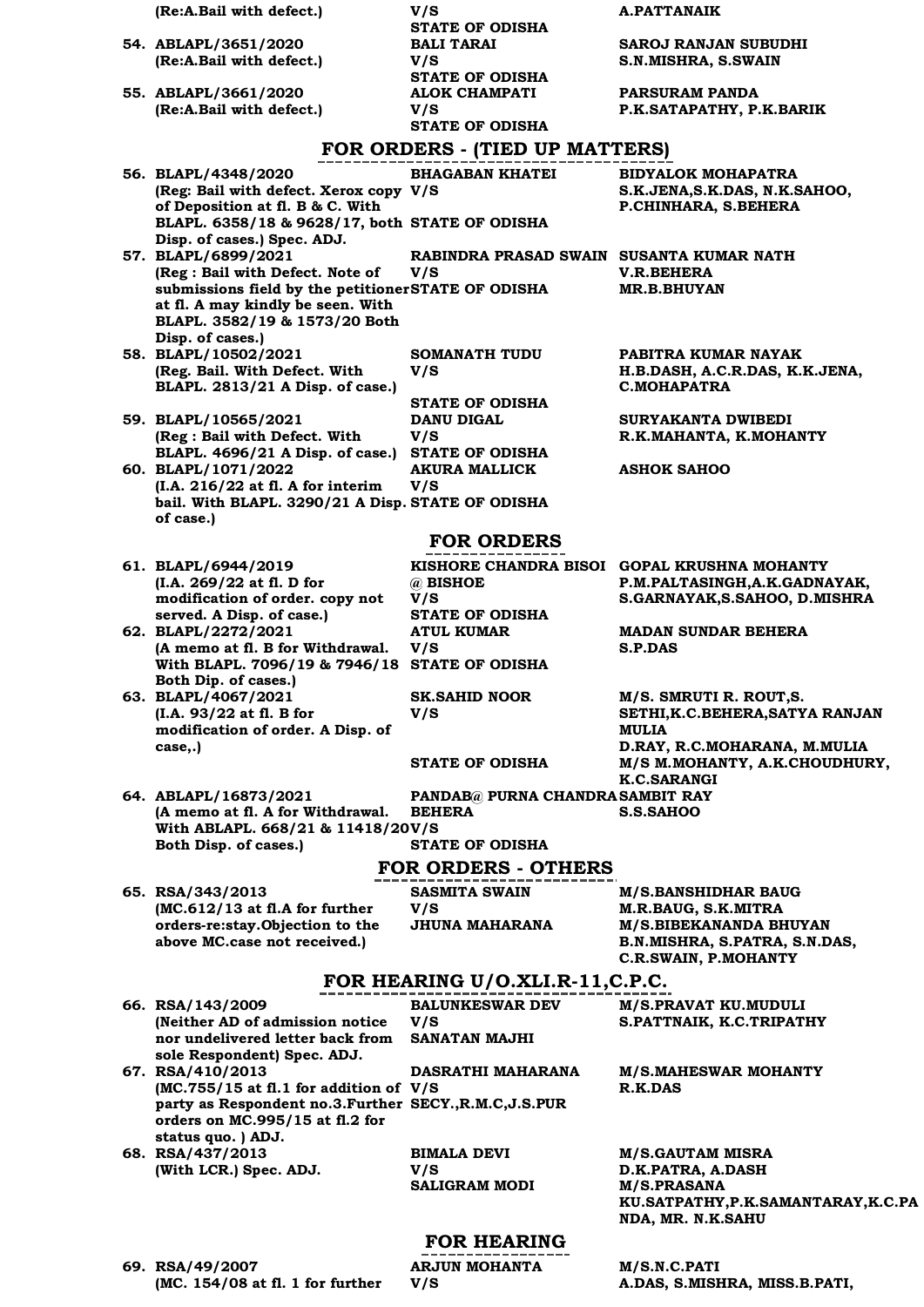**order . MC. 95/2015 at fl. 2 for status quo. Its counter at fl. 3. With LCR & Brief.) Spec. ADJ.**

**fl.B for further order reg : stay. Memo of affidavit filed by the counsel for appellants at fl.A may** 

**BHUBANESWAR MOHANTA M/S. P.K.ROUTRAY** 

**(With LCR & Brief. M.C. 543/11 at V/S SURENDRA SAHU** 

**RABINDRA N.PANIGRAHI M/S.** 

**71. RSA/344/2014 (With LCR.)**

**kindly be seen.)**

**70. RSA/131/2011** 

**EXE.ENGNR.,SOUTHCO. V/S RASHMITA KANHAR M/S. LAXMAN PRADHAN** 

**N.SINGH N.K.DEO, R.K.ROUT, A.ROUTRAY, B.G.MISHRA, J.BHUYAN, ABHILASH ROUTRAY M/S.PRAFULLA K.RATH P.K.SATPATHY, S.K.PATTNAIK, D.P.PATTNAIK, R.N.PARIJA, A.K.ROUT S.P.MISHRA,S.MISHRA,S.DAS,B.S.PANIG RAHI,J.K.MOHAPATRA,S.K.SAHU M/S. S.K.SAHOO, S.K.SAMANTRAY M/S.ANINDYA KU.MISHRA A.K.SAHOO N.K.PATRA, P.K.MALLICK, D.P.DAS, R.K.MISHRA**

### **COURT NO-XXIV (IST FLOOR) 04/03/2022**

**AT 10:30 AM**

#### **THE HON'BLE MR. JUSTICE S.PUJAHARI**

**(THIS BENCH WILL FUNCTION THROUGH HYBRID ARRANGEMENT (VIRTUAL/PHYSICAL MODE.)**

**Learned counsel desirous of appearing through Virtual Mode shall intimate the name, item number, case details etc. to the Court Master through Mobile No.9348275266 between 8.00 P.M. to 10.00 P.M. on the previous date of the hearing of the case.** 

**(LEARNED**

**COUNSEL ARE REQUESTED NOT TO MENTION BEFORE HON'BLE COURT. THEY ARE REQUESTED TO MENTION FOR LISTING BEFORE THE DEPUTY REGISTRAR(JUDICIAL).**

#### **(SUPPLEMENTARY LIST WILL BE TAKEN UP FIRST.)**

#### **FRESH ADMISSION**

| 1. TRP(C)/75/2022                               | LAXMIPRIYA MOHANTY                                 | <b>MANAS RANJAN DHAL</b>                             |
|-------------------------------------------------|----------------------------------------------------|------------------------------------------------------|
| (IA no. 85/22 is at Fl A for                    | V/S                                                | <b>S.K.KANUNGO</b>                                   |
| stay.)Mention                                   | SUNIL KUMAR MOHANTY @                              |                                                      |
|                                                 | <b>SUNIL</b>                                       |                                                      |
| 2. WP(C)/5304/2022                              | VYASA NAGAR                                        | <b>RAMDAS ACHARY</b>                                 |
| (IA no. 2590/22 is at F1 A for                  |                                                    | (AUTONOMOUS) COLLEGE, N.BARIK, A.PARIJA, D.MOHAPATRA |
| stay.)Mention                                   | <b>BHADRAK</b>                                     |                                                      |
|                                                 | V/S                                                |                                                      |
|                                                 | APPELLATE AUTHORITY,<br><b>BHADRAK</b>             |                                                      |
| 3. WP(C)/5565/2022                              | <b>BIJAY KUMAR BARAL</b>                           | <b>BRAJA MOHAN SARANGI</b>                           |
| (Mention.)                                      | V/S                                                |                                                      |
|                                                 | R.T.O., CUTTACK                                    |                                                      |
| 4. WP(C)/5567/2022                              | PANKAJINI SAHOO                                    | <b>BRAJA MOHAN SARANGI</b>                           |
| (Mention.)                                      | V/S                                                |                                                      |
|                                                 | R.T.O., KEONJHAR                                   |                                                      |
| 5. WP(C)/5568/2022                              | <b>BIBHUDATTA SARANGI</b>                          | <b>BRAJA MOHAN SARANGI</b>                           |
| (Mention.)                                      | V/S                                                |                                                      |
|                                                 | ASST. R.T.O., KHURDA                               |                                                      |
| 6. WP(C)/5646/2022                              | <b>SANJAYA GHADEI</b>                              | <b>SITANSU MOHAN SINGH</b>                           |
| (With defect no 6)Mention                       | V/S                                                | S.NAYAK, S.R.NAYAK                                   |
|                                                 | R.T.O., TALCHER                                    |                                                      |
| 7. WP(C)/5647/2022                              | <b>M/S. JAYANTA KUMAR</b>                          | SITANSU MOHAN SINGH                                  |
| (With defect no 6)Mention                       | <b>JENA</b>                                        | S.NAYAK, S.R.NAYAK                                   |
|                                                 | V/S                                                |                                                      |
|                                                 | R.T.O., CHANDIKHOLE<br><b>NIHAR KANTI TRIPATHY</b> |                                                      |
| WITH WP(C)/5650/2022                            | V/S                                                | SITANSU MOHAN SINGH<br>S.NAYAK, S.R.NAYAK            |
|                                                 | R.T.O., CHANDIKHOLE                                |                                                      |
| WITH WP(C)/5652/2022                            | <b>DULLAVA NANDA SWAIN</b>                         | SITANSU MOHAN SINGH                                  |
|                                                 | V/S                                                | S.NAYAK, S.R.NAYAK                                   |
|                                                 | R.T.O., CHANDIKHOLE                                |                                                      |
| 8. WP(C)/5648/2022                              | <b>RABIN BEHERA</b>                                | <b>SITANSU MOHAN SINGH</b>                           |
| (With defect no 6)Mention                       | V/S                                                | S.NAYAK, S.R.NAYAK                                   |
|                                                 | R.T.O., CUTTACK                                    |                                                      |
| WITH WP(C)/5649/2022                            | PURNA CHANDRA                                      | SITANSU MOHAN SINGH                                  |
|                                                 | <b>AGARAWALLA</b>                                  | S.NAYAK, S.R.NAYAK                                   |
|                                                 | V/S                                                |                                                      |
|                                                 | R.T.O., CUTTACK                                    |                                                      |
| WITH WP(C)/5651/2022                            | <b>KRISHNA SHARMA</b>                              | SITANSU MOHAN SINGH                                  |
|                                                 | V/S                                                | S.NAYAK, S.R.NAYAK                                   |
|                                                 | R.T.O, CUTTACK<br><b>KARTTICK KABI</b>             |                                                      |
| 9. WP(C)/5654/2022<br>(With defect no 6)Mention |                                                    | SITANSU MOHAN SINGH<br>S.NAYAK, S.R.NAYAK            |
|                                                 | V/S                                                |                                                      |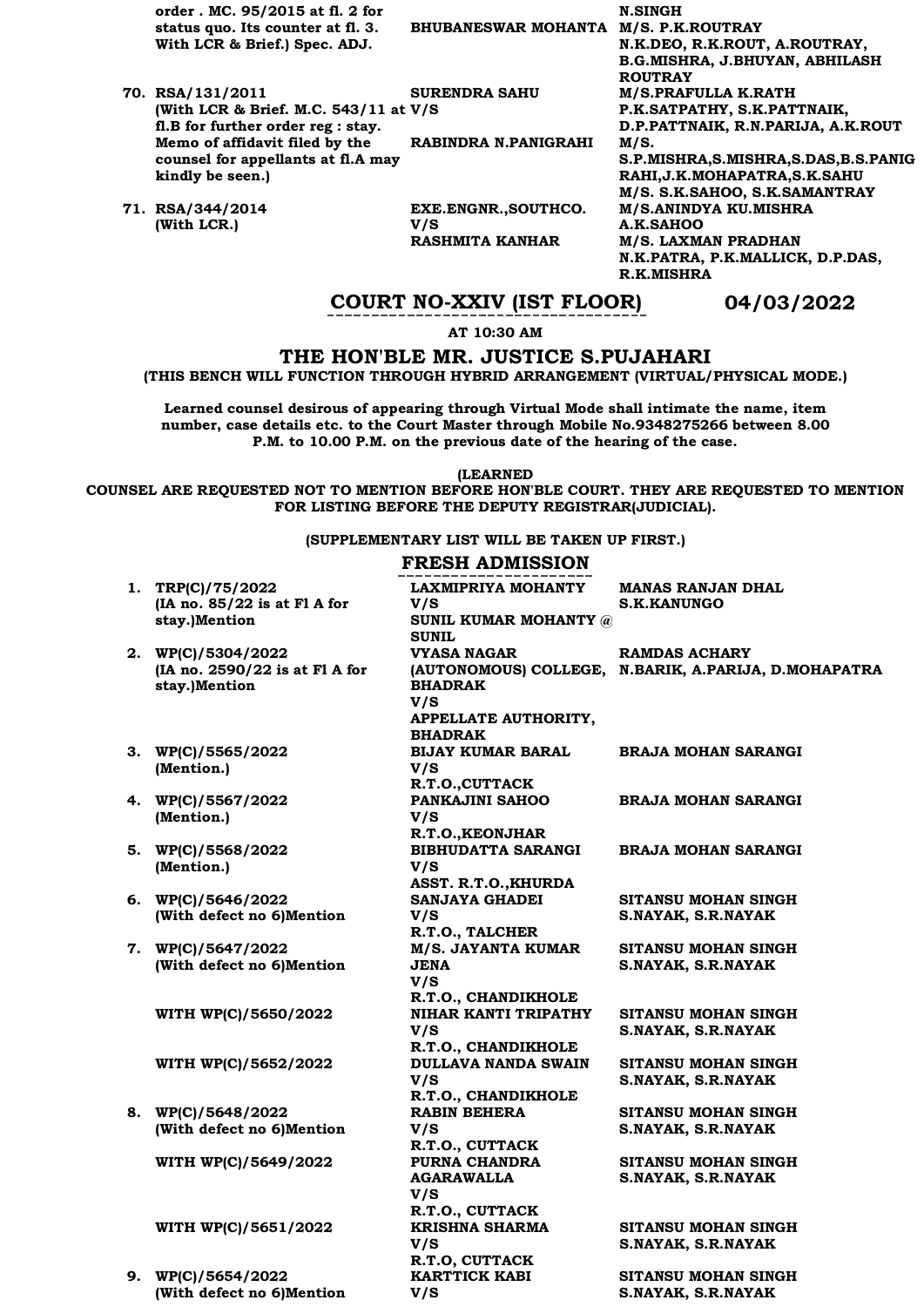|                                                                      | R.T.O., BALASORE                                   |                                                                 |
|----------------------------------------------------------------------|----------------------------------------------------|-----------------------------------------------------------------|
| 10. WP(C)/5677/2022                                                  | <b>RUPALI PANDA</b>                                | <b>SUBASH CH PANI</b>                                           |
| (With defect.)                                                       | V/S                                                | P.C.PARIDA                                                      |
| WITH WP(C)/5679/2022                                                 | R.T.O., ANGUL<br><b>RUPALI PANDA</b>               | <b>SUBASH CH PANI</b>                                           |
| (With defect.)                                                       | V/S                                                | P.C.PARIDA                                                      |
|                                                                      | R.T.O., ANGUL                                      |                                                                 |
| WITH WP(C)/5681/2022                                                 | <b>NIRANJAN PANDA</b>                              | <b>SUBASH CH PANI</b>                                           |
| (With defect.)                                                       | V/S                                                | P.C.PARIDA                                                      |
|                                                                      | R.T.O., ANGUL                                      |                                                                 |
|                                                                      | <b>FOR ORDERS</b>                                  |                                                                 |
| 11. CRLA/610/2018                                                    | N.RAHUL@ASISH KUMAR                                | AMULYA RATNA PANDA                                              |
| $(IA.924/19$ at fl.C for bail. Kind                                  | <b>NAYAK</b>                                       | M/S.SANGRAM KU.DAS, B.K.DAS, BINI                               |
| minute of Honble CJ at Fl. X1 mayV/S                                 |                                                    | MISHRA, ASHOK BHUYAN, B.R.SWAIN                                 |
| kindly seen. Date chart is filed in STATE OF ODISHA                  |                                                    |                                                                 |
| CRLA 611/18 and same LCR kept<br>in aforesaid record.)Mention.       |                                                    |                                                                 |
| <b>WITH CRLA/611/2018</b>                                            | <b>MITU@BALARAM NAYAK</b>                          | AMULYA RATNA PANDA                                              |
| (Date chart is filed.)                                               | V/S                                                | <b>M/S.SANGRAM</b>                                              |
|                                                                      |                                                    | KU.DAS, B.K.DAS, AKAKSH BHUYAN, BINI                            |
|                                                                      |                                                    | <b>MISHRA, B.R. SWAIN</b>                                       |
|                                                                      | <b>STATE OF ODISHA</b>                             |                                                                 |
| 12. BLAPL/7673/2021<br>(Reg:Bail with defect. With BLAPL V/S         | <b>DULA@ JODA ORAM</b>                             | <b>SUSIL KUMAR PATTNAIK</b>                                     |
| 6580/19 a dispd.of case.)Spec.Adj. STATE OF ODISHA                   |                                                    |                                                                 |
| 13. ABLAPL/9398/2021                                                 | <b>GITANJALI PRADHAN</b>                           | DEEPAK KU. SAHOO                                                |
| (Counsel for petnr. filed affidavit V/S                              |                                                    |                                                                 |
| is at Fl.A. A dispd.of                                               | <b>STATE OF ODISHA</b>                             |                                                                 |
| case.)Spec.Adj.                                                      |                                                    |                                                                 |
| WITH ABLAPL/9386/2021<br>(Counsel for petnr. not yet filed           | <b>CHITTA RANJAN ROUT</b><br>V/S                   | DEEPAK KU. SAHOO                                                |
| any affidavit. A dispd.of case.)                                     | <b>STATE OF ODISHA</b>                             |                                                                 |
| 14. WP(C)/1463/2021                                                  | <b>E-CITY PROJECTS</b>                             | PRAFULLA KUMAR RATH                                             |
| (With Affidavit filed by the petnr. LUCKNOW PVT LTD,                 |                                                    | A.BEHERA, S.K.BEHERA, P.NAYAK,                                  |
| is at fl.B for withdrawl of the writ V/S                             |                                                    | S.DAS, S.RATH                                                   |
| petition.)Spec.adj.                                                  | <b>STATE OF ODISHA</b>                             | A.S.C., M/S.DAYANANDA MOHAPATRA,<br>M. MOHAPATRA, M.R. PRADHAN, |
|                                                                      |                                                    | J.M.BARIK, P.K.SINGHDEO                                         |
|                                                                      |                                                    | <b>M/S.PABITRA MOHAN</b>                                        |
|                                                                      |                                                    | PATTAJOSHI, D.K. PANDA, S.N. RATH, N.C.                         |
|                                                                      |                                                    | DAS, MR. SURESH CHANDRA DASH                                    |
| 15. ABLAPL/710/2022                                                  | SUMAN CHATTOPADHYAY                                | <b>DEVASHIS PANDA</b>                                           |
| (Re: A.bail with defect and to<br>obtain instruction Republic of     | V/S                                                | SUDIPTO PANDA, AYUSHI MEHTA,<br>D.K.PANDA, ROSHAN PATHAK        |
| India( C.B.I.) Addl.affidavit &                                      | REPUBLIC OF INDIA (C.B.I)                          |                                                                 |
| further Addl.affidavit are filed at                                  |                                                    |                                                                 |
| fls.B & D. Counter affidavit on                                      |                                                    |                                                                 |
| behalf of CBI is at fl.C. .With                                      |                                                    |                                                                 |
| written submission by Petnr. is at<br>fl.K may kindly be seen. Brief |                                                    |                                                                 |
| submission on behalf of Pent. is at                                  |                                                    |                                                                 |
| fl.L. Further Addl.affidavit on                                      |                                                    |                                                                 |
| behalf of the petnr. is fl.M.                                        |                                                    |                                                                 |
| Additional document filed by the                                     |                                                    |                                                                 |
| adv. for the respdnt. is at fl.N.With<br>ABLAPL 8511/2020 a disp. of |                                                    |                                                                 |
| case.)Spec.adj.                                                      |                                                    |                                                                 |
| 16. WP(C)/1921/2022                                                  | MANASI PRIYADARSHINI                               | <b>BIBHU PRASAD DAS</b>                                         |
| (I.A 1931/2022 is at fl.B for                                        | <b>ROUT</b>                                        | A.MOHANTY, G.MOHANTY, S.SAMAL,                                  |
| stay.I.A no 1930/2022 is at Fl.C                                     | V/S                                                | P.A.DASH, H.P.MOHANTY                                           |
| for an appro. order. )Spec.Adj.                                      | <b>STATE TRANSPORT</b><br><b>AUTHORITY, ODISHA</b> |                                                                 |
| 17. WP(C)/4523/2022                                                  | <b>KAMAKSHYA PRASAD</b>                            | <b>JULIYAS PRASAD BEHERA</b>                                    |
| (As per SR correct nomenclature                                      | <b>SAHOO</b>                                       | S.G.DAS, B.SAHOO                                                |
| would be CRLREV .)Spec.Adj.                                          | V/S                                                |                                                                 |
|                                                                      | <b>STATE OF ODISHA</b>                             |                                                                 |
|                                                                      | <b>FOR ADMISSION</b>                               |                                                                 |
| 18. CRLMC/3407/2010                                                  | DR.MINAKETAN PANI                                  | <b>M/S.DEBI PRASAD DHAL</b>                                     |
| $(MC 2403/10$ at fl.A for further                                    | V/S                                                | P.K.ROUTRAY, S.K.TRIPATHY, B.S.DAS,                             |
| order re:stay.)Spec.Adj.                                             |                                                    | PARIDA, A.BEHERA                                                |
|                                                                      | <b>STATE</b>                                       |                                                                 |
| 19. CRLMC/3550/2011<br>$MC 2372/11$ at fl.A for further              | <b>SUJIT RAY CHOUDHURY</b><br>V/S                  | M/S.S.D.DAS<br>M.PANDA, H.K.BEHERA, M.M.SWAIN,                  |
| order re: stay. MC. 1005/17 at Fl.B                                  |                                                    | S.BISWAL, H.S.SATAPATHY, A.N.SAHU                               |
| for appr. orders. Reg: Personal                                      | STATE AND ANR.                                     | M/S.AMIT KUMAR NATH                                             |
| appearance of both the parties                                       |                                                    | R.P.PATTANAIK                                                   |

**through Virtual mode)Spec.adj.**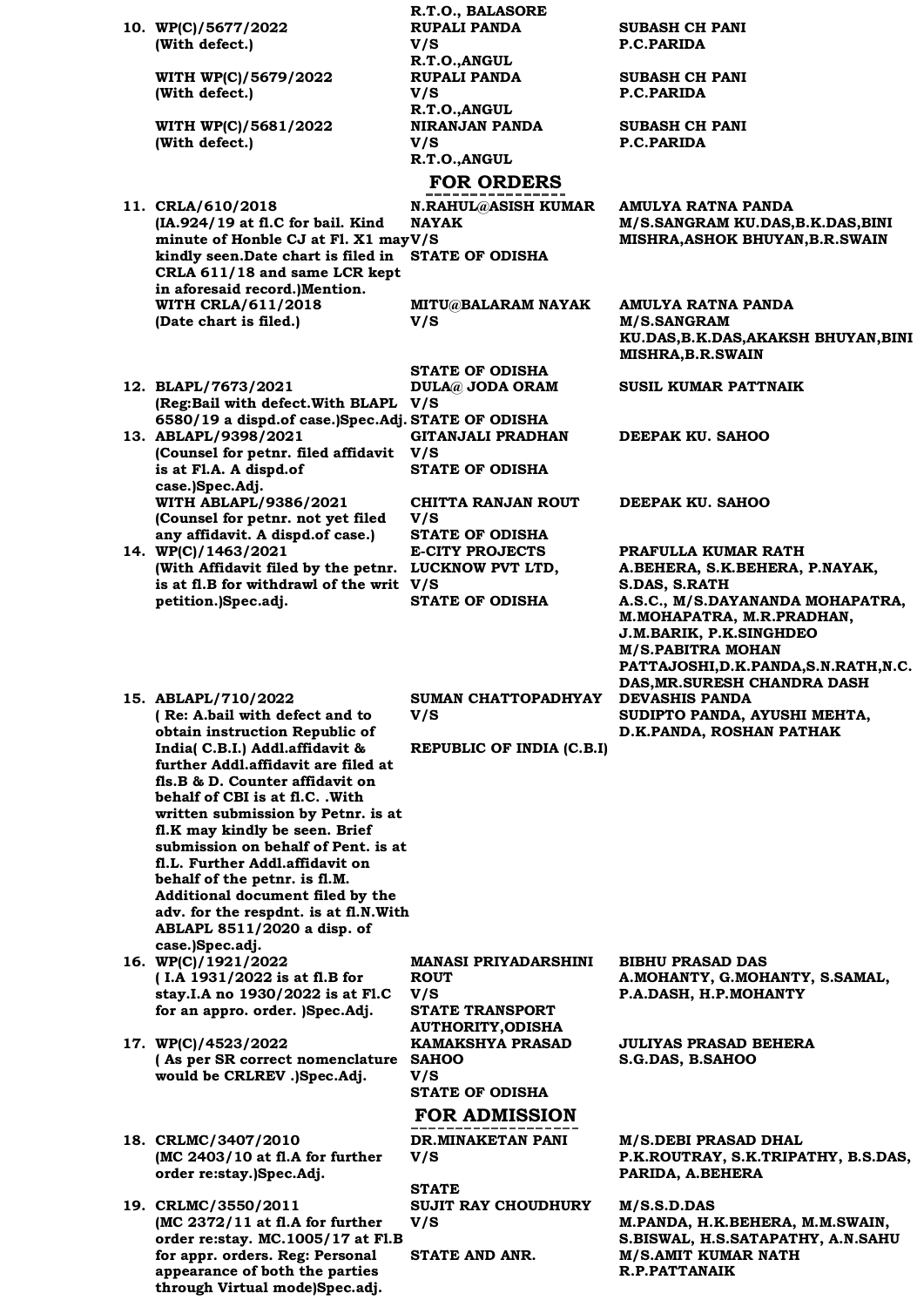**20. CRLMC/4101/2011 (Spec. Adj.) SANJAYA KU.SAHOO V/S M/S.H.N.MOHAPATRA A.SAMANTARAY, M.R.BEHERA M/S.DAMODAR PATI S.K.MISHRA, R.C.SAHU 21. CRLMC/4549/2011 (AD received from op 2 after personal service.MC 3123/11 at fl.B for further orders re:stay.)Spec.Adj. KRISHNA KUMAR PATRO V/S M/S.GYANALOKA MOHANTY S.B.JENA STATE 22. CRLMC/826/2012 ( Status report view of the order dt. 25.02.2022 is received from the SDJM Boudh is at Fl. K may be kindly be seen.)Spec.adj. BHIMA MEHER V/S M/S.SUJATA JENA R.C.SAHU, G.B.JENA MANJULA MEHER M/S.BISHNU PRASAD PRADHAN, S.RAY 23. CRLMC/5455/2015 (MC 382/17 is at Fl.B for vacation V/S of stay. MC 3621/15 at Fl.A for further orders re: stay. Counter affidavit filed at Fl.C by the counsel for OP.2 may kindly be seen.Photo copy of LCR in ICC case no 107/15&GR no 315/15 given.) Spec.adj. NIRMALA PATI M/S.DEBASIS SARANGI STATE OF ORISSA M/S.S.R.PRADHAN, S.K.BARAL, S.K.MOHAPATRA, D.MISHRA 24. CRLMC/319/2016 ( MC 243/16 at fl.A for further orders re:app.direction and to obtain the statement of the victim)Spec.Adj. NITU MISHRA V/S MR.B.B.ROUTRAY STATE OF ORISSA 25. CRLMC/1595/2016 (MC.1215/16 at Fl.A for furt. order V/S reg. stay.) Spec.Adj. ASHWIN KUMAR KOTHARI M/S.BIBHU PR. DAS, G. MOHANTY, A. MOHANTY, P.ANUP. DASH. S.DAS, S.DEVI STATE OF ORISSA MR.BIBEKANANDA NAYAK 26. CRLMC/917/2017 ( MC 643/17 at fl.A for further orders re;stay. An affidavit filed by V/S the informant /OP.2 is at Fl.B.State obtain instruction reg. the settlement between parties.)Spec.Adj. PRAFULLA ROUT@PRADHAN M/S.PRAKASH KU.BEURA S.R.TRIPATHY, R.K.DAS, S.P.NAYAK STATE OF ORISSA M/S.P.K.PRUSTY,J.P.TRIPATHY 27. CRLMC/2201/2018 ( IA.1478/18 at fl.A for further orders re:stay. )Spec.Adj.** DUSMANTA KUMAR SAHOO MR.K.MOHAMMED, M/S SUDHAMAYEE **V/S DAS, M/S T.R. MOHANTY STATE OF ODISHA M/S.B.K.RAGADA L.N.PATEL N.K.DAS U.C.DORA H.K.MUDULI N.K.DASH WITH CRLMC/2919/2018 (IA.1998/18 at fl.A for stay.) TAPAN KU. BEHERA V/S BIJAYA KU. RAGADA L.N.PATEL,N.K.DAS,U.C.DORA,H.K.MUD ULI,N.K.DASH STATE OF ODISHA 28. CRLMC/2888/2018 (Notice in admn.Matter issued to the Op.2 by RP/AD returned unserved with a Postal endorsement "Absent"I.A.1980/2018 is at fl.A for further appr.order.Affidavit filed by Op.2 through her father guardian are at fl.K. & M may kindly be seen. Memo not filed in view of order dtd.7.12.21 may kindly be seen.)Spec.Adj. ARJUN CHARAN MALIK V/S M/S.PRAVASH CH.JENA S.J.DAS,B.S.MISHRA STATE OF ODISHA M/S.PRAKASH CHANDRA DASH WITH CRLMC/3478/2019 (I.A.no.2504/19 is at fl.A for stay.With defect.) MADAN MURMU V/S PRAVASH CHANDRA JENA S.J.DAS, B.S.MISHRA STATE OF ODISHA 29. WP(C)/9586/2019 (With defect.I.A.no.7924/19 is at fl.A for further orders re:Stay.I.A.no.6564/21 is at fl.B for fixing of early date of hearing.With counter filed by Ops. 2 to 5.)Spec.Adj. BATA KRUSHNA PATRA V/S M/S SATYAJIT MUKHERJEE A. MOHANTY COMMISSIONER CUM SECRETARY,ENERGY DEPT., M/S.SRI BANOJ KU.PATTNAIK,S.S.PARIDA,K.MOHANTY, MS. S.PATTANAIK, M/S.PABITRA MOHAN PATTOJOSHI,D.K.PARIDA 30. WP(C)/12534/2020 (I.A. No.5743/2020 is at fl.A for appropriate order. Counter affidavit not yet filed.) Spec.Adj. BIBEKANANDA DAS V/S RABINARAYAN NAYAK N.SEN, C.SETHY STATE OF ODISHA 31. WP(C)/16122/2021 (With Defect.IA 7094/2021 at fl. A V/S for app. order.Notice issued to OP.7 by RP/AD returned unserved with postal endorsement "Refused"Notice issued to REYAZ MOHAMMAD LATIF PRAFULLA KUMAR RATH A.BEHERA, S.K.BEHERA, P.NAYAK, S.DAS, S.B.RATH**  $M/S$  P.K. PARHI(ASG) **M/S.L.MISHRA,S.N.RATH,S.K.SINGH**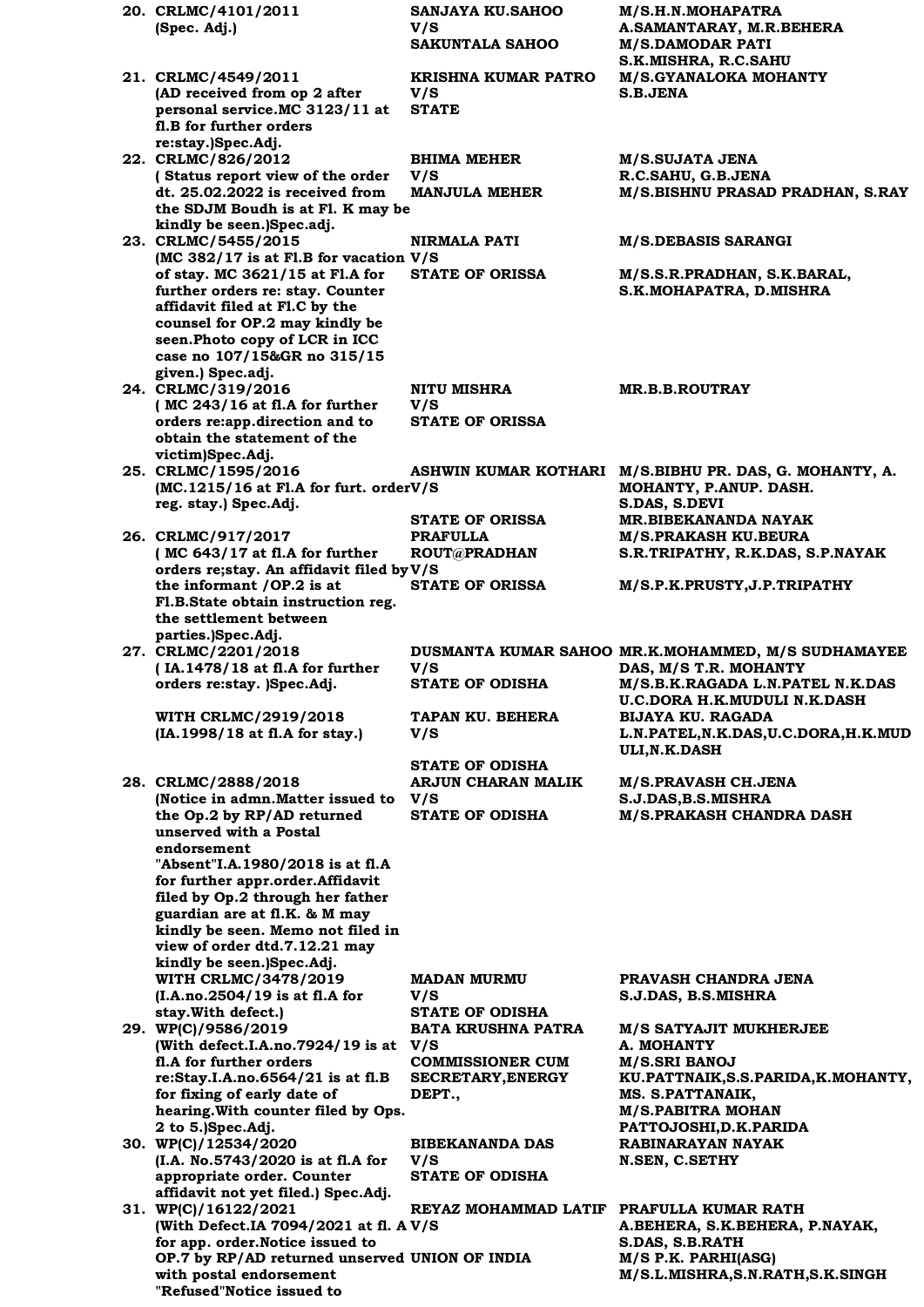| OPs.5,6,8 by RP/Ad ,but Ad not<br>returned.Counter and rejoinder<br>not received.)Spec.Adj.<br>32. CRLMP/581/2021<br>(With defect. I.A.no.79/21 is at<br>fl.A for appr.orderI.A.no.11/22 is CHAIRMAN, STATE | <b>SHAMIM SIDDQUI</b><br>V/S           | <b>RAJJEET ROY</b><br>S.K.SINGH, S.SOURAV, S.S.MOHANTY   |
|-------------------------------------------------------------------------------------------------------------------------------------------------------------------------------------------------------------|----------------------------------------|----------------------------------------------------------|
| at fl.B .Affidavit by Op.1 is at                                                                                                                                                                            | <b>SENTENCE REVIEW BOARD</b>           |                                                          |
| fl.P.Affidavit by op1 is at Fl.                                                                                                                                                                             |                                        |                                                          |
| Q.)Spec.adj.<br>33. WP(C)/1331/2022                                                                                                                                                                         | LINGARAJ PRADHAN                       | <b>BHARAT BHUSAN ROUTRAY</b>                             |
| (IA no.668/2022 at fl. A for app.                                                                                                                                                                           | V/S                                    |                                                          |
| order. Receipt showing service of THE COLLECTOR, KHURDA                                                                                                                                                     |                                        |                                                          |
| five extra copies of the W.P. on                                                                                                                                                                            |                                        |                                                          |
| the state counsel not received.                                                                                                                                                                             |                                        |                                                          |
| Counter affidavit & rejoinder                                                                                                                                                                               |                                        |                                                          |
| affidavit not received.)Spec.adj.                                                                                                                                                                           |                                        |                                                          |
| 34. WP(C)/3570/2022                                                                                                                                                                                         | <b>BIJOY KUMAR JOSHI</b><br>V/S        | <b>RANJAN KUMAR ROUT</b><br><b>P.ROUT</b>                |
| (with defects. Priliminary counter                                                                                                                                                                          |                                        |                                                          |
| by op-4.I.A. 1981/22 at fl A for<br>intervention.)Speci.Adj.                                                                                                                                                | M.D., TP CENTRAL ODISHA M/S.BRAMANANDA | POWER DISTRIBUTION LTD. TRIPATHY, B.N.JOSHI, A.K. PARIDA |
| 35. WP(C)/3850/2022                                                                                                                                                                                         | <b>REENA THAKUR</b>                    | <b>BRAJA MOHAN SARANGI</b>                               |
| Spec.Adj.                                                                                                                                                                                                   | V/S                                    |                                                          |
|                                                                                                                                                                                                             |                                        | REGIONAL MANAGER, RBI, M/S. PRAKASH KU. MISHRA, ASIT KU. |
|                                                                                                                                                                                                             | <b>BBSR</b>                            | DAS. BHAKTI LATA                                         |
|                                                                                                                                                                                                             |                                        | BAL, S.S. SATYADARSHI.                                   |
| 36. WP(C)/5117/2022                                                                                                                                                                                         | <b>MANASI PRIYADARSINI</b>             | <b>BIBHU PRASAD DAS</b>                                  |
| (I.A. 2526/22 at Fl. A for                                                                                                                                                                                  | <b>ROUT</b>                            | A.MOHNATY, G.MOHANTY, S.SAMAL,                           |
| appro.order.Receipt reg. service                                                                                                                                                                            | V/S                                    | P.A.DASH, R.TRIPATHY                                     |
| two extra copies of W.P on the                                                                                                                                                                              | <b>STATE TRANSPORT</b>                 | MR. BEHERA.                                              |
| learned counsel appearing for op                                                                                                                                                                            | <b>AUTHORITY, ODISHA</b>               |                                                          |
| 1&2 not yet received.)Spec.Adj.<br>37. WP(C)/5164/2022                                                                                                                                                      | M/S PRATAP ICE FACTORY SK. ZAFARULLA   |                                                          |
| (I.A. 2548/22 is at Fl. A for                                                                                                                                                                               | V/S                                    | <b>J.KAMILA</b>                                          |
| stay.)Spec.Adj.                                                                                                                                                                                             | CEO, TPNODL, BALASORE MR. S.C.DASH.    |                                                          |
|                                                                                                                                                                                                             |                                        |                                                          |

### **COURT NO - XXII (IST FLOOR) 04/03/2022**

**AT 10:30 AM**

### **THE HON'BLE MR. JUSTICE BISWANATH RATH**

**(THIS BENCH WILL FUNCTION THROUGH HYBRID ARRANGEMENT (VIRTUAL/PHYSICAL MODE)**

**Learned counsel desirous of appearing through Virtual Mode shall intimate the name, item number, case details etc. to the Court Master through Mobile No.7978606925 between 8.00 P.M. to 10.00 P .M. on the previous date of the hearing of the case.**

**(LEARNED**

**COUNSEL FOR PETITIONERS WHO DO NOT WANT TO PRESS THE WRIT PETITIONS LISTED IN THE REVISED READY LIST ' FOR NO INSTRUCTION ' ARE REQUESTED TO SUBMIT MEMO FOR SUCH BEFORE THE DEPUTY REISTRAR (JUDICIAL).**

### **FOR JUDGEMENT**

| 1. | CMP/560/2019                                | JYOSTNARANI KHATUA                         | M/S.RAJU KUMAR SATAPATHY                           |
|----|---------------------------------------------|--------------------------------------------|----------------------------------------------------|
|    |                                             | V/S                                        | M/S.LALITENDU MISHRA, D.DASH,                      |
|    |                                             |                                            | S.K.SINGH, S.NAIK, R.PATTNAIK,                     |
|    |                                             |                                            | R.PARVEZ, D.DASH, S.K. KANUNGO                     |
|    |                                             | <b>SAMIR RANJAN BEHERA</b>                 | M/S N. PIHAN                                       |
|    |                                             | <b>FRESH ADMISSION</b>                     |                                                    |
|    | 2. WP(C)/7062/2021                          | GOPAL CHARAN MAHANTY SHASHI BHUSAN JENA    |                                                    |
|    |                                             | V/S                                        | S.P.JENA                                           |
|    |                                             | <b>STATE OF ODISHA</b>                     |                                                    |
|    | 3. CMP/141/2022                             | GOBINDA CHANDRA SAHOO RASHMI KANTA ACHARYA |                                                    |
|    | (With defect. I.A $167/22$ is at fl.a $V/S$ |                                            | A.SAHOO                                            |
|    | for stay.)                                  | <b>MADHAB CHANDRA SAHOO</b>                |                                                    |
|    | 4. CMP/142/2022                             | <b>MALATI SAHU</b>                         | <b>SAMIR KUMAR MISHRA</b>                          |
|    |                                             | V/S                                        |                                                    |
|    | $(I.A 168/22$ is at fl.A for stay.)         |                                            | J.PRADHAN, P.MOHANTY, S.MOHANTY,<br><b>S.SETHI</b> |
|    |                                             | <b>GOURIMANI SAHU</b>                      |                                                    |
| 5. | CMP/152/2022                                | KANDULA BADRINARAYAN SATYABADI MANTRI      |                                                    |
|    | $(I.A 176/22$ is at fl.A for stay.)         | @ K.BADRINARAYAN                           |                                                    |
|    |                                             | V/S                                        |                                                    |
|    |                                             | <b>SRI SRI RUKMINI</b>                     |                                                    |
|    |                                             | <b>RADHAKRISHNA</b>                        |                                                    |
|    |                                             | <b>MAHAPRAVU</b>                           |                                                    |
|    | 6. CMP/155/2022                             | <b>BASANTI MOHAPATRA</b>                   | PRAFULLA KUMAR RATH                                |
|    | $(I.A 178/22$ is at fl.A for stay.)         | V/S                                        | S.K.PATTANAYAK, A.BEHERA,                          |
|    |                                             |                                            | S.K.BEHERA, P.NAYAK, S.PANDA, S.DAS,               |
|    |                                             |                                            | S.B.RATH, S.MOHAPATRA, A.ROUT                      |
|    |                                             |                                            |                                                    |

**PREMANANDA MUDULI**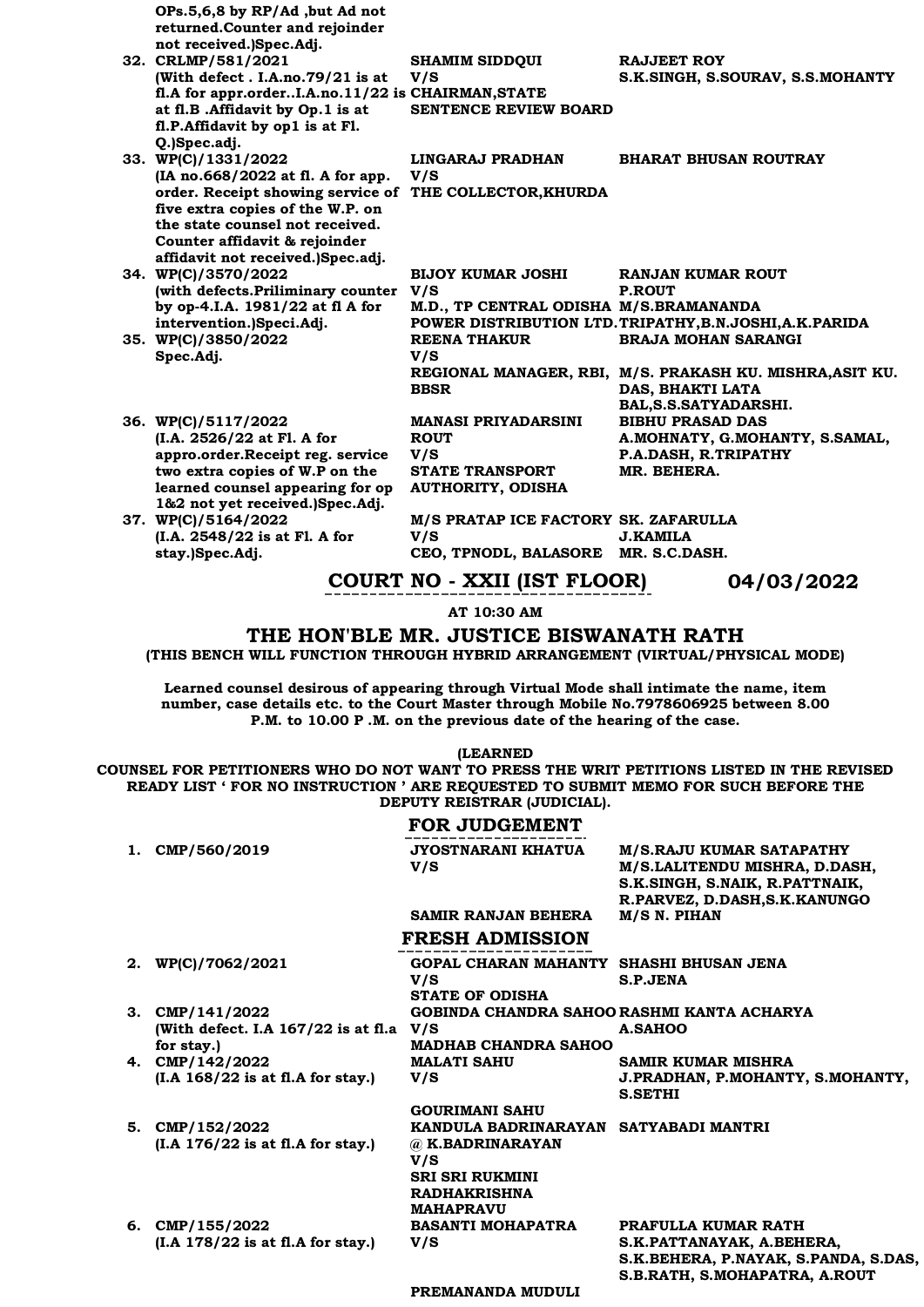**7. CMP/159/2022 (I.A 187/22 is at fl.A for stay. I.A AGRAWAL 188/22 is at fl. B for dispensing with filing of c.copy at fl.B.) GHANASHYAM DAS V/S MANILAL AGRAWAL 8. CMP/165/2022 (With defect. I.A 195/22 is at fl.A V/S for stay.) AJIT KUMAR MOHANTY BHUBANESWAR MUNICIPAL CORPORATION 9. CMP/166/2022 BIMALA NATH V/S SABITA SAHOO 10. WP(C)/428/2022 ( I.A 201/22 is at fl.A for app. orders.) spec adj AJAYA MANDAL V/S STATE OF ODISHA 11. WP(C)/1354/2022 (I.A 681/22 is at fl.A for stay. Counter not received.Affidavit by STATE OF ODISHA opp. no.2 at fl. B.Objection not received. ) spec adj SANJAY KUMAR SETHI V/S 12. WP(C)/3008/2022 (With defect. I.A 1437/22 is at fl. V/S A for app. orders.) NARAHARI SAHOO STATE OF ODISHA 13. WP(C)/3133/2022 (I.A 1509/22 is at fl.A for app. orders.) sp adj ODISHA SAUNTI SAMAJ V/S STATE OF ODISHA 14. WP(C)/3232/2022 (With defect. I.A 1562/2022 is at V/S fl. A for a direction.) BASANTI KATA STATE OF ODISHA 15. WP(C)/3499/2022 (With defect.) SATYAPRITAM TRIPATHY V/S COLLECTOR,JAGATSINGHP UR 16. WP(C)/3530/2022 (Kind minutes of Honble the C.J atV/S) fl.X. IA No.1684/2022 at fl.A for appr.order. Extra copies not served.) adj BIBHUTI BHUSAN JENA ELECTION COMMISSION OF INDIA 17. WP(C)/3988/2022 INDRAJIT MEHER V/S STATE OF ODISHA 18. WP(C)/4268/2022 (With defect. I.A 2069/22 is at Fl.A for stay.) MANOJ KUMAR SWAIN V/S STATE OF ODISHA 19. WP(C)/4542/2022 (With defect. )spec adj PURNA CHANDRA PATRA V/S STATE OF ORISSA 20. WP(C)/4599/2022 (With defect. I.A 2238/22 is at fl. MOHAPATRA A for stay.) SANJAY KESHARI V/S STATE OF ORISSA 21. WP(C)/4804/2022 (I.A 2356/22 is at fl.A for injunction. Appearance memo on behalf of Opp. no. 2 and 3 not received.) Spec adj SANJAYA BEHERA V/S 22. WP(C)/5020/2022 (With defect. I.A 2473/22 is at fl.A V/S for app. orders.) PRATIMA SAHOO STATE OF ODISHA 23. WP(C)/5187/2022 (I.A 2567/22 is at fl. A for app. orders.) BASANTA MAHARANA V/S STATE OF ODISHA 24. WP(C)/5317/2022 (With defect.) BINAYAK DASMOHAPATRA AMIT PRASAD BOSE V/S UNION OF INDIA 25. WP(C)/5512/2022 (With defect.) CHITTARANJAN DASH V/S STATE OF ODISHA 26. WP(C)/5562/2022 (I.A 2777/22 is at fl. A for stay.) adj M.PRAVEEN KUMAR V/S STATE OF ODISHA WITH WP(C)/5563/2022 (I.A 2778/22 is at fl. A for stay.) KALIA PANIGRAHI V/S STATE OF ODISHA 27. WP(C)/5586/2022 (With defect. I.A 2786/22 is at fl. SAMANTARAY A for app. orders.) DILLIP KUMAR V/S STATE OF ODISHA 28. WP(C)/5601/2022 SANJIT NAYAK R.R.DAS**

**SUMITRA MOHANTY S.BISWAL, K.MAHAPATRA**

**LINGARAJ SARANGI S.C.ATABUDHI, R.SWAIN, S.K.SETH**

**RABINDRANATH PRUSTY C.KAR**

**BISHNU PRASAD PRADHAN B.R.SAHU, S.RATH, R.SATAPATHY**

**SUKANTA KUMAR DALAI S.MOHAPATRA**

**GOPINATH MISHRA N.BEHERA, A.B.MALLICK**

**KRUSHNA CHANDRA DASH A.P.THANAPATI, M.K.SAHOO**

**SUSANTA KUMAR TRIPATHY**

**NIRANJAN PRASAD PATRA S.P.SWAIN, S.PATRA, B.P.KHUNTIA**

**MILLON KUMAR S.SUMAN, P.KHANDELWAL, A.KHANDELWAL, S.TIBREWAL**

**ANJAN KUMAR BISWAL R.R.PRADHAN**

**PRAMODA KUMAR MISHRA A.K.BARIK**

**SUBAS CHANDRA DAS**

**NIRANJAN PANDA**

**SUKANTA KUMAR NAYAK K.JENA, S.K.NAYAK, K.BEHERA STATE OF ODISHA MR D.MOHAPATRA,MR D.NAYAK** 

**SUBASH CHANDRA PUSPALAKA A.K.TARAI, T.PRIYADARSHINI, K.CHOUDHARY**

**PRADEEP KUMAR DAS D.SAHOO**

**D.J.SAHOO, A.PATTNAIK**

**AMIT PRASAD BOSE D.J.SAHOO, S.SWAIN, A.PATTNAIK**

**SUKANTA KUMAR DALAI P.SWAIN**

**SUKANTA KUMAR DALAI P.SWAIN**

**SUSHANTA KU. JOSHI S.K.SAHOO, S.BEHERA**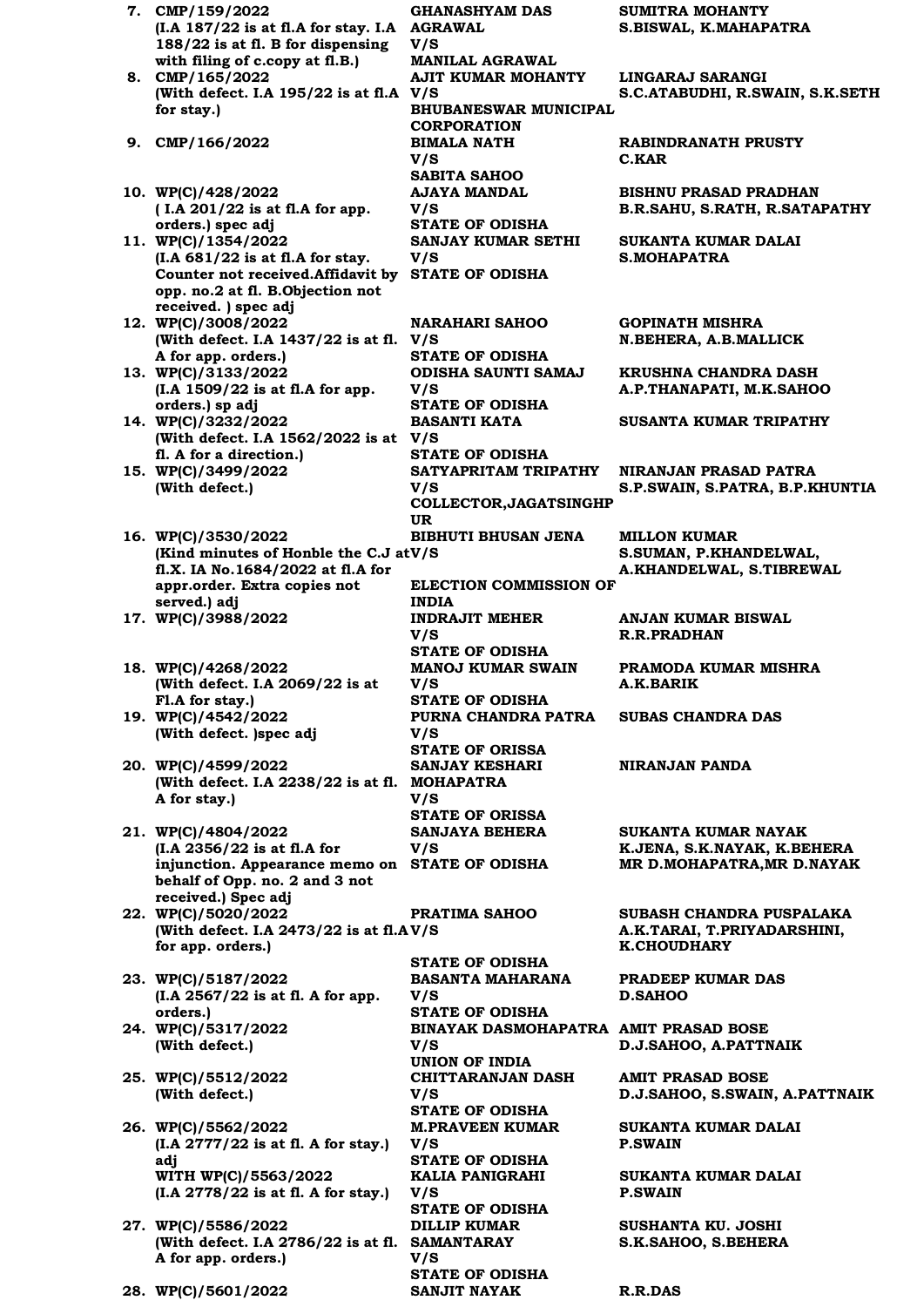- **29. WP(C)/5630/2022 (With defect. I.A 2811/22 is at fl. V/S A for stay.)**
- **30. WP(C)/5692/2022 (With defect. I.A 2854/22 is at fl. V/S A for app. orders.)**
- **31. WP(C)/5723/2022**  (With defect. I.A 2878/22 is at fl.A ASSOCIATION **for stay.) V/S** 
	-

**32. OJC/6411/1999 (M.C. No. 1696/2004 is at fl.B to implead the applicants as petitioner (PLRs of vide deceased petitioner no.1 already appeared through the previous counsel.).MC.1697/04 at fl-C for setting aside abatement. MC.1698/04 at fl-D for limitation. M.C. no. 875/06 at fl.E for an appr. order. A memo is at fl.I filed by the counsel for the opposite parties stating that OPs. 5,19 & 20 are dead. M.C. no. 103/2008 is at is at fl.H for substitution as successors of deceased OP No.5. M.C. no. 104/2008 is at is at fl.G for substitution as successors of deceased OP No.19. Steps for substitution vide deceased OP No.20 not yet taken. M.C. no.327/2008 is at fl.F for substitution as successors of deceased OP No.4.) spec adj**

- **33. CONTC(CPC)/113/2019 (I.A 24/22 is at fl. A for app. orders. A disposed of case.) adj**
- **34. WP(C)/4073/2022 (I.A 2689/ 22 is at fl. B for vacation of interim order dtd 09.02.2022 I.A 1977/22 is at fl. A for further orders reg stay.)MENTION**

**35. OJC/9527/1992 (With OJC 9292/92 a disposed of V/S case.)**

**36. OJC/9536/1992 (With OJC 9026/92 and OJC 9027/92 disposed of cases.)**

**37. WPC(OAC)/2201/2007 (With counter by opp. no.2 and rejoinder.)**

- **38. WPC(OA)/187/2013 (Counter filed.)**
- **39. WPC(OA)/191/2013 (Counter filed.)**
- **40. WPC(OA)/956/2013 ( With Counter)**
- **41. WPC(OA)/2359/2013 (With counter.)**

**PRINCIPAL SECY.TO GOVT., H AND UD DEPT.**

**NAND KISHOR AGRAWAL** 

**STATE OF ODISHA DILLIP KUMAR PRADHAN** 

**STATE OF ODISHA PHASE-V WELFARE STATE OF ORISSA**

### **FOR ORDERS**

**DHANESWAR V/S** 

**(With defect.) V/S G.K.NANDA, G.P.JENA**

**PRAFULLA KUMAR RATH A.BEHERA, L.N.PATEL, S.K.BEHERA, S.RATH**

**SRINIVAS MOHANTY K.PATRA, B.P.SHARMA, R.SAHOO, S.K.ACHARYA**

**NIRANJAN LENKA H.K.MOHANTA, N.LENKA, P.K.BARIK**

**M/S.R.K.PRUSTY U.K.NANDA, B.MAJHEE, D.DAS UPENDRANATH M/S. N.C. PATI, S.MISRA, N.SINGH,M.R. DASH,B.DAS** 

**GIRISH KUMAR PARIDA V/S ADITYA PRASAD PADHI, IAS SUBRAT KUMAR DAS V/S STATE OF ODISHA**

**M/S.MANOJ KUMAR MISHRA S.SENAPATI, A.MISHRA, J.SAHOO, S.PARIDA, S.DAS**

**SUKANTA KUMAR DALAI P.SWAIN, S.MOHAPATRA**

### **FOR ADMISSION**

**JANHABI** 

#### **COMMNR. -**

**JANABI V/S** 

**COMMNR. - TRAILOKYARANJAN DASH M/S.MANOJ KU.MISHRA V/S STATE OF ODISHA SUBAS CHANDRA DASH V/S STATE OF ODISHA UPENDRA NATH BARIK V/S STATE OF ODISHA NIMANI CHARAN MEHER V/S STATE OF ODISHA BISWANATH GOUDA V/S** 

**M/S.S.P.MISRA A.K.MISRA, SK.Q.MOHAMMED., R.K.PATNAIK, S.K.MISRA, M.R.MOHANTY**

**- M/S.S.P.MISHRA D.CHATERJEE, S.K.MISHRA, R.K.PATNAIK, M.R.MOHANTY, S.K.MOHAMMED, A.K.MISHRA**

**D.K.PATNAIK, B.K.MISHRA**

**M/S SURYA NARYAN PATNAIK N.K PANDA, U.K PATTNAIK,C.S PANDA**

**M/S R.K BISOI A. MOHARANA**

**M/S MANAS PATI S.KAR, P.DAS**

**SIBA PRASAD PATI**

**STATE OF ODISHA M/S.B.C.BASTIA, A.K.SAHOO,**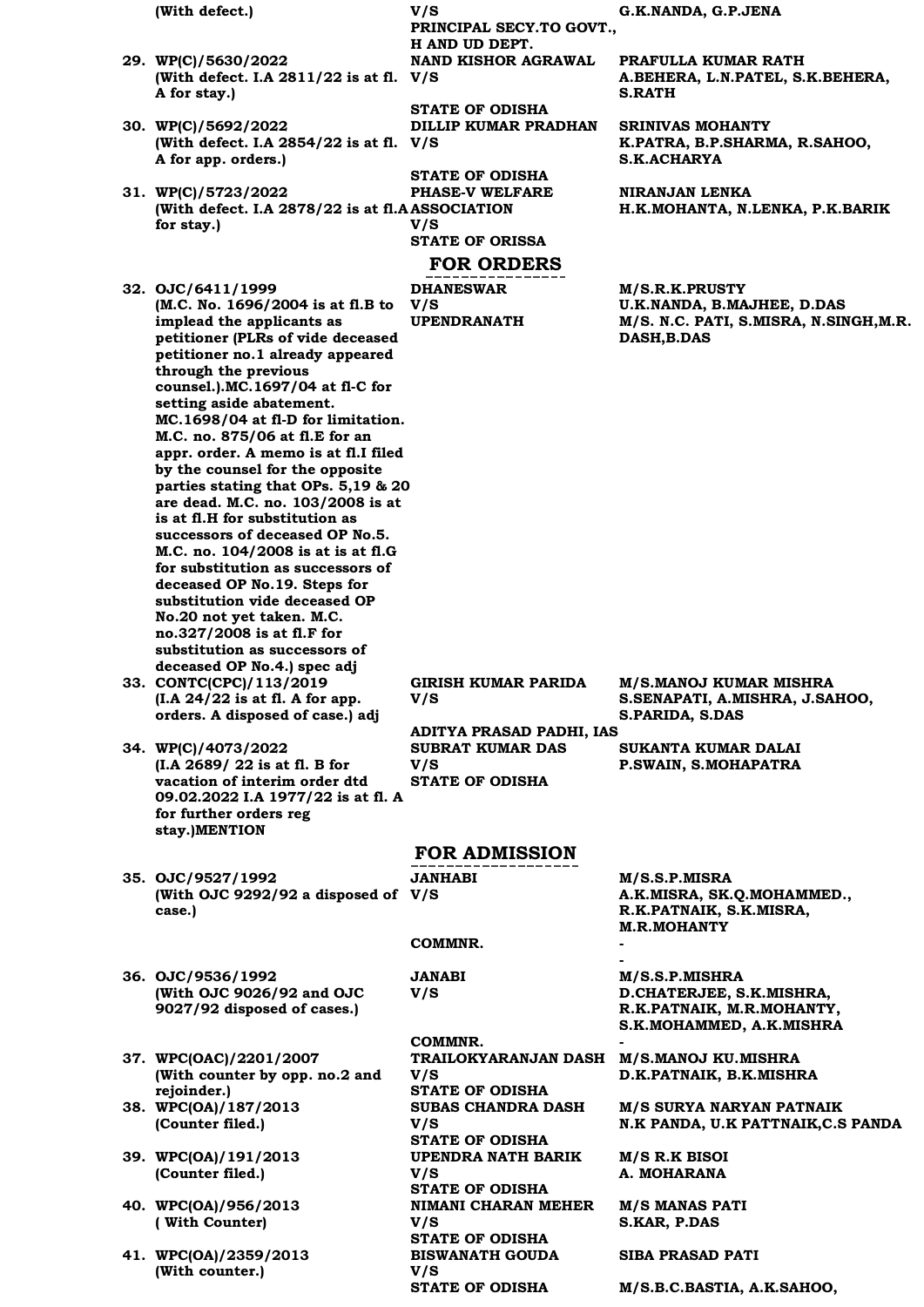- **42. WPC(OA)/2364/2013 (Counter not filed.)**
- **43. WPC(OA)/2430/2013 (Counter not filed.)**
- **44. WPC(OA)/2431/2013 (Counter filed.)**
- **45. WPC(OA)/2433/2013 (Counter filed.)**
- **46. WPC(OA)/2466/2013 (Counter filed.)**
- **47. CMP/1474/2018 (IA no.521/2021 at fl.B for extension of time. IA 1565/18 at fl. A for further order. A Part Heard matter)spec adj**

**WITH WP(C)/11253/2016 (MC. 12008/16 at fl. A for further V/S order.MC. 13784/16 at fl. C for further order.) BATA KRISHNA ROUT** 

**PRAFULLA KUMAR** 

**STATE OF ODISHA**

**STATE OF ODISHA**

**STATE OF ODISHA**

**STATE OF ODISHA**

**SANTOSH KUMAR** 

**STATE OF ODISHA**

**BHAGABAN NAYAK** 

**MOHINI KUMAR NAIK** 

**DR. SABYASACHI RAUT** 

**PATNAIK V/S** 

**V/S** 

**V/S** 

**V/S** 

**V/S** 

**PRADHAN V/S** 

- **48. CMP/652/2021 (I.A. 703/21 at fl.A for further order reg. stay. I.A. 704/21 at fl.B V/S for exemption of filing of c.copy. With counter by OPs. 1 to 4 and 6.) Spe .Adj. 49. CMP/708/2021**
- **(With defects. Un served notice returned from opp no. 2 and 3 with report addressee moved hence returned.) spec adj**
- **50. CMP/802/2021 (Counter filed by opp. party. Copy BUILDERS (P) LIMITED not served. I.A 900/2021 is at fl.A V/S for stay. undertaking filed by the ORISSA CONSTRUCTION advocate for sole op is at fl.B. Order no. 3, dtd 24.02.2022 may kindly be seen. A Part Heard matter.) sp adj**
- **51. WP(C)/4595/2021**  (Counter filed by opp.s 2 and 3. I.AV/S **2193/21 is at fl.A for further orders reg stay. I.A 2273/21 is at fl B for dispensing with filing of Original C.Copy of Annexure-3 and 7. I.A 2339/22 I.A 2339/22 is at fl.C for vacation of interim order. Counter affidavit to the intervention petition not received. Receipt showing service of copy of consolidation cause title not received. Receipt showing service of copy of W.P. on opp. no.4 not received.)With WP(C) 14907/18 and Wp(C) 12877/19 disposed of**
- **cases) sp adj 52. WP(C)/38540/2021 (I.A 2636/22 is at fl.A for early hearing. I.A 2635/22 is at fl.B for app orders.) sp adj BIMAL KUMAR SAHA V/S**
- **53. CMP/35/2022 (IA No. 41/2022 is at fl.A for**  dispensing with filing of C.copy of NARENDRA BISWAL M/S SWARUP KU **AMULYA SAMAL V/S**

**B.B.DALAI, T.K.BISWAL NIROJ KUMAR MAHAPATRA R. ROUTRAY, G. MISHRA**

**BIBHUTI BHUSAN BHUYAN NIROJ KUMAR MAHAPATRA R. ROUTRAY, G. MISHRA, S. RAJGURU**

**PRAFULLA KUMAR DAS**

**KRISHNA CHANDRA SAHU S.S. SAHU**

**BISWABIHARI MOHANTY J.N. PANDA, B. TRIPATHY, L. SAMAL**

**M/S.AMIT PRASAD BOSE D.J.SAHOO,S.S.DASH,S.K.HOTA,A.PATT NAIK BATAKRISHNA ROUT M/S.A.R.DASH,DR. N.SWAIN,A. MOHAPATRA,M/S S.N. PANDA, P.K. NAYAK, D.K. MOHAPATRA, A,K. SAHOO S.N.PANDA,K.S.SAHOO M/S A.R.DASH,DR.N.SWAIN,K.S.SAHOOM/S S.N.PANDA,D.K.MOHAPATRA,P.K.NAYAK M/S.K.B.KAR T.K.SAHOO BHAGABAN NAYAK M/S N.K. RATH, P.K. MOHANTY, M.M. PATNAIK, B.K. NAYAK,D.P. MOHAPATRAM/S A.P.BOSE,D.J.AHOO,S.K.HOTA** 

**M/S UTKAL CO-OPERATIVE DAYANANDA MOHAPATRA BANKING SOCIETY LTD. M.R.PRADHAN, P.K.SINGH DEO**

**RABINDRA KUMAR NAYAK M/S. M.M.PATNAIK, U.K.PATNAIK, M/S. D.P.MOHANTY, T.K.MOHANTY, P.K.SWAIN, M.PAL** 

**DINABANDHU SAHOO V/S** 

**M/S B.ENGINEERS AND CORPORATION LIMITED.**

**SUDHAKAR DAS** 

**SABITA RANJAN PATTNAIK P.PATTNAIK, D.PRADHAN, N.K.SENAPATI,D.PATTNAIK, R.SINGH PRAFULLA SAHOO MR DAMODAR DEO ,M.DEO,MISS S.S.DEO,S.K.DEO,D.DEO BANSHIDHAR BAUG M.R.BAUG, G.R.SAHOO, P.R.JETHI**

> **M/S RAJESH MISHRA,J.N.DAS,R.K.NATH,,P.PRADHAN ,M.R.PRADHAN,B.R.PATTNAIK**

**P.C.MISHRA S.K.SAMAL, B.P.MISHRA STATE OF ODISHA M/S.SUMANTA KU. NAYAK, A.B.PARIDA, S.DAS,M/S.S.K.DWIBEDI,R.K.MOHANTY, N.HOTA,K.MOHANTY** 

**SAILABALA JENA T.P.TRIPATHY, K.NANDA, J.JENA, S.MOHANTY, K.BADHEI, A.SAHU STATE OF ODISHA M/S MANAS CHAND,R.R.MISHRA,K.MANSINGH,A.SA HOO M/S S.ROY**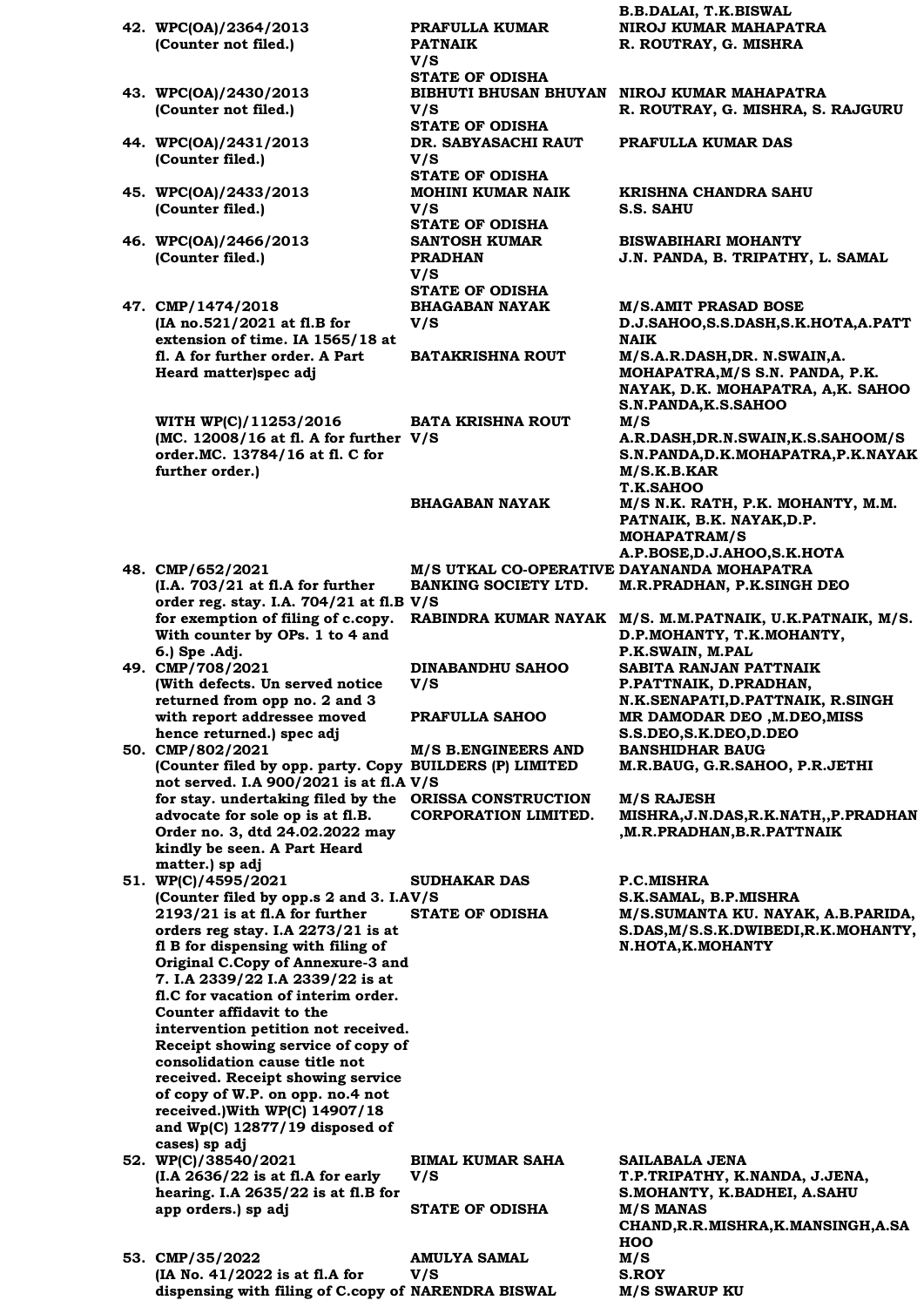**annexure-6. IA No. 42/2022 is at fl.B for further appropriate orders. ) spec adj PATTNAIK,P.PATNAIK,S.PATTNAIK 54. WP(C)/500/2022 (I.A 234/2022 is at fl.A for further V/S orders reg stay. Counter filed by opp.s 1 and 2. Copy not served. Objection to the counter not filed.) SP ADj BALABHADRA KUANR SUKANTA KUMAR DALAI S.MOHAPATRA, P.SWAIN STATE OF ODISHA WITH WP(C)/716/2022 ( IA no.354/2022 at fl.A for app.orders.Extra copies not served. Counter not received.) sp STATE OF ODISHA adj ZILLA ADIVASI KALYAN SANGHA, BALANGIR V/S ARJUNA CHARAN BEHERA R.K.DASH WITH WP(C)/1206/2022 (IA no.607/2022 at fl.A for app.order. Counter not received.Extra copies not served.) RAM CHANDRA HEMBRAM ABHILASH MISHRA V/S B.P.PANDA, D.BEHERA STATE OF ODISHA WITH WP(C)/1210/2022 (IA no.608/2022 at fl.A for app.order.Counter not received) sp STATE OF ODISHA adj KHELARAM HEMBRAM V/S ABHILASH MISHRA S.K.ROUTRAY, R.NAYAK WITH WP(C)/1211/2022 (IA no.609/2022 at fl.A for app.order.Counter not received) UDAY NATH MURMU V/S ABHILASH MISHRA B.P.PANDA, D.BEHERA STATE OF ODISHA WITH WP(C)/1213/2022 (IA no.612/2022 at fl.A for app.order. Counter not received) STATE OF ODISHA MANGALA MARANDI V/S ABHILASH MISHRA B.P.PANDA, D.BEHERA WITH WP(C)/1225/2022 (With defect. IA no.617/2022 at fl. V/S A for appropriate order. Counter STATE OF ODISHA not yet received.) spec adj LAXMIPRIYA PARIDA ASHOK KUMAR BEHERA M.B.SMRUTIRANJAN WITH WP(C)/1296/2022 (With defects. IA no.648/2022 at V/S fl.A for app.direction. Extra copies STATE OF ODISHA not served.Counter not received.) spec adj PRATAP KUMAR JENA AJAYA NAYAK B.RATH, S.PANDA, P.K.SAHOO 55. WP(C)/2729/2022 (IA 1318/2022 at fl. A for stay. IA COMPANY,BBSR 1334/2022 at fl. B for further app. V/S order.) spec adj RIDA INFRA PVT. LTD. ASOK MOHANTY K.K.MISHRA STATE OF ODISHA MR P.K.MOHANTY WITH WP(C)/31619/2021 (Counter filed by opp.s 2,3,4. I.A V/S No. 14553/21 at fl 'A' for appr. order.) RIDA INFRA PVT.LTD. ASOK MOHANTY K.MOHANTY,N.AGARAWALA** STATE OF ORISSA M/S. PRADIPTA KUMAR MOHANTY, **P.MOHANTY, P.K.PASAYAT, S.N.DASH 56. WP(C)/4049/2022 (I.A 1960/22 is at fl.A for stay. Order no.2, Dtd 23.02.2022 may kindly be seen.) Spec adj PRASANT KUMAR DALAI V/S SOUMYA MISHRA B.JENA, G.N.PARIDA, M.MOHANTY STATE OF ODISHA M/S PRONOY MOHANTY,P.K.PASAYAT,S.N.DASH 57. WP(C)/5056/2022**  (Counter filed by opp.s 2 and 6. I.ABIHARI DASH **2493/22 is at fl.A for app. orders. V/S Addl affidavit filed by the petitioner is at fl.B . Memo filed by the advocate for opp. no.2 at fl.C. Appearance memo for advocates appearing for opp. no.5 and 6 not received.) This matter will be taken up at 2.00 P.M. Sp BINOD DASH @ BINOD DEVI PRASAD DASH B.K.MISHRA, S.SATAPATHY GOVT. OF ODISHA MR P.MOHANTY SR ADV MR B.ROUTRAY SR ADV** 

### **COURT NO - V (4TH FLOOR) 04/03/2022**

**AT 10:30 AM**

### **THE HON'BLE MR. JUSTICE S.K.SAHOO**

**(THIS BENCH WILL FUNCTION THROUGH HYBRID ARRANGEMENT (VIRTUAL/PHYSICAL MODE.)**

**Learned counsel desirous of appearing through Virtual Mode shall intimate the name, item number, case details etc. to the Court Master through Mobile No.9777657726 between 8.00 P.M. to 10.00 P.M. on the previous date of the hearing of the case.**

**(SUPPLEMENTARY**

#### **LIST WILL BE TAKEN UP FIRST.)**

#### **FOR ORDERS - FRESH BAIL APPLICATIONS U/S 439 Cr.P.C.**

**1. BLAPL/8811/2021 (Re:Bail with defect. With BLAPL 4332/20, a dispd. of case.) MENTION**

**ALANGIR SEIKH V/S STATE OF ODISHA**

**SURYAKANTA DWIBEDI R.K.MAHANTA, K.MOHANTY**

**adj**

**2. BLAPL/11371/2021 KURTU MALLIK@ KUTRU SURYAKANTA DWIBEDI**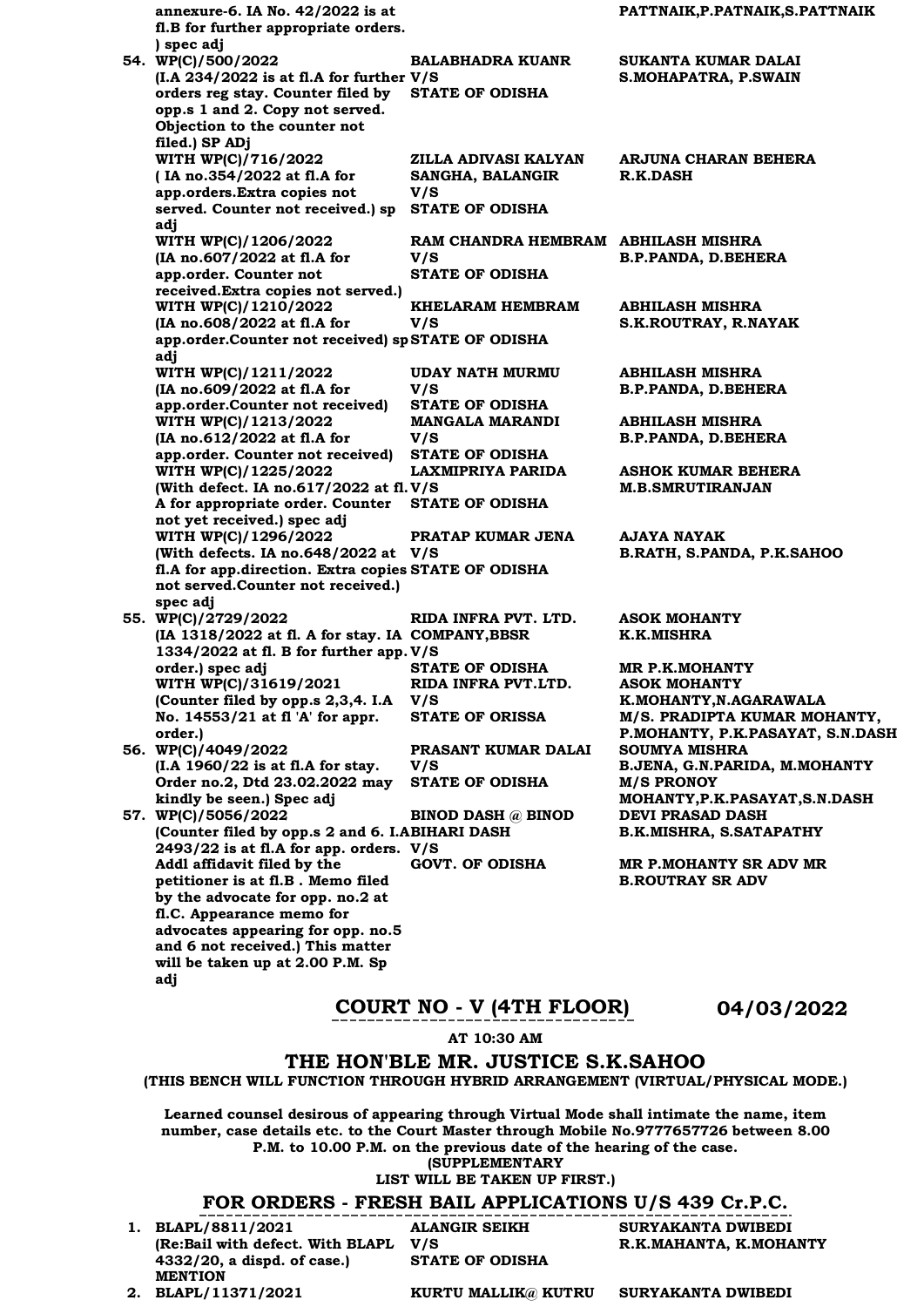| (Re:Bail with defect. With BLAPL<br>7876/20, a dispd. of case.)                         | <b>MALLICK</b><br>V/S                                                | R.K.MAHANTA, K.MOHANTY                                                                 |
|-----------------------------------------------------------------------------------------|----------------------------------------------------------------------|----------------------------------------------------------------------------------------|
| <b>MENTION</b>                                                                          | <b>STATE OF ODISHA</b>                                               |                                                                                        |
| 3. BLAPL/157/2022<br>(Re:Bail with defect. With BLAPL                                   | <b>CHATURBHUJA LUHA</b><br>V/S                                       | SURYAKANTA DWIBEDI<br>R.K.MAHANTA, K.MOHANTY, U.MISHRA                                 |
| 1874/19 & 9148/20, both dispd.<br>of cases.) MENTION                                    | <b>STATE OF ODISHA</b>                                               |                                                                                        |
| FOR ORDERS - ADJOURNED BAIL APPLICATIONS U/S 439 Cr.P.C.                                |                                                                      |                                                                                        |
| 4. BLAPL/7007/2020                                                                      | <b>MANOJ GOCHAYAT</b>                                                | M/S.J.NAYAK A.DASH S.MOHANTY                                                           |
| (Re:Bail with defect. With BLAPL<br>1449/17 & 99/21, both dispd. of<br>cases.) Spec.Adj | V/S<br><b>STATE OF ODISHA</b>                                        |                                                                                        |
| 5. BLAPL/6/2021<br>(Re:Bail with defect. Report along V/S                               | <b>KAPILA@KAPILESH BHOI</b>                                          | SANTOSH KUMAR DASH                                                                     |
| with statement of copies of PW.1 STATE OF ODISHA<br>to 11 at fl.A. Report w.r.t Or.     |                                                                      | M/S.MOHENDRA KUMAR MOHAPATRA<br><b>S.KHAN</b>                                          |
| no.05 at fl.B. With BLAPL<br>1138/19, a dispd. of case.) Spec.<br>Adi.                  |                                                                      |                                                                                        |
| 6. BLAPL/543/2021                                                                       | UMA SHANKAR PATRO                                                    | <b>MR.ASOK MOHANTY PRATIK DASH</b>                                                     |
| (IA.1310/21 at fl.B for appr. order. V/S<br>Copy not served. Affdvt. at fl.A.)          |                                                                      | M/S.A.KHANNA R.MOHAPATRA<br>A.MOHAPATRA A.S.PAUL                                       |
| <b>MENTION</b>                                                                          |                                                                      | <b>S.A.PATTNAIK</b>                                                                    |
| <b>WITH BLAPL/541/2021</b>                                                              | <b>REPUBLIC OF INDIA</b><br>UMA SHANKAR PATRO                        | <b>MR.SARTHAK NAYAK</b><br><b>MR.ASOK MOHANTY PRATIK DASH</b>                          |
| (THIS CASE STANDS ADJ. TO                                                               | V/S                                                                  | <b>M/S.A.KHANNA R.MOHAPATRA</b>                                                        |
| <b>WEEK COMMENCING FROM 20TH</b><br>JUNE, 2022.) MENTION                                |                                                                      | A.MOHAPATRA A.S.PAUL<br><b>S.A.PATTNAIK</b>                                            |
|                                                                                         | REPUBLIC OF INDIA                                                    | <b>MR.SARTHAK NAYAK</b>                                                                |
| <b>WITH BLAPL/542/2021</b>                                                              | UMA SHANKAR PATRO<br>V/S                                             | <b>MR.ASOK MOHANTY PRATIK DASH</b><br>M/S.A.KHANNA R.MOHAPATRA<br>A.MOHAPATRA A.S.PAUL |
|                                                                                         |                                                                      | <b>S.A.PATTNAIK</b>                                                                    |
| 7. BLAPL/1449/2021                                                                      | <b>REPUBLIC OF INDIA</b><br>SUNDAY @ SANDAY PUTEL SUSHANTA KU. JOSHI | <b>MR.SARTHAK NAYAK</b>                                                                |
| (IA.124/22 at fl.K for interim bail. V/S                                                |                                                                      | S.BEHERA, S.SAHOO                                                                      |
| Copy not served. To obtain<br>instruction. With BLAPL                                   | <b>STATE OF ODISHA</b>                                               |                                                                                        |
| 2066/2020, a dispd. of case.)                                                           |                                                                      |                                                                                        |
| Spec. Adj.<br>8. BLAPL/3689/2021                                                        | <b>MANONITA MALI</b>                                                 | <b>MR.A.P.BOSE</b>                                                                     |
| (Re:Bail with Defect. With BLAPL V/S<br>2474/20, a dispd. of case.) Spec.               | <b>STATE OF ODISHA</b>                                               |                                                                                        |
| Adj.                                                                                    |                                                                      |                                                                                        |
| 9. BLAPL/3774/2021<br>(Re:Bail with Defect. Photo copy of UPADHYAYA                     | PRADIPTA KUMAR                                                       | <b>DEVASHIS PANDA</b><br><b>S.PANDA</b>                                                |
| entire order sheet at fl.K.<br>Surrender Certificate at fl.B. To                        | V/S<br><b>STATE OF ODISHA</b>                                        |                                                                                        |
| take instruction. With BLAPL<br>2448/20, a dispd. of case.) Spec.                       |                                                                      |                                                                                        |
| Adj.<br>10. BLAPL/3810/2021                                                             | <b>DIBAKARA KANHAR</b>                                               | <b>JUGALA KISHORE PANDA</b>                                                            |
| (Re:Bail with defect. With BLAPL<br>2778/2020, a dispd. of case.)                       | V/S<br><b>STATE OF ODISHA</b>                                        | S.S.DASH, B.KARNA                                                                      |
| Spec. Adj.                                                                              |                                                                      |                                                                                        |
| 11. BLAPL/4120/2021<br>(Re:Bail with defect. With BLAPL                                 | <b>MADHUSUDAN</b><br><b>ROUT@MUNA</b>                                | M/S. HARIPAD<br>MOHANTY, K.SATTAR, MD. MASHULLAH, T                                    |
| $1432/21$ , a dispd. of case.)                                                          | V/S                                                                  | .K.JENA, ANIRUDHA DAS                                                                  |
| Spec.Adj.                                                                               |                                                                      | A.DAS, A.DAS, S.C.MISHRA, ANITA<br><b>SAHOO</b>                                        |
|                                                                                         | <b>STATE OF ODISHA</b>                                               |                                                                                        |
| 12. BLAPL/4427/2021<br>(Re:Bail with defect. With BLAPL                                 | RABINDRA KUAMR SAHU<br>V/S                                           | M/S. PRAVASH. CH. JENA, P.C.<br>DAS, A. MOHANTY, SANTOSH KUMAR                         |
| 707/21, a dispd. of case.) Spec.                                                        |                                                                      | <b>NANDA</b>                                                                           |
| Adj.                                                                                    | <b>STATE OF ODISHA</b>                                               | A.NANDA                                                                                |
| 13. BLAPL/5232/2021                                                                     | <b>SANI HARAKA</b>                                                   | ARIJEET MISHRA                                                                         |
| (Re:Bail with defect & to produce V/S                                                   |                                                                      | S.K.JENA, S.BISWAL, R.MAHATA                                                           |
| C.D. With BLAPL 8713/2020, a<br>dispd. of case.) Spec. Adj.                             | <b>STATE OF ODISHA</b>                                               |                                                                                        |
| 14. BLAPL/6307/2021                                                                     | DEBENDRA KHORA                                                       | PRASANTA KUMAR SAHOO                                                                   |
| (IA.832/21 at fl.B for interim bail. V/S<br>Report at fl.K. With BLAPL                  |                                                                      | S.K.BARAL, S.P.SAHOO,<br><b>PVS.N.ACHARYA</b>                                          |
| 4331/2020, a dispd. of case.)                                                           | <b>STATE OF ODISHA</b>                                               |                                                                                        |
| Spec. Adj.<br>15. BLAPL/6558/2021                                                       | AMIT @ MANTU @ MANOJ                                                 | <b>DEBASHIS MITRA</b>                                                                  |
| (Reg : Bail with defect &<br>Production of CD. With BLAPL                               | <b>KU PATRA</b><br>V/S                                               |                                                                                        |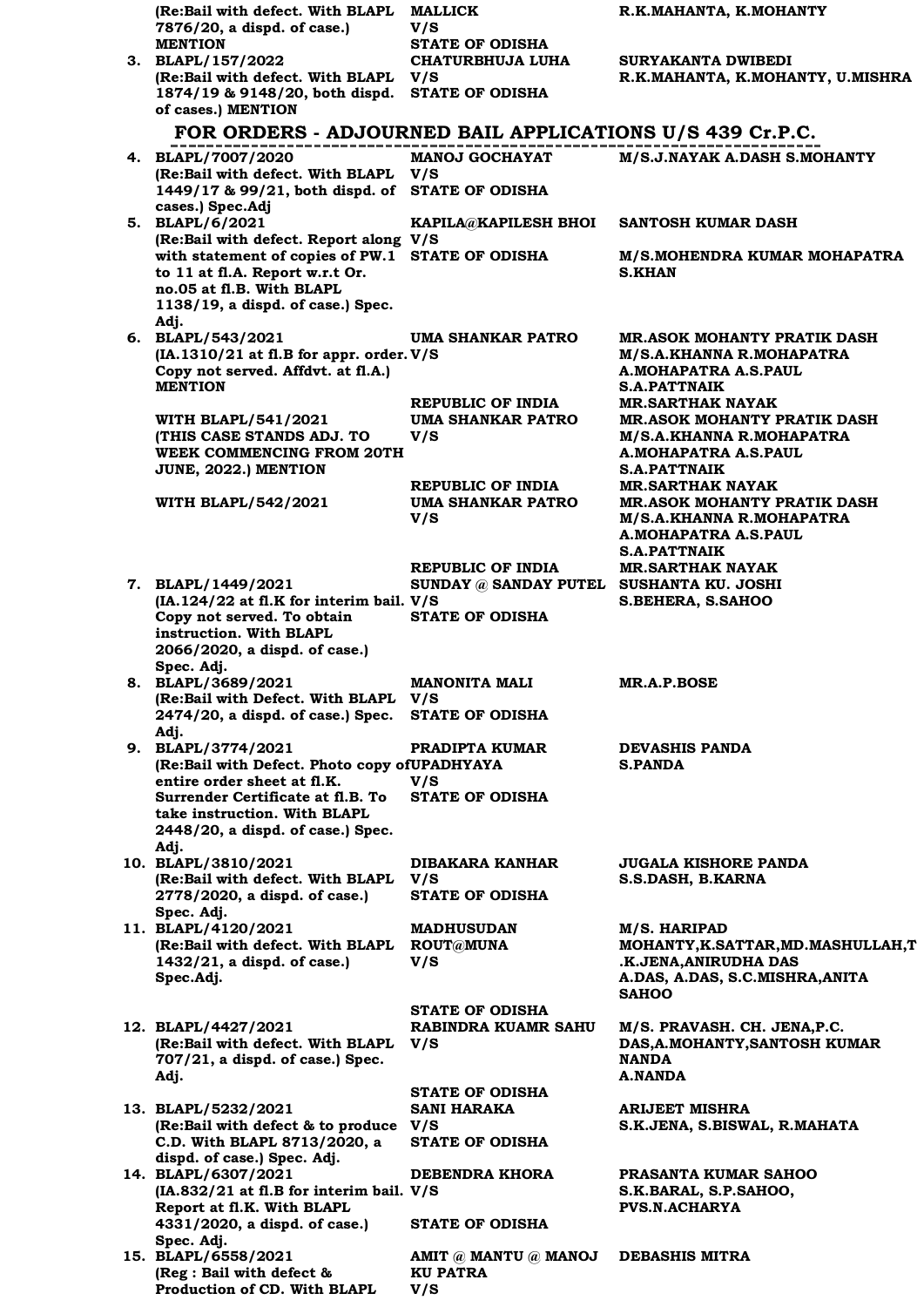**4150/2020, a dispd. of case.) Spec.Adj. STATE OF ODISHA 16. BLAPL/6966/2021 (Status report at fl. B. Reg : Bail with Defect. With BLAPL 7379/2020, a dispd. of case.) Spec.Adj. SIBA BEHERA V/S SANTUN SARANGI A.MOHANTY, S.K.SARANGI STATE OF ODISHA M/S AMARENDRA DAS, A. DAS, S.C. MISHRA, A. SAHOO WITH BLAPL/6967/2021 (I.A. 31/22 at fl.B for interim bail. V/S Copy not served. Deposition copy STATE OF ODISHA not yet filed.With BLAPL 7380/2020, a dispd. of case.) TRINATH BEHERA SANTUN SARANGI A.MOHANTY, S.K.SARANGI 17. BLAPL/7346/2021 (IA.299/22 at fl.A for interim bail. V/S With BLAPL 2586/2020, a dispd. STATE OF ODISHA of case.) Spec. Adj. PRIYABRATA DAS @ BABU MANAS CHAND R.R.MISHRA, K.MANSINGH, A.SAHOO 18. BLAPL/8267/2021 (Surrender Certificate at fl.K. IA.171/22 at fl.M for extension of V/S interim bail. Copy not served. With BLAPL 5342/20 & 2299/21, both dispd. of cases.) Spec. Adj. DILLIP KUMAR MOHARANA@ TUTU DEVASISH PANDA S.PANDA STATE OF ODISHA 19. BLAPL/8384/2021 (Re:Bail with defect. With BLAPL 2084/21, a dispd. of case.) Spec. Adj. TAPAN KUMAR JENA V/S UNMESH CHANDRA JENA A.JENA, G.DAS STATE OF ODISHA 20. BLAPL/8404/2021 (Re:Bail with defect. To obtain instruction. With BLAPL 4802/19 & 2815/20, both dispd. of cases.) STATE OF ODISHA Spec. Adj. MUJEEB KHAN V/S SASWAT KUMAR ACHARYA S.PHOGLU, R.P.MOHAPATRA, J.B.JENA, S.DASH, A.AGARWAL, J.SAHOO WITH BLAPL/11112/2021 (Re:Bail with defect. Report at fl.A.) Spec. Adj. SEKH SABBIR@ KALIA KHAN V/S SATYA RANJAN MULIA R.C.MOHARANA, R.R.NAYAK, H.K.SINGH STATE OF ODISHA 21. BLAPL/8560/2021 (Re:Bail with defect & to produce V/S C.D. Status Report along with photocopy of order sheet at fl. A. STATE OF ODISHA With BLAPL 3270/20, a dispd. of case) Spec. Adj. ANUJ KUMAR TAMARKAR MR. DEVASIS PANDA,SABYASACHI MISHRA D.MOHAPATRA, S.MOHAPATRA 22. BLAPL/8585/2021 (Re:Bail with defect. Status report V/S alongwith C.copy of depositions at STATE OF ODISHA fl.A. Addl. affdvt. at fl.B. With BLAPL 5010/17 & 8402/19, both dispd. of cases.) Spec. Adj. KULAMANI BEHERA DEVASHIS PANDA S.PANDA 23. BLAPL/9902/2021 (Re:Bail with defect. Addl. document at fl.C. Report at fl.K. With BLAPL 6081/17, a dispd. of case.) Spec. Adj. BECHU @ BECHU YADAV V/S RAKESH KUMAR DAS G.N.PARIDA STATE OF ODISHA 24. BLAPL/9908/2021 (Surrender certificate at fl.K. Report at fl.B. With BLAPL 3273/20 & 2240/21, both dispd. of cases.) Spec. Adj. SANTOSH KUMAR PANDA @ DEVASHIS PANDA SANTU PANDA @ SANTOSH PANDA V/S STATE OF ODISHA 25. BLAPL/10174/2021 (Re:Bail with defect. Copy not served. To produce the C.copy of STATE OF ODISHA deposition. With BLAPL 7503/2020, a dispd. of case.) Spec. Adj. TUNA@ SANATAN MUNDA V/S AKSHAYA KUMAR SAHOO B.K.NAYAK 26. BLAPL/10772/2021 (Reg : Bail with Defects. With BLAPL. 3152/17 & 3894/20 Both STATE OF ODISHA Disp. of cases.) Spec.Adj. BABU@ UMAKANTA DAS V/S TANMAYA KUMAR MOHANTY S.R.DAS 27. BLAPL/11128/2021 (I.A. 1335/21 at fl. A for interim V/S Bail. Reg : Bail with Defect. With STATE OF ODISHA BLAPL. 1708./21 A Disp. of case.) Spec.Adj. OKILA@ ANIL SAMAL BIPLAB KUMAR DASH A.ROUT 28. BLAPL/11561/2021 (Reg : Bail with Defect. With BLAPL. 3653/20 A Disp. of case.) STATE OF ODISHA Spec.Adj. SURENDRA PURTY V/S SOUBHAGYA KUMAR DASH S.K.TRIPATHY 29. BLAPL/11565/2021 (Re:Bail with defect & to produce V/S C.D. With BLAPL 3078/21, a RAJENDRA PAL@ BHOLA SWADHA RATH STATE OF ODISHA**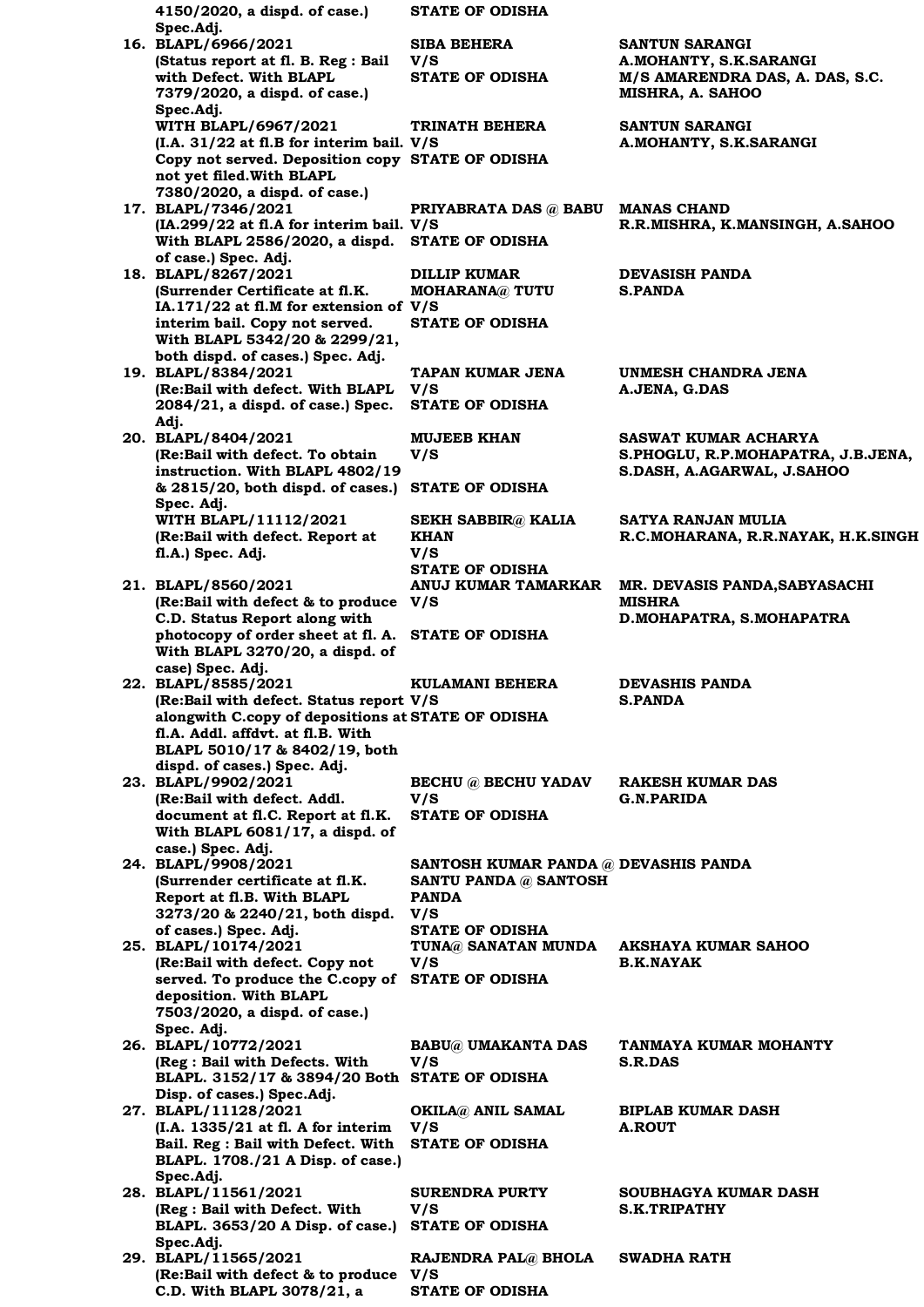**dispd. of case.) Spec. Adj.**

**30. BLAPL/11612/2021 (IA.53/22 at fl.A for further order V/S re:interim bail. To obtain instruction. No affdvt. filed. With BLAPL 5254/21, a dispd. of case.) Spec. Adj.**

**31. CRLMC/1706/2020 (Endorsement of DR(J) dtd. 09.04.21 may kindly be seen. IA.1178/20 at fl.A for stay. To produce C.D.Report at fl. A) Spec.Adj.**

**BISHNU PRASAD SAHU STATE OF ODISHA**

**SUBHRANSHU DASH S.PANDA, R.SWAIN**

### **FOR ADMISSION**

**KSHYITISH MUND V/S STATE OF ODISHA** **SUKANTA KUMAR DALAI S.MOHAPATRA, X**

### **COURT NO - II (3RD FLOOR) 04/03/2022**

#### **AT 10:30 AM**

### **THE HON'BLE MR. JUSTICE K.R.MOHAPATRA**

**(THIS BENCH WILL FUNCTION THROUGH HYBRID ARRANGEMENT (VIRTUAL/PHYSICAL MODE.)**

**Learned counsel desirous of appearing through Virtual Mode shall intimate the name, item number, case details etc. to the Court Master through Mobile No.9437072294 between 8.00 P.M. to 10.00 P.M. on the previous date of the hearing of the case.**

#### **OLD MATTERS**

**BIRANCHI DEEP** 

**V/S** 

**1. OJC/3191/1999 (I.A. no.6497/2000 at fl.A for further orders reg. stay. SR of OP no.10 not received. With OJC no.1298/86, a disp. of case. )Adj.**

**M/S.B.PUJARI R.MOHANTY STATE M/S.R.K.MOHANTY,D.MOHANTY,P.K.RA THA.P.BOSE,S.N.BISWAL,P.K.SAMANTRA Y** 

### **FRESH ADMISSION - EARLY DISPOSAL OF PROCEEDINGS PENDING BEFORE REVENUE AUTHORITIES**

**2. WP(C)/25354/2021 (Report of ASR at FL.10 may kindly be seen. ) BENUDHAR MALLICK V/S PRAGNAYA NANDA PATTNAIK P.SAHU, K.N.MUDULI STATE OF ODISHA 3. WP(C)/38619/2021 (With defects.)Spec. Adj. BAIKUNTHA NATH PRADHAN V/S SANGRAMJIT PANDA S.THAKUR TAHASILDAR,NUAGAON 4. WP(C)/3878/2022 (With defect.) DINESH KUMAR MODI V/S JAYDEEP PAL L.DASH, A.PAL, S.R.PRADHAN, C.MOHAPATRA, A.ACHARYA TAHASILDAR,CUTTACK SADAR WITH WP(C)/3881/2022 (With defect.) MAHESH KUMAR MODI V/S JAYDEEP PAL L.DASH, A.PAL, S.R.PRADHAN, C.MOHAPATRA, A.ACHARYA TAHASILDAR,CUTTACK SADAR 5. WP(C)/4448/2022 (With defect.) BIJAYA KUMAR SAHOO V/S SUDHIR KUMAR MALLICK G.MALLICK COMMNR., LR AND S, ODISHA WITH WP(C)/4707/2022 (With defect.) SARAT CHANDRA MALLIK SUDHIR KUMAR MALLICK V/S G.MALLICK COMMNR, LR AND S, ODISHA WITH WP(C)/4708/2022 (With defect.) MAHENDRA BEHERA V/S SUDHIR KUMAR MALLICK G.R.MALLICK THE COMMNR.,LAND RECORDS AND SETTLEMENT,ODISHA WITH WP(C)/4710/2022 (With defect.) SARAT CHANDRA MALLIK V/S SUDHIR KUMAR MALLICK G.MALLICK COMMNR., LR AND S, ODISHA 6. WP(C)/4736/2022 (Order no. 1 may kindly be seen.) V/S Spec. Adj. ROSAN ARA MOHENDRA KUMAR MOHAPATRO S.KHAN, P.K.BEHERA TAHASILDAR,JAIPATNA WITH WP(C)/4738/2022 (with defect. Order no. 1 may kindly be seen.) Spec. Adj. JAMIL AHAMAD V/S MOHENDRA KUMAR MOHAPATRO S.KHAN, P.K.BEHERA TAHASILDAR,JAIPATNA FRESH ADMISSION- MUTATION AND SETTLEMENT MATTER PRAFULLA KUMAR BISWAL SANATAN DAS**

**7. WP(C)/32448/2021 (I.A. No. 14948/21 at fl. A for stay. V/S** 

**M.K.SAHU, S.K.SWAIN, P.P.MOHANTY**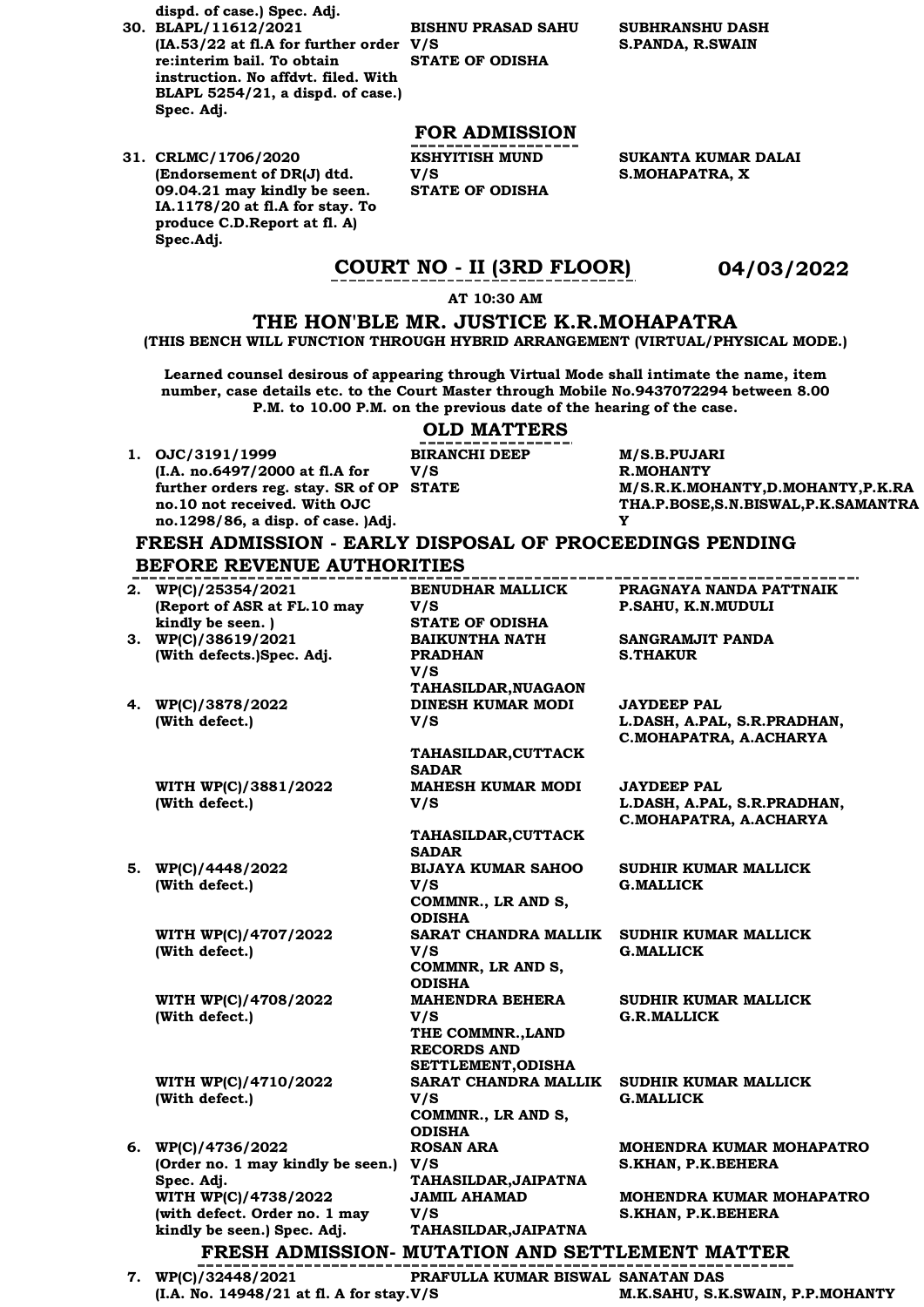| With W.P(C) Nos.<br>1290/05,27451/2017 & 6540/18,                                 | <b>STATE OF ODISHA</b>                                 |                                                                                           |
|-----------------------------------------------------------------------------------|--------------------------------------------------------|-------------------------------------------------------------------------------------------|
| all are disp. of cases.) Spec. Adj.                                               |                                                        |                                                                                           |
| 8. WP(C)/32687/2021                                                               | BANAMALI PRADHAN                                       | <b>GOUTAM CHARAN ROUT</b>                                                                 |
| (Order no.5 may kindly be seen.<br>With defects. IA No.15087/21 at                | V/S<br>THE STATE OF ODISHA                             | D.K.SWAIN, L.SWAIN<br>M/S.DEVAVRAT DEVESH, B.BAUG,                                        |
| fl.A for appr. orders.) Spec. Adj.                                                |                                                        | M.R.BAUG, G.R.SAHOO, R.R.JETHI                                                            |
| 9. WP(C)/4011/2022<br>(Order no.1 may kindly be seen                              | ABHIMANYU MANGARAJ<br>V/S                              | NIRANJAN PANDA<br>P.K.PATTANAIK                                                           |
| reg. instruction. with                                                            | <b>STATE OF ODISHA</b>                                 |                                                                                           |
| defects.)Spec. Adj.                                                               |                                                        |                                                                                           |
| 10. WP(C)/4839/2022<br>(With defects. IA no.2375/22 at                            | <b>DAMODAR SAHOO</b><br>V/S                            | <b>HRUDANANDA MOHAPATRA</b><br>A.NAYAK, Z.M.WALLACE                                       |
| Fl.A for stay. IA No.2784/22 at                                                   | <b>STATE OF ODISHA</b>                                 |                                                                                           |
| Fl.B for impletion of party.<br>Consolidated cause title filed in                 |                                                        |                                                                                           |
| advance. Order No.1 may kindly be                                                 |                                                        |                                                                                           |
| seen. with a Dispd. of Case in                                                    |                                                        |                                                                                           |
| WP(C) No.26746/21) Adj. Case.<br>WITH WP(C)/37967/2021                            | <b>DAMODAR SAHOO</b>                                   | <b>H.N.MOHAPATRA</b>                                                                      |
|                                                                                   | V/S                                                    | A.NAYAK, ZENISH MARY WALLACE                                                              |
| 11. WP(C)/5171/2022                                                               | <b>STATE OF ODISHA</b><br><b>JAYANTI SAHOO</b>         | <b>DEBASIS PANIGARHI</b>                                                                  |
| (With defect.)                                                                    | V/S                                                    | A.PANIGRAHI                                                                               |
|                                                                                   | <b>COMMNR., CONSOLIDATION</b>                          |                                                                                           |
|                                                                                   | AND SETTLEMENT, ODISHA                                 |                                                                                           |
|                                                                                   | <b>FRESH ADMISSION - CONSOLIDATION MATTERS</b>         |                                                                                           |
| 12. WP(C)/2647/2022<br>(With defects. I.A. No.1274/2022 V/S                       | KISHOR KUMAR BADAJENA NITYANANDA BEHURIA               | N.NAYAK, N.BEHURIA, P.K.MSHRA                                                             |
|                                                                                   |                                                        | at fl.A for stay. Caveat no.1274/21COMMNR. CONSOLIDATION M/S. BIDYADHAR PRADHAN(CAVEATOR) |
| at fl.B filed on 05.10.2021 and<br>W.P.(C) no. 2647/22 filed on                   | AND SETTLEMENT, ODISHA                                 |                                                                                           |
| 25.01.2022, after expiry of (90                                                   |                                                        |                                                                                           |
| days) caveat. Report reg. caveat by                                               |                                                        |                                                                                           |
| the filling Asst. dtd. 03/03/2022<br>may kindly be seen. )Spec. Adj.              |                                                        |                                                                                           |
| WITH WP(C)/2644/2022                                                              | KISHOR KUMAR BADAJENA NITYANANDA BEHURIA               |                                                                                           |
| (With defects. I.A. no.1268/2022)<br>at fl.A for stay. Caveat no.1275/21          | V/S                                                    | N.NAYAK, P.K.ROUT, N.BEHURIA,<br>P.K.MISHRA                                               |
|                                                                                   |                                                        |                                                                                           |
| at fl.B filed on 05.10.2021 and                                                   |                                                        | COMMNR. CONSOLIDATION M/S. BIDYADHAR PRADHAN(CAVEATOR)                                    |
| W.P.(C) no. 2644/22 filed on                                                      | AND SETTLEMENT, ODISHA                                 |                                                                                           |
| 25.01.2022, after expiry of (90                                                   |                                                        |                                                                                           |
| days) caveat. Report reg. caveat by<br>the filling Asst. dtd. 03/03/2022          |                                                        |                                                                                           |
| may kindly be seen.)Spec. Adj.                                                    | RAMAKANTA DALAI                                        | <b>DWARIKA PRASAD MOHANTY</b>                                                             |
| 13. WP(C)/3809/2022<br>(With defects. I.A. No.1828/22 at                          | V/S                                                    | R.K.NAYAK, T.K.MOHANTY, P.K.SWAIN,                                                        |
| fl.A for stay. Consolidated writ                                                  |                                                        | M.PAL, R.MOHANTY                                                                          |
| petition filed. copy not served.)<br>Spec. Adj.                                   | <b>PADMINI DAS</b>                                     |                                                                                           |
| 14. WP(C)/4849/2022                                                               | <b>NIRUPAMA DAS</b>                                    | PRAKASH K. MISHRA                                                                         |
| (with defect no.6)                                                                | V/S                                                    | R.K.SAHOO, A.K.DAS, B.L.BAL,                                                              |
|                                                                                   | <b>STATE OF ODISHA</b>                                 | S.MISHRA, S.S.SATYADARSHI                                                                 |
|                                                                                   | <b>FRESH ADMISSION - OLR MATTERS</b>                   |                                                                                           |
| 15. WP(C)/2501/2022                                                               | SURENDRANATH PANDA                                     | LAXMI NARAYAN RAYATSINGH                                                                  |
| (Defect no. 6 & 11 not removed as V/S                                             |                                                        | <b>S.N.BEHERA, S.MOHANTY</b>                                                              |
| per order no 1 dtd. 15.02.2022.) TAHASILDAR, PURI<br>Adj. case.                   |                                                        |                                                                                           |
|                                                                                   | <b>FRESH ADMISSION</b>                                 |                                                                                           |
| 16. WP(C)/18606/2018                                                              | <b>MD. AWAYS BARI</b>                                  | <b>MR B.S. TRIPATHY</b>                                                                   |
| (with defects. IA No.15754/18 at                                                  | V/S                                                    | MR. L.K BEHERA, A. TRIPATHY AND                                                           |
| Fl.A for dispensing with filing of                                                |                                                        | <b>A.SAHOO</b><br>M/S.S.MISHRA(A.S.C.)                                                    |
| C.Copy of Annex.1 & 2. Counter<br>not yet received. Order No.3,                   | TAHASILDAR, BBSR AND<br><b>ANOTHER</b>                 |                                                                                           |
| dtd.03.01.19 may kindly be seen.)                                                 |                                                        |                                                                                           |
| <b>MENTION</b><br>17. WP(C)/37500/2021                                            | NIROD JENA                                             | RANJIT MOHANTY                                                                            |
| (Reg. production of registered sale V/S                                           |                                                        |                                                                                           |
| deed no. 1400 dtd.1.10.1987.) Adj.STATE OF ODISHA<br>case.                        |                                                        |                                                                                           |
| 18. WP(C)/39841/2021                                                              | <b>BIBHUTI BHUSAN DAS</b>                              | PRAMODA KUMAR MISHRA                                                                      |
| (With defect. Order no. 2 may                                                     | V/S                                                    |                                                                                           |
| kindly be seen.)Adj. case.<br>19. WP(C)/40272/2021<br>(I.A. 18810/21 at fl. A for | <b>STATE OF ODISHA</b><br><b>DURYODHAN SAHU</b><br>V/S | SUKANTA KUMAR DALAI<br><b>P.SWAIN</b>                                                     |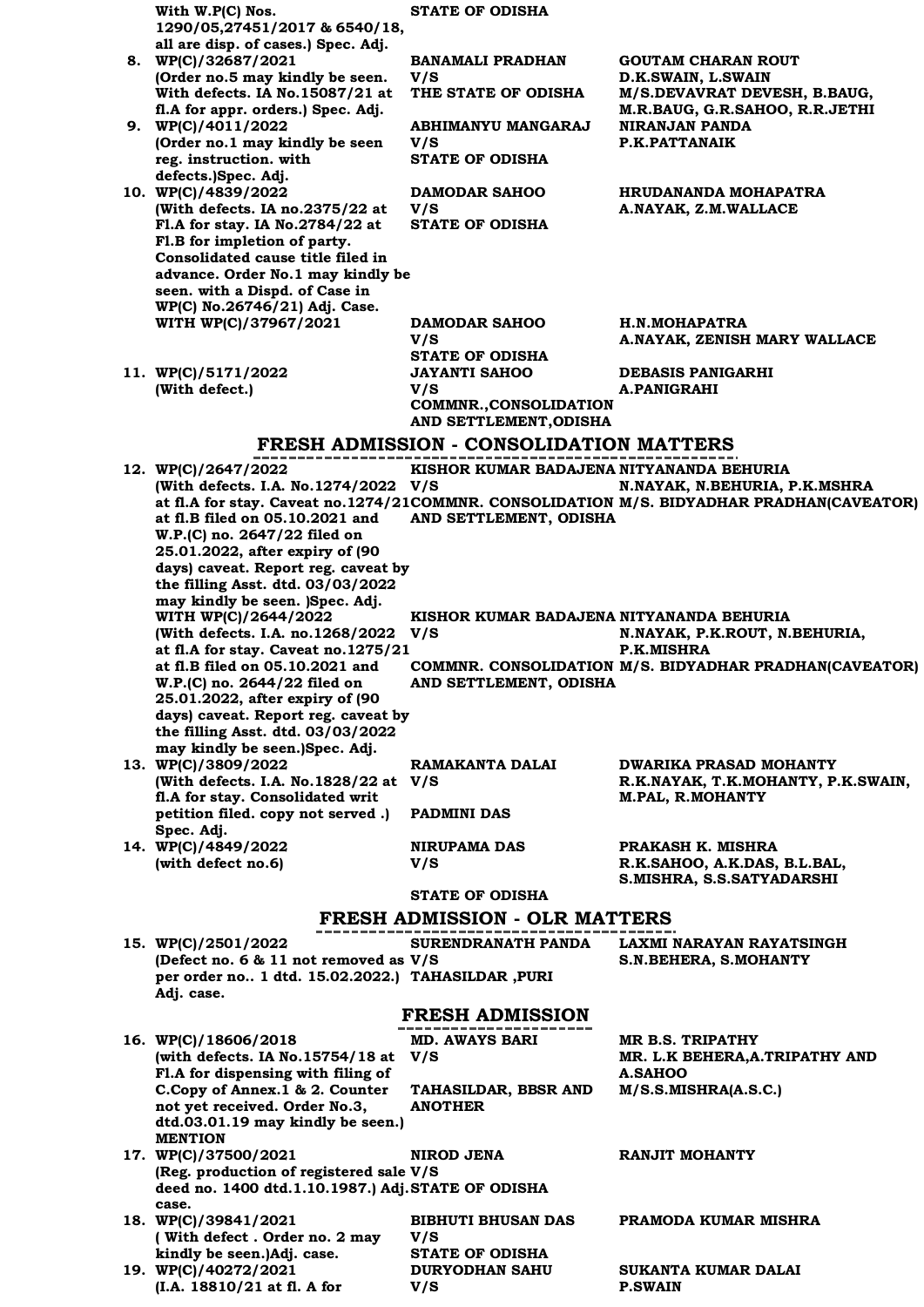| appr.order.)Spec. Adj.<br>20. WP(C)/741/2022                                                    | <b>STATE OF ODISHA</b><br><b>BALABHADRA TRIPATHY</b>                     | <b>BIJAYA KUMAR BEHERA</b>                                   |
|-------------------------------------------------------------------------------------------------|--------------------------------------------------------------------------|--------------------------------------------------------------|
| (Reg. instructions. Order no. 2)<br>dtd. 23.02.2022 may kindly be                               | V/S<br><b>STATE OF ODISHA</b>                                            |                                                              |
| seen.) Adj. case.<br>21. WP(C)/4071/2022<br>(With defect. IA. 1976/22 at FL.A CHOUDHURY         | ARADHANA RAY                                                             | NRUSINGHA CH. ROUT<br>S.K.PADHI, D.K.PARIDA                  |
| for appr. order.)                                                                               | V/S                                                                      |                                                              |
|                                                                                                 | <b>STATE OF ODISHA</b>                                                   |                                                              |
|                                                                                                 | <b>FRESH ADMISSION - CONTEMPT MATTERS</b>                                |                                                              |
| 22. CONTC/7396/2021<br>(With W.P(C) No.15223/2021 a<br>disp. of case.) Adj. case.               | <b>SUKADEV SARAN SINGH</b><br>V/S<br>UMASHANKAR BEHERA,<br><b>O.A.S.</b> | <b>DEBASIS TRIPATHY</b><br>M.PANIGRAHI, R.K.SARANGI          |
| 23. CONTC/1448/2022<br>(With W.P(C) 10915/21 a disp. of V/S                                     | <b>MANISHA PATI</b>                                                      | <b>ADV</b>                                                   |
| case.)                                                                                          | <b>ANURAG BEHERA,</b><br><b>TAHASILDAR, BBSR</b><br>KHORDHA.             |                                                              |
|                                                                                                 | FRESH ADMISSION - DEMARCATION                                            |                                                              |
| 24. WP(C)/34875/2021                                                                            | <b>SATYA SOVAN SINGH</b>                                                 | <b>MANAS CHAND</b>                                           |
| (With defect. Reg. instruction.)<br>Spec. Adj.                                                  | V/S<br>THE TAHASILDAR,<br><b>KORAPUT</b>                                 | R.R.MISHRA, K.MANSINGH, A.SAHOO                              |
|                                                                                                 | <b>FOR ORDERS</b>                                                        |                                                              |
| 25. RPFAM/15/2010                                                                               | LAXMI DEI                                                                | M/S.A.J.MOHANTY                                              |
| (For further orders on MC 32/10<br>at fl.B for condonation of delay in STATE                    | V/S                                                                      | S.D.MISHRA, P.C.BADAJENA                                     |
| filing the appeal. SR of such                                                                   |                                                                          |                                                              |
| notice received from OP.2. Such<br>notice was served on him by                                  |                                                                          |                                                              |
| affixure on his absence after                                                                   |                                                                          |                                                              |
| refusal by his joint living wife.)<br>26. RPFAM/63/2010                                         | UTAMA NAIK                                                               | M/S.BHABANI S.MISHRA-1                                       |
| (As per report of SR dated 30.4.11, V/S                                                         |                                                                          | P.R.MISHRA-1, M.R.MISHRA, N.K.ROUT                           |
| nomenclature is wrong, CRLREV is PARSU NAIK<br>lies against the Order. Reg: Appr.<br>order.)    |                                                                          |                                                              |
| 27. WP(C)/27109/2011                                                                            | DHARMANANDAN BARIK                                                       | <b>M/S.SISIR KU.PUROHIT</b>                                  |
| (A mention memo at fl.D has been V/S<br>filed for withdrawal of the W.P(C).) SACHIDANANDA BARIK |                                                                          | R.C.PATTNAIK, A.K.DAS, P.K.SWAIN<br><b>MR.B.R.BARIK</b>      |
| WITH WP(C)/21421/2011                                                                           | <b>MAKARDHWAJ BARIK</b>                                                  | <b>S.K.PARIDA</b><br>M/S SANTOSH K.PATTNAIK                  |
| (Counter filed by op.1. MC                                                                      | V/S                                                                      | U.C.MOHANTY, D.PATTNAIK,                                     |
| 12229/11 at fl.B. for app; orders.<br>Objection by op.4.Copy not                                | SACHIDANANDA BARIK                                                       | S.PATTNAIK, P.K.PATTNAIK<br><b>M/S.BHAKTA RANJAN BARIK</b>   |
| served.).                                                                                       |                                                                          | S.K.PARIDA, MR.B.R.SARANGI                                   |
| 28. WP(C)/273/2014<br>(Instead of filing an IA., the                                            | 4RUN KU.MOHAPATRA<br>V/S                                                 | M/S.PRAVAT KU.PADHI<br>B.PATTANAIK, M.P.J.RAY, S.J.MISHRA    |
| counsel for the petitioner has filed C.R.P.F., NEW DELHI                                        |                                                                          | <b>MR.SARBESWAR BARIK</b>                                    |
| a memo for withdrawal of the W.P.<br>at FL. A.) memo                                            |                                                                          |                                                              |
| 29. RPFAM/223/2017<br>(MC 320/17 at fl.A for further                                            | SADHANA BEHERA<br>V/S                                                    | M/S.SOUBHAGYA KU.DASH<br>S.M.SAHOO, S.K.TRIPATHY             |
| orders reg. condonation of delay.<br>Opp. parties appeared in RPFAM                             | PAREMESWAR BEHERA                                                        | <b>MR.JUGAL KISHORE PANDA</b>                                |
| no.173/2016. No vakalatnama                                                                     |                                                                          |                                                              |
| filed on behalf of Mr. J.K. Panda in<br>this revision petition.) Spec. Adj.                     |                                                                          |                                                              |
| <b>WITH RPFAM/173/2016</b>                                                                      | PARAMESWAR BEHERA                                                        | <b>M/S.JUGALA KISHORE PANDA</b>                              |
| (MC.248/16 at fl.A for stay. Reg:<br>instruction to comply with                                 | V/S<br>SADHANA BEHERA                                                    | <b>S.PANIGRAHI</b><br>M/S. SOUBHAGYA KU. DASH,               |
| interim direction. ) Spec. Adj.<br>30. RPFAM/94/2021                                            | <b>LAXMIDHAR SAHOO</b>                                                   | SOUMYAKANTA TRIPATHY<br>ARUN KUMAR DAS(1)                    |
| (Required part of the requisites for V/S                                                        |                                                                          |                                                              |
| issuance of hearing / stay notice<br>filed. Reg: acceptance to issuance                         | <b>MITALI SAHOO</b>                                                      |                                                              |
| of notice. Defects as pointed out                                                               |                                                                          |                                                              |
| by SR still not been removed vide<br>order no.3 dtd. 22.02.2022.)Spec.                          |                                                                          |                                                              |
| Adj.                                                                                            |                                                                          |                                                              |
| 31. WP(C)/34197/2021<br>(Instead of filling an I.A. for                                         | ASHOK KUMAR AGRAWAL<br>V/S                                               | <b>MANAS RANJAN BEHERA</b><br>G.KHILAR, S.K.BARAL, S.KANHAR, |
| withdrawal of the writ petition,<br>counsel for the petition has filed,                         | <b>STATE OF ODISHA</b>                                                   | <b>J.SAHOO, A.BARIK</b>                                      |
| mention memo is placed at fl.X.                                                                 |                                                                          |                                                              |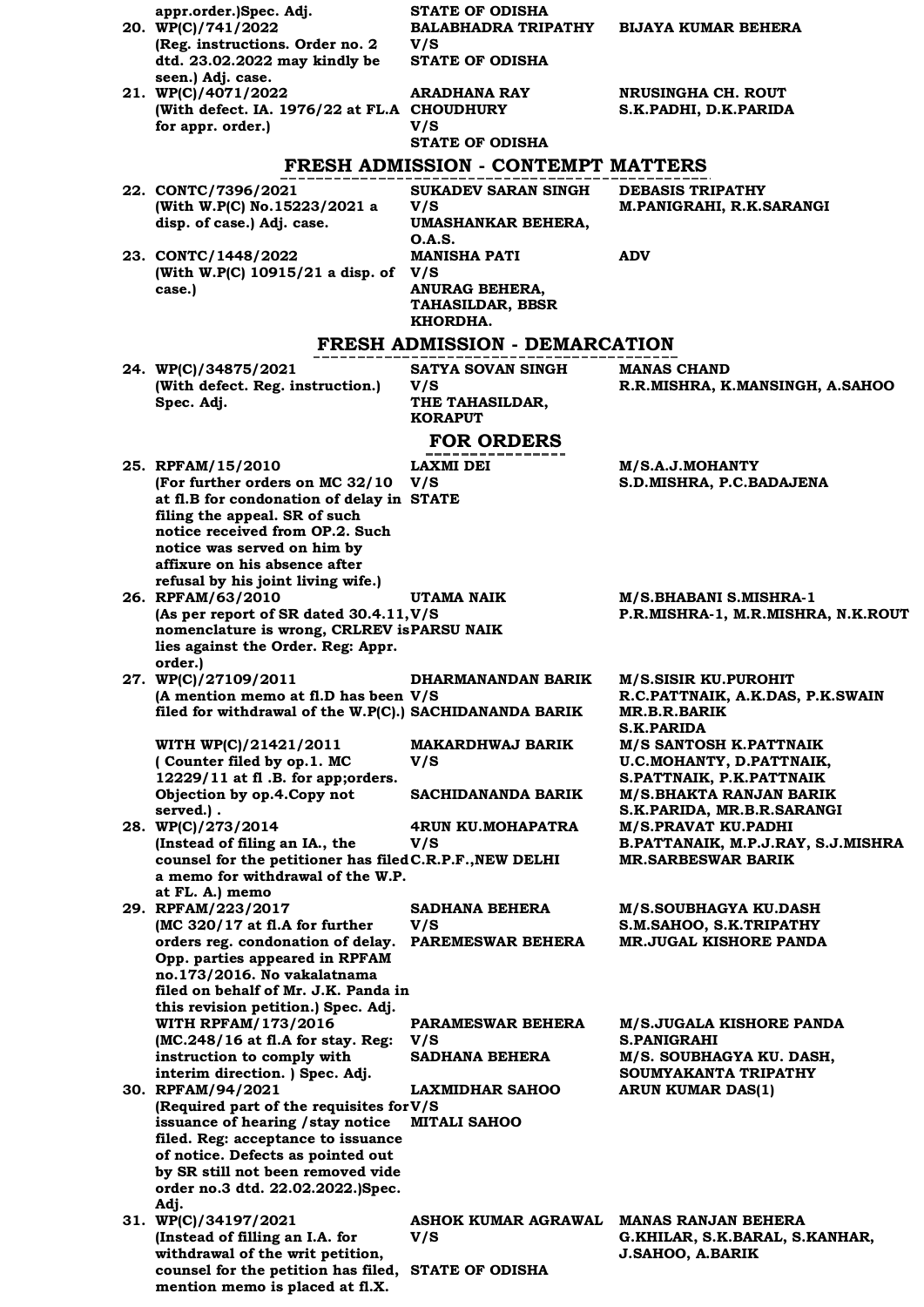| <b>MENTION</b>                                                                    |                                                |                                                      |
|-----------------------------------------------------------------------------------|------------------------------------------------|------------------------------------------------------|
| 32. WP(C)/36617/2021                                                              | <b>JAGAJIBAN BARIK</b>                         | SHUBHENDU KUMAR PARIDA                               |
| (IA. 165/22 at FL.A for<br>modification of order dtd.                             | V/S<br>THE COMMNR.                             | C.D.SAHOO, S.P.PATRA, B.B.PRADHAN                    |
| 23.12.2021. A disp. of case.)                                                     | <b>CONSOLIDATION AND</b>                       |                                                      |
|                                                                                   | SETTLEMENT, CUTTACK                            |                                                      |
|                                                                                   | FOR ADMISSION - MUTATION AND SETTLEMENT MATTER |                                                      |
| 33. WP(C)/4659/2015                                                               | DR.BAILOCHAN JENA                              | <b>MS.DEEPALI MAHAPATRA</b>                          |
| (With counter affidavit filed by                                                  | V/S                                            | <b>S.PARIDA</b>                                      |
| OP.3, copy not served. A memo                                                     | <b>STATE OF ORISSA</b>                         |                                                      |
| filed by A.G.A. reg. service of<br>above affidavit at FL.B may kindly             |                                                |                                                      |
| be seen.) MENTION                                                                 |                                                |                                                      |
| 34. WP(C)/15458/2019                                                              | <b>BIJAY KUMAR BHUYAN</b>                      | M/S.HAMANTA KU MAHANTA                               |
| (Counter filed by OP nos. 2 & 4.                                                  | V/S                                            | P.MOHANTY, S.SWAIN                                   |
| With defects. IA 11925/19 at fl. A STATE OF ODISHA                                |                                                | M/S.DILLIP KU. MOHANTY, S.NAYAK                      |
| for further order-re:<br>stay.)MENTION                                            |                                                |                                                      |
|                                                                                   | FOR ADMISSION - CONSOLIDATION MATTERS          |                                                      |
|                                                                                   |                                                |                                                      |
| 35. WP(C)/14197/2017<br>(MC. 12976/17 at fl. A further                            | <b>SISIRA KUMAR DAS</b>                        | M/S.SUJATA JENA                                      |
| orders reg : stay. I.A. 10237/2021 COLLECTOR, CUTTACK                             | V/S                                            | G.B.JENA<br><b>M/S.SAMIR KUMAR</b>                   |
| at fl.B for staying the operation of AND ORS.                                     |                                                | MISHRA, J. PRADHAN, P.S. MOHANTY, S.R                |
| Annx-8.) Spec. Adj.                                                               |                                                | <b>OUT</b>                                           |
| WITH WP(C)/13024/2017                                                             | <b>SAMIR SAMAL</b>                             | <b>M/S.SUJATA JENA</b>                               |
| (MC 11772/2017 at fl.A. for<br>further orders.I.A. No.10235/21 at STATE OF ODISHA | V/S                                            | G.B.JENA<br>M/S.SAMIR                                |
| fl.B for stay operation of Anxx-8.                                                |                                                | KU.MISHRA, J.PRADHAN, S.ROUT, P.S.MO                 |
| Receipt showing service of                                                        |                                                | <b>HANTY</b>                                         |
| counter in connected cases not                                                    |                                                |                                                      |
| filed.)Spec. Adj.<br>WITH WP(C)/24760/2017                                        | PRASANNA KU.MOHAPATRAM/S.SAMIR KU.MISHRA       |                                                      |
| (with Counter by Op.1. Receipt                                                    | V/S                                            | S.ROUT, P.S.MOHANTY, J.PRADHAN,                      |
| showing service of copy of counter                                                |                                                | <b>S.K.BISWAL</b>                                    |
| filed by state on learned counsel                                                 | <b>COLLECTOR,CUTTACK</b>                       | M/S SUJATA JENA, G.B. JENA, B. JENA                  |
| for petitioner & counsel for                                                      |                                                |                                                      |
| private opp. parties not received<br>pursuant to order dtd. 11.2.22.              |                                                |                                                      |
| )Spec. Adj.                                                                       |                                                |                                                      |
| WITH WP(C)/24762/2017                                                             | PRASANNA KU.MOHAPATRAM/S.SAMIR KU.MISHRA       |                                                      |
| (with Counter by Op.1. Receipt                                                    | V/S                                            | P.S.MOHANTY, S.K.BISWAL, J.PRADHAN,                  |
| showing service of copy of counter<br>filed by state on learned counsel           | <b>COLLECTOR, CUTTACK</b>                      | <b>S.ROUT</b><br>M/S SUJATA JENA, G.B. JENA, B. JENA |
| for petitioner & counsel for                                                      |                                                |                                                      |
| private opp. parties not received                                                 |                                                |                                                      |
| pursuant to order dtd. 11.2.22.<br>)Spec. Adj.                                    |                                                |                                                      |
|                                                                                   | <b>FOR ADMISSION - OLR MATTERS</b>             |                                                      |
|                                                                                   |                                                |                                                      |
| 36. WP(C)/4196/2019<br>(With defects. IA 3629/19 at fl. A V/S                     | <b>LOKANATH BEHERA</b>                         | M/S SOUBHAGYA S. DAS<br>R. SAHOO, K.C MOHAPATRA      |
| for app. order. Dusti notice on OP STATE OF ODISHA                                |                                                |                                                      |
| nos. 6 & 8 received by OP no.9                                                    |                                                |                                                      |
| which joint living brother. Such                                                  |                                                |                                                      |
| notice on OP-7 returned unserved<br>as he is dead.) Spec. adj.                    |                                                |                                                      |
| 37. WP(C)/30537/2021                                                              | RAJYABARDHAN DHAL                              | <b>MOHIT AGARWEAL</b>                                |
| (I.A. no. 508/21 at fl.A for                                                      | <b>MAHAPATRA</b>                               |                                                      |
| amendment. Counter filed.                                                         | V/S                                            |                                                      |
| Rejoinder filed. Consolidated<br>cause title filed.) Spec. Adj.                   | <b>STATE OF ODISHA</b>                         |                                                      |
|                                                                                   |                                                |                                                      |
|                                                                                   | <b>FOR ADMISSION</b>                           |                                                      |
| 38. RPFAM/108/2021                                                                | <b>MD.ARMAN</b>                                | SOUMYA RANJAN DAS                                    |
| (AD of admission notice issued to V/S<br>the Sole Op. by Regd. Post with          | <b>RESHMA KHATOON</b>                          |                                                      |
| AD has returned after valid                                                       |                                                |                                                      |
| service. IA No.245/2021 at fl.A                                                   |                                                |                                                      |
| further orders reg: stay.) Adj. Case.                                             |                                                |                                                      |
| 39. WP(C)/24966/2021                                                              | <b>SABITA HOTA</b>                             | <b>ANJAN KUMAR BISWAL</b>                            |
| (With counter and rejoinder.) Adj. V/S<br>case.                                   | <b>STATE OF ODISHA</b>                         | R.K.MUDULI                                           |
| 40. WP(C)/1334/2022                                                               | <b>SHYAM SUNDAR SWAIN @</b>                    | <b>SURYAKANTA DWIBEDI</b>                            |
| (With defects . IA No.669/2022 at SHAMA SWAIN                                     |                                                | R.K.MAHANTA, K.MOHANTY, S.HOTA                       |
| fl.A for further orders re: status<br>quo. ) Spec. Adj.                           | V/S<br><b>STATE OF ODISHA</b>                  | MR. DAYANANDA MOHAPATRA, M.R.                        |
|                                                                                   |                                                |                                                      |

**PRADHAN,J.BARIK,P.K.SINGHDEO**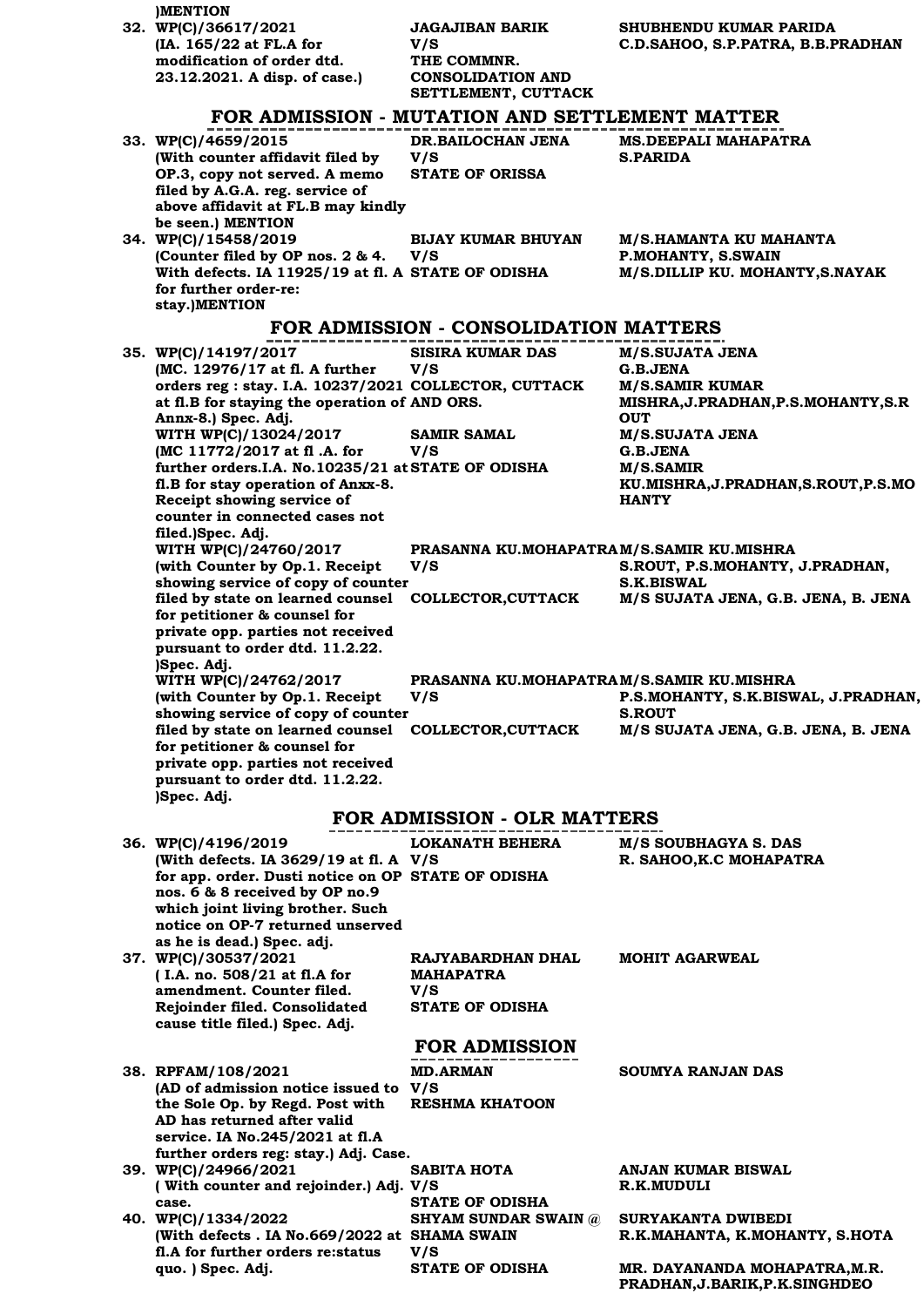**WITH CONTC/1185/2022 (Petition for amendment of cause SHAMA SWAIN title not received.) Adj.**

**Fl.C for modification of Order** 

**V/S** 

**SHYAM SUNDAR SWAIN @ M/S. SURYAKANTA DWIBEDI, R.K.MAHANTA, K.MOHANTY, S.HOTA**

> **ANANYA DAS, I.A.S MR. DAYANANDA MOHAPATRA,M.R. PRADHAN,J.BARIK,P.K.SINGHDEO**

## **COURT NO -XXIII (IST FLOOR) 04/03/2022**

#### **AT 10:30 AM**

### **THE HON'BLE MR. JUSTICE B. P. ROUTRAY**

**(THIS BENCH WILL FUNCTION THROUGH HYBRID ARRANGEMENT (VIRTUAL/PHYSICAL MODE).**

**Learned counsel desirous of appearing through Virtual Mode shall intimate the name, item number, case details etc. to the Court Master through Mobile No. 7008663709 between 8.00 P.M. to 10.00 P.M. on the previous date of the hearing of the case.**

### **FRESH ADMISSION**

|                                                          | ~~~ <i>~~~</i> ~~~~~~            |                                                    |
|----------------------------------------------------------|----------------------------------|----------------------------------------------------|
| 1. CRLA/572/2021                                         | SIBA SHANKAR DAS@PINTU M.M.SWAIN |                                                    |
| (Order No.2 dtd.25.02.22 may                             | V/S                              | H.MOHANTY, K.SATTAR                                |
| kindly be seen. IA No.208/22 at                          | <b>STATE OF ODISHA</b>           |                                                    |
| Fl.A for interim bail. Copies of                         |                                  |                                                    |
| Order filed in Court and same has                        |                                  |                                                    |
| kept in record at Fl.B for your                          |                                  |                                                    |
| kind perusal. State to obtain                            |                                  |                                                    |
| instruction. With a Dispd. of Case                       |                                  |                                                    |
| in CRLA No.193/2020) Spec. Adj.                          |                                  |                                                    |
| <b>WITH CRLA/709/2021</b>                                | <b>SIBA SHANKAR</b>              | <b>S.D.DAS</b>                                     |
| (Order No.1, dtd.24.12.21 may                            | DASH@SIVA@PINTU                  | M.M.SWAIN, H.MOHANTY, K.SATTAR,                    |
| kindly be seen. IA No.209/22 at                          | V/S                              | <b>M.FARADISH</b>                                  |
| Fl.A for interim bail. With a Dispd. STATE OF ODISHA     |                                  |                                                    |
| of Case in CRLA No.194/2020)                             |                                  |                                                    |
| <b>WITH CRLA/710/2021</b>                                | SIBA SHANKAR                     | S.D.DAS                                            |
| (Order No.1, dtd.24.12.21 may                            | DASH@SIVA@PINTU                  | M.M.SWAIN, H.MOHANTY, K.SATTAR,                    |
| kindly be seen. IA No.210/22 at                          | V/S                              | <b>M.FARADISH</b>                                  |
| Fl.A for interim bail. With a Dispd. STATE OF ODISHA     |                                  |                                                    |
| of Case in CRLA No.192/2020)                             |                                  |                                                    |
| <b>WITH CRLA/711/2021</b>                                | SIBA SHANKAR                     | S.D.DAS                                            |
| (Order No.1, dtd.24.12.21 may                            | DASH@SIVA@PINTU                  | M.M.SWAIN, H.MOHANTY, K.SATTAR,                    |
| kindly be seen. IA No.211/22 at                          | V/S                              | <b>M.FARADISH</b>                                  |
| Fl.A for interim bail. With a Dispd. STATE OF ODISHA     |                                  |                                                    |
| of Case in CRLA No.195/2020)                             |                                  |                                                    |
| <b>WITH CRLA/712/2021</b>                                | <b>SIBA SHANKAR</b>              | <b>S.D.DAS</b>                                     |
| (Order No.1, dtd.24.12.21 may                            | DASH@SIVA@PINTU                  | M.M.SWAIN, H.MOHANTY, K.SATTAR,                    |
| kindly be seen. IA No.212/22 at                          | V/S                              | <b>M.FARADISH</b>                                  |
| fl.A for interim bail. With a Dispd.                     | <b>STATE OF ODISHA</b>           |                                                    |
| of Case in CRLA No. 196/2020)                            |                                  |                                                    |
| 2. WP(C)/39657/2021                                      | <b>BHABANI PRASAD MAJHI</b>      | PRAFULLA KUMAR RATH                                |
| (KIND MINUTES OF HONBLE THE V/S)                         |                                  | A.BEHERA, S.K.BEHERA, P.NAYAK,                     |
| C.J. AT FL.N MAY KINDLY BE                               |                                  | S.DAS, S.RATH, S.PANDA                             |
| SEEN. Order No.1, dtd.07.02.22                           | <b>STATE OF ODISHA</b>           |                                                    |
| may kindly be seen. with defect.                         |                                  |                                                    |
| IA No.18439/21 at F.A for stay. IA                       |                                  |                                                    |
| No.2272/22 at Fl.B for                                   |                                  |                                                    |
| amendment of the writ petition.                          |                                  |                                                    |
| Consolidated cause title filed and                       |                                  |                                                    |
| kept below at Fl.M. Order No.2,                          |                                  |                                                    |
| dtd.28.02.22 may kindly be seen.)                        |                                  |                                                    |
| Spec. Adj.                                               |                                  |                                                    |
| FOR ORDERS - ADJOURNED BAIL APPLICATIONS U/S 439 Cr.P.C. |                                  |                                                    |
| 3. BLAPL/399/2021                                        | <b>SUNIL RAY</b>                 | <b>MANAS CHAND</b>                                 |
| (Reg: Bail .with a Dispd. of Case in V/S                 |                                  | R.R.MISHRA, K.MANSINGH                             |
| BLAPL No.938/20) Spec. Adj.                              | <b>STATE OF ODISHA</b>           |                                                    |
| <b>WITH BLAPL/401/2021</b>                               | <b>HRUSHIKESH DEB</b>            | <b>MANAS CHAND</b>                                 |
| (ORDER NO.2, DTD.15.02.2021                              | V/S                              | R.R.MISHRA, K.MANSINGH                             |
| MAY KINDLY BE SEEN. Re:Bail                              | <b>STATE OF ODISHA</b>           |                                                    |
| with defect.)                                            |                                  |                                                    |
| 4. BLAPL/8178/2021                                       |                                  | <b>BASUDEV BAGHEL@ BASU@ GOPAL KRUSHNA MOHANTY</b> |
| (ORDER NO.2, DTD.03.11.2021)                             | <b>HARIJAN</b>                   | <b>U.BARIK</b>                                     |
| MAY KINDLY BE SEEN. Re:Bail.                             | V/S                              |                                                    |
| With a Dispd. of Case in BLAPL                           | <b>STATE OF ODISHA</b>           |                                                    |
| No.2733/2019) Spec. Adj.                                 |                                  |                                                    |
|                                                          |                                  |                                                    |
|                                                          | <b>FOR ORDERS</b>                |                                                    |
| 5. FAO/89/2010                                           | PRAHALAD AGRAWAL                 | M/S.JUGAL KR.PANDA                                 |
| (IA No.658/19 at Fl.B for                                | V/S                              | <b>S.PANIGRAHI</b>                                 |
| extension of time to comply order CHANDRAMA MAHAKUD      |                                  |                                                    |
| dtd.12.07.19. IA NO.659/19 at                            |                                  |                                                    |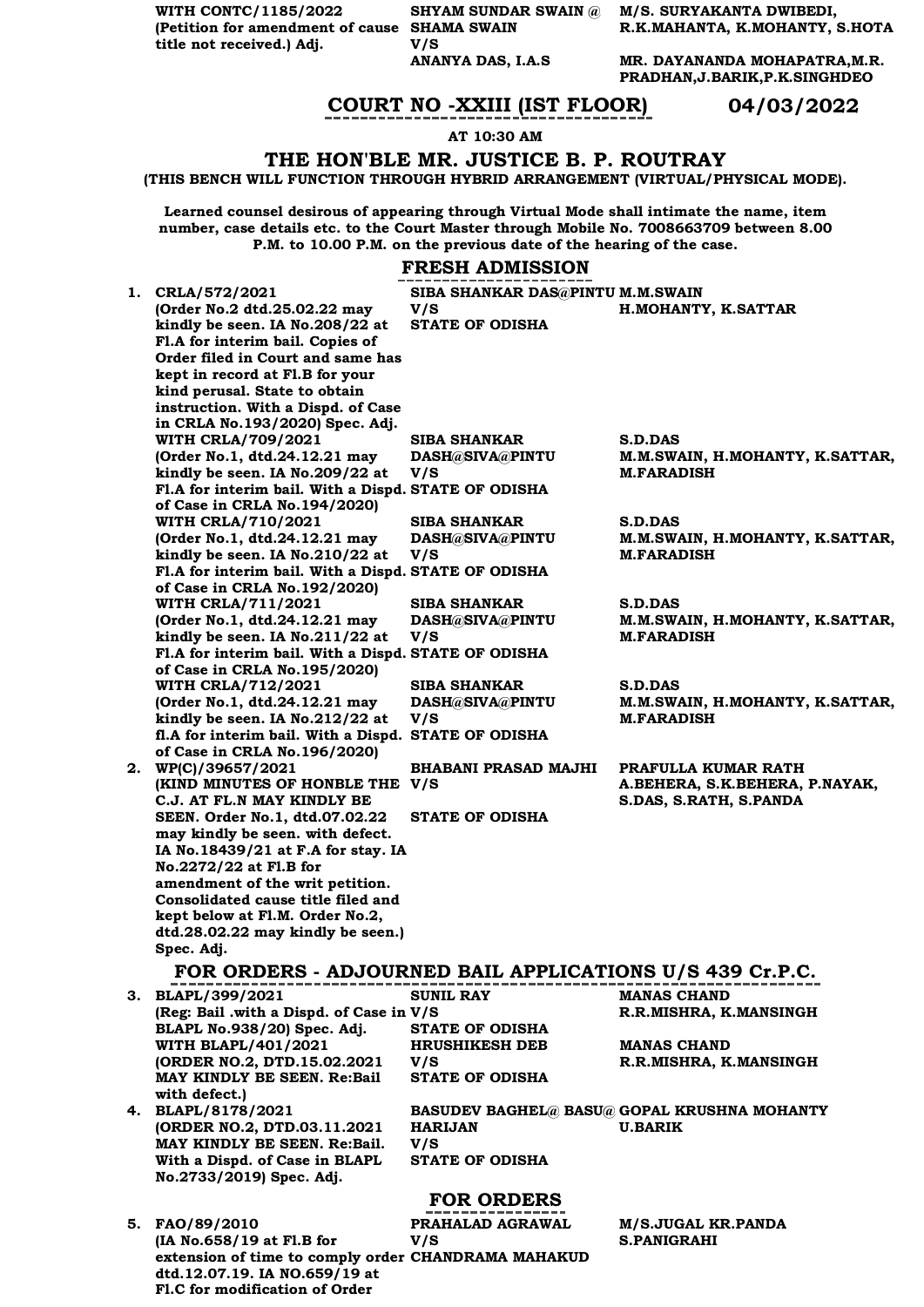| dtd.12.07.19. MC No.660/19 at                                        |                                           |                                  |
|----------------------------------------------------------------------|-------------------------------------------|----------------------------------|
| Fl.A for condonation of delay.)<br>6. RSA/354/2019                   | <b>RANJIT PR.RAUT</b>                     | <b>BIBEKANANDA BHUYAN</b>        |
| (Appeal notice issued afresh on R- V/S                               |                                           | S.SAHOO, A.K.BISWAL              |
| 2 by Regd. Post with AD returned BALUANKESWAR RAUT                   |                                           | <b>M/S.GOKULANANDA</b>           |
| undelivered with a report of the                                     |                                           | PARIDA, S. SAHOO, B. SAHOO       |
| postal authority "Absent". Such                                      |                                           |                                  |
| notice issued on R-3 and R-5                                         |                                           |                                  |
| returned undelivered with reports                                    |                                           |                                  |
| "Addressee long time door locked<br>hence returned to sender". Such  |                                           |                                  |
| notice issued on R-6 to R-9                                          |                                           |                                  |
| returned undelivered with a report                                   |                                           |                                  |
| "Unclaimed". Such notice issued                                      |                                           |                                  |
| on R-10 returned undelivered with                                    |                                           |                                  |
| a report of the postal authority                                     |                                           |                                  |
| which is unintelligible. Neither AD<br>nor undelivered appeal notice |                                           |                                  |
| received from R-4. IA No.37/21 at                                    |                                           |                                  |
| Fl.B filed by the respondent for                                     |                                           |                                  |
| appointment of receiver.)                                            |                                           |                                  |
| <b>MENTION</b>                                                       |                                           |                                  |
| 7. MACA/661/2019<br>(D.C.Fee of Rs.1794/- not paid. IA V/S           | <b>JAYANTA KU.MALLICK</b>                 | RAJENDRA KUMAR DASH<br>K.C.NAYAK |
| No.1260/19 is at Fl.A for                                            | <b>GOLAKHA MUDULI</b>                     |                                  |
| exemption of Court Fees for the                                      |                                           |                                  |
| time being. Defect No.9(a) as per                                    |                                           |                                  |
| SR not removed.)                                                     |                                           |                                  |
| 8. MACA/663/2019                                                     | <b>SUMITRA BESHRA</b>                     | PRADEEP KUMAR MISHRA             |
| (Court Fee of Rs.3000/- not paid. V/S<br>IA No.1262/19 at Fl.A for   | <b>RENU RAM</b>                           |                                  |
| exemption of Court Fees for the                                      |                                           |                                  |
| time being.)                                                         |                                           |                                  |
| 9. MACA/668/2019                                                     | <b>SANTOSH PATRA</b>                      | PRADEEP KUMAR MISHRA             |
| (Court fees of Rs.1500/- not paid. V/S                               |                                           |                                  |
| IA No.1273/19 at Fl.A for<br>exemption of Court Fees for the         | PRAKASH KU.PATRA                          |                                  |
| time being. Defect No.9 as per SR                                    |                                           |                                  |
| not removed.)                                                        |                                           |                                  |
| 10. MACA/673/2019                                                    | <b>JASODA GIRI</b>                        | PRADEEP KUMAR MISHRA             |
| (Court Fee of Rs.2500/- not paid. V/S                                |                                           |                                  |
| IA No.1281/19 at Fl.A for<br>exemption of Court Fees for the         | <b>MD. ESRARHUSSIAN</b>                   |                                  |
| time being.)                                                         |                                           |                                  |
| 11. RSA/58/2020                                                      | <b>SILI SINGH</b>                         | MANOJ KUMAR MOHANTY(2)           |
| (IA Nos.169/22, 171/22 & 170/22 V/S                                  |                                           | <b>S.K.MOHANTY</b>               |
| are at Fls.A, B and C filed by the                                   | KHELA MAJHI                               |                                  |
| Counsel for the appellant for<br>substituting the PLRs vice          |                                           |                                  |
| deceased sole respondent, namely                                     |                                           |                                  |
| Khela Majhi, who died on                                             |                                           |                                  |
| 11.08.20 for substitution, setting                                   |                                           |                                  |
| aside abatement and for<br><b>Condonation of delay</b>               |                                           |                                  |
| respectively.) Spec. Adj.                                            |                                           |                                  |
| 12. MACA/67/2020                                                     | <b>SURYA CHETIDORA</b>                    | M/S. N.K.SAHU                    |
| (C.Copy of impugned Judgment                                         | V/S                                       | A.K.PATTAJOSHI, S.K.PATTJOSHI,   |
| not filed. SR not made. IA                                           |                                           | B.SWAIN, M.DAS, S.K. NAYAK       |
| No.143/20 at Fl.A for exemption<br>of paying Court Fees.)            | <b>RAMDHAR SINGH</b>                      |                                  |
| 13. MACA/68/2020                                                     | <b>BISWANATH SAHOO</b>                    | M/S. K.C.NAYAK                   |
| (Court fees of Rs.1085/- not paid. V/S                               |                                           | <b>B.ROUT, S.D.MISHRA</b>        |
| Steps for limitation not taken.                                      | <b>UMAKANTA SAHOO</b>                     |                                  |
| <b>High Court Bar Association</b>                                    |                                           |                                  |
| members welfare fund fee of<br>Rs.20/- not paid.)                    |                                           |                                  |
| 14. MACA/69/2020                                                     | <b>BAURI SAMAL</b>                        | MILLAN KUMAR                     |
| (IA No.144/20 at Fl.A for                                            | V/S                                       | S.K.JENA, S.SEN                  |
| exemption from paying the Court DIRECTOR GENERAL OF                  |                                           |                                  |
| Fee. IA No.145/20 at Fl.B for                                        | <b>POLICE</b>                             |                                  |
| condonation of delay. Receipt                                        |                                           |                                  |
| showing service of copy on AG not<br>filed.)                         |                                           |                                  |
| 15. MACA/320/2020                                                    | DIVISIONAL MANAGER,                       | <b>MAHITOSH SINHA</b>            |
| (IA No.612/20 at fl.B for further                                    | NEW INDIA ASSURANCE CO.P.SINHA, P.R.SINHA |                                  |
| orders reg: condonation of delay.                                    | LTD.                                      |                                  |
| R-1 appeared. Notice on R-2 is<br>sufficient through substituted     | V/S<br>PRAFULLA KU.MISHRA                 | M/S ASHOK DAS, M.R. DASH, S.A.K. |
| service. IA No.665/20 at F1.10 for                                   |                                           | DORA, S.N. SAHOO, A.K. MOHANTY   |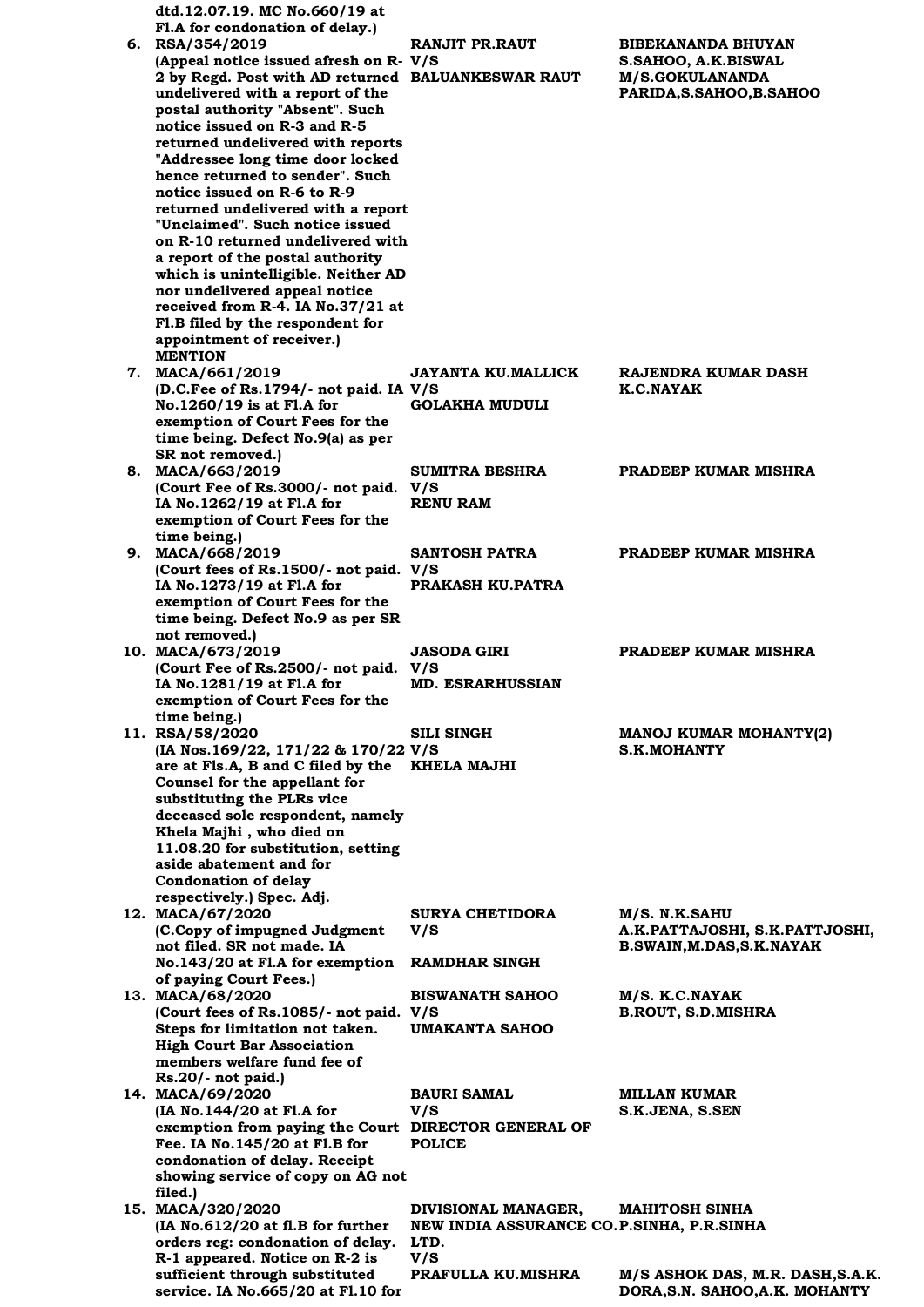| additional evidence.) Spec. Adj.                                                         |                                                                             |                                                          |
|------------------------------------------------------------------------------------------|-----------------------------------------------------------------------------|----------------------------------------------------------|
| 16. MACA/346/2020<br>(IA No.540/20 at Fl.B for                                           | MANAGER LEGAL, THE NEWS.K.SWAIN<br><b>INDIA ASSURANCE CO. LTD.L.P.SWAIN</b> |                                                          |
| extension of time to file the                                                            | V/S                                                                         |                                                          |
| D.C. Fee but in the mean time                                                            | <b>GOPINATH BEHERA</b>                                                      | M/S.PRADEEP KU. MISHRA                                   |
| $D.C.Fee$ of Rs.7053/- filed. Reg:                                                       |                                                                             |                                                          |
| Disposal of IA. IA No.177/22 at                                                          |                                                                             |                                                          |
| Fl.C for condonation of delay.<br>Defect No.6(c) as per SR not                           |                                                                             |                                                          |
| removed.) Spec. Adj.                                                                     |                                                                             |                                                          |
| 17. MACA/360/2020                                                                        | <b>M/S.NEW INDIA</b>                                                        | P.K.PANDA                                                |
| (C.Copy of impugned Order not                                                            | <b>ASSURANCE CO. LTD.</b>                                                   | P.K.MAHALI, N.KAR                                        |
| filed.)                                                                                  | V/S<br><b>ABHIMANYU ROUT</b>                                                | M/S.B.N.RATH, B.B.MOHAPATRA                              |
| 18. MACA/361/2020                                                                        | M/S. NEW INDIA                                                              | <b>ADAM ALI KHAN</b>                                     |
| (IA No.592/20 at Fl.C for                                                                | ASSURANCE CO. LTD.                                                          | S.K.MISHRA, S.K.SAHOO, R.PATI                            |
| condonation of delay in filing this V/S                                                  |                                                                             |                                                          |
| appeal. Defect no.5(e) as per SR<br>not removed.)                                        | <b>BALI MAJHI</b>                                                           |                                                          |
| 19. MACA/113/2021                                                                        |                                                                             | NATIONAL INSURANCE CO. B.N.UDGATA, M.SAHOO, R.R.DASH     |
| (IA No.327/21 at Fl.A for further                                                        | LTD.                                                                        |                                                          |
| orders reg:condonation of delay.                                                         | V/S                                                                         |                                                          |
| Limitation notice issued to R-1 to RABINDRA YADAV<br>R-9 returned undelivered with       |                                                                             |                                                          |
| report " No such address". AD form                                                       |                                                                             |                                                          |
| R-10 not received.) Spec. Adj.                                                           |                                                                             |                                                          |
| 20. MACA/403/2021                                                                        | <b>PUJA PADHI</b>                                                           | AMIYA KUMAR MOHANTY                                      |
| (Deficit Court fee of Rs1374/- not V/S                                                   |                                                                             | A.K.JENA                                                 |
| paid. I.A. no 930/21 at FL. A for<br>exemption of Court fees. Defect                     | <b>AMARESH SAHANI</b>                                                       |                                                          |
| no. 5(e) as per SR not removed.)                                                         |                                                                             |                                                          |
| 21. MACA/406/2021                                                                        | RATIKANTA BEHURIA                                                           | <b>DURGA CHARAN DEY</b>                                  |
| (Court fees of Rs1895/- not paid.                                                        | V/S                                                                         |                                                          |
| I.A. no 946/21 at FL. A for<br>exemption of Court fees.)                                 | RANJIT KUMAR BISWAL                                                         |                                                          |
| 22. MACA/407/2021                                                                        | RIYAZUDDIN @ RIAYZ KHANPRADEEP KUMAR MISHRA                                 |                                                          |
| (Court fee of Rs2500/- not paid.                                                         | V/S                                                                         | R.K.DASH, C.R.MOHANTY                                    |
| I.A. no. 947/21 at FL. A for                                                             | <b>BHRAMARBAR BISWAL</b>                                                    |                                                          |
| exemption of Court fees.).<br>23. MACA/427/2021                                          | LEGAL MANAGER, M/S                                                          | ADAM ALI KHAN                                            |
| (Statutory deposit not made.                                                             | TATA AIG GENERAL                                                            | S.K.MISHRA, S.K.SAHOO, J.P.TRIPATHY                      |
| Deficit Court Fee of Rs.11248/-                                                          | <b>INSURANCE CO.LTD</b>                                                     |                                                          |
| not paid. IA NO.987/21 at Fl.A for V/S<br>extension of time to pay the Court GAGAN SINGH |                                                                             |                                                          |
| Fee.)                                                                                    |                                                                             | M/S.P.K.MISHRA                                           |
| 24. MACA/431/2021                                                                        | RAMESH CHANDRA                                                              | <b>DEBASIS PATNAIK</b>                                   |
| (Deficit Court fee of Rs12,499/-                                                         | <b>MOHARATHI</b>                                                            |                                                          |
| not paid.)                                                                               | V/S<br><b>FANI BHUSAN MAHARATHI</b>                                         |                                                          |
| 25. MACA/21/2022                                                                         | D.M.M/S. NATIONAL                                                           | M/S.                                                     |
| (IA No.144/22 at Fl.X for stay of                                                        | <b>INSURANCE CO. LTD.</b>                                                   | S.DAS, S.DEVI                                            |
| execution proceeding.) THIS CASE V/S                                                     |                                                                             |                                                          |
| <b>STANDS ADJOURNED TO</b><br>DT.04.04.2022, MENTION                                     | <b>CHAGU ROUL</b>                                                           |                                                          |
|                                                                                          |                                                                             |                                                          |
|                                                                                          | FOR HEARING U/O.XLI.R-11, C.P.C.                                            |                                                          |
| 26. RSA/155/2019                                                                         | JAYANTA KU.ACHARYA                                                          | <b>SAMIR KUMAR MISHRA</b>                                |
| Adj. Case.                                                                               | V/S<br>NIRANJAN ACHARYA                                                     | <b>J.PRADHAN, S.ROUT, MISS P.MOHANTY</b>                 |
| 27. RSA/90/2020                                                                          | <b>DURYODHAN DALEI</b>                                                      | S.K.NAYAK(2),                                            |
| (A Memo filed by the counsel for                                                         | V/S                                                                         | KINTARA, S.S.K.NAYAK,                                    |
| R-6 at Fl.A stating there in that                                                        |                                                                             | KINTARA, S.S.K. NAYAK                                    |
| "R-6 died in the month of August<br>2021" may kindly be seen) Spec.                      | <b>NANDA DALEI</b>                                                          | M/S.DEBASIS TRIPATHY, M.PANIGRAHI,<br><b>R.K.SARANGI</b> |
| Adj.                                                                                     |                                                                             |                                                          |
| 28. MACA/5/2020                                                                          | JAGANNATH NAYAK                                                             | <b>DURGA CHARAN DEY</b>                                  |
| (With LCR) Spec. Adj.                                                                    | V/S<br>CH. LALITA RANI PATRO                                                |                                                          |
|                                                                                          |                                                                             | MR.P.K.PANDA, N.KAR<br>M/S.ARUN KU. PATRA, B.SHADANGI,   |
|                                                                                          |                                                                             | SMT.K.SUNITA, KUMARI PATRO,                              |
|                                                                                          |                                                                             | K.SANMUKHA PATRA                                         |
| <b>WITH MACA/340/2020</b><br>(IA No.698/21 at Fl.A for                                   | THE MANAGER (LEGAL                                                          | P.K.PANDA                                                |
| condonation of delay.)                                                                   | CELL), M/S. THE NEW<br><b>INDIA ASSURANCE CO. LTD.</b>                      | P.K.MAHALI, N.KAR                                        |
|                                                                                          | V/S                                                                         |                                                          |
|                                                                                          | <b>NIRUPAMA NAYAK</b>                                                       | MR.D.C.DEY                                               |
| 29. MACA/350/2020<br>(IA No.545/20 at Fl.10 for stay.                                    | <b>DIVISIONAL MANAGER</b><br>(LAW), THE NEW INDIA                           | SAUMENDRA KUMAR GHOSE<br>C.R.DAS                         |
| Receipt showing service of copy                                                          | ASSURANCE CO. LTD.                                                          |                                                          |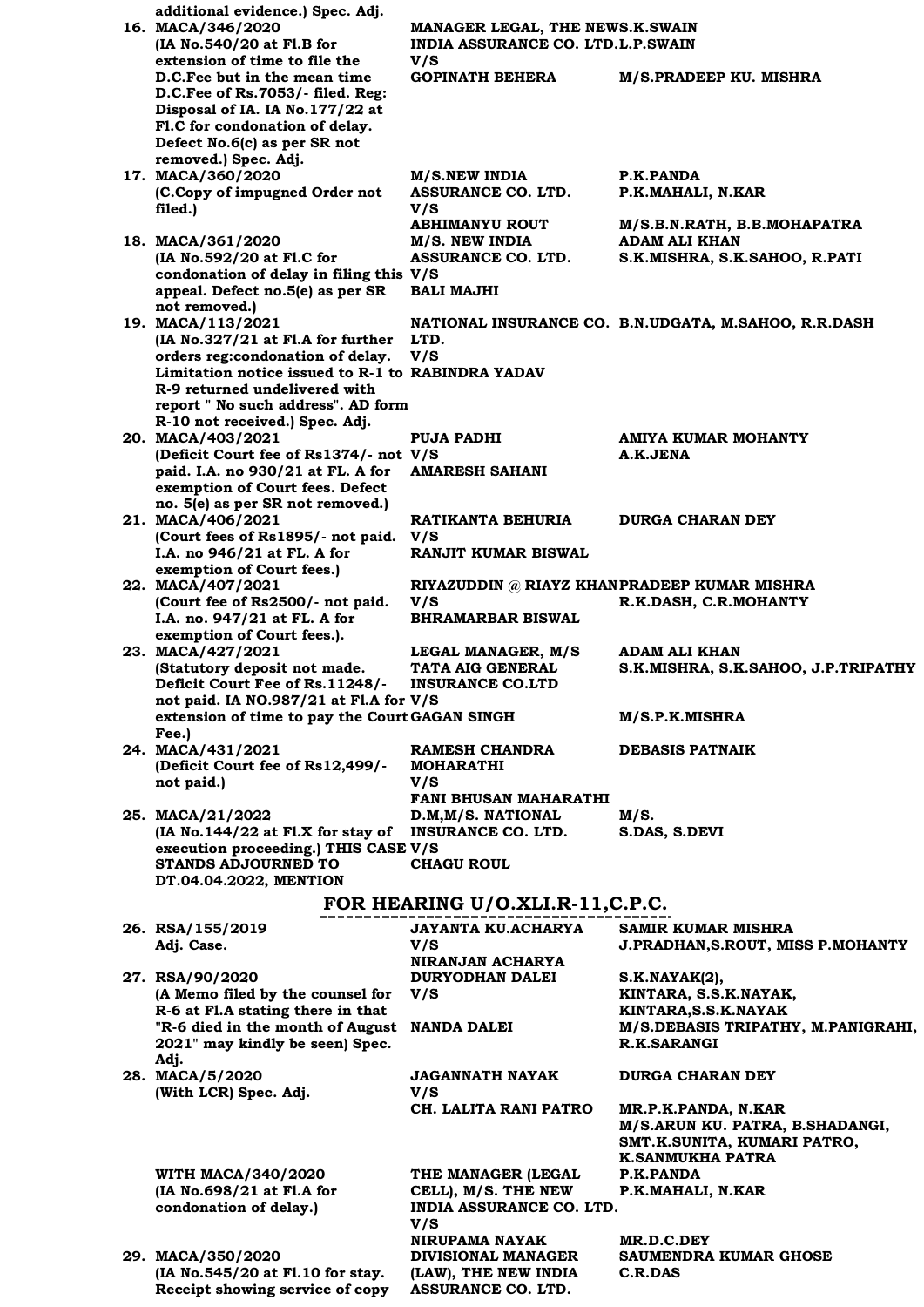| not filed.) Spec. Adj.                           | V/S                                  |                                   |
|--------------------------------------------------|--------------------------------------|-----------------------------------|
|                                                  | <b>JYOSTNA ROUT</b>                  | M/S.PRADEEP KU. MISHRA            |
| 30. MACA/359/2020                                | M/S. NEW INDIA                       | P.K.PANDA                         |
|                                                  | ASSURANCE CO. LTD.                   | P.K.MAHALI, N.KAR                 |
|                                                  | V/S                                  |                                   |
|                                                  | SITANATH MOHANTY                     | M/S.B.N.RATH, B.B.MOHAPATRA       |
| 31. FAO/219/2021                                 | THE DIVISIONAL MANAGER, S.K. SARANGI |                                   |
| (Notice on R-1 returned unserved M/S. NEW INDIA) |                                      | SUDEEP KUMAR SARANGI              |
| with a report "Insufficient"                     | ASSURANCE CO. LTD.                   |                                   |
| address". IA No.420/21 at Fl.A for $V/S$         |                                      |                                   |
| stay.) Spec. Adj.                                | <b>M. POCHMALU</b> @                 | <b>M/S.SATYA BHUSAN DAS</b>       |
|                                                  | <b>PANCHAMALU</b>                    |                                   |
| 32. MACA/260/2021                                | <b>THE DIVISIONAL</b>                | M/S.                              |
| (I.A. No. 863/21 is at f. X for                  | <b>MANAGER, NEW INDIA</b>            | S.DEVI, S.DAS                     |
| further orders reg: stay. Order                  | <b>ASSURANCE CO.LIMITED</b>          |                                   |
| No.2, dtd.10.11.21 may kindly be $V/S$           |                                      |                                   |
| seen.) MENTION                                   | <b>LAIBAN MUNDA</b>                  | M/S B.N.RATH, N.BISWAL, A.K. JENA |
|                                                  |                                      |                                   |

### **COURT NO - VI (4TH FLOOR) 04/03/2022**

**AFTER 1ST D.B. IN COURT NO.3 (O.B.)**

**THE HON'BLE MR.JUSTICE S.K.PANIGRAHI**

**(THIS BENCH WILL FUNCTION THROUGH HYBRID ARRANGEMENT (VIRTUAL/PHYSICAL MODE.)**

**Learned counsel desirous of appearing through Virtual Mode shall intimate the name, item number, case details etc. to the Court Master through Mobile No.7978364447 between 8.00 P.M. to 10.00 P.M. on the previous date of the hearing of the case.**

**LEARNED**

**COUNSEL MAY MENTION BEFORE THE COURT BY FILING MENTION MEMO PHYSICALLY BETWEEN 10.00 A.M. TO 10.15 A.M. NO MENTION MEMO WILL BE ALLOWED THROUGH VIDEO CONFERENCING MODE.**

**(THIS BENCH WILL RISE AT 12.55 P.M. AND FUNCTION AGAIN AFTER RISING OF THE DIVISION**

**BENCH.)**

### **FOR JUDGEMENT**

**1. CRLREV/490/2021 PIDIKA SAMBARU** 

**V/S STATE OF ODISHA**

**SAROJ KUMAR PADHY P.S.RAO, S.NAYAK**

### **FRESH ADMISSION - CRIMINAL APPEAL**

| 2. CRLA/113/2022                                | DINABANDHU PRADHAN | SURYAKANTA DWIBEDI     |
|-------------------------------------------------|--------------------|------------------------|
| (Defect no. 4(a) as per SR not                  | V/S                | R.K.MAHANTA, K.MOHANTY |
| removed. With CRLA No.905/19, a STATE OF ODISHA |                    |                        |
| disposed of case)                               |                    |                        |
|                                                 |                    |                        |

### **FRESH ADMISSION**

| 3. WP(C)/32699/2021                    | UMESH CHANDRA MISHRA AUROBINDA SAHOO     |                                         |
|----------------------------------------|------------------------------------------|-----------------------------------------|
| (With defect. Counter not              | V/S                                      |                                         |
| received.)MENTION.                     | <b>STATE OF ODISHA</b>                   |                                         |
| WITH WP(C)/36075/2020                  | <b>MAHESWAR PRADHAN</b>                  | <b>BIJAYA KUMAR PATTANAIK</b>           |
| (With counter and rejoinder. AD V/S    |                                          | <b>A.PATTANAIK</b>                      |
| not received from OP no.4. With        | <b>STATE OF ODISHA</b>                   |                                         |
| $WP(C)$ 11093/21 a disposed of         |                                          |                                         |
| case.)                                 |                                          |                                         |
| WITH WP(C)/3894/2021                   | INDU SEKHAR MOHAPATRA LAXMIKANTA MOHANTY |                                         |
| (With defect. With counter.)           | V/S                                      |                                         |
|                                        | <b>STATE OF ODISHA</b>                   |                                         |
| WITH WP(C)/4600/2021                   | NANU KISHORE LENKA                       | <b>LAXMI KANTA MOHANTY</b>              |
| (With defects. Counter filed by        | V/S                                      |                                         |
| opp. no.3)                             | <b>STATE OF ODISHA</b>                   |                                         |
| WITH WP(C)/4601/2021                   | LINGARAJ PATTANAYAK                      | <b>LAXMI KANTA MOHANTY</b>              |
| (With defects. With counter and        | V/S                                      |                                         |
| rejoinder.)                            | <b>STATE OF ODISHA</b>                   |                                         |
| WITH WP(C)/4602/2021                   | PRATAP CHANDRA NAYAK LAXMI KANTA MOHANTY |                                         |
| (With defects.Counter filed by opp.V/S |                                          |                                         |
| no.3 Copy not served.)                 | <b>STATE OF ODISHA</b>                   |                                         |
| WITH WP(C)/5480/2021                   | AKSHYA KUMAR NAYAK                       | M/S                                     |
| (With defects.with counter and         | V/S                                      | K.K., SWAIN, K. SWAIN, J.R. KHUNTIASATY |
| rejoinder. Extra copies not            |                                          | <b>AJIT SAMAL</b>                       |
| served.)                               |                                          | P.SAMAL, S.SAMAL, R.SAMAL               |
|                                        | STATE OF ODISHA                          | <b>S.C.S AND ME</b>                     |
| WITH WP(C)/7691/2021                   | TRIBIKRAM NAYAK                          | <b>K.K.SWAIN</b>                        |
| (With defect. Extra copies not         | V/S                                      | P.N.MOHANTY, U.CHHOTRAY                 |
| served.)                               | <b>STATE OF ODISHA</b>                   |                                         |
| WITH WP(C)/7806/2021                   | ANIRUDDHA PANDA                          | <b>LAXMIKANTA MOHANTY</b>               |
| (with counter and rejoinder)           | V/S                                      |                                         |
|                                        | <b>STATE OF ODISHA</b>                   |                                         |
| WITH WP(C)/10716/2021                  | SWARNAMAYEE SENAPATI SABYASACHI MISHRA   |                                         |
|                                        |                                          |                                         |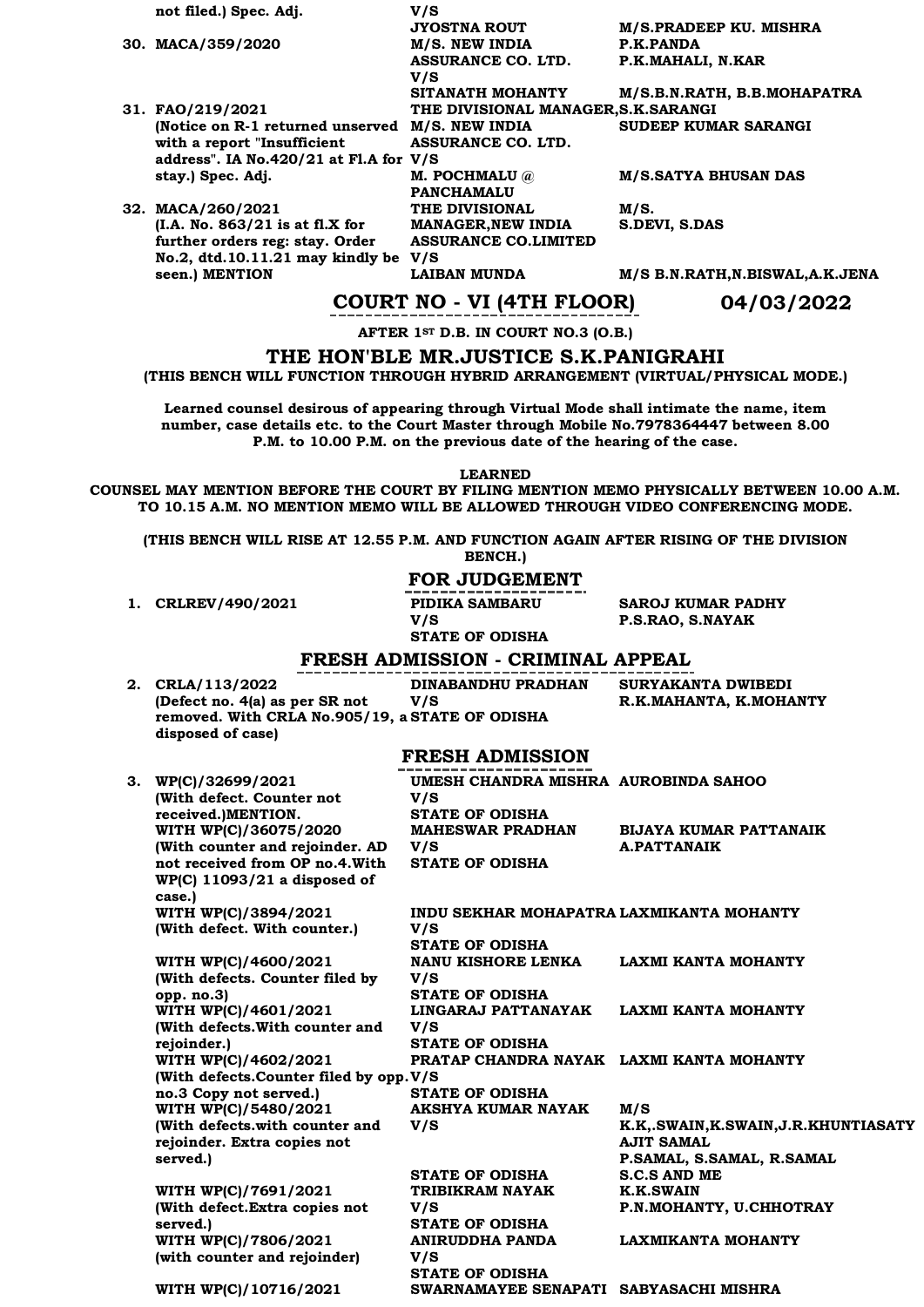**(Counter not received.With WP(C) 36075/21 a disposed of case.)** P.K.BEHERA **STATE OF ODISHA WITH WP(C)/10717/2021 (counter not received.) SANTOSH KUMAR SAHOO V/S SABYASACHI MISHRA P.K.BEHERA STATE OF ODISHA WITH WP(C)/10834/2021 (With defects. Counter filed by opp. no.3. Rejoinder not received.) TANAYA JYOTISH V/S KUNAL KUMAR SWAIN P.N.MOHANTY, K.SWAIN, U.CHHOTRAY, P.K.MOHAPATRA STATE OF ODISHA WITH WP(C)/11329/2021 (With defects. Counter filed by opp. no.3. Rejoinder affidavit not STATE OF ODISHA received.) BANSHIDHAR PANDA V/S BASANTA KUMAR BARIK A.CH.BEHERA, S.RAY WITH WP(C)/11332/2021 (With defects. Counter filed by opp V/S no.3. Rejoinder affidavit not received.) PRADEEP KUMAR SAHU ARJUN CH. BEHERA B.K.BARIK, B.B.BEHERA STATE OF ODISHA WITH WP(C)/11335/2021 (With defects. Counter filed by opp. no.3. Rejoinder affidavit not STATE OF ODISHA received.) PURNA CHANDRA SAHOO V/S BASANTA KUMAR BARIK A.CH.BEHERA, S.RAY WITH WP(C)/11337/2021 (With defects. Counter filed by opp. no.3. Rejoinder affidavit not STATE OF ODISHA received.) PRAMOD KUMAR CHAND V/S ARJUN CH. BEHERA B.K.BARIK, S.RAY WITH WP(C)/11349/2021 (With defects.Counter filed by Opp. no.3. rejoinder not received.) STATE OF ODISHA BIJAY KUMAR DASH V/S ARJUN CH. BEHERA B.K.BARIK, S.RAY WITH WP(C)/11366/2021 (With defects. Counter filed by Opp. no.3.) RABINDRA KUMAR PANDA ARJUN CH. BEHERA V/S B.K.BARIK, S.RAY STATE OF ODISHA WITH WP(C)/15881/2021 (With defect. Counter not received.) SULAPANI DASH V/S LAXMI KANTA MOHANTY STATE OF ODISHA WITH WP(C)/17317/2021 Counter not received. SURENDRA KUMAR MAHANTA V/S LAXMI KANTA MOHANTY STATE OF ODISHA WITH WP(C)/19260/2021 (with defect. Counter not filed.) SUPRAVA PANDA V/S LAXMI KANTA MOHANTY STATE OF ODISHA WITH WP(C)/20367/2021 (With defect.Counter not received.) GOLAKH CHANDRA MOHANTY V/S LAXMIKANTA MOHANTY STATE OF ODISHA WITH WP(C)/20368/2021 (With defect.Counter not received.) JAYANTA KISHOR PATRI V/S LAXMIKANTA MOHANTY STATE OF ODISHA WITH WP(C)/20370/2021 (With defect.Counter not received.) SANJEEB KUMAR DAS V/S LAXMIKANTA MOHANTY, M/S A.K. SARANGI, A.C. SARANGI STATE OF ODISHA WITH WP(C)/22067/2021 (Counter not yet received.) MANORANJAN SINGH V/S LAXMI KANTA MOHANTY STATE OF ODISHA WITH WP(C)/22209/2021 ( Two Extra copies served in stead V/S of three. Counter not yet received.) DHRUBA CHARAN SARAP LAXMI KANTA MOHANTY STATE OF ODISHA WITH WP(C)/22210/2021 ( Two Extra copies served in stead V/S of three. Counter not yet received.) KARIK NAIK LAXMI KANTA MOHANTY STATE OF ODISHA WITH WP(C)/22341/2021 (With defect. Notice could not be V/S issued to Op-4 due to non filing of STATE OF ODISHA requisites. extra copies not served.) JOGENDRA PARIDA NIRANJAN NAYAK M.K.SWAIN WITH WP(C)/22731/2021 (With defect. Counter not received.) BIDYUTLATA SAMAL V/S AUROBINDA SAHOO S.PATTANAIK, A.K.ROUT STATE OF ODISHA WITH WP(C)/23249/2021 (With defect. Counter affidavit by V/S Op.3. Copy not served. Extra copies not served.) ANANDA CHANDRA DAS BIBHUTI BHUSAN BEHERA S.BAHADUR STATE OF ODISHA WITH WP(C)/23492/2021 (with defect.Counter not received.) V/S DAMAYANTI PARIDA BANABIHARI RAY STATE OF ODISHA 4. CONTC/6490/2021 (With defect.)MENTION. SARMISTHA SIVAPRIYA CHOUDHURY M/S L.K. MOHANTY**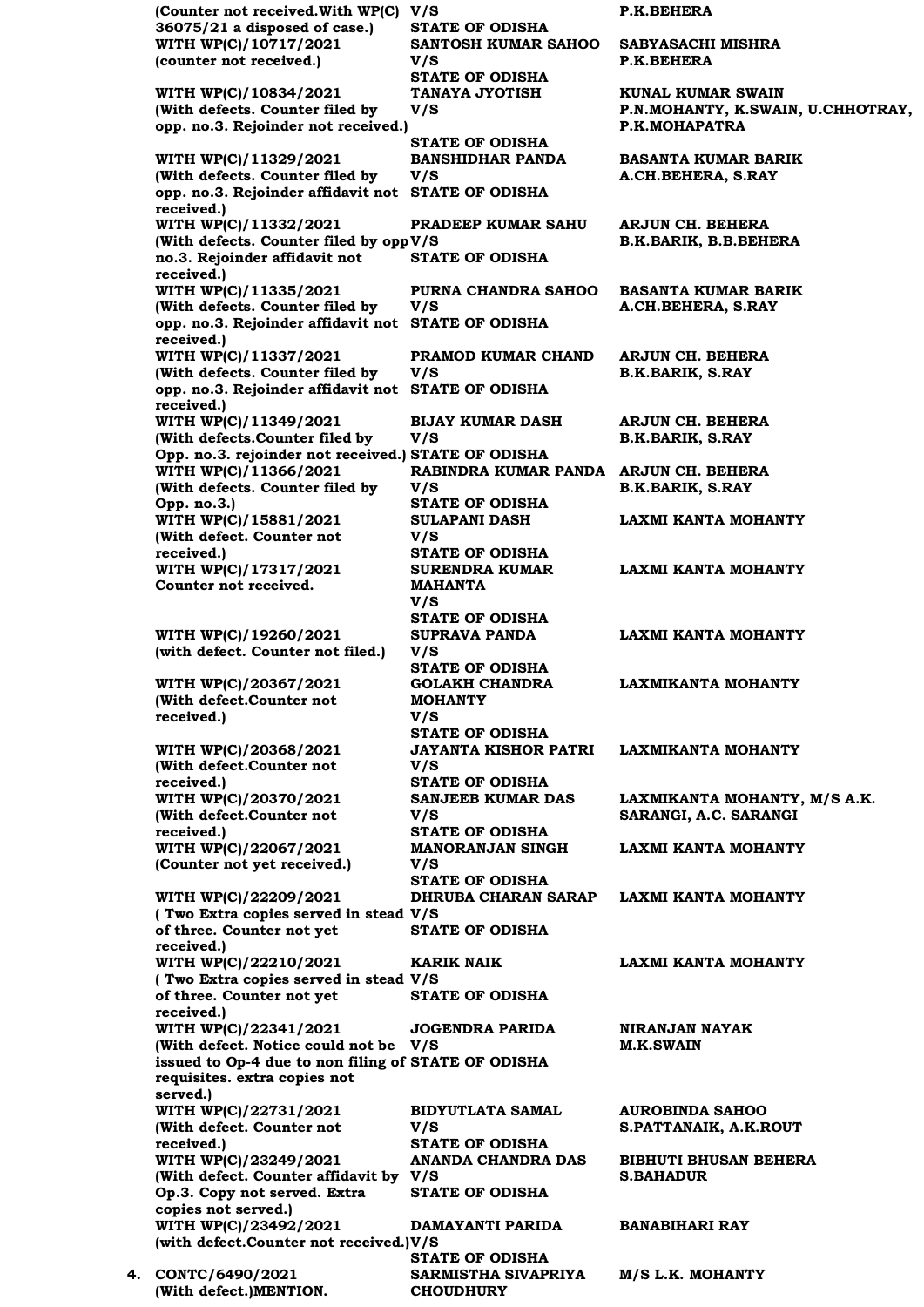- **V/S SATYABRATA SAHU, IAS 5. CONTC/6788/2021 (With defect.)MENTION. SAMPADARANI ACHARYA V/S M/S LAXMIKANTA MOHANTY SATYABRATA SAHOO,IAS 6. WP(C)/1619/2022 (With defects.) DURYODHAN MOHANTA V/S K.K.SWAIN P.N.MOHANTY, K.SWAIN STATE OF ODISHA 7. WP(C)/1645/2022 (With defects.) HARIPRIYA DAS V/S PITAMBAR PANDA K.RATH, A.K.PATNAIK STATE OF ODISHA 8. WP(C)/1689/2022 (With defect.) PABITRA KUMAR BEDANT SANTOSH KUMAR MOHANTY V/S G.B.SINGH SUB COLLECTOR CUM PRESIDENT,G.B. SUNABEDA WOMENS HIGHER SEC. SCHOOL 9. WP(C)/1746/2022 (With defects.) NAMITA PUHAN V/S RANJIT SAMAL, S.SAMAL STATE OF ODISHA 10. WP(C)/1749/2022 (With defects.) SUDHANSHU BISWAL V/S RANJIT SAMAL S.SAMAL STATE OF ODISHA 11. WP(C)/1799/2022 (With defects.) CHITTARANJAN KHADIRAANA V/S AKSHAYA KUMAR SAHOO B.K.NAYAK, A.KALASH STATE OF ODISHA 12. WP(C)/2562/2022 (With defects.) PRABHAKAR SAHU V/S JYOTIRMAY GUPTA P.P.RAO, S.SAHOO, S.GUPTA STATE OF ODISHA 13. WP(C)/2799/2022 (With defect.)mention. SRIDHAR DAS V/S SAROJ KU. SWAIN R.SINGH STATE OF ODISHA 14. WP(C)/3306/2022 BHAGYARABI SAHOO V/S S.K.SAMAL S.P.NATH, S.ROUTRAY, S.SEKHAR, J.BISWAL, A.K.DAS, M.PANDA STATE OF ODISHA 15. WP(C)/3576/2022 (With defect no.6.) BINAY KUMAR NAYAK V/S SAUBHAGYA KUMAR SAMAL S.P.NATH, S.D.ROUTRAY, S.SEKHAR, J.BISWAL, A.K.DAS, M.PANDA STATE OF ODISHA 16. WP(C)/3600/2022 (With defect.) TAPAN KUMAR MOHANTY KUNAL KUMAR SWAIN V/S P.N.MOHANTY, K.SWAIN, U.CHHOTRAY STATE OF ODISHA 17. WP(C)/3893/2022 (With defects. IA No. 1858/22 is at V/S fl.A for appropriate orders.) KAMAL LOCHANA PUJARI M.PRATAP @ PRATAP KUMAR MOHAPATRA A.P.MISHRA, B.D.BISWAL, S.MAHAPATRA STATE OF ODISHA 18. WP(C)/4664/2022 (With defects.) PANASA NEERAJA V/S BIDYADHAR PRADHAN D.MOHAPATRA, S.MOHAPATRA STATE OF ODISHA 19. WP(C)/5146/2022 (With defect.) SASHMITA PATRA V/S JASHOBANTA DASH B.P.PANDA STATE OF ODISHA**
- **20. WP(C)/5438/2022 NARMADA KUMARI SAHU MOHENDRA KUMAR MOHAPATRO S.KHAN, P.K.BEHERA STATE OF ODISHA**

**CHITTA RANJAN PATTNAIK S.C.PADHI, R.DAS**

| fl.A for appropriate orders.)                                                                                                           | <b>STATE OF ODISHA</b>                               |                                                            |
|-----------------------------------------------------------------------------------------------------------------------------------------|------------------------------------------------------|------------------------------------------------------------|
|                                                                                                                                         | FOR ORDERS - FRESH BAIL APPLICATIONS U/S 438 Cr.P.C. |                                                            |
| 22. ABLAPL/15379/2021<br>(Reg:A.bail with defect. With<br>ABLAPL 5415/21, a disposed of STATE OF ODISHA<br>case.)mention.               | V/S                                                  | UMESH CHANDRA BARICK PRAFULLA KUMAR BISWAL<br><b>M.DAS</b> |
|                                                                                                                                         | FOR ORDERS - FRESH BAIL APPLICATIONS U/S 439 Cr.P.C. |                                                            |
| 23. BLAPL/8015/2021<br>(Reg:bail with defect. With BLAPL V/S<br>No.3692/21, a disposed of STATE OF ODISHA<br>case.)MENTION.             | <b>BHAGABANA PATEL</b>                               | SMRUTI RANJAN MOHAPATRA<br>B.R.MOHANTY, B.K.RAJ, A.MOHANTY |
| 24. BLAPL/8022/2021<br>(Re:Bail with defect. State to<br>produce upto date CD. With BLAPLSTATE OF ODISHA<br>7643/20, a dispd. of case.) | <b>SAMARA BHAJ</b><br>V/S                            | <b>MAMATA MISHRA</b><br><b>S.PRADHAN</b>                   |

**DR.SULATA MOHAPATRA** 

**25. BLAPL/9343/2021 (Reg:bail with defect. BLAPL GANESWAR NAYAK V/S** 

**V/S** 

**21. WP(C)/5459/2022** 

**(With defect. IA No.2679/22 is at V/S** 

**A.K.SAHOO B.K.NAYAK, A.KALASH**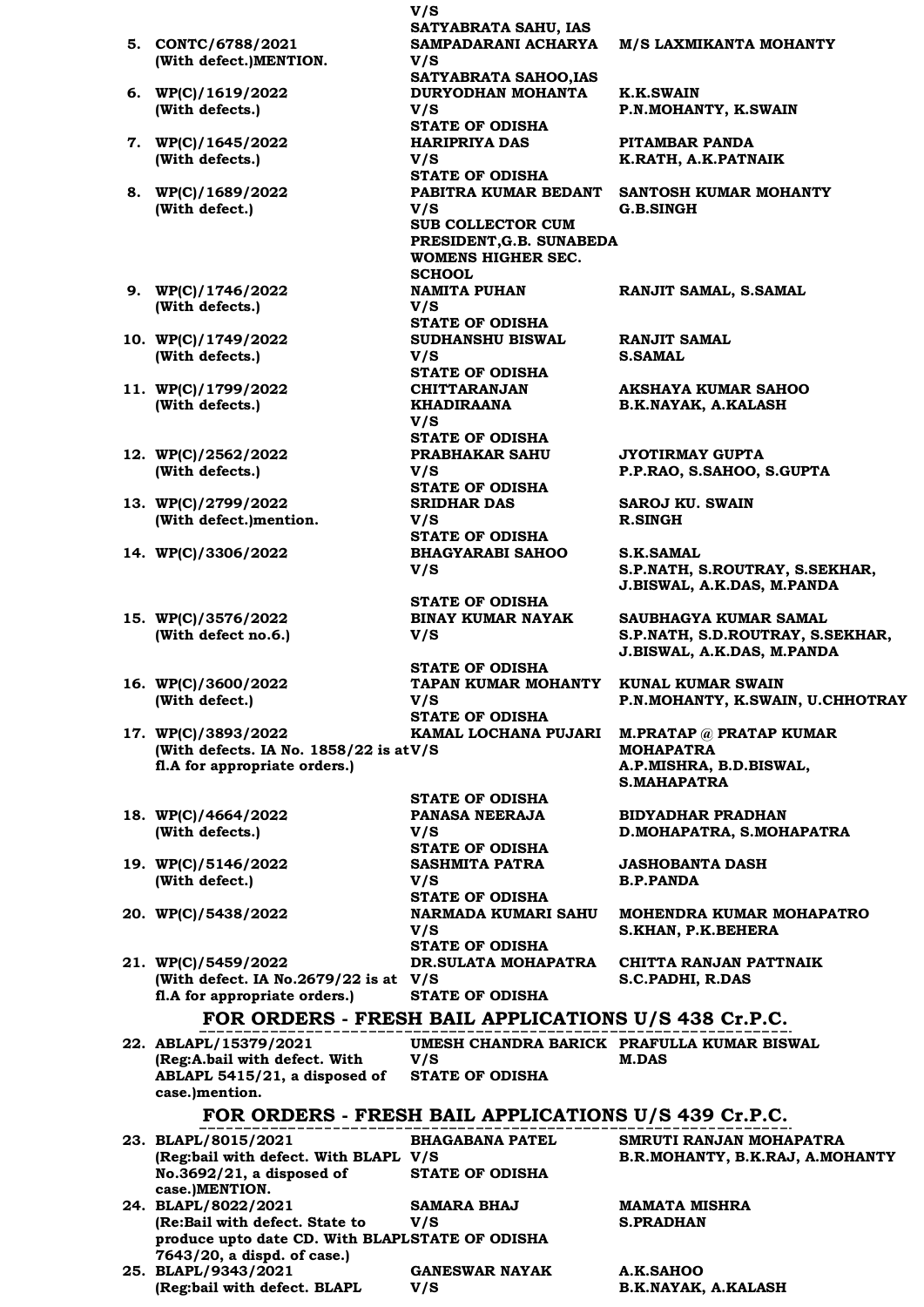| 5250/21 & BLAPL 7049/20, both STATE OF ODISHA                                        |                                        |                                             |
|--------------------------------------------------------------------------------------|----------------------------------------|---------------------------------------------|
| disposed of cases.)MENTION.<br>26. BLAPL/10798/2021                                  |                                        | SURYAKANTA DWIBEDI                          |
| (Reg:bail with defect. With BLAPL KANHAR@ ABHIMANU                                   | <b>MANU@ ABHIMANYU</b>                 | R.K.MAHANTA, K.MOHANTY                      |
| No.9432/20, a disposed of case.)                                                     | <b>KANHAR</b>                          |                                             |
|                                                                                      | V/S<br><b>STATE OF ODISHA</b>          |                                             |
| 27. BLAPL/11358/2021                                                                 | PRAFULLA KUMAR                         | <b>DURGA PRASAD DHAL</b>                    |
| (Reg:bail with defect. With BLAPL SARANGI                                            |                                        |                                             |
| 3495/21 & BLAPL 9639/19, both V/S<br>disposed of case.)MENTION.                      | <b>STATE OF ODISHA</b>                 |                                             |
| 28. BLAPL/619/2022                                                                   | SK. TALIM @ BADI                       | <b>BISHNU PRASAD PRADHAN</b>                |
| (Reg:bail with defects. IA                                                           | V/S                                    | B.R.SAHU, S.RATH, R.SATAPATHY               |
| No.132/22 is at fl.A for interim<br>bail. Copy not served. With BLAPL                | <b>STATE OF ODISHA</b>                 |                                             |
| 7210/2020, a disposed of case.)                                                      |                                        |                                             |
| FOR ORDERS - ADJOURNED BAIL APPLICATIONS U/S 439 Cr.P.C.                             |                                        |                                             |
| 29. BLAPL/6406/2021                                                                  | TUKUNA MANDAL @ SABAR BISWA RANJAN DAS |                                             |
| (Reg: Bail with defect. With BLAPL V/S                                               |                                        |                                             |
| 5344/20, a disp. of case.)<br>Spec.Adj.                                              | <b>STATE OF ODISHA</b>                 |                                             |
| 30. BLAPL/8387/2021                                                                  | <b>ALOK NAYAK</b>                      | BIJAYA KUMAR RAGADA                         |
| (Re:Bail with defects. ASC to<br>produce CD. With BLAPL 7123/20, STATE OF ODISHA     | V/S                                    | L.N.PATEL, H.K.MUDULI, M.SAHOO              |
| a dispd. of case.)                                                                   |                                        |                                             |
| 31. BLAPL/1163/2022                                                                  | DIBYA LOCHAN BEHERA                    | SUBASH CHANDRA MOHANTY                      |
| (Re:Bail with defect. With BLAPL<br>6900/2020, BLAPL 4282/21 &                       | V/S<br><b>STATE OF ODISHA</b>          | <b>P.RANJAN</b>                             |
| BLAPL 9823/21, all disposed of                                                       |                                        |                                             |
| cases.)MENTION.                                                                      |                                        |                                             |
|                                                                                      | <b>FOR ORDERS</b>                      |                                             |
| 32. WP(C)/31655/2021                                                                 | <b>BANSIDHAR ROUTRAY</b><br>V/S        | SAMARENDRA MOHANTY<br>P.K.NAYAK             |
| (Counter filed by the Op.4. IA<br>No.18547/21 is at fl.B for release STATE OF ODISHA |                                        |                                             |
| of salary.)MENTION.                                                                  |                                        |                                             |
| 33. WP(C)/41184/2021<br>(Annexure & index are not page                               | <b>DURGA PRASAD BISHWAL</b><br>V/S     | GEETANJALI MAJHI                            |
|                                                                                      |                                        |                                             |
| marked, hence SR couldn't be                                                         | THE COMMNR CUM SECY.,                  |                                             |
| made.)                                                                               | DEPT. OF SAND ME                       |                                             |
| FOR ORDERS - APPLICATIONS FOR MODIFICATION OF ORDERS /                               |                                        |                                             |
| <b>EXTENSION OF TIME</b>                                                             |                                        |                                             |
| 34. CRLA/44/2022                                                                     | <b>SATRUGHNA</b>                       | <b>SURYAKANTA DWIBEDI</b>                   |
| (IA No. 250/22 is at fl.D for<br>modification of order dtd.                          | <b>BASANTARA</b>                       | BASANTARAY@SATRUGHNA R.K.MAHANTA, K.MOHANTY |
| 03.02.22.) MENTION [THE CASE                                                         | V/S                                    |                                             |
| <b>STANDS ADJOURNED TO</b>                                                           | <b>STATE OF ODISHA</b>                 |                                             |
| 18.04.22.]                                                                           |                                        |                                             |
|                                                                                      | <b>FOR ADMISSION</b>                   |                                             |
| 35. WPC(OAC)/706/2010<br>(With counter by Op.2. With                                 | <b>JAYANTA KUMAR PATEL</b><br>V/S      | M/S SHASHI BHUSAN JENA, S. BEHERA           |
| rejoinder and affidavit by the                                                       | <b>STATE OF ODISHA</b>                 |                                             |
| petitioner. Written note of                                                          |                                        |                                             |
| submission by the petitioner not<br>filed.) Spec.Adj.                                |                                        |                                             |
| 36. WPC(OAC)/3115/2011                                                               | PRATIMA JENA                           | SUBASH CHANDRA PUSPALAKA                    |
| (Counter not filed. IA No.2751/21 V/S<br>is at fl.A for release of monthly           | <b>STATE OF ODISHA</b>                 | P.K.SATAPATHY, K.MOHANTY, S.SAMAL           |
| salary.)                                                                             |                                        |                                             |
| 37. WPC(OA)/1308/2012                                                                | <b>RANJIT MUKHI</b>                    | M/S S. PRADHAN<br><b>S.S SAHU</b>           |
| (Counter not filed.)                                                                 | V/S<br><b>STATE OF ODISHA</b>          |                                             |
| 38. WPC(OAC)/2286/2012                                                               | KIRTAN BIHARI JENA                     | <b>S.K.DAS</b>                              |
| (IA No.3101/21 is at fl.A<br>reg:amendment of petition & for STATE OF ODISHA         | V/S                                    | S.K.MISHRA, P.K. BEHERA                     |
| appropriate orders.)                                                                 |                                        |                                             |
| 39. WPC(OAC)/3487/2012                                                               |                                        | MOHADEV SOBHA SUNDAR SANTANU KUMAR SARANGI  |
| (Counter not filed.)                                                                 | V/S<br><b>STATE OF ODISHA</b>          |                                             |
| 40. WPC(OAC)/4040/2012                                                               | <b>DASARATHY BISWAL</b>                | <b>M/S HARA PRASAD RATH</b>                 |
| (With counter.)                                                                      | V/S<br><b>STATE OF ODISHA</b>          | <b>A.K BEHRA</b>                            |
| 41. WPC(OA)/828/2013                                                                 | <b>MRUTUNJAYA BEHERA</b>               | <b>AMAR KUMAR MOHANTY</b>                   |
| (With counter.)                                                                      | V/S<br><b>STATE OF ODISHA</b>          | <b>J.PRADHAN</b><br><b>M/S GN PANDA</b>     |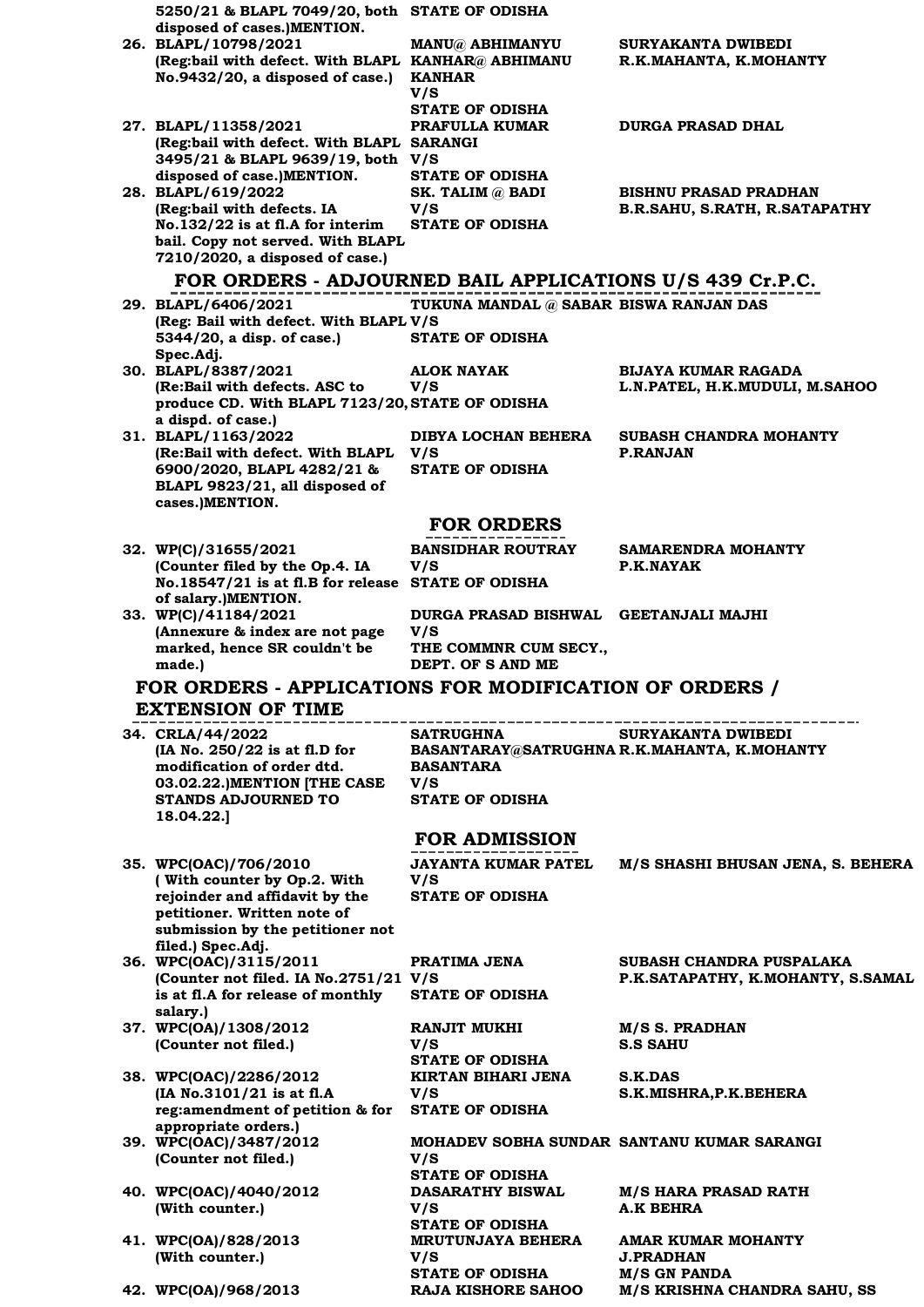| (Counter not filed.)                                  | V/S                                       | <b>SAHU</b>                         |
|-------------------------------------------------------|-------------------------------------------|-------------------------------------|
|                                                       | <b>STATE OF ODISHA</b>                    |                                     |
| 43. WPC(OA)/976/2013                                  | <b>BANABASI MOHAPATRA</b>                 | M/S                                 |
| (Counter not filed.)                                  | V/S                                       | S.PRADHAN, S.C SAHOO                |
|                                                       | <b>STATE OF ODISHA</b>                    |                                     |
| 44. WPC(OAC)/71/2013                                  | SUMANTA KUMAR PATRA                       |                                     |
|                                                       |                                           | <b>M/S SAROJ KUMAR ROUTRAY</b>      |
| (With counter.)                                       | V/S                                       | S.K. BISWAL                         |
|                                                       | <b>STATE OF ODISHA</b>                    |                                     |
| 45. WPC(OAC)/72/2013                                  | <b>GAGAN BIHARI BISWAL</b>                | <b>M/S SAROJ KUMAR ROUT</b>         |
| (With counter.)                                       | V/S                                       | S.K. BISWAL                         |
|                                                       | <b>STATE OF ORISSA</b>                    |                                     |
| 46. WPC(OAC)/119/2013                                 | <b>DILLIP KUMAR DASH</b>                  | <b>M/S D. ROUTRAY</b>               |
| (Counter not filed.)                                  | V/S                                       |                                     |
|                                                       | <b>STATE OF ODISHA</b>                    |                                     |
| 47. WPC(OAB)/2/2013                                   | <b>INDIRA SAHU</b>                        | <b>M/S SANDHYARANI PANI</b>         |
| (With counter.)                                       | V/S                                       |                                     |
|                                                       | <b>STATE OF ODISHA</b>                    |                                     |
| 48. WPC(OAS)/1/2013                                   | RADHANATH NAIK                            | <b>SISIR KUMAR PUROHIT</b>          |
| (Counter not filed.)                                  | V/S                                       |                                     |
|                                                       | <b>STATE OF ODISHA</b>                    |                                     |
| 49. WPC(OAPC)/20/2013                                 | PABITRA MOHAN PATNAIK M/S P.DAS           |                                     |
| (Counter not filed.)                                  | V/S                                       |                                     |
|                                                       | <b>STATE OF ODISHA</b>                    |                                     |
| 50. WPC(OAPC)/68/2013                                 | PRAVAKAR PRADHAN                          | $M/S$ J.K MISHRA $(2)$              |
| (Counter not filed.)                                  | V/S                                       |                                     |
|                                                       | <b>STATE OF ODISHA</b>                    |                                     |
|                                                       | PURNA CHANDRA PRADHANM/S N.K PANDA        |                                     |
| 51. WPC(OAPC)/117/2013                                |                                           |                                     |
| $(IA 41/22$ is at fl.A for                            | V/S                                       | <b>S.SETHI</b>                      |
| condonation of delay.)                                | <b>STATE OF ODISHA</b>                    |                                     |
| 52. WPC(TAC)/1/2013                                   | <b>B.BRUNDABAN RAO</b>                    | <b>C.ANANDA RAO</b>                 |
| (IA No.1/22 is at fl.A for                            | V/S                                       | S.K.BEHERA, P.K.SAHOO, A.TRIPATHY   |
| appropriate orders.)                                  | <b>STATE OF ODISHA</b>                    |                                     |
| 53. WPC(T)/31/2013                                    | RADHAMOHAN JOSHI                          | PRASANNA KUMAR PATTNAYAK            |
| (Counter not filed. IA No. 23/22 is V/S               |                                           | A.B. PATTNAIK, S.K. NANDA           |
| at fl.A for delay in filing the O.A.) STATE OF ODISHA |                                           |                                     |
| 54. WPC(T)/32/2013                                    | <b>KALAKAR PRADHAN</b>                    | PRASANNA KUMAR PATTANAYAK           |
| (Counter not filed. IA No. 22/2022 V/S                |                                           | <b>S.K. NANDA</b>                   |
| is at fl.A for delay in filing O.A.)                  | <b>STATE OF ODISHA</b>                    |                                     |
| 55. WPC(OA)/2044/2016                                 | <b>SAMIR RANJAN SWAIN</b>                 | M/S PRAFULLA KUMAR KHATEI           |
| (With counter.)                                       | V/S                                       | A. MOHANTY                          |
|                                                       | <b>STATE OF ODISHA</b>                    |                                     |
| 56. CONTC(CP)/329/2017                                | <b>INDRAMANI SAMAL</b>                    | PRAFULLA KUMAR MOHAPATRA            |
| (Receipt showing service of copy                      | V/S                                       | S.PRADHAN, T.K.BISWAL, S.C.SAHOO    |
| of the petition on counsel for the DR.CHANDR SEKHAR   |                                           |                                     |
| counsel for state not received.                       | KUMAR, SECY REVENUE                       |                                     |
| ASC to take instruction.)Spec.Adj. AND DISASTER MGT.  |                                           |                                     |
|                                                       |                                           |                                     |
| 57. WP(C)/2911/2020                                   | <b>CHAITANYA KUMAR</b>                    | <b>M/S.SAMEER KUMAR DAS</b>         |
| (IA 1258/2020 at fl. A for further MOHANTA            |                                           | P.K.BEHERA, N.JENA                  |
| order. Counter affidavit by Op.3.                     | V/S                                       |                                     |
| AD not received back from Op.4.                       | <b>STATE OF ODISHA</b>                    |                                     |
| Receipt showing service of 3 extra                    |                                           |                                     |
| copies of W.P. on ASC not                             |                                           |                                     |
| received. Receipt showing service                     |                                           |                                     |
| of 1 extra copy of W.P. on AGA for                    |                                           |                                     |
| Op.5 not received.)MENTION                            |                                           |                                     |
| 58. WP(C)/39799/2021                                  | <b>RANJAN KUMAR PANDA</b>                 | <b>SAMEER KUMAR DAS</b>             |
| (Receipt showing service of extra V/S                 |                                           | P.K.BEHERA, N.JENA                  |
| copy of W.P. on S&ME not                              | <b>STATE OF ODISHA</b>                    |                                     |
| received. Counter or rejoinder not                    |                                           |                                     |
| received.)MENTION.                                    |                                           |                                     |
| 59. WP(C)/41265/2021                                  | <b>SURESH KUMAR TANDI</b>                 | <b>SIBA PRASAD SWAIN</b>            |
| (IA 19212/2021 at fl. A for stay.                     | V/S                                       | <b>J.BARIK</b>                      |
| Counter not filed.) adj.                              | <b>STATE OF ODISHA</b>                    |                                     |
| 60. WP(C)/230/2022                                    | KAMALA KANTA DAS                          | <b>SAMEER KUMAR DAS</b>             |
| (With counter by Op.4 & its                           | V/S                                       | P.K.BEHERA, N.JENA                  |
| rejoinder. IA 103/2022 at fl. A for STATE OF ODISHA   |                                           | M/S PRAFULLA KUMAR MOHAPATRA,       |
| further orders reg:stay. IA 606/22                    |                                           | S.K. NATH                           |
| at fl. B for vacation of stay.                        |                                           |                                     |
| Objection to this IA alongwith                        |                                           |                                     |
| rejoinder filed by the petitioner is                  |                                           |                                     |
| at fl.C.)Spec.Adj.                                    |                                           |                                     |
| 61. WP(C)/2807/2022                                   | RAMESH CHANDRA SAHOO SAMEER KUMAR DAS     |                                     |
| (With defect. IA No.1355/2022 at V/S                  |                                           | N.JENA, P.K.BEHERA                  |
| fl.A for further orders. Counter                      | <b>STATE OF ODISHA</b>                    | M/S.SAMIR KUMAR MISHRA,             |
| affidavit on behalf of Op.6 & State                   |                                           | J.PRADHAN, P.S.MOHANTY, S.SAHOO,    |
| not received.)Spec.Adj.                               |                                           | S.K.SETHI                           |
| WITH WP(C)/7301/2015                                  |                                           |                                     |
| (MC 7189/15 at fl.A for further                       | RAMESH CHANDRA SAHOO M/S.D.ROUTRAY<br>V/S | S.K.SAMAL, S.DAS, S.JENA, S.P.NATH, |
|                                                       |                                           |                                     |

**S.D.ROUTRAY**

**order. With counter by OP.2.)**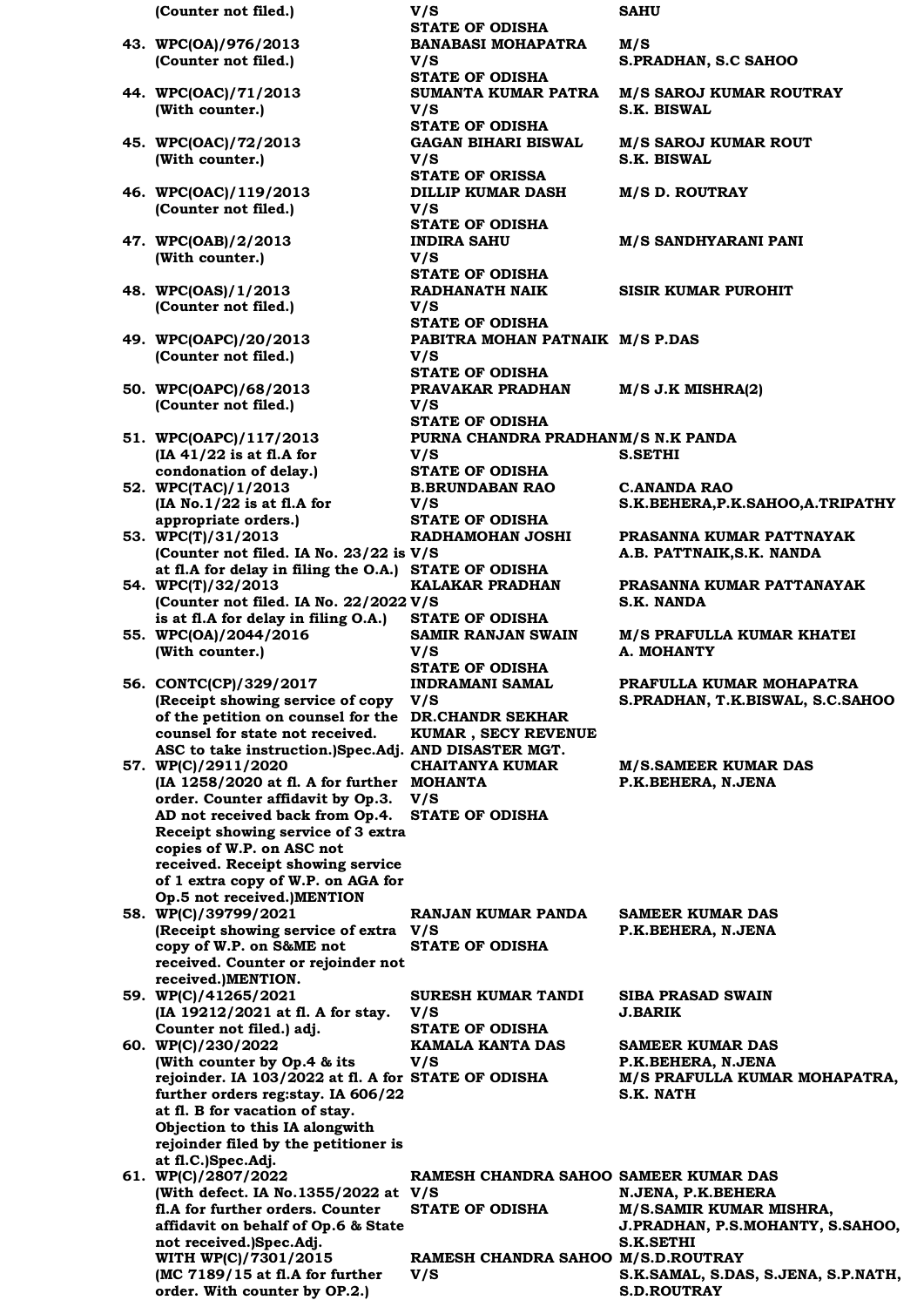**V/S** 

**WITH WP(C)/38079/2021 (I.A 17677/21 is at fl.A for app. orders. An affidavit filed by petitioner is at fl.B. Neither AD nor undelivered notice received from Opp.5)**

**(IA 1892/21 at fl.A for stay execution of NBW.) Spec.Adj.** **V/S** 

**STATE OF ODISHA**

**STATE OF ORISSA M/S.S.K.MISHRA, MISS P.P.MOHANTY, S.PATTNAYAK, MR.A.K.MISHRA (AGA), J.PRADHAN RAMESH CHANDRA SAHOO SAMEER KUMAR DAS P.K.BEHERA, N.JENA STATE OF ODISHA M/S SAMIR KUMAR MISHRA, J PRADHAN, PS MOHANTY, SK SETHI, S MOHANTY** 

### **COURT NO - VIII (4TH FLOOR) 04/03/2022**

**AFTER LUNCH/ AFTER D.B. WHICHEVER IS EARLIER**

#### **THE HON'BLE MISS JUSTICE SAVITRI RATHO**

**(THIS BENCH WILL FUNCTION THROUGH HYBRID ARRANGEMENT (VIRTUAL/PHYSICAL MODE.)**

**Learned counsel desirous of appearing through Virtual Mode shall intimate the name, item number, case details etc. to the Court Master through Mobile No. 9583704529 between 8.00 P.M. to 10.00 P.M. on the previous date of the hearing of the case.**

#### **FRESH ADMISSION - CRLMC U/S 482 Cr.P.C.**

| 1. CRLMC/1306/2020<br>(IA 833/20 at fl.L for appr. order. V/S             | KANHEYALAL AGARWALLA GOURIMOHAN RATH | S.K.PATNAIK, A.P.RATH                         |
|---------------------------------------------------------------------------|--------------------------------------|-----------------------------------------------|
| State to obtain instruction.)<br><b>MENTION</b>                           | <b>DEBASIS AGARWAL</b>               | M/S PARTHA SARATHI DAS, B.N.<br><b>BARIK,</b> |
| 2. CRLMC/1125/2021                                                        | RATIKANTA NAYAK                      | <b>BIJAYA KUMAR DASH</b>                      |
| (IA 881/21 at fl.M for appr. order. V/S                                   |                                      | S.R.DASH, R.BHUSAN, R.SETHY,                  |
| Date chart & note of submission at                                        |                                      | D.PATRA, D.MAHAJAN                            |
| fl.N. With BLAPL 5696/20 &<br>5628/20, both disp. of cases.)              | <b>STATE OF ODISHA</b>               |                                               |
| Spec.Adj.                                                                 |                                      |                                               |
| WITH WP(C)/19275/2019<br>(With counter by Opp.2. With                     | RATIKANTA NAYAK<br>V/S               | <b>M/S.MANOJ KUMAR PATI</b><br>R.MOHAPATRA    |
| counter by opp 3 & 4. Further                                             | <b>STATE OF ODISHA</b>               | M/S PRAFULLA KU. LENKA, P. LENKA,             |
| order in IA 14235/19 at fl.A for                                          |                                      | <b>D.P. PATTNAIK</b>                          |
| stay. IA 9126/20 at fl.B for                                              |                                      |                                               |
| modification of order. IA 6948/20                                         |                                      |                                               |
| at fl.C for appr. order.)                                                 |                                      |                                               |
| WITH BLAPL/8537/2020                                                      | V. VENUGOPALA RAO @                  | <b>JYOTIRMAYA SAHOO</b>                       |
| (Reg: Bail with defect. Addl.                                             | VOLUROTHU VENUGOPAL                  | <b>S.K.PATTNAIK</b>                           |
| document at fl.A. With BLAPL                                              | V/S                                  |                                               |
| 6620/18 & 5952/19, both disp. of STATE OF ODISHA                          |                                      |                                               |
| cases.)                                                                   |                                      |                                               |
| 3. CRLMC/1611/2021<br>Spec.Adj.                                           | PRIYADARSAN PRADHAN<br>V/S           | M/S SANDIPANI MISHRA, A. KEJRIWAL             |
|                                                                           | <b>STATE OF ODISHA</b>               |                                               |
| <b>WITH CRLMC/1641/2021</b>                                               | PRIYADARSAN PRADHAN                  | MR. SANDIPANI MISHRA, A. KEJRIWAL,            |
| Spec.Adj.                                                                 | V/S                                  | <b>IN PERSON</b>                              |
|                                                                           | <b>STATE OF ODISHA</b>               | M/S SUMITRA MOHANTY, K.                       |
|                                                                           |                                      | MOHAPATRA, S.N. BISWAL                        |
| 4. CRLMC/2099/2021                                                        | PRAVAKAR PRADHAN                     | SUBODH KUMAR MOHANTY                          |
| (IA 2141/21 at fl.A for order to                                          | V/S                                  |                                               |
| take no coercive action against                                           | <b>STATE OF ODISHA</b>               |                                               |
| the petitioner. With ABLAPL                                               |                                      |                                               |
| 16782/19 & 13624/21, both disp.<br>of case.) Spec.Adj.                    |                                      |                                               |
| 5. CRLMC/2109/2021                                                        | ARUN KUAMR SARANGI                   | M/S SIDDHARTHA SAMAL, S. DEVI, S.             |
| (IA 1622/21 at fl.A for stay. IA                                          | V/S                                  | SAMAL, BHABANI SHANKAR DASPARIDA              |
| 463/22 at fl.C for impletion of                                           |                                      | S.MOHAPATRA, K.MOHANTY,                       |
| parties. Copy not served.)                                                |                                      | A.PRADHAN,                                    |
| Spec.Adj.                                                                 | <b>STATE OF ODISHA</b>               |                                               |
| 6. CRLMC/2753/2021                                                        | <b>JUBARAJ MAHALA</b>                | SARATHI JYOTI MOHANTY                         |
| (Money receipt filed by counsel for V/S                                   |                                      |                                               |
| the petitioner is at fl.D. IA No. STATE OF ODISHA                         |                                      | M/S RAKESH SAHU, PK MOHANTY, PR               |
| 2118/21 is at fl.A for stay. IA No.<br>2184/21 is at fl.B for appropriate |                                      | <b>BEHERA.</b>                                |
| orders. IA No. 2185/21 is at fl.C                                         |                                      |                                               |
| for stay. Addl. document by the                                           |                                      |                                               |
| petitioner is at fl.K. With ABLAPL                                        |                                      |                                               |
| 12870/18, a disp. of case)                                                |                                      |                                               |
| Spec.Adj.                                                                 |                                      |                                               |
| FRESH ADMISSION - APPLICATION U/S 482 Cr.P.C. - BAIL                      |                                      |                                               |
| <b>JUMP/QUASHMENT OF NBW</b>                                              |                                      |                                               |
| 7. CRLMC/2453/2021                                                        | <b>SUMANTA KUMAR JENA</b>            | PRAFULLA KUMAR RATH                           |

**K.K.SAMAL**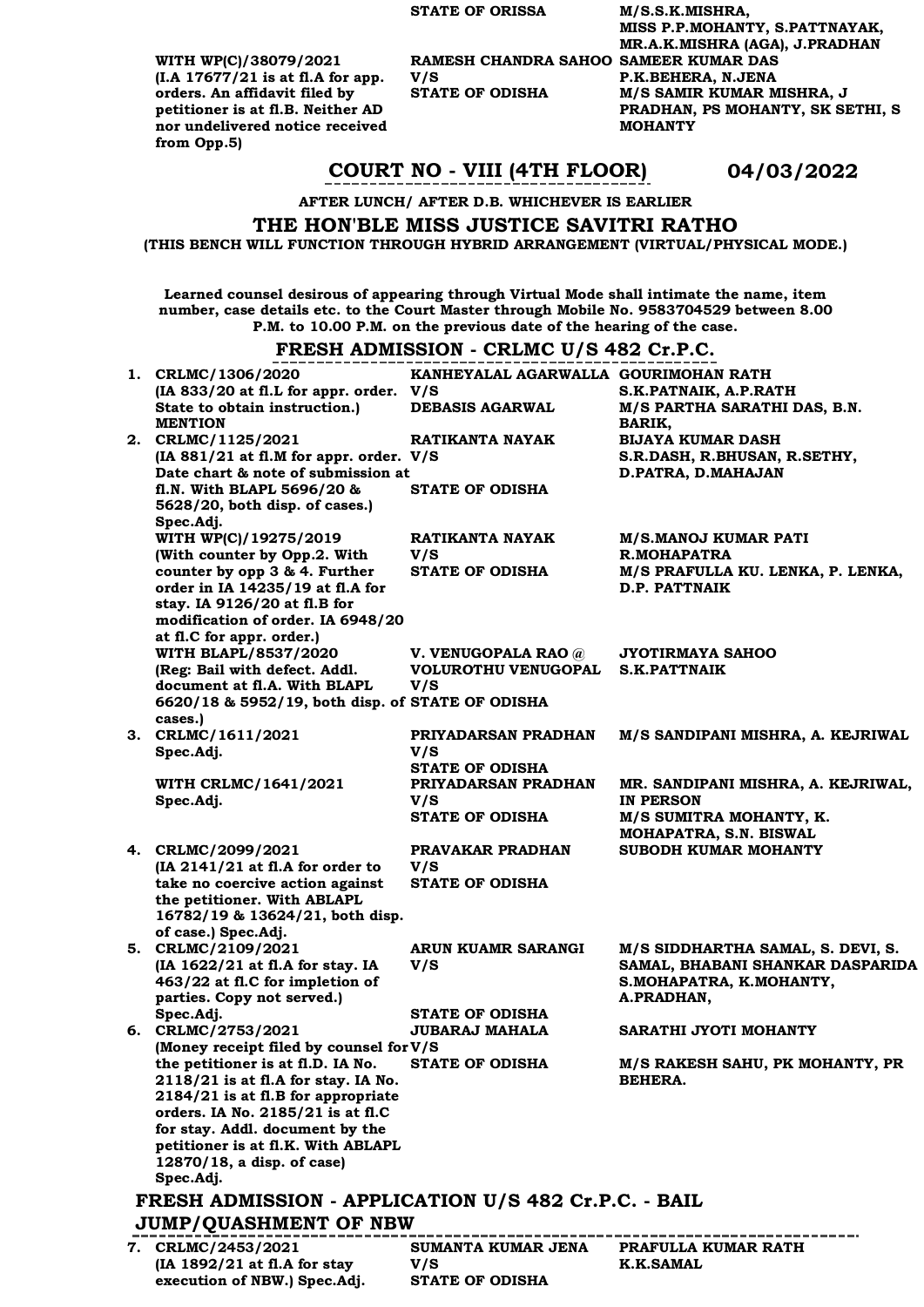|                                                                                              | <b>FRESH ADMISSION</b>                                     |                                                                     |
|----------------------------------------------------------------------------------------------|------------------------------------------------------------|---------------------------------------------------------------------|
| 8. WP(C)/952/2022                                                                            | <b>RUPANANDA SAHU</b>                                      | GYANENDRA KUMAR TRIPATHY                                            |
| (IA 2923/22 at fl.A for appr.<br>order.) Spec.Adj.                                           | V/S<br>THE STATE INFORMATION<br><b>COMMISSION</b> , ODISHA | D.SENAPATI, P.MALLIK                                                |
| FOR ORDERS - ADJOURNED BAIL APPLICATIONS U/S 439 Cr.P.C.                                     |                                                            |                                                                     |
| 9. BLAPL/236/2021                                                                            | <b>GOBINDA KUMBHAR</b>                                     | <b>PRASANTA KU SAHOO</b>                                            |
| $(IA 599/21 at fl.A for interim bail. V/S)$                                                  |                                                            | S.K.NAYAK, S.K.BARAL, A.B.PARIDA                                    |
| Reg: Bail with defect.) Spec.Adj.<br>10. BLAPL/316/2021                                      | <b>STATE OF ODISHA</b><br>JAGABANDHU MAHARANA              | <b>JAYADEBA BEHERA</b>                                              |
| (kind minutes of Hon'ble the Chief V/S)                                                      |                                                            | A.PATTNAIK, S.MANSINGH                                              |
| Justice at fl.B. Reg: Bail with                                                              | <b>STATE OF ODISHA</b>                                     |                                                                     |
| defect. Comprehensive affdvt. at<br>fl.A. With BLAPL 8800/20, a disp.                        |                                                            |                                                                     |
| of case.) MENTION                                                                            |                                                            |                                                                     |
| 11. BLAPL/660/2021<br>(Reg: Bail with defect & to produceV/S                                 | NANDA @ SK. ALLAUDIN                                       | M/S BISWAJIT TRIPATHY, L.<br>BHANJADEO, ASIT KUMAR JENA             |
| C.D. C.A. & T.I. parade report.                                                              |                                                            | M/S DALI RANI BEHURAY, D. DHALL, P.                                 |
| Prisoners' petition along with a                                                             |                                                            | BAL, S.PANDA, S.ROUT                                                |
| form of V.Nama without<br>mentioning case no., adv. name,                                    | <b>STATE OF ODISHA</b>                                     |                                                                     |
| adv. signature, received from                                                                |                                                            |                                                                     |
| Supdt, Sub-Jail, Soro at fl.A & fl.B<br>respectively.) Spec.Adj.                             |                                                            |                                                                     |
| 12. BLAPL/688/2021                                                                           | <b>GIRIDHARI DISARI</b>                                    | <b>MANORANJAN PADHY</b>                                             |
| (Re:Bail with defect & to obtain                                                             | V/S                                                        |                                                                     |
| instruction re: CA.) Spec.Adj.<br><b>WITH BLAPL/689/2021</b>                                 | <b>STATE OF ODISHA</b><br><b>GOURA GOPAL PANDA</b>         | <b>MANORANJAN PADHY</b>                                             |
| (Re:Bail with defect. State to                                                               | V/S                                                        |                                                                     |
| obtain instruction reg: CA.)<br>13. BLAPL/1703/2021                                          | <b>STATE OF ODISHA</b><br>SEBIL ELANJIMPALLY               | <b>MANAS CHAND</b>                                                  |
| (Reg: Bail with defect. State to                                                             | V/S                                                        | <b>K.MANSINGH</b>                                                   |
| produce C.D. & C.A. Prisoner's                                                               | <b>STATE OF ODISHA</b>                                     |                                                                     |
| petition at fl.A.) MENTION<br>14. BLAPL/2579/2021                                            | ASIM KUMAR BEHERA                                          | GYANA RANJAN MOHANTY                                                |
| (IA 1376/21 at fl.A for interim                                                              | V/S                                                        | R.B.MAHAPATRA                                                       |
| bail. Copy not served. Counsel for STATE OF ODISHA<br>the petitioner has not filed up-to-    |                                                            |                                                                     |
| date documents reg: health                                                                   |                                                            |                                                                     |
| condition of wife of the petitioner.<br>AGA to obtain instruction. Reg:                      |                                                            |                                                                     |
| Bail with defect.) Spec.Adj.                                                                 |                                                            |                                                                     |
| 15. BLAPL/3591/2021                                                                          | <b>SUSANTA MANDAL</b>                                      | M/S NIHAR RANJAN SAHOO, J.                                          |
| (Reg: Bail with defect & to produceV/S<br>C.D. & C.A. Prisoners' petition at STATE OF ODISHA |                                                            | <b>MENDULI</b>                                                      |
| fl.A.) Spec.Adj.                                                                             |                                                            |                                                                     |
| 16. BLAPL/3829/2021<br>(Reg: Bail with defect. IA 204/22                                     | <b>BHAGABATI MOHANTY</b><br>V/S                            | MR. MILAN KANUNGO (SR. ADV.),<br>SOUMYA RANJAN MOHANTY              |
| at fl.A for interim bail. Surrender                                                          |                                                            | <b>D.ACHARYA</b>                                                    |
| certificate at fl.B. Affidavit not<br>filed by the counsel for the                           | <b>STATE OF ODISHA</b>                                     |                                                                     |
| petitioner.) Spec.Adj.                                                                       |                                                            |                                                                     |
| 17. BLAPL/4104/2021                                                                          | SINDIRI RAMU                                               | <b>RAMESH SAHOO</b>                                                 |
| (Reg: Bail with defect and<br>production of C.D. and C.A. Xerox                              | V/S                                                        | M/S SHUBHENDU KU. PARIDA,<br>MANORANJAN PADHY, A. SAHOO,            |
| copy of F.I.R at fl.A. Prisoners'                                                            |                                                            | S.PRADHAN, G.DAS, S.CH.PRADHAN                                      |
| petition at fl.B. Copy of deposition STATE OF ODISHA<br>at fl.C.) Spec.Adj.                  |                                                            |                                                                     |
| 18. BLAPL/4619/2021                                                                          | <b>SUSHANTA NAIK</b>                                       | PRASANTA KUMAR SAHOO                                                |
| (Reg: Bail with defect & to produceV/S<br>CD & IR. True copy of police                       | <b>STATE OF ODISHA</b>                                     | U.C.DORA, G.R.DAS, S.K.DAS                                          |
| papers at fl.A.) Spec.Adj.                                                                   |                                                            |                                                                     |
| 19. BLAPL/5039/2021<br>(Reg: Bail with defect & to produceV/S                                | <b>ASWINI KUMAR SETHI</b>                                  | GOPAL KRISHNA NAYAK<br><b>J.DASH</b>                                |
| C.D. Affidavit by victim-informant STATE OF ODISHA                                           |                                                            | M/S. LAMBODAR ACHARI, S.K. NANDA                                    |
| at fl.A.) MENTION                                                                            |                                                            |                                                                     |
| 20. BLAPL/5849/2021<br>(Prisoners' petition at fl.A.                                         | <b>SUBHANKAR BISWAS</b><br>V/S                             | M/S AKSHAY KU. SAHOO, S. SAHOO,<br>DIPTI RANJAN BHOKTA              |
| Affidavit by mother of the                                                                   |                                                            | <b>N.AFREEN</b>                                                     |
| petitioner at fl.C. IA 140/22 at fl.BSTATE OF ODISHA<br>for appr. order. Reg: Bail with      |                                                            |                                                                     |
| defect. State to obtain CD & CA.)                                                            |                                                            |                                                                     |
| Spec.Adj.                                                                                    |                                                            |                                                                     |
| 21. BLAPL/5990/2021<br>(IA 206/22 at fl.K for interim bail. V/S                              | ANIKET KUMAR SINGH                                         | <b>BHABANI SHANKAR DASPARIDA</b><br>S.MOHANTY, K.MOHANTY, A.PRADHAN |
| Copy not served.) MENTION                                                                    | <b>STATE OF ODISHA</b>                                     |                                                                     |
| WITH BLAPL/6691/2021                                                                         | PRASANTA KUMAR RAI                                         | <b>BHABANI SHANKAR DASPARIDA</b>                                    |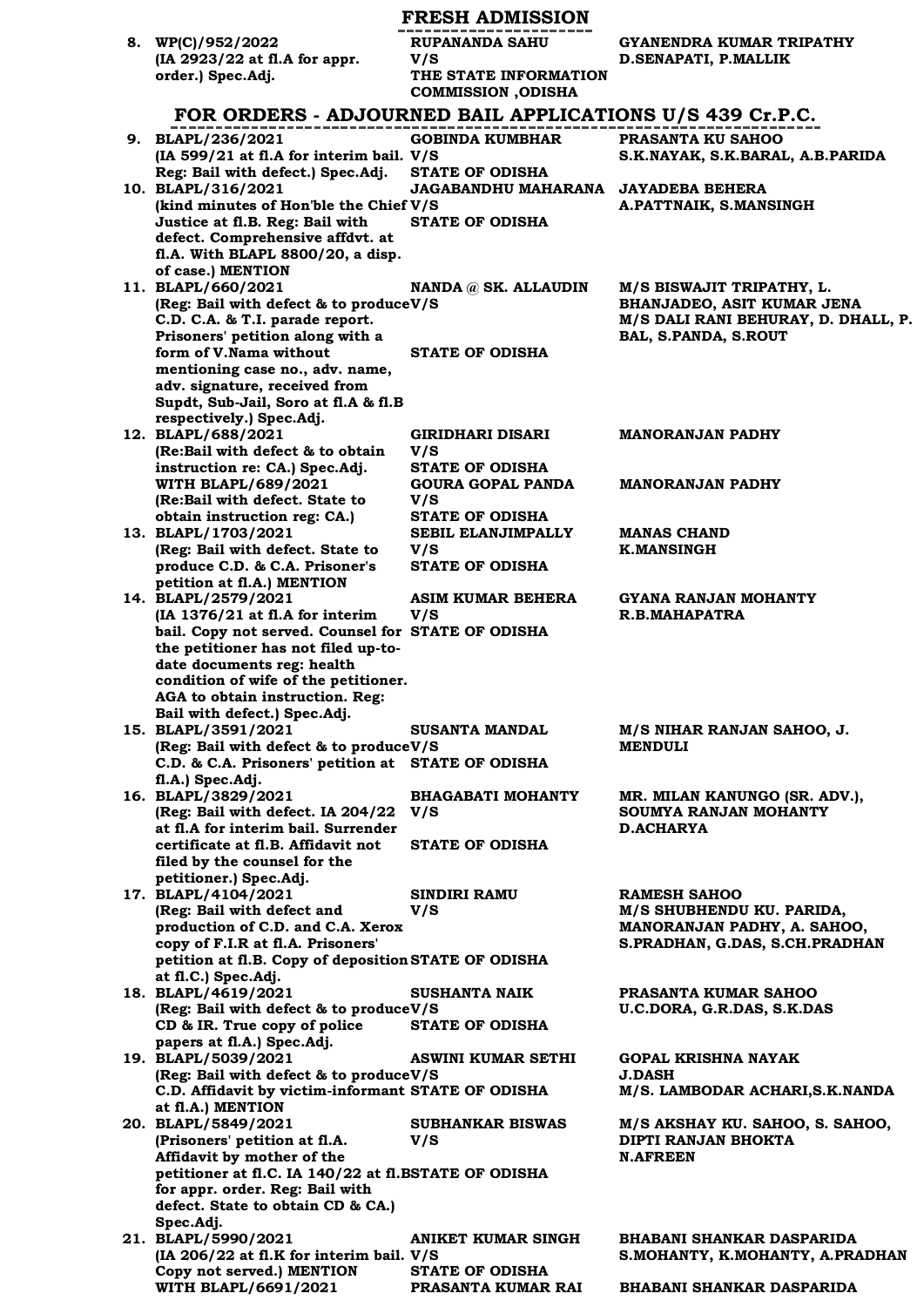| (Reg: Bail with defect & to produceV/S                              |                                          | S.MOHAPATRA, A.PRADHAN                                 |
|---------------------------------------------------------------------|------------------------------------------|--------------------------------------------------------|
| C.D. & C.A.)                                                        | <b>STATE OF ODISHA</b>                   |                                                        |
| 22. BLAPL/6272/2021                                                 | SURU @ GHANASHYAM GOP BIRENDRA KU PARDHI |                                                        |
| (Reg: Bail with defect. C.copy of                                   | V/S                                      |                                                        |
| order sheet of the Court of the                                     | <b>STATE OF ODISHA</b>                   |                                                        |
| Addl. Sessions Judge, Karanjia at                                   |                                          |                                                        |
| fl.A. Counsel for the petitioner to                                 |                                          |                                                        |
| obtain instruction reg: start of<br>trial & examination of injured. |                                          |                                                        |
| With BLAPL 234/21, a disp. of                                       |                                          |                                                        |
| case.) Spec.Adj.                                                    |                                          |                                                        |
|                                                                     |                                          |                                                        |
|                                                                     | FOR ORDERS - CRLMC U/S 482 Cr.P.C.       |                                                        |
| 23. CRLMC/2542/2021                                                 | KARTIKA@HIMANSHU                         | <b>ABHISHEK DASH</b>                                   |
| (Defect as per SR, not removed.)                                    | <b>MOHANATA</b>                          | <b>A.KHANDELWAL</b>                                    |
| Spec.Adj                                                            | V/S                                      |                                                        |
|                                                                     | <b>STATE OF ODISHA</b>                   |                                                        |
| 24. CRLMC/2951/2021                                                 | RABINDRANATH PRADHAN PRATYUSHA NAIDU     |                                                        |
| (Defect 11 & 18 as per SR, not                                      | V/S<br><b>STATE OF ODISHA</b>            | <b>M.R.PRADHAN</b>                                     |
| removed.) MENTION                                                   |                                          |                                                        |
|                                                                     | FOR ADMISSION - CRLMC U/S 482 Cr.P.C.    |                                                        |
| 25. CRLMC/36/2020                                                   | <b>BIRENDRA KUMAR SAHU</b>               | <b>ANIRUDHA DAS</b>                                    |
| (IA 17/20 at fl.A for further order.) V/S                           |                                          | A.DAS, S.C.MISHRA, A.DAS, A.SAHOO                      |
| <b>MENTION</b>                                                      | REENA@LINA KUMARI                        | M/S D.R. SUNDARAY, S. SAHOO, C.R.                      |
|                                                                     | <b>SAHU</b>                              | <b>PANDA</b>                                           |
| 26. CRLMC/753/2021                                                  | SURYA PRASAD TRIPATHY NIRANJAN PANDA     |                                                        |
| (Defect as per SR, not removed. IA V/S                              |                                          | B.KANUNGO, S.K.MOHANTY, X, X                           |
| 1189/21 at fl.A for stay.)                                          | <b>SASMITA RATH @</b>                    | M/S AJIT KU. TRIPATHY, PRADEEP                         |
| <b>MENTION</b>                                                      | <b>TRIPATHY</b>                          | KUMAR, M/S SWARUP KU. PATTNAIK,                        |
|                                                                     |                                          | A.S. MOHANTY, R.S. JENA                                |
| 27. CRLMC/2591/2021<br>(IA 444/22 at fl.B for appr. order. V/S      | <b>SHIBSWARUP NANDA</b>                  | GOUTAM KU. ACHARYA(SR. ADV.)                           |
| Addll, document at fl.C. With                                       | <b>STATE OF ODISHA</b>                   | DR. B.DAS, D.P MISHRA, D.K.NAIK<br>M/S ARUN KU. BUDHIA |
| counter at fl.A.) Spec.Adj.                                         |                                          |                                                        |
| WITH CRLMC/2592/2021                                                | <b>PUJA BADU</b>                         | ARUN KUMAR BUDHIA                                      |
| (With counter on behalf of opp.2 atV/S                              |                                          |                                                        |
| f1.A.                                                               | <b>STATE OF ODISHA</b>                   | GOUTAM KU. ACHARYA(SR. ADV.), DR.                      |
|                                                                     |                                          | BESURA DAS, D.P MISHRA, D.K.NAIK                       |
|                                                                     |                                          |                                                        |

### **COURT NO - IX (5TH FLOOR) 04/03/2022**

**AT 10:30 AM**

**THE HON'BLE MR. JUSTICE M.S.SAHOO**

**(THIS BENCH WILL FUNCTION THROUGH HYBRID ARRANGEMENT (VIRTUAL/PHYSICAL MODE.)**

**Learned counsel desirous of appearing through Virtual Mode shall intimate the name, item number, case details etc. to the Court Master through Mobile No.8260558460 between 8.00 P.M. to 10.00 P.M. on the previous date of the hearing of the case.**

### **FRESH ADMISSION**

**2. WP(C)/2610/2022 (With defect)**

**3. WP(C)/5591/2022 (With defect.)**

**4. FAO/299/2020** 

**5. WP(C)/39848/2021** 

**of case.)memo**

**1. WPC(OAC)/3477/2013 SUSHREE SANGITA DASH V/S STATE OF ODISHA SURATHA DAS V/S STATE OF ODISHA M.ABHISHEK V/S** 

**M/S CHANDRAKANTA NAYAK S. SAMAL, P. SAMAL**

**JAYAKRISHNA MOHAPATRA**

**SANJAY KUMAR PATTANAIK T.K.NAYAK, L.SINGH, P.K.SAHOO, G.BARIK, S.DASH, J.R.PARIJA, D.PRADHAN**

### **STATE OF ODISHA**

### **FOR ORDERS**

**AKSHAYA KUMAR ROUT V/S STATE OF ODISHA modification of order. A disposed STATE OF ODISHA JALANDHAR RATH V/S** 

**FOR ADMISSION**

**V/S** 

**MC,KANAK DURGA HIGH** 

### **SAMEER KUMAR DAS P.K.BEHERA, N.JENA**

**MANMAYA KUMAR DASH D.SAHOO, S.K.RATH, R.HOTA**

**6. WP(C)/8930/2011 (MC.5638/11 at fl.A for further order reg. stay. With Counter by OPs.2 & 4 and by OP.3 (copy not served). With Rejoinder to the** 

**(Defects as per SR not removed.)**

**(IA no.1276/2022 at fl. Z for** 

**M/S.AMIYA KU.MOHANTYA R.K.BEHERA, I.SAHOO, M/S.NIRANJAN LENKA, R.C.PRADHAN, S.SAHU, MISS K.LENKA, P.N.MOHANTY, H.K.MOHANTY, MISS CHITRABATI**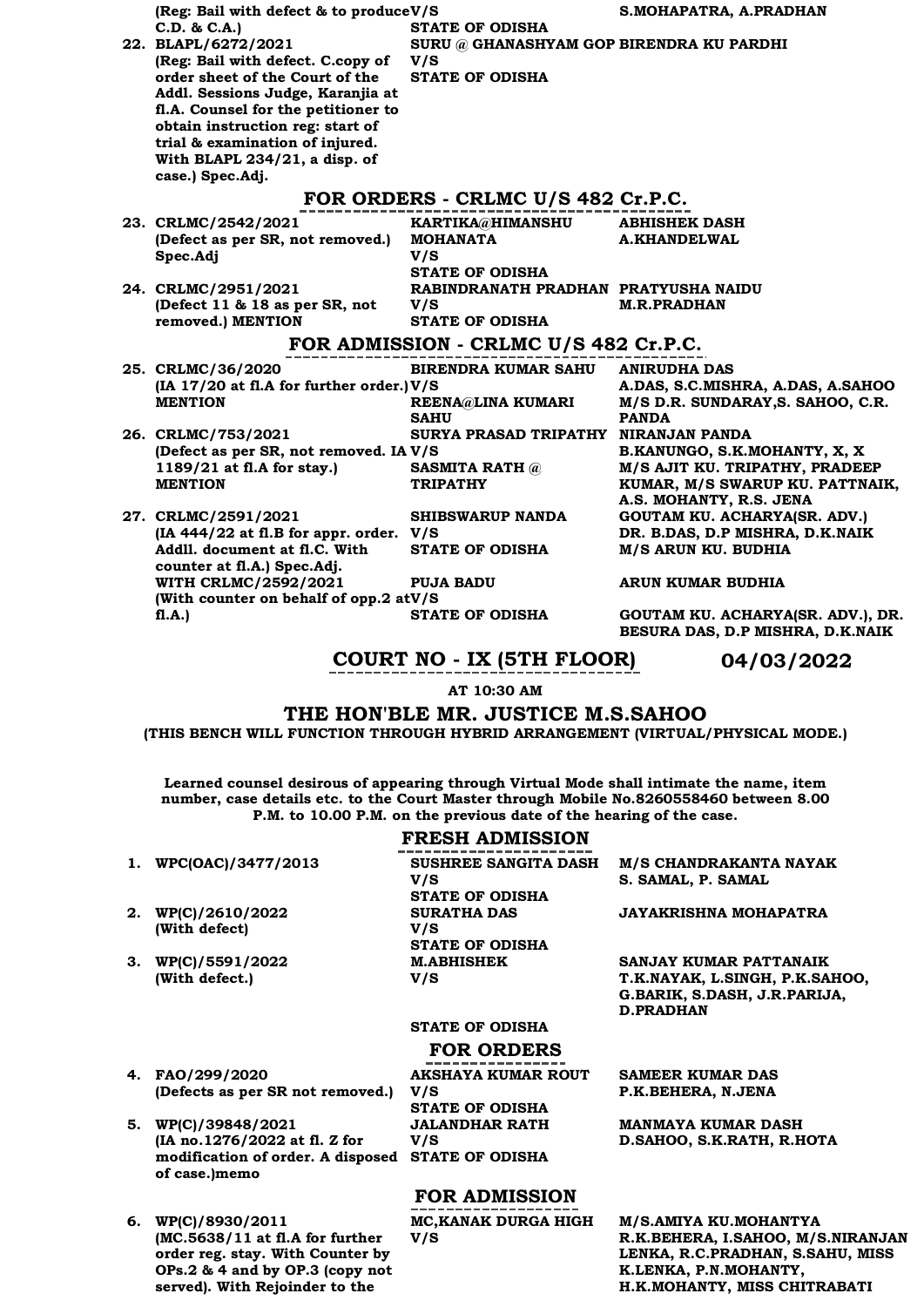**Counter of Op.3. Copy of Rejoinder not served. Translated REGNL.DIR.EDUCATION M/S.SAMEER KU.DAS version of Annexures not filed. Receipt showing service of copy of rejoinder on learned counsel for op.not received. The copy of judgment at fl.X. With WP(C).19507/08, a disp. of case.) memo 7. WPC(OAC)/3696/2011** 

- **( I.A 2733/21 is at fl.A for vacation of order.)**
- **8. WPC(OAC)/3794/2012 (With Counter)Spe.Adj.**
- **9. WPC(OAC)/4265/2012 Spe.Adj.**
- **10. WPC(OAC)/4374/2012 (With Counter by ops. 1 to 3. Parawise report filed by op-4.)Spe.Adj.**
- **11. WPC(OA)/3482/2013 (Counter not filed.)**
- **12. WPC(OA)/3489/2013 (With Counter & Rejoinder)**
- **13. WPC(OAC)/3471/2013 (Counter not filed.)**
- **14. WPC(OAC)/3483/2013 (Counter not filed.)**
- **15. WPC(OAC)/3485/2013 (Counter not filed.)**
- **16. WPC(OAC)/3487/2013 (Counter not filed.)**
- **17. WPC(OAC)/3629/2013 (Counter not filed.)**
- **18. WPC(OAC)/3630/2013 (Counter not filed.)**
- **19. WPC(OAC)/3631/2013 (Counter not filed.)**
- **20. WPC(OAC)/3632/2013 (Counter not filed.)**
- **21. WPC(OAC)/3633/2013 (Counter not filed.)**
- **22. WPC(OAC)/3634/2013 (Counter not filed.)**
- **23. WPC(OAC)/3635/2013 (Counter not filed.)**
- **24. WPC(OAC)/3636/2013 (Counter not filed.)**
- **25. WPC(OAC)/3637/2013 (Counter not filed.)**
- **26. WPC(OAC)/3638/2013 (Counter not filed.)**
- **27. WPC(OAC)/3639/2013 (Counter not filed.)**
- **28. WPC(OAC)/3641/2013 (Counter not filed.)**
- 

**BRAJABANDHU DASH V/S STATE OF ODISHA KUSUMA MANTRY V/S STATE OF ODISHA MR.SUDHIR PATRA RAJASHREE PATTNAIK V/S STATE OF ODISHA GOPAL KRUSHNA MOHANTY V/S STATE OF ODISHA SANKARSAN MISHRA V/S STATE OF ODISHA PRAMOD KUMAR PADHI V/S STATE OF ODISHA BIJAYEESHREE ROUT V/S STATE OF ODISHA SARASWATI JENA V/S STATE OF ODISHA AKSHYA KUMAR PANDA V/S STATE OF ODISHA SANJEEB KUMAR SAHU V/S STATE OF ODISHA BHARAT CHARAN ROUT V/S STATE OF ODISHA RAMESH CH. SAHOO V/S STATE OF ODISHA PADMALOCHAN BEHERA V/S STATE OF ODISHA NIMAI CH. OJHA V/S STATE OF ODISHA KALYANA KUMAR MOHARANA V/S STATE OF ODISHA BATAKRUSHNA PRUSTY V/S STATE OF ODISHA RAJENDRA KUMAR SATAPATHY V/S STATE OF ODISHA MANORAMA MOHANTY V/S STATE OF ODISHA GOBARDHAN SWAIN V/S STATE OF ODISHA DILLIP KUMAR JENA V/S STATE OF ODISHA AJAYA KUMAR NAYAK V/S STATE OF ODISHA ALOK KUMAR JENA V/S STATE OF ODISHA**

**SETHY T.PRIYADARSINI, S.NAYAK, M/S.S.C.PUSPALAKA, K.SATPATHY, A.K.TARAI, S.K.MISHRA**

**MR. A.K APAT**

**SAMAPATI PRADHAN J.PARICHHA,D.PARICHHA,M.MALLICK HARA PRASAD RATH A.K.BEHERA**

**M/S MANORANJAN MISHRA R.B. SINHA, S.R. KAR, P.J. NANDA**

**M/S D.P. PANIGRAHI**

**M/S M. PRATAP KUMAR MOHAPATRA B.K. BARIK, K. PRADHAN**

**M/S D. ROUTRAY S. DAS, S. JENA, S.K. SAMAL, S.C. DAS**

**M/S BANSHIDHAR SATAPATHY S. PANDA**

**M/S SACHIDANANDA SAHOO P.R. BHUYAN**

**M/S MOHENDRA KUMAR MOHAPATRA A.K. BEHERA, S. KAR**

**DILLIP KUMAR PATTNAIK J.MISHRA,J.SAHOO**

**DILLIP KUMAR PATTNAIK J.MISHRA,J.SAHOO**

**DILLIP KUMAR PATTNAIK J.MISHRA,J.SAHOO**

**DILLIP KUMAR PATTNAIK J.MISHRA,J.SAHOO**

**DILLIP KUMAR PATTNAIK J.MISHRA,J.SAHOO**

**DILLIP KUMAR PATTNAIK J.MISHRA,J.SAHOO**

**DILLIP KUMAR PATTNAIK J.MISHRA,J.SAHOO**

**DILLIP KUMAR PATTNAIK J.MISHRA,J.SAHOO**

**DILLIP KUMAR PATTNAIK J.MISHRA,J.SAHOO**

**DILLIP KUMAR PATTNAIK J.MISHRA,J.SAHOO**

**DILLIP KUMAR PATTNAIK J.MISHRA,J.SAHOO**

**MANMAYA KUMAR DASH G.DASH,P.K.NANDA,D.SAHOO,A.S.PAUL**

**29. WPC(OAC)/3703/2013 JIBAN KRUSHNA BRAHMA M/S AJODHYA RANJAN DASH**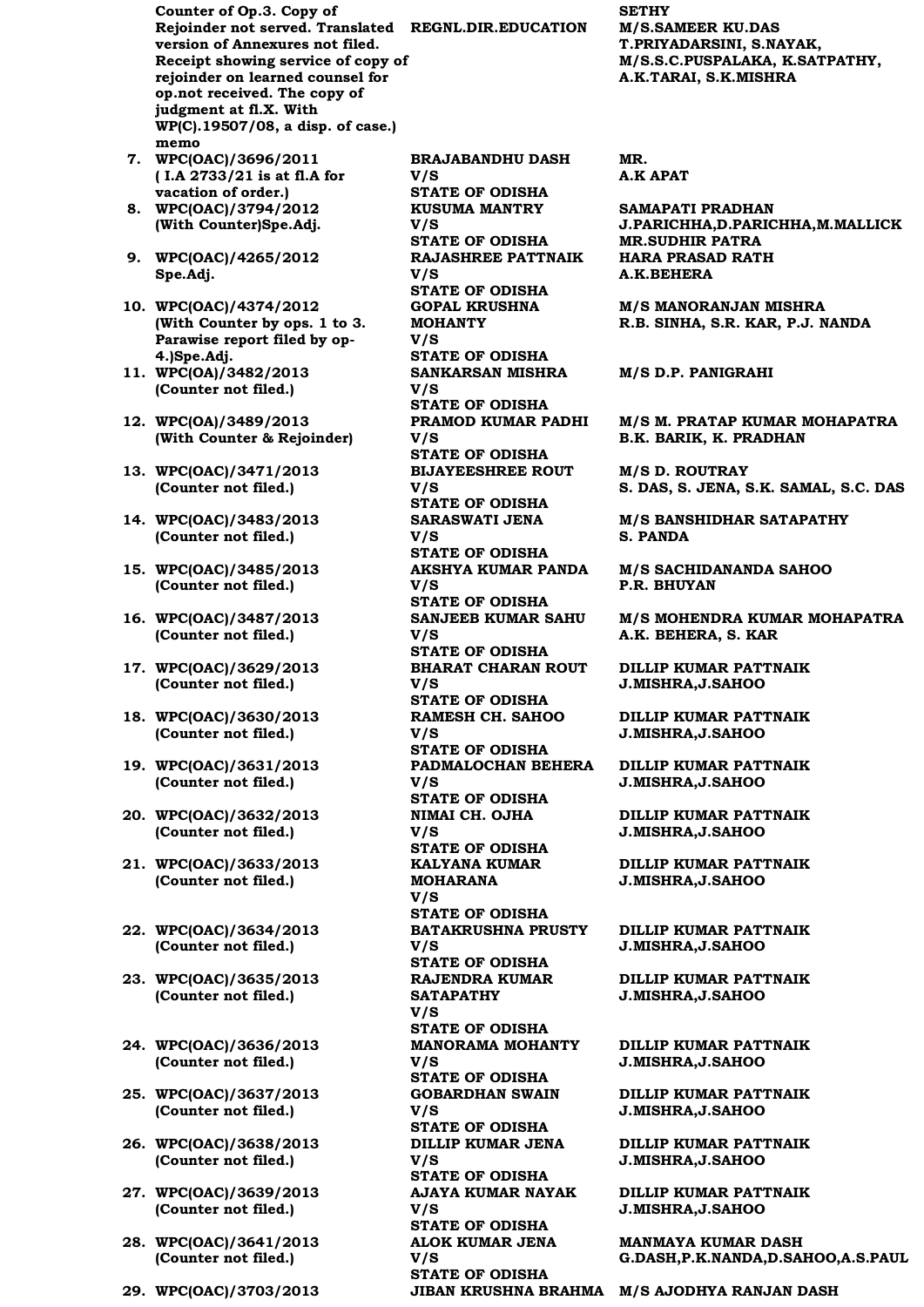- **30. WPC(OAC)/3710/2013 (Counter not filed.)**
- **31. WPC(OAC)/3714/2013 (Counter not filed.)**
- **32. WPC(OAC)/3725/2013 (Counter not filed.)**
- **33. WPC(OAC)/3728/2013 (Counter not filed.)**
- **34. WPC(OAC)/3730/2013 (Counter not filed.)**
- **35. WPC(OAC)/3773/2013 (With Counter)**
- **36. WPC(OAC)/3776/2013 (With Counter )**
- **37. WPC(OAC)/3786/2013 (Counter not filed.)**
- **38. WPC(OAC)/3789/2013 (Counter not filed.)**
- **39. WPC(OAC)/3791/2013 (Counter not filed.)**
- **40. WPC(OAC)/3792/2013 (With Counter. IA no.161/2022 at PUROHIT fl.A for vacation of interim orders.) V/S**
- **41. WPC(OAC)/3793/2013 (Counter not filed.)**
- **42. WPC(OAC)/3794/2013 (Counter not filed.)**
- **43. WPC(OAC)/3795/2013 (With Countert)**

**44. WP(C)/11830/2015 (Counter by OPs.3 & 4, copy not served. MC.7782/17 at Fl.C for further orders. MC.476/17 at fl.A for stay.Addl. counter not yet filed.) Adj. WITH WP(C)/11829/2015 (MC. 7781/17 at Fl.C for further order reg stay. MC.475/17 at fl.A STATE OF ORISSA M/S.A.K.MOHANTY-B for stay. Addl. counter not filed.)**

**45. WP(C)/103/2016 (With counter and rejoinder. MC.13118/17 at Fl.B for appr. order.) memo**

**(Counter not received. Copy of** 

**46. WP(C)/12337/2018 (Preliminary Counter & Rejoinder SCHOOL,MOHANA filed.IA no.10170/2018 at fl.A for V/S stay. IA no.18611/2019 at fl.D for app.order. IA 13505/2021 at fl. E for early hearing.)WC Adj.**

**47. WP(C)/3246/2020 ( IA 1528/2020 at fl. A for further V/S order. Counter filed by by ops.1 to 3. Rejoinder to Counter field by the petitioner,copy not served.)WC Adj. MANORANJAN SUR 48. WP(C)/5175/2020** 

**(Counter not filed.) V/S D.R. RATH, S.K. NANDA(1) STATE OF ODISHA LOPAMUDRA HOTA V/S STATE OF ODISHA GANGADHAR BEHERA V/S STATE OF ODISHA V/S STATE OF ODISHA MALATI BEHERA V/S STATE OF ODISHA SURENDRA KUMAR DAS V/S STATE OF ODISHA MATHURANANDA BARIKA V/S STATE OF ODISHA DAMODAR RATHA V/S STATE OF ODISHA ABHIRAM DASH V/S** 

> **STATE OF ODISHA V/S**

**STATE OF ODISHA DHANAJAYA SAHOO V/S STATE OF ORISSA PRAFULLA KUMAR STATE OF ORISSA NILAMADHAB MAHARANA V/S STATE OF ORISSA SITANSU SEKHAR MOHAPATRA V/S STATE OF ORISSA PRAVAT KUMAR MISHRA V/S** 

**STATE OF ORISSA SHAKTI PRASAD JENA V/S** 

**RAJKISHORE DAS V/S** 

**SUSHILA SAHU V/S** 

**V/S** 

**STATE OF ORISSA BIMOLA GIRLS HIGH** 

**DR.SWAPAN KUMAR KARAK M/S.PRAFULLA KUMAR RATH A.BEHERA, S.K.BEHERA, P.NAYAK,** 

**M/S SUBASH CH. PUSPALAK A.K. TARAE**

**M/S SADASIVA PATRA S. RATH, D.D. SAHU**

**RAJ KISHORE MANGARAJ M/S SURYAKANTA DASH B. BISWAL**

> **M/S RAI CHARAN MOHAPATRA N. SARAKAR, S. MAHANTA**

**M/S RAS BIHARI MOHAPATRA D.K. MOHANTY, S. DEBATA, S. SETHI**

**M/S L.K. MOHANTY B.K. JENA**

**M/S JYOTIRMAY GUPTA P.P. RAO**

**M/S AMIYA KUMAR MOHANTY (A) R.K. BEHERA, R.C. PRADHAN, P.N. MOHANTY**

**DURLLAVA CHARAN JETHY M/S KALI PRASANNA MISHRA S. MOHAPATRA, T. P TRIPATHY, L.P. DWIVEDY, R.N. SINGH, R.K. SAMAL**

> **M/S L.K. MOHANTY B.K.JENA**

**M/S DURGESH NARAYAN RATH S.N. RATH,P.K.ROUT**

**M/S DURGESH NARAYAN RATH S.N. RATH, P.K.ROUT**

**M/S BRAJABANDHU BISWAL D.K. BISWAL, B.K. CHOUDHARY, R.K. PRADHAN, M.R.DASH**

**M/S BRAJABANDHU BISWAL D.K. BISWAL, B.K. CHOUDHARY, R.K.PRADHAN, M.R.DASH**

**M/S SADASIVA PATRA 1,SANDEEP RATH P.C.PANDA, S.SENAPATI, A.R.NAIK STATE OF ORISSA M/S.A.K.MOHANTY-B T.K.MOHAPATRA, S.R.MOHAPATRA**

**M/S SADASIVA PATRA 1,S.RATH P.C.PANDA, A.R.NAIK, S.SENAPATI S.R.MOHAPATRA, T.K.MOHAPATRA M/S.PRASANNA KU PATTANAYAK A.B.PATTANAYAK, S.K.NANDA, B.B.MANGARAJ**

**M/S.S.S.RAO B.K.MOHANTY**

**STATE OF ODISHA M/S BIPLAB MOHANTY, T.K. PATTNAIK,A. PATNAIK, S. PATNAIK, B.S. RAYGURU, S. MOHAPATRA, P.P. MISHRA M/S K.K. SWAIN,B.JENA,P.K. MOHAPATRA,K.SWAIN,J.R. KHUNTIA M/S.ASIT KU.JENA S.K.PANDA, S.ROUT STATE OF ODISHA M/SSAPAN KUMAR PAL, I. BEHERA**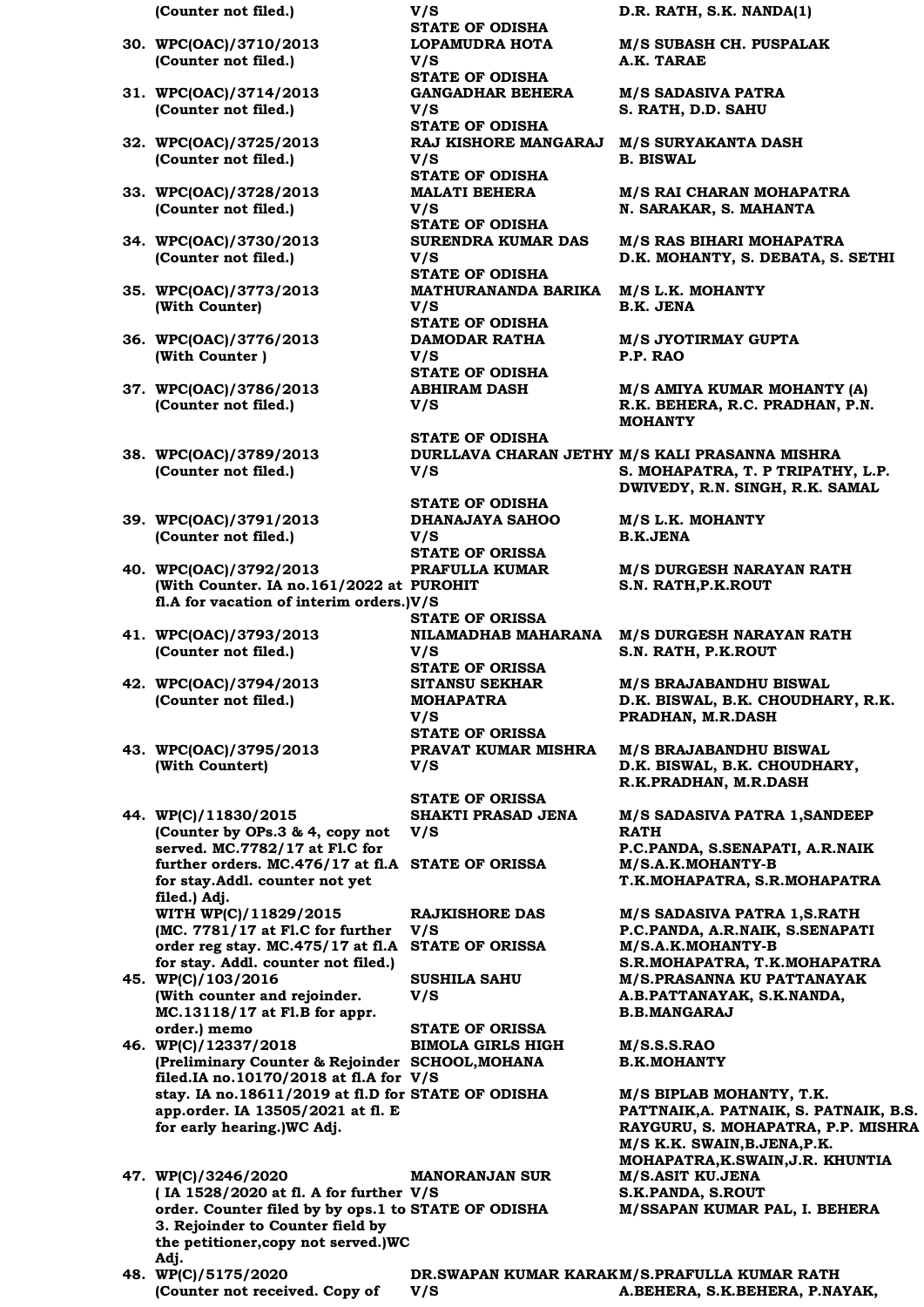**order passed in WP(C).7731/2020 is at Fl.P may kindly be seen.) MENTION**

**WITH WP(C)/2244/2020 (IA 970/2020 at fl. A for further order. IA 1525/2020 at fl. B for app. order. With counter by Ops.1,2,4&5. Neither AD nor undelivered notice returned from ROURKELA op-6.)**

**49. WP(C)/38064/2020 (Counter & Rejoinder not received.) Spe.adj.**

**ADDL. DIRECTOR GENERAL, DEPT. OF HIGHER EDUCATION DR.SWAPAN KUMAR KARAK M/S.PRAFULLA KUMAR RATH V/S** 

**NATIONAL INSTITUTE OF TECHNOLOGY (NIT),** 

**S.DAS, S.RATH M/S N.K. SAHOO, M/S M.K. PRADHAN,MR.P.K.PARHI** 

**A.BEHERA, S.K.BEHERA, P.NAYAK, S.DAS, S.RATH, P.K.DHAL M/S M.K. PRADHAN CGC,M/S N.K.SAHU,B.SWAIN,M.DAS,S.K. NAYAK** 

**WITH CONTC/491/2020 DR.SWAPAN KUMAR KARAK PRAFULLA KUMAR RATH V/S A.BEHERA, S.K.BEHERA, P.NAYAK,** 

> **ANIMESH BISWAS DEBASHIS SAHOO V/S STATE OF ODISHA**

**GOPINATH SETHI C.K.PRADHAN**

**S.DAS, S.RATH,**

### **FOR HEARING U/O.XLI.R-11,C.P.C.**

**50. FAO/326/2021 (Defect as per SR not removed.) Spe.Adj.**

**BIJAYLAXMI SAHOO V/S STATE OF ODISHA**

**PRADEEP KU. SAHOO P.K.SAHOO**

### **COURT NO - XII (5TH FLOOR) 04/03/2022**

**AFTER D.B.**

#### **THE HON'BLE MR. JUSTICE R.K.PATTANAIK**

**(THIS BENCH WILL FUNCTION THROUGH HYBRID ARRANGEMENT (VIRTUAL/PHYSICAL MODE.)**

**Learned counsel desirous of appearing through Virtual Mode shall intimate the name, item number, case details etc. to the Court Master through Mobile No.7008249578 between 8.00 P.M. to 10.00 P.M. on the previous date of the hearing of the case.**

### **FRESH ADMISSION**

- **1. CRLMC/1252/2012 (MC 886/12 at fl.A for stay)**
- **2. CRLMC/5427/2015 ( MC 3600/15 at fl.A for stay. )**
- **3. CRLMC/1878/2016 ( MC 1399/16 at fl.A for further order reg. stay. )**
- **4. CRLMC/4514/2015 (Fresh steps for issuance of notice V/S to op 2 with current present address has not yet been taken.)**
- **5. CRLMC/997/2016 ( One sided attested copy of annex-2 not filed. )**
- **6. BLAPL/11557/2021 (Reg: Bail with defect. With BLAPL V/S 6959/2021,A disposed of case.)mention**
- **7. CRLMC/79/2011 (MC. 67/2011 at fl. A may be seen.MC. 249/15 at fl. B for vacation of interim order dtd 20.04.2011.copy not served.Receipt showing service of one extra copy of Brief on state not filed.)**
- **8. CRLMC/550/2011 (MC.362/11 at fl.A for further orders re:stay)**
- **9. CRLMC/589/2011 (MC.386/11 at fl.A for further orders re:stay)**
- **10. CRLMC/596/2011 (MC 398/11 is at Fl.A for further V/S**

**SK.HAIDAR V/S STATE UMA SAHOO V/S STATE OF ORISSA NIRANJAN BEHERA V/S STATE OF ORISSA**

### **FOR ORDERS**

**SHESADEV BOITAI STATE OF ORISSA**

**PURUSOTTAM SAHOO V/S** 

**STATE OF ORISSA BIKRAMJIT BHOWMIK** 

### **FOR ADMISSION**

**KISHORE CH.MAJHI V/S** 

**RATIKANTA GIRI V/S** 

**SUDARSAN GHOSH V/S** 

**DIGILAL SA** 

**M/S.PRASHANTA KUMAR NAYAK A.K.MOHAPATRA, S.K.PANIGRAHI**

**M/S.L.N.RAYATSINGH S.DASH, R.N.RAYATSINGH**

**M/S.BISWAJIT MOHANTY-3 M.K.MOHANTY**

**M/S.ATITHI PARIDA MANASI PANDA**

**M/S.SATYA RANJAN MULIA R.R.NAYAK, M.MULIA, R.C.MOHARANA, .H.K.SINGH**

**SUJATA JENA S.SABUD STATE OF ODISHA MR. B.BHUYAN** 

> **M/S.ANIRUDHA DAS S.K.ROUT, G.P.PANDA, A.DAS STATE M/S.G.N.MISRA,M/S. SIDHARTHA DAS,P.R.SINGH NALINIKANTA DASH, JAGADISH MISRA**

**M/S.PRADEEP KU.DAS M.R.BEHERA STATE M/S.JAYANTA KU. MAJHI K.MOHANTA M/S.GOPAL KRUSHNA MOHANTY D.MISHRA, N.A.KHAN, G.B.DAS, B.NAIK M/S.RAMA CHANDRA JENA G.BHAGWAN, S.NAYAK, S.S.MISHRA M/S.BIRAJA P.SATAPATHY S.PRADHAN, B.K.NAYAK, A.K.SAHOO**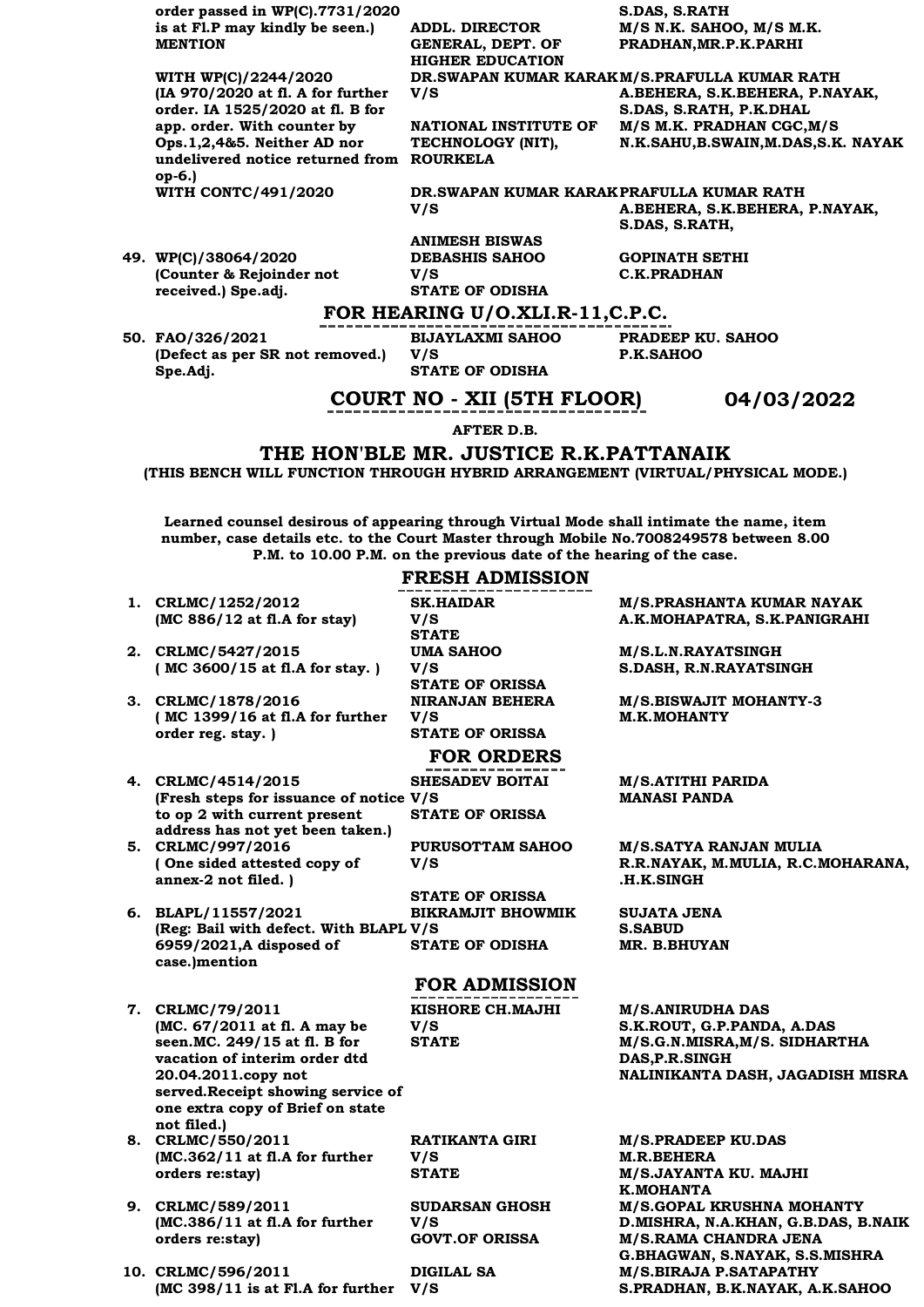**orders re:stay) STATE 11. CRLMC/600/2011 (MC 396/11 at Fl.A for further orders re:stay) DIGAMBAR SAMAL V/S M/S.KEDAR NATH PARIDA D.MOHANTY, B.MOHANTY, N.K.MOHANTY NARMADA MOHANTY M/S.DAYANIDHI MOHANTY T.N.CHOUDHURY, A.K.JENA, R.C.OJHA 12. CRLMC/940/2011 (MC.584/11 is at fl.B for further orders re:stay. MC.583/11 is at fl.A for stay. MC.808/11 at fl.C for further orders re:stay.) Spe.adj. RABI DALAI V/S M/S.SUVASHISH PATNAIK A.BARIK, S.MOHANTY, B.MOHARANA KUNTALA BEHERA M/S.S.R.MOHAPATRA B.R.MOHANTY, M.K.SWAIN, S.HARICHANDAN, B.K.RAJ 13. CRLMC/941/2011 (MC.585/11 at fl.A for further orders re:stay.)Spe.Adj. JITU SAHU@JITENDRA V/S M/S.SUNIL KU.PANDA A.JENA, K.PANDA, S.R.DASH STATE 14. CRLMC/943/2011 (MC.1124/11 at fl.B for further orders re:stay. Affdvt. at fl.A. Re: Personal Appearance of the informant or through virtual mode.) Spe.adj. PRATAP KU.PRADHAN V/S M/S.SAMIR KU.MISHRA P.PRUSTY, D.SAMAL, D.K.PRADHAN, J.PRADHAN STATE M/S.S.C.PUSPALAKA K.MOHANTY, S.SAMAL 15. CRLMC/4080/2011 (MC.2791/11 is at fl.A for for**  further orders reg. stay. Statement **STATE u/s. sec.164 Cr.PC is at fl.B may kindly be seen. CRLMC dismissed as against op 2) ANANDA NAYAK V/S M/S.DIPTI R.MOHAPATRA D.SAMANTARAY, B.PASAYAT 16. CRLMC/1528/2012 (Stay granted till the next date in V/S m.c. no. 1076/12, is at Fl A(m.c. no. 19076/12 is disp. of on dt. 10.7.12). An affidavit filed by Op.2 is at fl.B. The statement U/s.164 CRPC of Op.no.2 recorded by the SDJM, Bargarh is at fl.10 may kindly be seen.Report received from the SDMJ, Bargarh is at Fl C.) RITESH BAGHAR M/S.SUSANTA KU TRIPATHY A.K.DAS STATE MR.P.K.ROUTRAY 17. CRLMC/1548/2012 (MC 1095/12 at fl.A for further order-re:stay. Affidavit by Op.2 at Fl.B.) LULU@RANJAN KU PATNA M/S.BISWAJIT NAYAK V/S B.K.SAHU STATE M/S.L.SAMANTARAY R.C.PRADHAN 18. CRLMC/1561/2012 (.MC 1113/12 at fl.A for further order reg. stay. An additional affidavit filed by the Asst.Manager on behalf of the petnr. is at fl.B may kindly be seen) M.D.,CUM-CHAIRMAN V/S M/S.ANAND CH.SWAIN P.SINHA, P.CHOUDHURY STATE M/S PRABIR KU. RAY, A.R. SETHY 19. CRLMC/1718/2012 (For further orders in IA no. 1207/12 is at Fl A for stay.) BHABANI SHANKAR DAS V/S M/S.SUMIT LAL M.AGRAWAL, S.LAL STATE MR.DEEPAK KU.SAHOO 20. CRLMC/1786/2012 (MC.1248/12 at fl.A for stay) KANHU@KESHAB CH.DAS V/S M/S.LAXMAN PRADHAN B.ROUT, S.N.BISWAL, P.K.MOHANTY STATE 21. CRLMC/1862/2012 (MC 1299/12 at fl.A for further orders re. stay.) K.MANGARAJU@MANGARAP M/S.TUKUNA KUMAR MISHRA V/S D.DAS STATE 22. CRLMC/2251/2012 (M.C no. 1570/12 is at Fl A for further order reg. stay of further proceeding. Receipt showing service of an extra copy of the brief on learned counsel for the state not filed.) HEMANTA KU.MOHANTY V/S M/S.PRADEEP KUMAR DAS D.SAHOO, S.K.DAS STATE M/S BHAKTAHARI MOHANTY, R.K. NAYAK, T.K MOHANTY, P.K SWAIN, M. PAL, D.P MOHANTY 23. CRLMC/2308/2012 (MC 1613/12 at fl.A for stay) SARATA CH MAHALIK V/S M/S.BIJAYA KUMAR RAGADA N.K.DAS, L.N.PATEL STATE MR.GANGADHAR SAMAL,B.N.MOHAPATRA 24. CRLMC/3073/2012 (MC 2110/12 at fl.A for stay) JASOBANTA MOHAPATRA V/S M/S.A.JENA D.P.JENA, J.SATPATHY STATE 25. CRLMC/3475/2012**  (A counter affidavit filed by the OPV/S **2 is at Fl C may kindly be seen.) BABY@SATYAJIT@BISWAJ M/S.PRAVAT KUMAR MOHANTY MS.M.M.SWAIN STATE M/S NIKUMTA KUMAR ROUT 26. CRLMC/4019/2012 (For further orders MC 2683/12 at V/S fl.A for stay) PRAVAT KU.MISHRA M/S.A.R.DASH K.C.SAHU, S.K.NANDA-I, S.N.SAHOO, B.MOHAPATRA M/S.SOURO AGENCY M/S JAYADEEP PAL, B.K. MISHRA 27. CRLMC/3360/2013 (MC 2328/13 at Fl.A for stay. ASHOK BALIAR SINGH V/S MR.PRASANTA KU.ROUTRAY**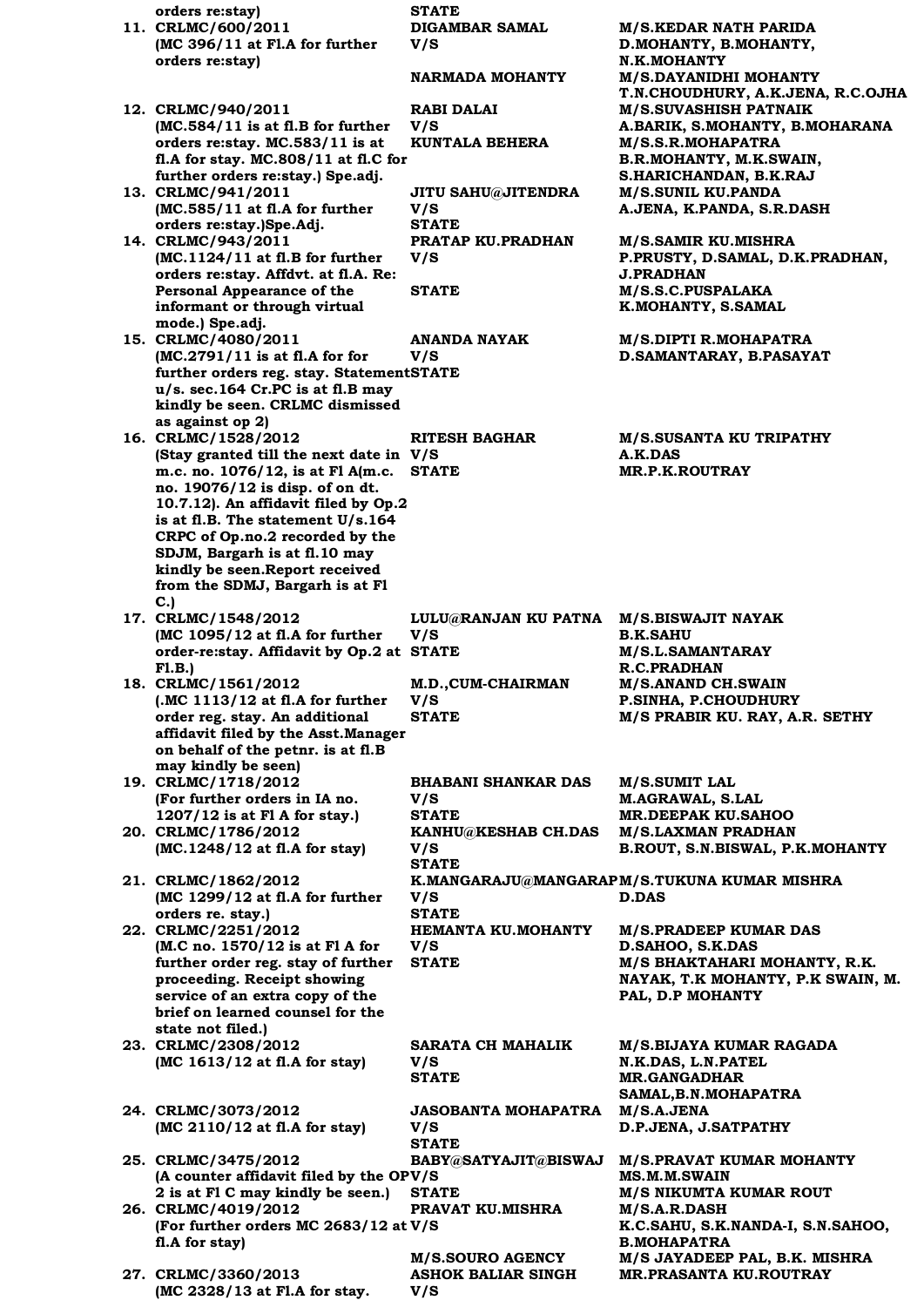**Affidavit by Opp.2 at fl.B. Copy not served.I.A.1850/21 at fl C for stay.)**

- **28. CRLMC/1168/2014 (MC 929/14 at Fl.A for further order reg.stay.)**
- **29. CRLMC/5170/2014 (M.C no 3515/14 is at Fl A for stay V/S of further proceeding.MC 278/15 at fl.B for vacation of stay.Copy not served.)**
- **30. CRLMC/228/2015 IA no.127/15 IA is at Fl B for further order reg. stay. OP no 2 filed document is at Fl C. )**

**PRASANT MALLICK V/S** 

**ARCHANA PATRA** 

**SK.KAMAL HUSSAIN V/S** 

**STATE OF ORISSA NIRANJAN SAHU** 

**STATE M/S S.K. MOHHANTY,S. MOHAPATRA** 

**M/S.BIDESH RANJAN BEHERA D.PATNAIK, A.HUSSEN, M.MOHANTY STATE M/S N.C. MISHRA, SANTOSH KU. BEHERA M/S.SIBA PRASAD MISHRA S.BISWAL, R.MAHATO STATE M/S.R.R.CHHOTARAY R.K.MALLICK, A.K.SWAIN**

> **M/S.A.C.RATH B.MUDULI, B.K.MOHANTY, MRS.R.MOHANTY, S.S.CHHUALSINGH**

### **COURT NO - XI (5TH FLOOR) 04/03/2022**

**AT 10:30 AM**

**THE HON'BLE MR. JUSTICE SASHIKANTA MISHRA (THIS BENCH WILL FUNCTION THROUGH HYBRID ARRANGEMENT (VIRTUAL/PHYSICAL MODE.)**

**Learned counsel desirous of appearing through Virtual Mode shall intimate the name, item number, case details etc. to the Court Master through Mobile No.9861430354 between 8.00 P.M. to 10.00 P.M. on the previous date of the hearing of the case.**

#### **FOR ORDERS - FRESH BAIL APPLICATIONS U/S 439 Cr.P.C.**

**KAILASH RANA** 

**V/S** 

- **1. BLAPL/1362/2022 (Re:Bail with defect.)**
- **2. BLAPL/1363/2022 (Re:Bail with defect.)**
- **3. BLAPL/1364/2022 (Re:Bail with defect.)**
- **4. BLAPL/1365/2022 (Re:Bail with defect.)**
- **5. BLAPL/1367/2022 (Re:Bail with defect.)**
- **6. BLAPL/1368/2022 (Re:Bail with defect.)**
- **7. BLAPL/1369/2022 (Re:Bail with defect.)**
- **8. BLAPL/1370/2022 (Re:Bail with defect.)**
- **9. BLAPL/1371/2022 (Re:Bail with defect.)**
- **10. BLAPL/1373/2022 (Re:Bail with defect.)**
- **11. BLAPL/1374/2022 (Re:Bail with defect.)**
- **12. BLAPL/1375/2022 (Re:Bail with defect.)**
- **13. BLAPL/1376/2022 (Re:Bail with defect.)**
- **14. BLAPL/1377/2022 (Re:Bail with defect.)**

**STATE OF ODISHA MOHAN KUMAR SARKAR V/S STATE OF ODISHA BUSKAR PUJARI V/S STATE OF ODISHA SAMEER DIGAL V/S STATE OF ODISHA ASHOK BHOI V/S STATE OF ODISHA SAGAR KUMAR DAS V/S STATE OF ODISHA ASHIK KUMAR MUKHI @ RAKESH MUKHI V/S STATE OF ODISHA**

**SAMEER DIGAL V/S** 

**STATE OF ODISHA MANOJ MOHANTA V/S STATE OF ODISHA V/S STATE OF ODISHA NILIA @ NILA @ PANKAJ KUMAR BEHERA V/S STATE OF ODISHA @ SOUMYA RANJAN PATTANAIK V/S STATE OF ODISHA SK.RAMZAN V/S STATE OF ODISHA**

**AKSHYA KUMAR BALIARSINGH V/S STATE OF ODISHA** **SEPHALI DAS S.DEVI**

**PRASANTA KUMAR NANDA D.SAHOO**

**MAHES DAS**

**SUSANTA KUMAR BARAL G.K.KHIAR, J.SAHOO, S.KANHAR, D.P.PANDA**

**SATYA RANJAN MULIA L.PATNAIK, R.C.MOHARANA, R.R.NAYAK**

**MAHES DAS A.K.SAHOO**

**AMULYA RATNA PANDA S.DASH, R.C.MOHANTY**

**SUSANTA KUMAR BARAL G.K.KHILAR, J.SAHOO, S.KANHAR, D.P.PANDA**

**B.N.MAHAPATRA M.C.SAHOO**

**MISHIR @ MISHRA DEHURY SANGRAM KESHARI ROUT J.S.MAHARANA**

> **PRAMOD KUMAR JENA P.PANDA**

**PUTUL @ PUTUL PATTNAIK SANJIB KUMAR BHANJADEO B.K.BEHERA, S.BALABANTRAY**

#### **PRAMOD KUMAR JENA**

**P.PANDA BIJAY KUMAR BEHERA S.K.BHANJADEO, S.BALABANTRAY**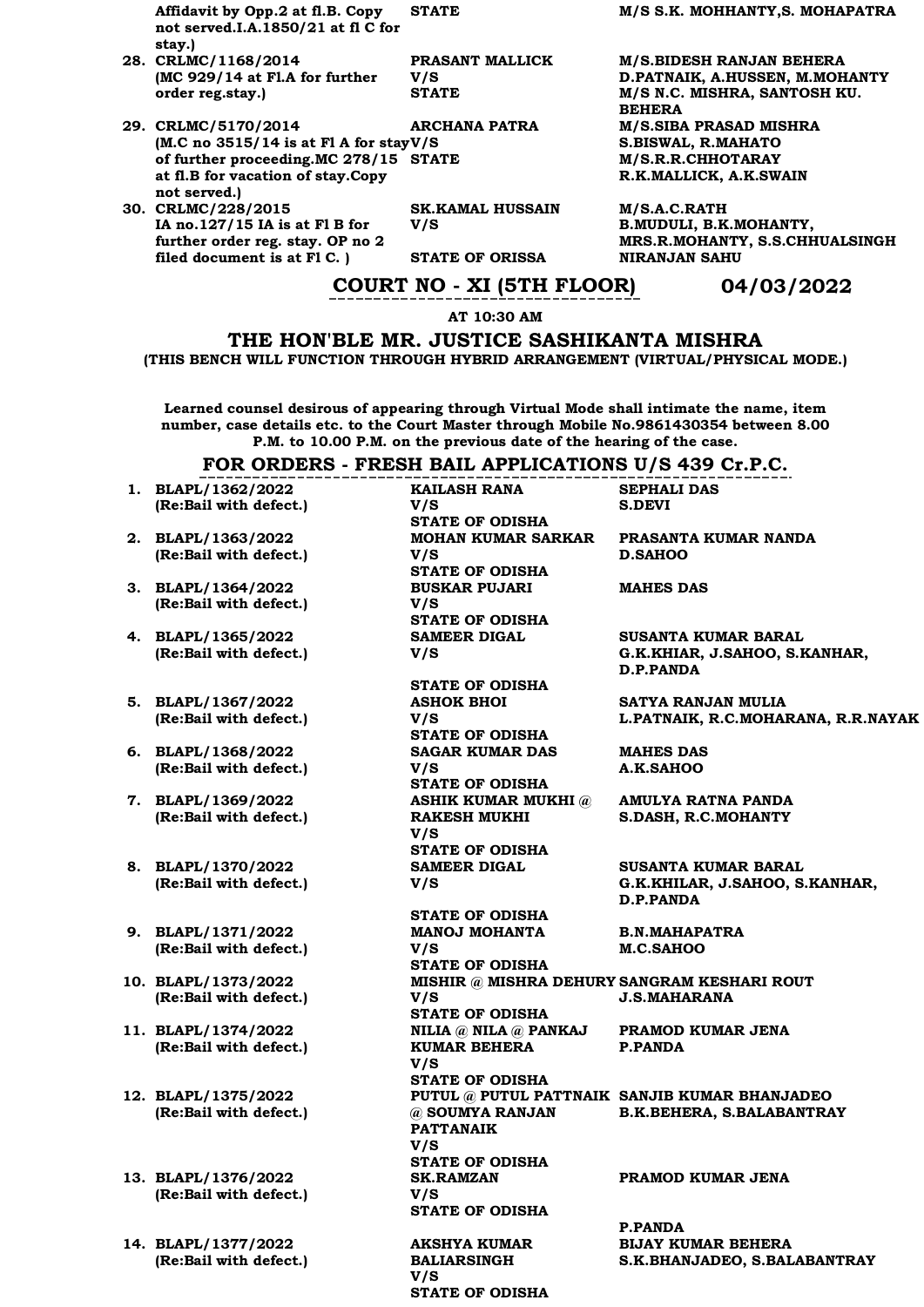| (Re:Bail with defect.)                                                           | V/S                                         |                                                                       |
|----------------------------------------------------------------------------------|---------------------------------------------|-----------------------------------------------------------------------|
|                                                                                  | <b>STATE OF ODISHA</b>                      | <b>BIJAYA KUMAR PARIDA</b>                                            |
| 16. BLAPL/1479/2022<br>(IA.323/22 at fl.K for interim bail. LENKA @ RAJ          | <b>GAURI @ GOURI PRASAD</b>                 | <b>U.C.JENA</b>                                                       |
| Copy not served.) MENTION                                                        | V/S                                         |                                                                       |
|                                                                                  | <b>STATE OF ODISHA</b>                      |                                                                       |
| FOR ORDERS - ADJOURNED BAIL APPLICATIONS U/S 439 Cr.P.C.                         |                                             |                                                                       |
|                                                                                  |                                             |                                                                       |
| 17. BLAPL/9684/2021<br>(Re:Bail with defect & to produce V/S                     | RAJA EKKA                                   | DINESH KUMAR MOHANTY<br>P.R.BEHERA, M.BEHERA                          |
| C.D. & C.A.) MENTION                                                             | <b>STATE OF ODISHA</b>                      |                                                                       |
| 18. BLAPL/9765/2021                                                              | <b>RANJAN TARAI</b>                         | JITENDRA SAMANTARAY                                                   |
| (Re:Bail with defect. Copy of                                                    | V/S                                         | <b>S.G.DAS</b>                                                        |
| charge sheet not yet filed.)                                                     | <b>STATE OF ODISHA</b>                      |                                                                       |
| <b>MENTION</b>                                                                   |                                             |                                                                       |
| 19. BLAPL/9845/2021<br>(Re:Bail with defect & to produce V/S                     | <b>BHABANI BEHERA</b>                       | <b>MANAS CHAND</b>                                                    |
| C.D. & statement.) MENTION                                                       | <b>STATE OF ODISHA</b>                      | R.R.MISHRA, S.K.BHUYAN, A.K.SAHOO<br>M/S.P.K.MISHRA R.K.SAHOO A.K.DAS |
|                                                                                  |                                             | <b>B.BAL S.S.SATYADARSHI</b>                                          |
| 20. BLAPL/9848/2021                                                              | CHAKRADHAR @ CHAKRA                         | SATYA NARAYAN MISHRA (4)                                              |
| (Re:Bail with defect & to produce KATA                                           |                                             |                                                                       |
| C.D. & statement.) MENTION                                                       | V/S                                         |                                                                       |
|                                                                                  | <b>STATE OF ODISHA</b>                      |                                                                       |
| 21. BLAPL/9928/2021<br>(Re:Bail with defect & to produce V/S                     | <b>RITIK SAHOO</b> @ GUDU                   | PRASANTA KUMAR NANDA<br><b>D.SAHOO</b>                                |
| C.D. & C.A.) Spec. Adj.                                                          | <b>STATE OF ODISHA</b>                      |                                                                       |
| WITH BLAPL/11397/2021                                                            | <b>BIJAY KUMAR SAHOO</b>                    | PRASANTA KUMAR NANDA                                                  |
| (Re:Bail with defect.)                                                           | V/S                                         | R.K.DAS, D.SAHOO,                                                     |
|                                                                                  | <b>STATE OF ODISHA</b>                      |                                                                       |
| 22. BLAPL/9974/2021                                                              | <b>DHARANIDHARA BAG</b>                     | SIDDHARTH PR. MISHRA                                                  |
| (Re:Bail with defect.To get                                                      | V/S                                         | S.G.PARIJA, B.K.SINHA, P.K.JENA                                       |
| instruction.) MENTION                                                            | <b>STATE OF ODISHA</b>                      |                                                                       |
| 23. BLAPL/10133/2021<br>(Re:Bail with defect & to produce SAMARATH               | <b>PHAGUNA MALLI</b> @                      | <b>ANIRUDHA DAS</b><br>A.DAS, A.DAS, S.C.MISHRA, A.SAHOO              |
| up-to-date C.D. & C.A.) MENTION V/S                                              |                                             |                                                                       |
|                                                                                  | <b>STATE OF ODISHA</b>                      |                                                                       |
| 24. BLAPL/10208/2021                                                             | RAHUL MAHANANDIA                            | SIDHARTHA MISHRA                                                      |
| (Re:Bail with defect & to produce                                                | V/S                                         | R.MISHRA, D.SAHOO, D.SWAIN,                                           |
| C.D. & statement.) MENTION                                                       |                                             | <b>A.R.SETHI</b>                                                      |
|                                                                                  | <b>STATE OF ODISHA</b>                      |                                                                       |
| 25. BLAPL/10215/2021                                                             | SANTOSH KUMAR SAHOO                         | <b>MANAS CHAND</b>                                                    |
| (Re:Bail with defect & to produce<br>C.D. & statement of Op.2.) Spec.            | V/S<br><b>STATE OF ODISHA</b>               | K.MANSINGH, A.SAHOO                                                   |
| Adj.                                                                             |                                             |                                                                       |
| 26. BLAPL/10259/2021                                                             | <b>SATYANATH PATRA @</b>                    | RAMAKANTA PRADHAN                                                     |
| (Re:Bail with defect.) MENTION                                                   | <b>SATINATH PATRA</b>                       |                                                                       |
|                                                                                  | V/S                                         |                                                                       |
|                                                                                  | <b>STATE OF ODISHA</b>                      |                                                                       |
| 27. BLAPL/10295/2021                                                             | <b>MINAKETAN GIRI</b>                       | RAMA CHANDRA JENA                                                     |
| (Re:Bail with defect & to produce V/S<br>C.D.) MENTION                           | <b>STATE OF ODISHA</b>                      | M.R.PADHI                                                             |
| 28. BLAPL/10448/2021                                                             | <b>BABAJI DAS</b>                           | JAJATI KESHARI KHUNTIA                                                |
| (Re:Bail with defect. To obtain                                                  | V/S                                         | <b>H.S.DEO</b>                                                        |
| instruction.) Spec. Adj.                                                         | <b>STATE OF ODISHA</b>                      |                                                                       |
| 29. BLAPL/10490/2021                                                             | HIMANSHU SEKHAR KABI                        | <b>BIDYALOK MOHAPATRA</b>                                             |
| (Re:Bail with defect.) Spec. Adj.                                                | V/S                                         | S.K.JENA, P.CHINHARA, S.K.DASH                                        |
|                                                                                  | <b>STATE OF ODISHA</b>                      |                                                                       |
| 30. BLAPL/10553/2021<br>(Re:Bail with defect & to produce PINTU                  | SATYAJIT BEHERA@ SILU@ SATYANARAYAN MISHRA  | M.MISHRA                                                              |
| up-to-date C.D. & P.M.R.)                                                        | V/S                                         |                                                                       |
| <b>MENTION</b>                                                                   | <b>STATE OF ODISHA</b>                      |                                                                       |
| 31. BLAPL/10648/2021                                                             | <b>PITAMBAR NAIK</b> @                      | <b>BIDESH KUMAR GHADEI</b>                                            |
| (Re:Bail with defect. C.copy of FIR PITAMBAR NAYAK                               |                                             | H.P.DAS, D.P.K.BHUYAN, S.LENKA                                        |
| & 161 statement at fl.A.)                                                        | V/S                                         |                                                                       |
| <b>MENTION</b>                                                                   | <b>STATE OF ODISHA</b><br>ARJUNA KUMAR JENA |                                                                       |
| 32. BLAPL/10698/2021<br>(Re:Bail with defect & to produce V/S                    |                                             | SANGRAMJIT PANDA, M/S SAPAN<br>KUMAR PAL, B. PUJAHARI                 |
| up-to-date C.D. & C.A.) MENTION                                                  |                                             | <b>S.THAKUR</b>                                                       |
|                                                                                  | <b>STATE OF ODISHA</b>                      |                                                                       |
| 33. BLAPL/10943/2021                                                             | <b>HRUSIKESH SAHU</b>                       | SUCHIT KUMAR NAYAK                                                    |
| (Re:Bail with defect & to produce V/S                                            |                                             | <b>D.J.SAHOO</b>                                                      |
| C.D.) MENTION                                                                    | <b>STATE OF ODISHA</b>                      |                                                                       |
| 34. BLAPL/10997/2021                                                             |                                             | ARTABANDHU PRADHAN @ ARIJEET MISHRA M/S.N.BEURA                       |
| (Re:Bail with defect & to produce KALIA<br>up-to-date C.D. & statement. Copy V/S |                                             | <b>S.P.NAYAK S.R.TRIPATHY</b><br>S.K.JENA, S.BISWAL, S.P.MISHRA,      |
| not served.) MENTION                                                             |                                             | R.MAHATO                                                              |
|                                                                                  | <b>STATE OF ODISHA</b>                      |                                                                       |
| 35. BLAPL/11058/2021                                                             | DILLIP KUMAR SHARMA                         | <b>TUSAR KUMAR MISHRA</b>                                             |
|                                                                                  |                                             |                                                                       |

**AMIT RANA** 

**AJAYA KUMAR JENA**

**15. BLAPL/1378/2022**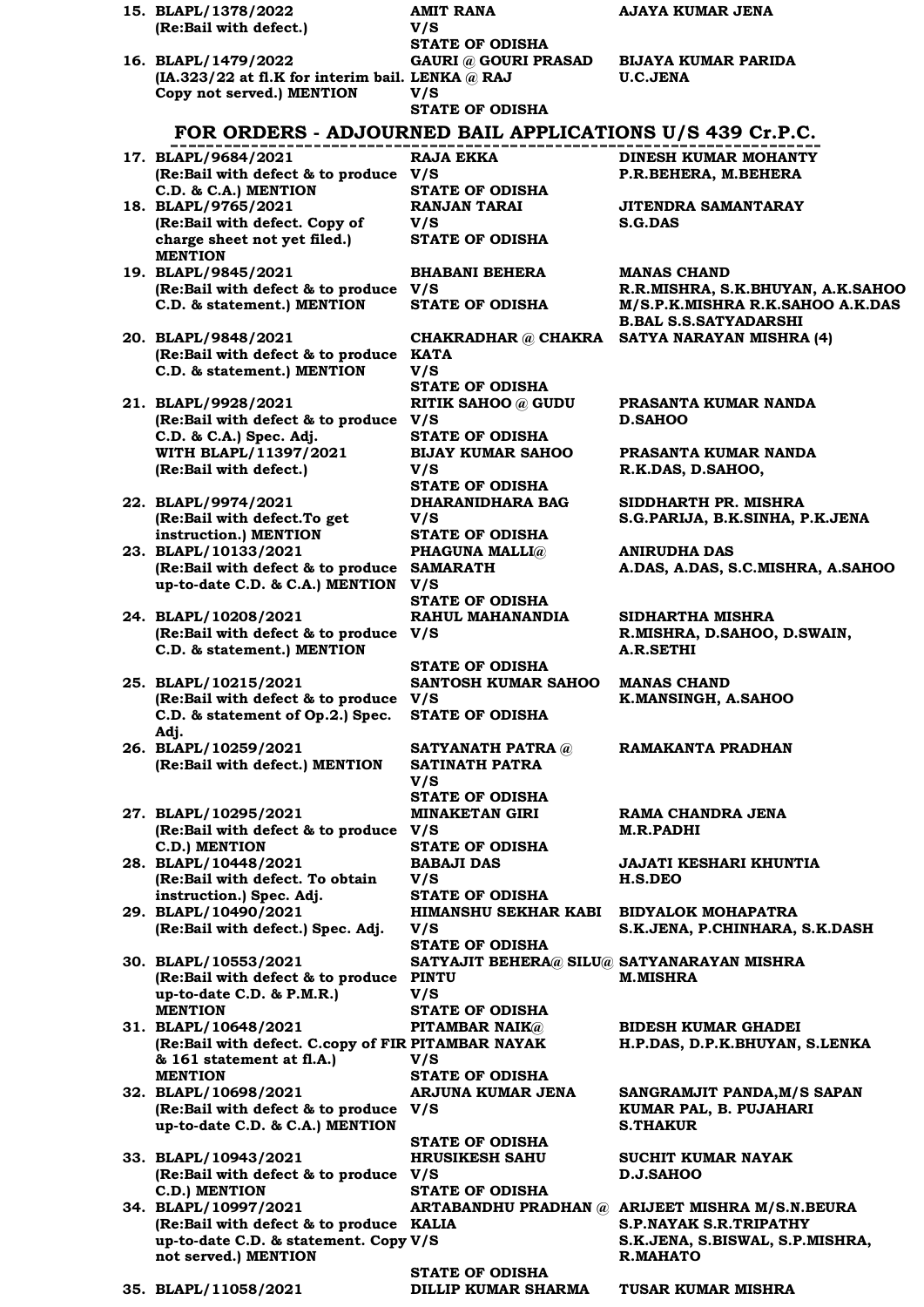**(Re:Bail with defect & to produce C.D. & C.A.) Spec. Adj. STATE OF ODISHA M/S.L.MISHRA S.K.SINGH S.N.RATH R.PARVEZ 36. BLAPL/11102/2021 (Re:Bail with defect & to produce V/S C.D. & statement. Copy not served.) MENTION RANJIT SAHU STATE OF ODISHA 37. BLAPL/11105/2021 (Re:Bail with defect & to produce V/S C.D.) MENTION SAPAN DAS D.MISHRA STATE OF ODISHA 38. BLAPL/11106/2021 (Re:Bail with defect & to produce INDUBALA SETHI C.D.) MENTION CHHOTI @ GELHI @ V/S D.MISHRA STATE OF ODISHA 39. BLAPL/11349/2021 (Re:Bail with defect.) MENTION GANDHI @ GANDHIJI SWAIN SANGRAM KESHARI ROUT V/S STATE OF ODISHA 40. BLAPL/11400/2021 (Re:Bail with defect. Charge sheet V/S at fl.A. IA.295/22 at fl.B for appr. order.) Spec. Adj. BABYRANI DAS STATE OF ODISHA WITH BLAPL/11341/2021 (IA.155/22 at fl.A for appr. order. V/S C.copy at fl.B.) BABYRANI DAS STATE OF ODISHA M/S.B.K.RAGADA 41. BLAPL/96/2022 (Re:Bail with defect & to produce V/S C.D. & C.A.) MENTION NAMISH MISHRA@ GOLU STATE OF ODISHA 42. BLAPL/123/2022 (Re:Bail with defect & to produce up-to-date C.D. & C.A.) MENTION KALIA @ SATYAPRIYA PUTEL V/S STATE OF ODISHA 43. BLAPL/130/2022 (Re:Bail with defect & to produce up-to-date C.D. & C.A.) MENTION ASHWINI@ ASWINI MELLI V/S STATE OF ODISHA 44. BLAPL/143/2022 (Re:Bail with defect & to produce V/S C.D. & C.A.) MENTION GADADHAR MELLI STATE OF ODISHA 45. BLAPL/169/2022 (Re:Bail with defect & to produce V/S up-to-date C.D. & C.A.) MENTION UTTAM MEHER @ JAYASEN MANASH KUMAR CHAND STATE OF ODISHA 46. BLAPL/249/2022 (IA.319/22 at fl.B for extension of V/S interim bail.) MENTION RUPESH PRASAD S.S.SAHOO STATE OF ODISHA 47. BLAPL/251/2022 (Re:Bail with defect & to produce BARIK up-to-date C.D.) MENTION BADAL @ MANORANJAN V/S STATE OF ODISHA 48. BLAPL/283/2022 (Re:Bail with defect & to produce V/S C.D.) MENTION A. RANJIT RAO STATE OF ODISHA 49. BLAPL/370/2022 (Re:Bail with defect & to produce V/S C.D. & P.M.R.) MENTION PRAVAKAR MALLIK MITHUN DAS P.S.DAS STATE OF ODISHA 50. BLAPL/371/2022 (Re:Bail with defect & to produce V/S C.D. & P.M.R.) MENTION RAKESH KUMAR MALLIK P.S.DAS STATE OF ODISHA 51. BLAPL/381/2022 (Re:Bail with defect. Consolidated V/S cause title at fl.A.) MENTION RAKESH NAIK STATE OF ODISHA 52. BLAPL/527/2022 (Re:Bail with defect & to produce V/S up-to-date C.D. & C.A.) MENTION MANOJ SAHOO STATE OF ODISHA 53. BLAPL/569/2022 (Re:Bail with defect.) MENTION MITHUN BIRA V/S S.P.DASH STATE OF ODISHA 54. BLAPL/683/2022 (Re:Bail with defect & to produce GUDU up-to-date C.D.) Spec. Adj. ABU BAKAR SIDDIK @ V/S STATE OF ODISHA 55. BLAPL/739/2022 (Re:Bail with defect & to produce V/S C.D. & instruction.) MENTION DIPEN KUMAR ROUT STATE OF ODISHA 56. BLAPL/800/2022 (Re:Bail with defect. To obtain instruction.) Spec. Adj. THABIRA PUNJI V/S K.PANDA STATE OF ODISHA M/S.B.S.RAYGURU A.NAYAK 57. BLAPL/818/2022 (Re:Bail with defect & to produce V/S SUDAM DEHURY** 

**V/S P.BASTIA, R.MISHRA ANIRUDHA DAS A.DAS, A.DAS, S.C.MISHRA**

**PRADEEP KUMAR PANDA**

**PRADEEP KUMAR PANDA**

**SASHIBHUSAN DAS DR.B.SILADITYA, K.CH.NAYAK, S.PADHI, S.TRIPATHY, P.K.DAS**

**SASHIBHUSAN DAS DR.B.SILADITYA, K.CH.NAYAK, S.PADHI, S.TRIPATHY, P.K.DAS DIBYA JYOTI SAHOO P.C.MISHRA, S.K.BARAL,**

**SURYAKANTA DWIBEDI R.K.MAHANTA, K.MOHANTY**

**SAROJ KU. MISHRA**

**SAROJ KU MISHRA**

# **R.R.MISHRA, A.SAHOO**

**MANAS CHAND R.R.MISHRA, K.MANSINGH, A.SAHOO,** 

**UNMESH CHANDRA JENA S.K.NAYAK, A.JENA**

**SATYA NARAYAN MISHRA (4)**

**MITHUN DAS**

**ASWINI KUMAR MISHRA S.CH.MISHRA**

**PARTHA SARATHI NAYAK R.BEHERA, U.SAMAL, J.SARKAR**

**BIBHU PRASAD CHHUALSINGH**

**BIDYADHAR MUDULI P.R.MISHRA, K.C.TRIPATHY**

#### **DEEPAK KU SAHOO**

**SATYA NARAYAN MISHRA 4 B.N.MAHAPATRA S.MOHAPATRA**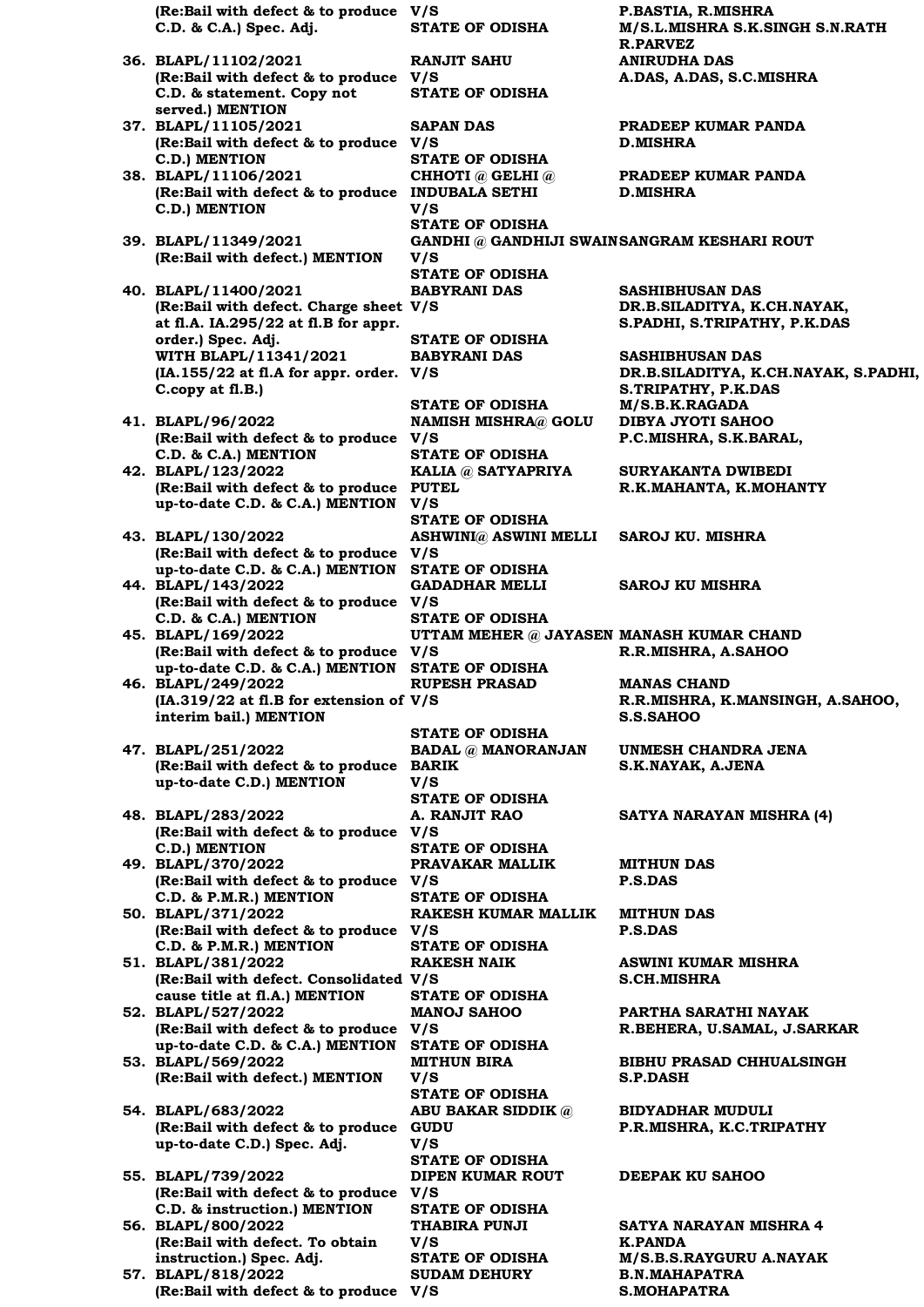**C.D.) MENTION STATE OF ODISHA 58. BLAPL/912/2022 (Re:Bail with defect. To obtain chemical examination report.) Spec. Adj. BALIA @ AKSHAYA KUMAR JAYANTA KUMAR MAJHI BEHERA V/S STATE OF ODISHA 59. BLAPL/1048/2022 (Re:Bail with defect.) Spec. Adj. UZIR @ SAGIR SEKH @ HUSSAIN @ UIR SEKH V/S DIBYA JYOTI SAHOO P.C.MISHRA, S.K.BARAL STATE OF ODISHA 60. BLAPL/1245/2022 (Re:Bail with defect.) MENTION ASHOK KUMAR SAHA V/S MAHENDRA KUMAR MOHAPATRA M/S.MILAN KANUNGO M/S.M.SWAIN S.NANDA, S.JENA UNION OF INDIA FOR ORDERS 61. WPC(OAC)/1493/2018 AMARA KUMAR BEHERA M/S DIGAMBAR MISHRA**

**(IA.162/22 at fl.X for appr. order.) V/S STATE OF ODISHA SANCHITA BHATTACHARJEE M/S.BIJAYA KUMAR RAGADA L.N.PATEL, N.K.DAS, H.K.MUDULI**

**COURT NO - II (OLD BUILDING) 04/03/2022**

#### **AT 10:30 AM**

**STATE OF ODISHA**

**V/S** 

**MENTION**

**62. CRLMA/330/2019** 

**(Re:C.bail with defects.)**

#### **THE HON'BLE MR. JUSTICE ADITYA KUMAR MOHAPATRA (THIS BENCH WILL FUNCTION THROUGH HYBRID ARRANGEMENT (VIRTUAL/PHYSICAL MODE.)**

**(Learned counsel desirous of appearing through Virtual Mode shall intimate the name, item number, case details etc. to the Court Master through Mobile No.8908331262 between 8.00 P.M. to 10.0 0 P.M. on the previous date of the hearing of the case.)**

### **FRESH ADMISSION - CRIMINAL APPEAL**

|                                                            | FRESH ADMISSION - CRIMINAL AFFEAL          |                                |
|------------------------------------------------------------|--------------------------------------------|--------------------------------|
| 1. CRLA/86/2022                                            | <b>SUDAM MAHAKUR</b>                       | <b>NIRANJAN SINGH (1)</b>      |
| (IA 265/22 at fl. B for interim                            | V/S                                        | M.ROUT, A.C.SAHOO              |
| bail. With CRLA 84/2020 a disp. of STATE OF ODISHA         |                                            |                                |
| case. With consolidated cause                              |                                            |                                |
| title.) adj.                                               |                                            |                                |
|                                                            | <b>FRESH ADMISSION - CRIMINAL REVISION</b> |                                |
| 2. CRLREV/94/2022                                          | SUBHADRA MAHATAB SEVASAROJ KUMAR DASH      |                                |
| <b>CJ MENTION</b>                                          | SADAN, KHURDA                              | S.K.JENA, S.MAHANT, L.SHARMA   |
|                                                            | V/S                                        |                                |
|                                                            | <b>XX</b>                                  |                                |
| FOR ORDERS - ADJOURNED BAIL APPLICATIONS U/S 439 Cr.P.C.   |                                            |                                |
| 3. BLAPL/6096/2021                                         | <b>BILASA SAHU</b>                         | DIPTI RANJAN BHOKTA            |
| (Reg : Bail with Defect. state to                          | V/S                                        | N. AFREEN, D.K.PATRO           |
| obtain CD and statement of the                             | <b>STATE OF ODISHA</b>                     |                                |
| victim and informant.)adj.                                 |                                            |                                |
| 4. BLAPL/6141/2021                                         | <b>AMIYA MOHANTY</b>                       | S.S.RAY(2)                     |
| (Reg : Bail with Defect.State to                           | V/S                                        | <b>S.K.GOUDA</b>               |
| obtain CD.)spec adj.                                       | <b>STATE OF ODISHA</b>                     |                                |
| 5. BLAPL/6453/2021                                         | DEBANANDA GOUDA                            | RAJIB LOCHAN PATTNAIK          |
| (Reg. personal appearance of the                           | V/S                                        | E.DASH, S.K.PANDA              |
| informant through VC.Reg : Bail                            | <b>STATE OF ODISHA</b>                     |                                |
| with Defect.state to obtain CD                             |                                            |                                |
| statement of victim.)spec adj.<br>6. BLAPL/6536/2021       | <b>BASIR AHAMAD</b>                        | <b>BABITA SAHU</b>             |
| (Reg : Bail with Defect.state to                           | V/S                                        | M/S MAMATA MISHRA, S. PRADHAN, |
| obtain CD and CA.)adj.                                     |                                            | <b>S.PATTNAIK</b>              |
|                                                            | <b>STATE OF ODISHA</b>                     |                                |
| 7. BLAPL/6553/2021                                         | <b>RANJIT DAS</b>                          | DHIRENDRA KUMAR MOHAPATRA      |
| (Reg : Bail with Defect.state to                           | V/S                                        | S.R.PATI, S.PANDA              |
| obtain CD including statement of STATE OF ODISHA           |                                            |                                |
| victim and informant.)adj.                                 |                                            |                                |
| 8. BLAPL/6555/2021                                         | <b>SWADHIN NAIK</b>                        | <b>SUSANTA KUMAR ROUT</b>      |
| (Reg : Bail with Defect.state to                           | V/S                                        |                                |
| obtain Cd and CA.)adj.                                     | <b>STATE OF ODISHA</b>                     |                                |
| 9. BLAPL/6566/2021                                         | <b>ASHOK MEENA</b>                         | SANGRAM KESHARI ROUT           |
| (Re:Bail with defect & to produce V/S                      |                                            |                                |
| C.D. & C.A.) adj.                                          | <b>STATE OF ODISHA</b>                     |                                |
| 10. BLAPL/6576/2021                                        | <b>KARTIK BHOI</b>                         | SARAT KUMAR JENA               |
| (Re:Bail with defect & to produce V/S                      |                                            | S.K.SWAIN, N.K.GURU            |
| C.D.) adj.                                                 | <b>STATE OF ODISHA</b>                     |                                |
| 11. BLAPL/6581/2021                                        | <b>SANTOSH KUMAR</b>                       | <b>NEPOLEON SAHANI</b>         |
| (Reg : Bail with Defect.state to<br>obtain CD and CA.)adj. | V/S                                        | <b>K.PRADHAN</b>               |
|                                                            | <b>STATE OF ODISHA</b>                     |                                |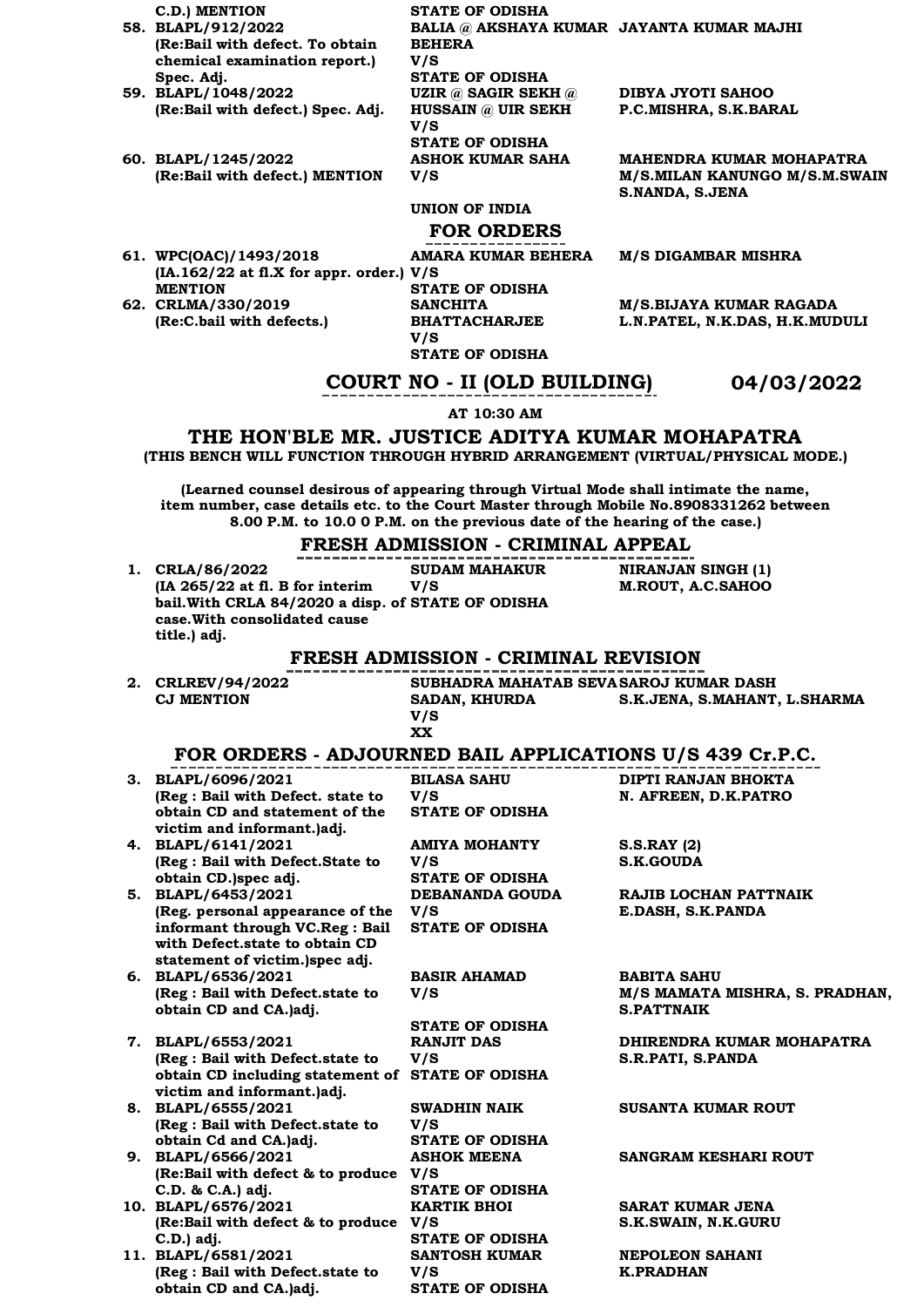- **12. BLAPL/6593/2021 (Re:Bail with defect & to produce SAMAL C.D.)adj.**
- **13. BLAPL/6721/2021 (Reg : Bail with Defect.state to obtain CD.)adj.**
- **14. BLAPL/6731/2021 (Reg : Bail with Defect.state to obtain CD.)ADJ. WITH BLAPL/6782/2021 (Reg : Bail with Defect.State to obtain CD.)**
- **15. BLAPL/6741/2021 (Reg : Bail with Defect.state to obtain CD.)adj.**
- **16. BLAPL/6752/2021 (Reg : Bail with Defect.State to obtain CD.)adj.**
- **17. BLAPL/6766/2021 (Reg : Bail with Defect.State to obtain CD.)adj.**
- **18. BLAPL/6779/2021 (IA 75/22 at fl. A for interim bail.)adj.**
- **19. BLAPL/6792/2021 (Reg. Bail. With Defect. State to obtain CD and CA.)adj.**
- **20. BLAPL/6793/2021 (Reg : Bail with Defect.State to obtain CD.)adj.**
- **21. BLAPL/6816/2021 (Reg : Bail with Defect.State to obtain CD.With copy of FIR.)adj.**
- **22. BLAPL/6823/2021 (Reg : Bail with Defect.State to obtain CD.)adj.**
- **23. BLAPL/6825/2021 (Reg : Bail with Defect.State to obtain CD.)adj.**
- **24. BLAPL/6829/2021 (Reg : Bail with Defect.state to obtain CD.)adj.**
- **25. BLAPL/6848/2021 (Reg : Bail with Defect.state to obtain CD.)adj.**
- **26. BLAPL/7014/2021 (Re:Bail with defect & to produce V/S up-to-date C.D.) adj.**
- **27. BLAPL/7048/2021 (Reg : Bail with Defect.State to obtain CD and CA.)adj**
- **28. BLAPL/7058/2021 (Reg : Bail with Defect.State to obtain CD and CA.)adj.**
- **29. BLAPL/7067/2021 (Reg : Bail with Defect.State to obtain CD and CA.)adj,**
- **30. BLAPL/7071/2021 (IA.1132/21 at fl.A for interim bail.State to obtain CD and CA.) adj.**
- **31. BLAPL/7087/2021 (Reg : Bail with Defect.State to obtain CD and CA.)adj.**
- **32. BLAPL/7094/2021 (Reg : Bail with Defect.State to obtain CD and CA.)adj.**
- **33. BLAPL/7145/2021 (Re:Bail with defect.)**
- **34. BLAPL/7187/2021 (Report at fl. B.Surrender**

**MUSHA @ SUSHANTA V/S STATE OF ODISHA BIDYADHAR @ BIDYA MUNDA V/S STATE OF ODISHA MOHAN MALLICK V/S STATE OF ODISHA PRADEEP KUMAR BARIK V/S STATE OF ODISHA BAURIBANDHU DALAI V/S STATE OF ODISHA V/S STATE OF ODISHA HARI MAJHI V/S STATE OF ODISHA BAPI @ UMAKANTA GIRI V/S** 

**STATE OF ODISHA**

**RAJU SARDAR** 

**V/S STATE OF ODISHA PRAKASH MANDAL@ CHOTTU V/S STATE OF ODISHA PETER KREPUTIKA V/S STATE OF ODISHA SAMANTA GULUDUKA V/S STATE OF ODISHA SAMANTA GULUDUKA V/S STATE OF ODISHA DEEPAK KUMAR YADAV V/S STATE OF ODISHA UMESH GUNTHA V/S STATE OF ODISHA MALATI KUMBHAR STATE OF ODISHA TUKUNA BARIK V/S STATE OF ODISHA DIBAKAR KALUNDIA V/S STATE OF ODISHA ROMANCHAL MEHER V/S STATE OF ODISHA DILLIP KUMAR DIGAL V/S STATE OF ODISHA V/S STATE OF ODISHA @ BAPI V/S STATE OF ODISHA JADA @ TAPAN MALLIK V/S STATE OF ODISHA PRAHALADA SISA V/S** 

**SAROJ KUMAR DASH S.P.DASH, A.K.SRICHANDAN**

**LAMBODAR ACHARI S.K.NANDA, B.P.RAGADA**

**ANIRUDHA DAS A.DAS, A.DAS, S.C.MISHRA, A.SAHOO**

**ANIRUDHA DAS A.DAS, A.DAS, S.C.MISHRA, A.SAHOO**

#### **BHARAT BHUSAN ROUTRAY**

**GOURI SANKAR PRAJAPATI PRASANTA KUMAR SAHOO S.P.SAHOO, S.K.BARAL**

> **ARIJEET MISHRA S.K.JENA, S.BISWAL, R.MAHATO**

**PRANAB KUMAR DAS M/S PRABODHA KU. DASH, S. MOHAPATRA, B.K. BEHERA, K. MOHANTY, P.K. BEHERA, S.ROUT, S.DAS**

**RAJIB LOCHAN PATTNAIK E.DASH**

**RAJIB LOCHAN PATTNAIK E.DASH**

**SUCHIT KUMAR NAYAK D.J.SAHOO, K.MOHANTY**

**GHANASHYAM DASH**

**GHANASHYAM DASH L.PATTANAIK**

**SRINIBAS PARIJA S.SWAIN**

**ARIJEET MISHRA S.K.JENA, S.BISWAL, R.MAHATO**

**SUCHIT KUMAR NAYAK D.P.SAHOO, K.MOHANTY**

**JAGANNATH KAMILA**

**ARIJEET MISHRA S.K.JENA, S.BISWAL, R.MAHATO**

**SARATHI JYOTI MOHANTY K.C.DOHEDR**

**SANJIB KUMAR BHANJADEO B.K.BEHERA, S.BALABANTARAY**

**MD. HABIDULLAH ANSARI AMULYA RATNA PANDA A.PARIDA, S.DASH**

**SAROJ KUMAR SATPATHY BIBHUTI BHUSAN SWAIN,M/S R.R. MISHRA,K. MANSINGH A.K.PATTANAYAK**

> **UNMESH CHANDRA JENA A.JENA**

**PRANAYA KUMAR DASH S.MOHANTY, D.SAHOO**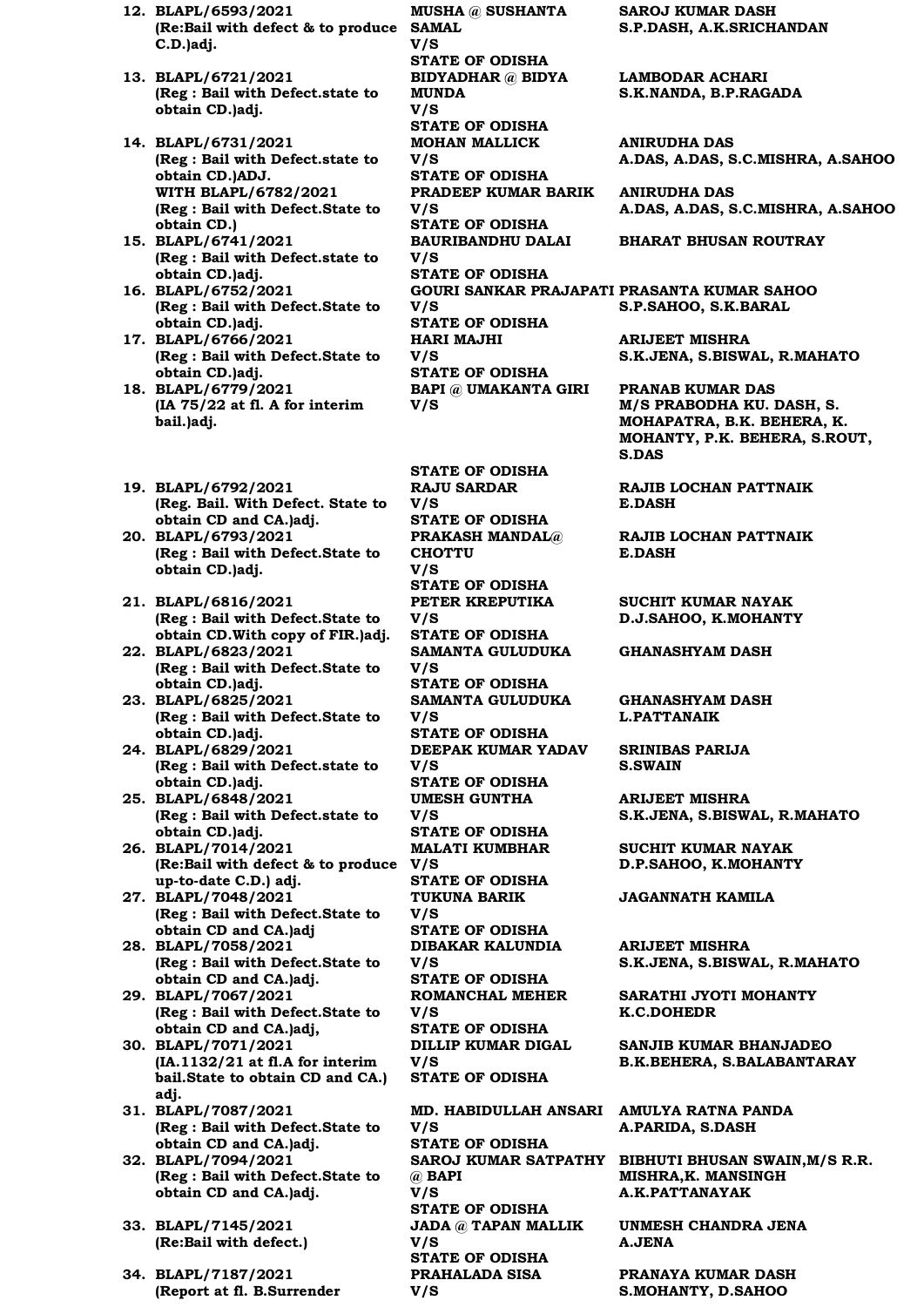**certificate not received. Bail. Reg : STATE OF ODISHA Bail with Defect.)spec adj. 35. BLAPL/7215/2021 (Reg. Bail. With defect. State to obtain CD and CA.)adj SASANKA SEKHAR MUNI@ BIDYALOK MOHAPATRA KANHA V/S STATE OF ODISHA 36. BLAPL/7722/2021 (Reg : Bail with Defect.State to obtain CD and CA.)adj. HARIDAS MADHI V/S STATE OF ODISHA 37. BLAPL/7845/2021 (Reg : Bail with Defect. State to obtain CD.)spec adj. MD. IRSAD @ KADIR @ KALU V/S STATE OF ODISHA 38. BLAPL/8168/2021 (Re:Bail.State to obtain CD and CA.prisoner's petition at fl. A) ASHIS@ RUDRA PRATAP SAHU V/S STATE OF ODISHA 39. BLAPL/8171/2021 (Re:Bail with defects.State to obtain CD and CA.) JHATUA@ SANDWESH KUMAR SETHI V/S 40. BLAPL/8173/2021 (Re:Bail with defects.& production V/S of upto-date CD & C.A.) DHABALU GOLORI STATE OF ODISHA 41. BLAPL/8176/2021 (Re:Bail with defects.state to obtain CD and CA.) DIBAKAR KHORA V/S STATE OF ODISHA 42. BLAPL/8181/2021 (Re:Bail.Sate to obtain CD and CA.) V/S HIRA DAS STATE OF ODISHA 43. BLAPL/8184/2021 (Re:Bail with defects.) SAMBHU BHOI @ BAMBU BHOI V/S STATE OF ODISHA 44. BLAPL/8188/2021 (Re:Bail with defects. & production of up-to-date CD & C.A.) SK.SULEMAN V/S STATE OF ODISHA 45. BLAPL/8189/2021 (Surrender certificate not yet filed.)spec adj, PAREMESWAR KARNA V/S STATE OF ODISHA 46. BLAPL/8264/2021 (Kind Minutes of Hon'ble The C.J. V/S at fl.L may kindly be seen. Reg. Bail. With defect. State to obtain CD.surrender certificate not filed.)spec adj. MUKESH BHAISA STATE OF ODISHA 47. BLAPL/8316/2021 (IA 201/2022 at fl. B for interim bail.)adj. CHIKU@ CHINMAYA SAGAR ANIRUDHA DAS BEHERA V/S STATE OF ODISHA 48. BLAPL/8937/2021 (IA 7/22 at fl. A for interim bail.)mention V/S STATE OF ODISHA 49. BLAPL/9292/2021 (Re:Bail with defect.State to obtain CD.)spec adj. SURANJAN KUMBHAR V/S STATE OF ODISHA GOURI MEHER** 

**50. CRLA/389/2021 (As per computer filing report no postal requisites for issue of notice filed yet..)adj. WITH CRLA/390/2021 (As per computer filing report no postal requisites for issue of notice filed yet..)adj.**

> **KRUSHNA CHANDRA V/S**

**STATE OF ODISHA**

**BHABANI MEHER** 

**STATE OF ODISHA**

**DEVASHIS PANDA S.PANDA**

**52. CRLREV/52/2022 (Reg. app. order.)**

**51. CRLREV/419/2021** 

**late.reg. acceptance.)**

**ARJUNA CHARANA BEHERA**

**S.K.JENA, N.K.SAHU, S.K.DAS, P.CHINNARA**

**KRUSHNA CH DASH M.K.SAHOO, A.P.THANPATI**

**BIBHUTI SATPATHY H.K.TRIPATHY**

**SATYABRATA PANDA A.K.BEHERA**

**SAMVIT MOHANTY G.DAS, G.DAS, N.MOHANTY, G.CHOUDHURY STATE OF ODISHA M/S.P.S.NAYAK S.R.MOHANTY R.BEHERA ASIT KUMAR JENA S.ROUT**

> **ASIT KU JENA S.ROUT**

**SATYABRATA PANDA A.K.BEHERA**

**DIBYAJYOTI SAHOO**

**DEBASNAN DAS S.S.PATTANAIK, D.BISWAL**

**ANIRUDHA DAS A.DAS, A.DAS,S.C.MISHRA, A.SAHOO**

**ASHIS KUMAR MISHRA B.SAHA**

**A.DAS, A.DAS, S.C.MISHRA, P.K.ROUT, A.SAHOO MUNU @ NARAYAN PATRA SWAYAMPRAVA DASH**

> **HIMANSHU SEKHAR MISHRA A.K.MISHRA, R.DASH**

### **FOR ORDERS - CRIMINAL APPEALS**

**BIJAYA KUMAR RAGADA L.N.PATEL, H.K.MUDULI, M.SAHOO**

**BIJAYA KUMAR RAGADA L.N.PATEL, H.K.MUDULI, M.SAHOO**

**FOR ORDERS - CRIMINAL REVISION (Requisites for issue of notice filed PATTNAYAK** 

**SWAGATIKA** 

**V/S** 

**V/S** 

**ARUN KUMAR AGRAWAL V/S** 

**STATE OF ODISHA**

**SWAIN@KABERI SWAIN**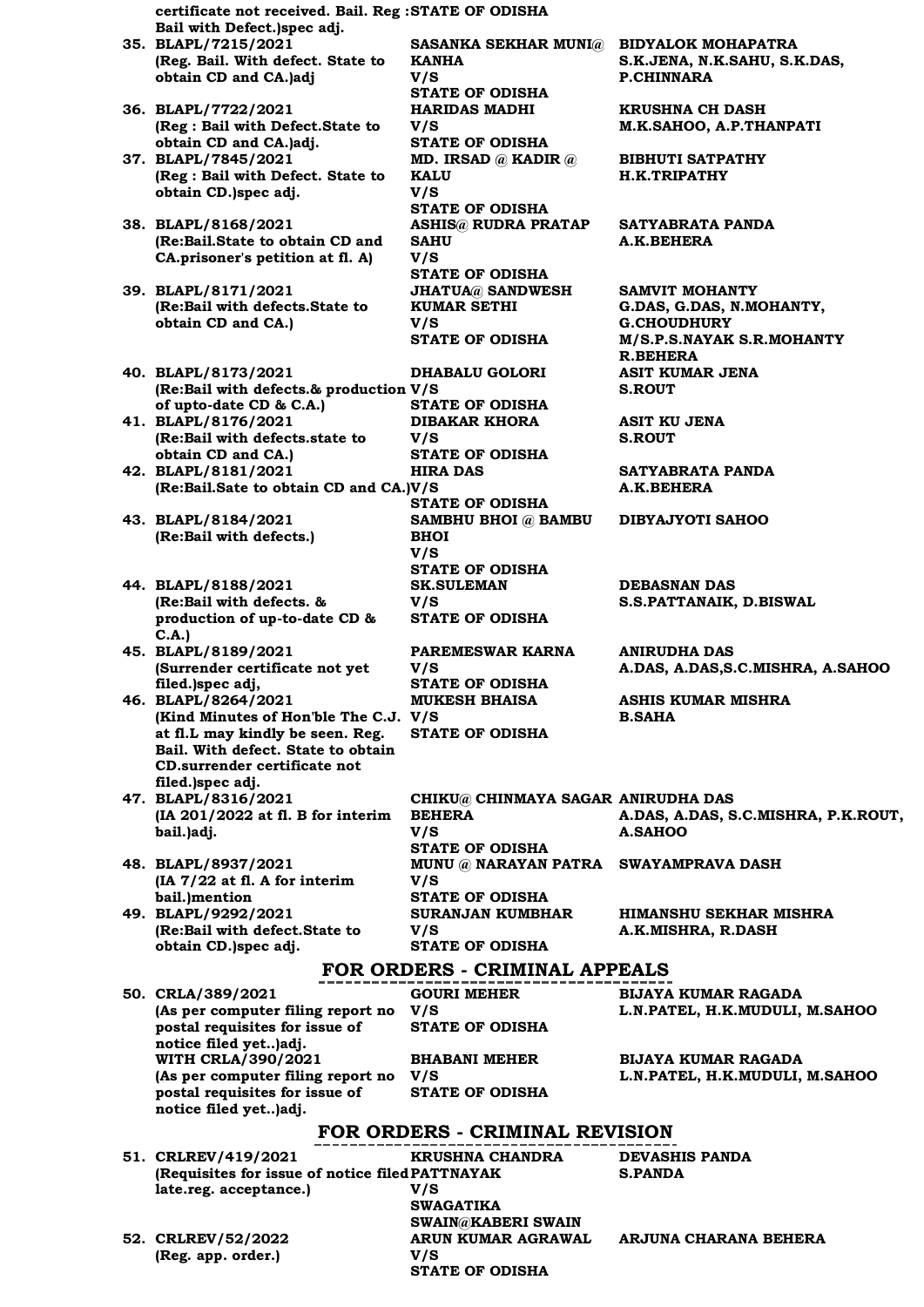## **FOR ADMISSION**

**MD.AFROZ@AFROZ SEKH** 

**53. CRLA/296/2021 (AD not back from op-2.With consolidated cause title.)spec adj.**

**STATE OF ODISHA**

**V/S** 

**AJIT KUMAR RAUT, M/S SANJIB MOHANTY, B. BISWAL S.K.MAHANANDA**

## **FOR ADMISSION - CRIMINAL APPEAL**

**54. CRLA/348/2021 Spec.Adj.**

**SUSANTA PODH V/S**  **JAGABANDHU SAHU**

 $M/S$  TIRTHA KU SAHU, MR PATRA, DR. **S JAGGI, SC MOHAPTRA, RK MOHAPATRA, K PADHI, T SINGHALAL THAKUR SANGRAM SINGH A.MOHANTY, B.SETHI**

**55. CRLA/623/2021 (AD not back from R-2. Additional V/S affidavit at fl. A.state to obtain CD STATE OF ODISHA and 164 Cr. PC statement. Reg, instruction from IIC.)spec adj. PRAHALLAD DEO** 

### **FOR ADMISSION - CRIMINAL REVISION**

**56. CRLA/358/2021 (With CRLMP 2139/21 a disp. of V/S case.)adj.**

**KUNAJ BATA** 

**MANAS CHAND A.K.SAHOO STATE OF ODISHA M/S SATYAJIT MOAPATRA, K. MOHANTY** 

## **COURT NO - X (5TH FLOOR) 04/03/2022**

**AFTER D.B.**

**THE HON'BLE MR. JUSTICE V. NARASINGH**

**(THIS BENCH WILL FUNCTION THROUGH HYBRID ARRANGEMENT (VIRTUAL/PHYSICAL MODE.)**

**(Learned counsel desirous of appearing through Virtual Mode shall intimate the name, item number, case details etc. to the Court Master through Mobile No.9438030816 between 8.00 P.M. to 10.0 0 P.M. on the previous date of the hearing of the case.)**

**(JCRLA NO.43 OF 2015 AS AGAINST ITEM NO.12 OF THE WEEKLY LIST WILL BE TAKEN UP AFTER EXHAUSTION OF THE SUPPLEMENTARY LIST.)**

#### **FRESH ADMISSION**

| 1. CRLMC/37/2022                             | <b>KARTIK NAG</b>                     | <b>JUGALA KISHORE PANDA</b>       |
|----------------------------------------------|---------------------------------------|-----------------------------------|
| Adj.                                         | V/S                                   | S.S.DASH, B.KARNA                 |
|                                              | <b>STATE OF ODISHA</b>                |                                   |
| 2. CRLMC/119/2022                            | <b>RANJAN KUMAR SAHOO</b>             | SOUBHAGYA KUMAR DASH              |
| (IA No $111/22$ is at Fl. A for stay.) $V/S$ |                                       | <b>S.K.TRIPATHY</b>               |
| Spec. Adj.                                   | <b>SOMANATH PADHI</b>                 |                                   |
| 3. CRLMC/340/2022                            | <b>RAKESH</b>                         | PRATAP CHANDRA MISHRA             |
| mention                                      | <b>PANIGRAHI@RINKU</b>                | D.TSAHOO, D.J SAHOO               |
|                                              | <b>PANIGRAHI</b>                      |                                   |
|                                              | V/S                                   |                                   |
|                                              | <b>STATE OF ODISHA</b>                |                                   |
| 4. CRLMC/444/2022                            | <b>BHAGIRATHI SUNDARAY</b>            | <b>SUBASH MANSINGH</b>            |
| (With defects.)                              | V/S                                   |                                   |
|                                              | <b>STATE OF ODISHA</b>                |                                   |
| 5. CRLMC/447/2022                            | PITAMBARA MALLICK                     | <b>SANJIB SWAIN</b>               |
| (With defects)                               | V/S                                   | <b>A.MISHRA</b>                   |
|                                              | <b>STATE OF ODISHA</b>                |                                   |
| 6. CRLMC/449/2022                            | <b>MANAS KUMAR</b>                    | <b>ARABINDA TRIPATHY</b>          |
| (With defect)                                | SWAIN@MANAS RANJAN                    | A.K.BEURA                         |
|                                              | <b>SWAIN</b>                          |                                   |
|                                              | V/S                                   |                                   |
|                                              | <b>STATE OF ODISHA</b>                |                                   |
| 7. CRLMC/450/2022                            | MANORAMA CHAMPATIRAY SAROJ KUMAR DASH |                                   |
| (With defect)                                | V/S                                   | S.P.DASH, A.K.SRICHANDAN          |
|                                              | <b>STATE OF ODISHA</b>                |                                   |
| 8. CRLMC/451/2022                            | BANI KALYAN MOHANTY                   | <b>R.N.BISWAL</b>                 |
| (With defects)                               | V/S                                   | A.BISWAL, D.PARIDA, S.K.MOHANTY,  |
|                                              |                                       | R.P.PATTANAIK, S.RATHO            |
|                                              | <b>STATE OF ODISHA</b>                |                                   |
| 9. CRLMC/458/2022                            | <b>GARIBA SIKA</b>                    | SURYAKANTA DWIBEDI                |
|                                              | V/S                                   | <b>S.HOTA</b>                     |
|                                              | <b>STATE OF ODISHA</b>                |                                   |
| 10. CRLMC/462/2022                           | NAKUL CHANDRA PRADHANSAROJ KUMAR DASH |                                   |
| (With defects)                               | V/S                                   | S.P.DASH, A.K.SRICHANDAN          |
|                                              | <b>STATE OF ODISHA</b>                |                                   |
| 11. CRLMC/465/2022                           | RAJA MOHAPTRA                         | NITYANANDA BEHURIA                |
| (With defects)                               | V/S                                   | N.NAYAK, P.K.ROUT, S.S.PATTANAIK, |
|                                              |                                       | <b>N.BEHURIA</b>                  |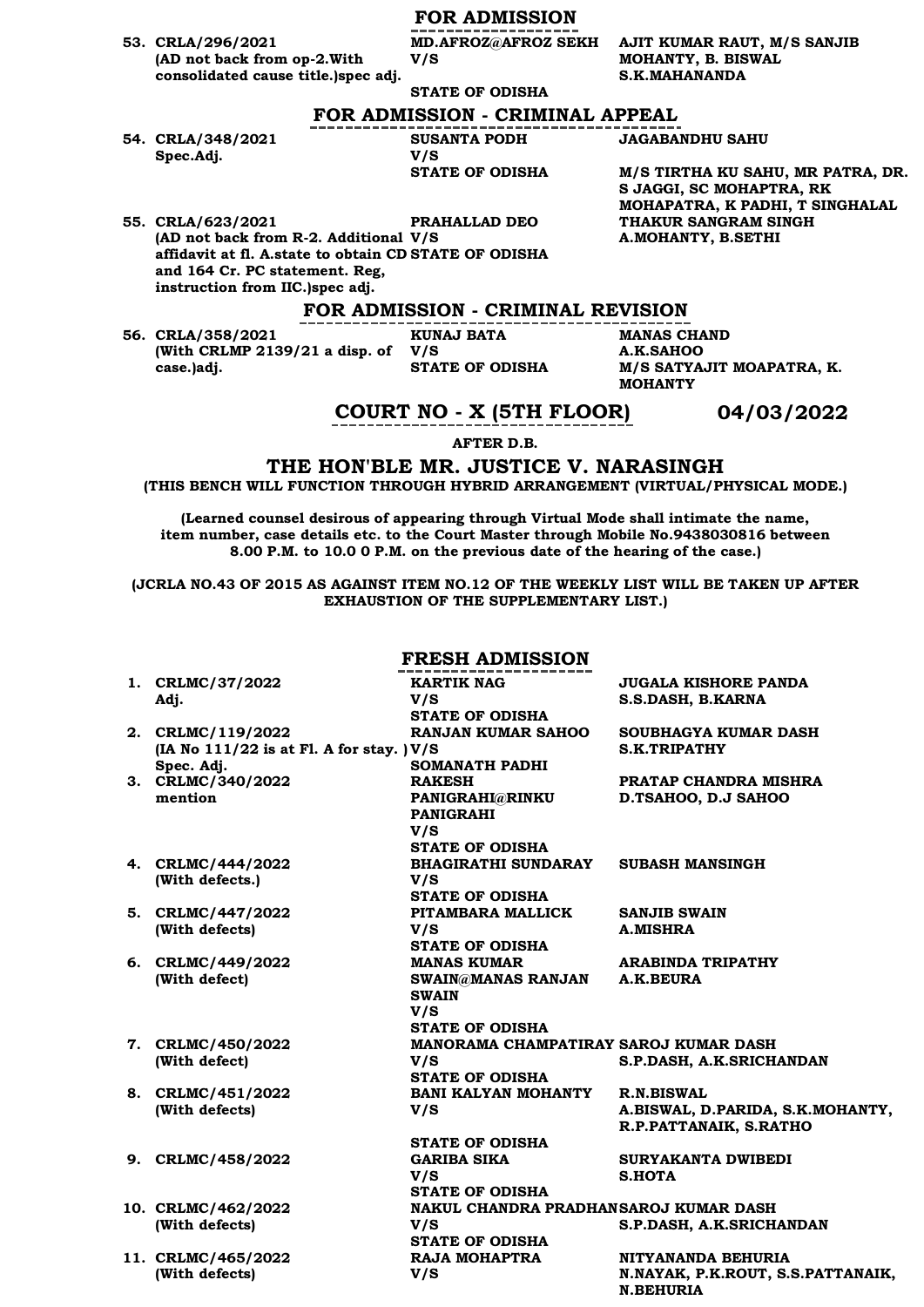|                        | STATE OF ODISHA                                      |                                             |
|------------------------|------------------------------------------------------|---------------------------------------------|
| 12. CRLMC/469/2022     | TINCHU@BARUN<br><b>MAHARANA</b>                      | <b>DEBASIS MISHRA</b><br>S.K.BARAL, J.SAHOO |
|                        | V/S                                                  |                                             |
|                        | <b>STATE OF ODISHA</b>                               |                                             |
| 13. CRLMC/470/2022     | <b>BULU NAIK</b>                                     | <b>LAMBODOR ACHARI</b>                      |
| (With defects)         | V/S                                                  | <b>B.MOHAPATRA, S.KA</b>                    |
|                        | <b>STATE OF ODISHA</b>                               |                                             |
| 14. CRLMC/472/2022     | <b>ABDUL KHATIF</b>                                  | PRAGNAYA NANDA PA                           |
|                        | V/S                                                  | P.SAHU, K.N.MUDULI                          |
|                        | <b>STATE OF ODISHA</b>                               |                                             |
| 15. CRLMC/476/2022     | RABINDRA KUMAR SHAW @ DIBYA JYOTI SAHOO              |                                             |
| (With defects)         | RABINDRA SA                                          | <b>S.SWAIN, A.PATTNAII</b>                  |
|                        | V/S<br><b>STATE OF ODISHA</b>                        |                                             |
| 16. CRLMC/483/2022     | <b>SANJAYA SWAIN</b>                                 | <b>MANORANJAN ACHAI</b>                     |
|                        | V/S                                                  |                                             |
|                        | <b>STATE OF ODISHA</b>                               |                                             |
| 17. CRLMC/489/2022     | JOGINDRA SWAIN @ JOGI JYOTIRMAYA SAHOO               |                                             |
|                        | V/S                                                  | <b>S.K.PATTNAIK</b>                         |
|                        | <b>STATE OF ODISHA</b>                               |                                             |
| 18. CRLMC/492/2022     | ANUP RAJ NAYAK                                       | <b>MANOJ VERMA</b>                          |
| (With defect.)         | V/S                                                  | A.K.ROUT, B.B.DAS                           |
|                        | <b>STATE OF ODISHA</b>                               |                                             |
| 19. CRLMC/494/2022     | TAPAN KUMAR SAHOO                                    | <b>SANTANU KUMAR SA</b>                     |
| (With defect.)         | V/S                                                  | <b>S.K.SARANGI</b>                          |
| 20. CRLMC/515/2022     | <b>STATE OF ODISHA</b><br>SATYABRATA@SAMPAD          | PRASANNA KUMAR P.                           |
| (With defects.)        | <b>SWAIN</b>                                         | <b>B.K.PARDHI, P.K.DUT</b>                  |
|                        | V/S                                                  | <b>P.KHANDELWAL</b>                         |
|                        | <b>STATE OF ODISHA</b>                               |                                             |
| 21. CRLMC/516/2022     | SATYABRATA@SAMPAD                                    | PRASANNA KUMAR P.                           |
| (With defects.)        | <b>SWAIN</b>                                         | B.K.PARDHI, P.K.DUT                         |
|                        | V/S                                                  | <b>A.KHANDELWAL</b>                         |
|                        | <b>STATE OF ODISHA</b>                               |                                             |
| 22. CRLMC/522/2022     | <b>PAPU BALIARSINGH @</b>                            | <b>SUSANTA KUMAR BAI</b>                    |
| (With defect.)         | <b>PRITAM</b>                                        | A.LENKA, S.KANHAR,                          |
|                        | V/S                                                  |                                             |
| 23. CRLMC/523/2022     | <b>STATE OF ODISHA</b><br><b>JASHABANTA SETHI</b> @  | <b>AMULYA RATNA PANI</b>                    |
| (With defect.)         | <b>JASWANT SETHI</b>                                 | <b>S.DASH</b>                               |
|                        | V/S                                                  |                                             |
|                        | <b>STATE OF ODISHA</b>                               |                                             |
| 24. CRLMC/524/2022     | <b>RINKU HARIPAL</b>                                 | <b>SURYAKANTA DWIBE</b>                     |
| (With defects.)        | V/S                                                  | R.K.MAHANTA                                 |
|                        | <b>STATE OF ODISHA</b>                               |                                             |
| 25. CRLMC/529/2022     | <b>KALI CHARAN</b>                                   | PARTHA SARATHI DA                           |
| (With defect.)         | BEHERA@KALIA BEHERA B.N.BARIK, A.N.PATT              |                                             |
|                        | V/S<br><b>STATE OF ODISHA</b>                        |                                             |
| 26. CRLMC/531/2022     | BABU@BALARAM BEHERA JYOTIRMAYA SAHOO                 |                                             |
| (With defect.)         | V/S                                                  | <b>S.K.PATTNAIK</b>                         |
|                        | <b>STATE OF ODISHA</b>                               |                                             |
| 27. CRLMC/532/2022     | <b>MAGUNI BEHERA</b>                                 | <b>S.K.KALIMUDDIN</b>                       |
| (With defect.)         | V/S                                                  | <b>S.K.PADHI</b>                            |
|                        | <b>STATE OF ODISHA</b>                               |                                             |
| 28. CRLMC/544/2022     | <b>BHUBAN KISAN</b>                                  | <b>UNMESH CHANDRA J</b>                     |
| (With defect)          | V/S                                                  | S.K.NAYAK, A.JENA                           |
|                        | <b>STATE OF ODISHA</b>                               |                                             |
| 29. CRLMC/562/2022     | <b>PADMAJA SINGH</b>                                 | <b>ANJAN KUMAR BISWA</b>                    |
| (With defect.)         | V/S<br><b>STATE OF ODISHA</b>                        | <b>R.R.PRADHAN</b>                          |
| 30. CRLMC/579/2022     | BIDA@BICHITRA MAJHI P.R.MISHRA                       |                                             |
| (With defect.) mention | V/S                                                  | K.C.TRIPATHY                                |
|                        | <b>STATE OF ODISHA</b>                               |                                             |
| 31. CRLMC/582/2022     | <b>BHARAT JENA</b>                                   | <b>SURENDRA KUMAR B</b>                     |
| mention                | V/S                                                  |                                             |
|                        | <b>STATE OF ODISHA</b>                               |                                             |
|                        | FOR ORDERS - ADJOURNED BAIL APPLICATIONS U/S 438 Cr. |                                             |
|                        |                                                      |                                             |
| 32. ABLAPL/10246/2020  | RANJIT MOHAPATRA           JUGALA KISHORE PA         |                                             |

**FOR ORDERS - ADJOURNED BAIL APPLICATIONS U/S 438 Cr.P.C. 32. ABLAPL/10246/2020 (Further orders Reg:A.Bail with defect & state to obtain up-to-date STATE OF ODISHA CD.)Spec. Adj. V/S WITH ABLAPL/10966/2020 (Re:A.Bail with defect & Production of CD & I.R. Medical document not yet filed by counsel for petition) V/S** 

**RANJIT MOHAPATRA TUNI MOHAPATRA STATE OF ODISHA**

**STATE OF ODISHA 12. CRLMC/469/2022 TINCHU@BARUN MAHARANA** 

**LAMBODOR ACHARI B.MOHAPATRA, S.KAUNONGO**

**PRAGNAYA NANDA PATTNAIK P.SAHU, K.N.MUDULI, MD.S.AKTAR**

#### **MANORANJAN ACHARYA**

**SANTANU KUMAR SARANGI S.K.SARANGI**

**PRASANNA KUMAR PARHI B.K.PARDHI, P.K.DUTTA, S.TIBREWAL, P.KHANDELWAL**

**PRASANNA KUMAR PARHI B.K.PARDHI, P.K.DUTTA, S.TIBREWAL, A.KHANDELWAL**

**SUSANTA KUMAR BARAL A.LENKA, S.KANHAR, J.SAHOO**

**AMULYA RATNA PANDA S.DASH**

**SURYAKANTA DWIBEDI R.K.MAHANTA**

**BEHERA@KALIA BEHERA B.N.BARIK, A.N.PATTNAIK PARTHA SARATHI DAS**

**UNMESH CHANDRA JENA S.K.NAYAK, A.JENA**

**ANJAN KUMAR BISWAL R.R.PRADHAN**

**SURENDRA KUMAR BISWAL**

**JUGALA KISHORE PANDA SUDHANSU SEKHAR DAS**

**ADIHIRAJ MOHANTY S.S.DASH, M.R.MUDULI**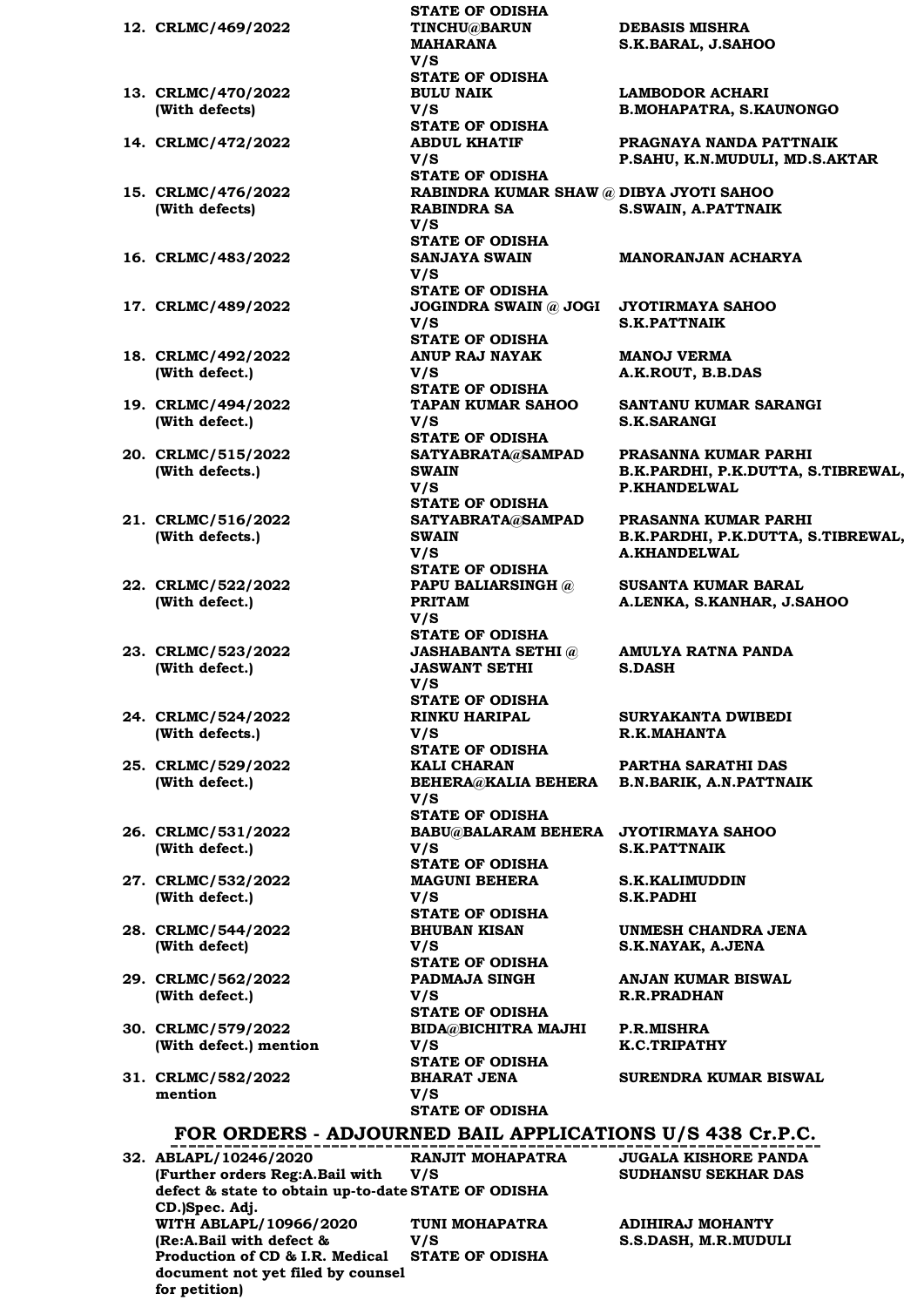| 33. ABLAPL/10485/2020<br>(Re:A.Bail with defect and to             | <b>HEMANTA NATH</b><br>V/S                       | <b>RANJAN KUMAR ROUT</b><br>A.K.TARAI                             |
|--------------------------------------------------------------------|--------------------------------------------------|-------------------------------------------------------------------|
| obtain CD, IR, & CA) Adj.                                          | <b>STATE OF ODISHA</b>                           |                                                                   |
| 34. ABLAPL/10534/2020                                              | PURNACHANDRA BARIK                               | <b>DHARMENDRA SETHY</b>                                           |
| (Re:A.Bail with defect & state to                                  | V/S                                              | <b>B.D.PARIDA, P.K.JATI</b>                                       |
| produce CD.) Adj.                                                  | <b>STATE OF ODISHA</b>                           |                                                                   |
| 35. ABLAPL/10751/2020                                              | UTTAM KUMAR KHATUA                               | <b>ANSUMAN BHUYAN</b>                                             |
| (For further orders re:A.Bail with V/S                             |                                                  | S.R.JENA, A.PARIDA, S.MOHANTY                                     |
| defects and state to produce C.D STATE OF ODISHA                   |                                                  |                                                                   |
| Connected copy of page no.2 not                                    |                                                  |                                                                   |
| filed.BLAPL7229/2020 a disp. of                                    |                                                  |                                                                   |
| case & ABLAPL-8797/20 a disp. of                                   |                                                  |                                                                   |
| case.) Spec. Adj.                                                  |                                                  |                                                                   |
| WITH ABLAPL/10750/2020                                             | JEETENDU SEKHAR SETHI ANSUMAN BHUYAN             |                                                                   |
| (Re : A. Bail with defects and state V/S)                          |                                                  | S.R.JENA, A.PARIDA, S.MOHANTY                                     |
| to produce C.D.) [THIS CASE                                        | <b>STATE OF ODISHA</b>                           |                                                                   |
| <b>STAND ADJ. TO 14.03.2022]</b>                                   |                                                  |                                                                   |
| WITH ABLAPL/10826/2020<br>(For further orders re:A.Bail with       | MURALIDHAR MAHANTA<br>V/S                        | <b>ANSUMAN BHUYAN</b><br>S.R.JENA, A.PARIDA                       |
| defects.)                                                          | <b>STATE OF ODISHA</b>                           |                                                                   |
| 36. ABLAPL/10879/2020                                              | <b>BABU @ PABITRA SAHOO</b>                      | PRAFULLA KUMAR BISWAL                                             |
| (Re:A.Bail with defect. State to                                   | V/S                                              | <b>M.DAS, S.C.MOHANTY</b>                                         |
| obtain CD, IR, CA.) Adj.                                           | <b>STATE OF ODISHA</b>                           |                                                                   |
| 37. ABLAPL/10887/2020                                              | <b>BISWAJIT MAJUMDAR</b>                         | <b>MANAS CHAND</b>                                                |
| (Further order Reg : A. Bail with                                  | V/S                                              | R.R.MISHRA, A.MOHANTY                                             |
| defect. & state to obtain CD.)                                     | <b>STATE OF ODISHA</b>                           | M/S.P.MUKHERJI A.C.PANDA S.D.RAY                                  |
| Spec. Adj.                                                         |                                                  | S.PRIYADARSHINI S.PANDA                                           |
| 38. ABLAPL/11855/2020                                              | <b>MANOJ KUMAR MAJHI</b>                         | <b>SUBHRANSHU DASH</b>                                            |
| (Reg : A. Bail with Defect. I.A.                                   | V/S                                              | S.K.NATH, R.B.MISHRA, N.AGARWAL                                   |
| 905/20 at fl. A for app. order.                                    | <b>STATE OF ODISHA</b>                           |                                                                   |
| State to obtain CD and IR.) Adj.                                   |                                                  |                                                                   |
| 39. ABLAPL/12080/2020<br>(Reg : A. Bail with Defect & to           | KALU CHARN SAHOO @<br><b>KALU SAHOO</b>          | <b>JYOTIRMAYA SAHOO</b><br><b>S.K.PATTNAIK</b>                    |
| obtain CD and CA) Spec. Adj.                                       | V/S                                              |                                                                   |
|                                                                    | <b>STATE OF ODISHA</b>                           |                                                                   |
| 40. ABLAPL/12202/2020                                              | BAPUJI @ JITENDRA ROUT ANIRUDHA DAS              |                                                                   |
| (Reg : A. Bail with Defect and stateV/S                            |                                                  | A.DAS, S.C.MISHRA, A.SAHOO                                        |
| to produce CD, CA and IR. Receipt STATE OF ODISHA                  |                                                  |                                                                   |
| showing service of extra copy of                                   |                                                  |                                                                   |
|                                                                    |                                                  |                                                                   |
| brief on A.S.C. not received)Adj.                                  |                                                  |                                                                   |
| FOR ORDERS - ADJOURNED BAIL APPLICATIONS U/S 439 Cr.P.C.           |                                                  |                                                                   |
|                                                                    | <b>DASS</b>                                      |                                                                   |
| 41. BLAPL/4678/2020<br>(Reg. Bail. With Defect. ASC to             | V/S                                              | M.S.A.SHADMANI, M/S DIPAK RANJAN<br>MISHRA, G GROVER, A SAHOO, PK |
| obtain CA, CD & seizure list.                                      |                                                  | PATRA, A MISHRA, D DEY                                            |
| Charge sheet at fl.K.) mention                                     |                                                  | M/S DEEPALI MOHAPATRA                                             |
|                                                                    | <b>STATE OF ODISHA</b>                           | MR. T. PATTNAIK                                                   |
| 42. BLAPL/8732/2020                                                | <b>DILLIP DAS</b>                                | MANAS CHAND, M/S. SEPHALI DAS,                                    |
| (Reg: Bail. State to obtain the                                    | V/S                                              | B.K. DAS, S. DEVI                                                 |
| report reg: CA. Prisoner petition                                  |                                                  | R.R.MISHRA, K.MANASINGH                                           |
| with letter received from                                          | <b>STATE OF ODISHA</b>                           |                                                                   |
| superintendent special sub jail is                                 |                                                  |                                                                   |
| at fl. B) mention                                                  | <b>GOPAL TARAFDAR</b>                            | <b>MANAS CHAND</b>                                                |
| WITH BLAPL/9226/2020<br>(Reg: Bail with defect & to produce V/S    |                                                  |                                                                   |
| CD & report reg: CA.)                                              | <b>STATE OF ODISHA</b>                           | R.R.MISHRA, K.MANSINGH                                            |
| 43. BLAPL/8780/2020                                                | <b>RUPA</b> @ SNEHALATA                          | <b>ROHIT RANJAN RAY</b>                                           |
| (Re:Bail with defect. Report                                       | <b>PRADHAN</b>                                   | MR.S.D.DAS, P.K.SAMAL, A.H.KHADNGA,                               |
| received from session judge-cum- V/S                               |                                                  | <b>N.SEN</b>                                                      |
| special judge puri is at fl. A. State STATE OF ODISHA              |                                                  |                                                                   |
| to produce CA.) mention                                            |                                                  |                                                                   |
| <b>WITH BLAPL/1353/2021</b>                                        | KANHU PRADHAN                                    | SURYA NARAYAN MISHRA                                              |
| (Re:Bail with defect. & A.G.A to                                   | V/S                                              | U.K.MALLICK, S.R.SUBUDHI                                          |
| produce CD.)                                                       | <b>STATE OF ODISHA</b>                           |                                                                   |
| 44. BLAPL/8792/2020                                                | <b>RAHUL PRATAP SINGH</b>                        | A.P.BOSE                                                          |
| (Reg:bail with defect. State to<br>obtain CD & instruction. IA No. | V/S<br><b>STATE OF ODISHA</b>                    | S.S.MISHRA, D.S.SAHOO, S.K.NAYAK                                  |
| $736/21$ is at Fl. B.) mention                                     |                                                  |                                                                   |
| <b>WITH BLAPL/8832/2020</b>                                        | SUNDER SINGH $@$ SUNDER A.P.BOSE                 |                                                                   |
| (Re:Bail with defect & to produce                                  | <b>SINGH NAGAR</b>                               | D.J.SAHU, S.S.MISHRA, S.K.NAYAK                                   |
| C.D. & C.A Affidavit by wife of                                    | V/S                                              |                                                                   |
| the petitioner is at fl.A. English                                 | <b>STATE OF ODISHA</b>                           |                                                                   |
| translated copies not filed. Report                                |                                                  |                                                                   |
| form Superintendent of Police,                                     |                                                  |                                                                   |
| Koraput not received.)                                             |                                                  |                                                                   |
| WITH CRLMC/2001/2021<br>(With defects.)                            | <b>SUNDAR SINGH@SUNDAR</b><br><b>SINGH NAGAR</b> | <b>AMIT PRASAD BOSE</b><br>D.J.SAHOO, S.S.SWAIN                   |

**STATE OF ODISHA**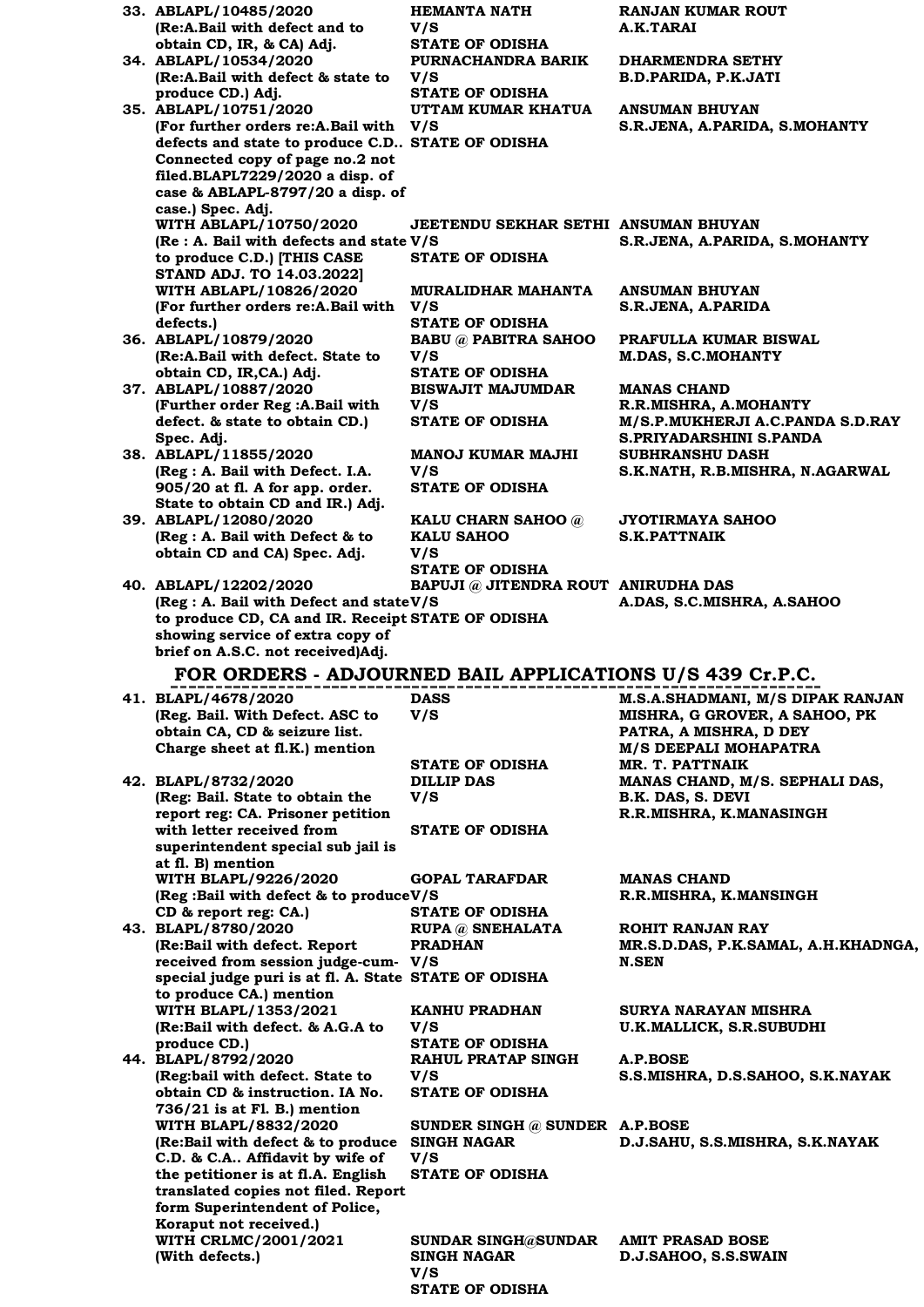| 45. BLAPL/9234/2020                                                                     | <b>MADHUSUDAN GOLORI</b>                                                   | <b>MANORANJAN PADHY</b>        |  |
|-----------------------------------------------------------------------------------------|----------------------------------------------------------------------------|--------------------------------|--|
| (Reg: Bail with Defect. State to                                                        | V/S                                                                        |                                |  |
| obtain CD & report reg: CA.)<br>mention                                                 | <b>STATE OF ODISHA</b>                                                     |                                |  |
| 46. BLAPL/9235/2020                                                                     | UGRA PUJARI                                                                | <b>MANORANJAN PADHY</b>        |  |
| (Reg : Bail with Defect.) mention V/S                                                   |                                                                            |                                |  |
|                                                                                         | <b>STATE OF ODISHA</b>                                                     |                                |  |
| 47. BLAPL/9526/2020                                                                     | <b>LALIT BIRGANTHIA</b>                                                    | PRATAP CHANDRA MISHRA          |  |
| (Reg: Bail with Defect. State to                                                        | V/S                                                                        | D.J.SAHOO, G.C.RAY, H.K.BARIK, |  |
| obtain report in view of order dtd.                                                     |                                                                            | M.PRADHAN, S.K.MOHAPATRA       |  |
| 09/02/21. State to obtain                                                               | <b>STATE OF ODISHA</b>                                                     |                                |  |
| chemical examination report in                                                          |                                                                            |                                |  |
| view of order dtd. 16/07/21.)                                                           |                                                                            |                                |  |
| mention.                                                                                |                                                                            |                                |  |
| FOR ORDERS - APPLICATIONS FOR MODIFICATION OF ORDERS /                                  |                                                                            |                                |  |
| <b>EXTENSION OF TIME</b>                                                                |                                                                            |                                |  |
| 48. ABLAPL/12517/2020                                                                   | JAGABANDHU SAHOO                                                           | PRADEEP KUMAR MOHAPATRA, MR.   |  |
| (IA No. 178/22 is at Fl. B for                                                          | V/S                                                                        | <b>ASHOK MOHANTY</b>           |  |
| modification of order Dt.                                                               |                                                                            | <b>B.S.DAS, A.MISHRA</b>       |  |
| 23.02.22. Copy not served. A disp. STATE OF ODISHA(VIG.)<br>of case) mention            |                                                                            |                                |  |
|                                                                                         | COURT NO - XV (6TH FLOOR)                                                  | 04/03/2022                     |  |
|                                                                                         | <b>AFTER D.B.</b>                                                          |                                |  |
| THE HON'BLE MR. JUSTICE BIRAJA PRASANNA SATAPATHY                                       |                                                                            |                                |  |
| (THIS BENCH WILL FUNCTION THROUGH HYBRID ARRANGEMENT (VIRTUAL/PHYSICAL MODE.)           |                                                                            |                                |  |
|                                                                                         |                                                                            |                                |  |
| (Learned counsel desirous of appearing through Virtual Mode shall intimate the name,    |                                                                            |                                |  |
| item number, case details etc. to the Court Master through Mobile No.9337585094 between |                                                                            |                                |  |
|                                                                                         | 8.00 P.M. to 10.0 0 P.M. on the previous date of the hearing of the case.) |                                |  |
|                                                                                         |                                                                            |                                |  |

## **FOR ORDERS**

|                                                                                                                                                                                                         | LOV OVDEV9                                                                |                                                                                                                                                                          |
|---------------------------------------------------------------------------------------------------------------------------------------------------------------------------------------------------------|---------------------------------------------------------------------------|--------------------------------------------------------------------------------------------------------------------------------------------------------------------------|
| 1. WPC(OAC)/1875/2007<br>$(I.A No.2406/2021 is at flag'A' for V/S)$<br>implementation of order dtd-<br>6.9.2007. Wtih its show Cause by<br>OP'3' and Complience report by<br>OP'2'. A disposed of Case) | <b>LINGARAJ DAS</b><br><b>STATE OF ODISHA</b>                             | <b>BRAJA KISHORE KAR</b><br><b>M.ACHARYA, S.R NAYAK</b>                                                                                                                  |
| 2. WPC(OAC)/1878/2007<br>(I.A No.2391/2021 is at flag'A' for V/S<br>implementation of order dtd-<br>20.9.2007. A disposed of Case)                                                                      | <b>SK RAFIQUE MOHAMAD</b><br><b>STATE OF ORISSA</b>                       | <b>M/S SANJIB MOHANTY</b><br>S.K. BEHERA, B. GANTIA                                                                                                                      |
| 3. WPC(OAC)/3691/2011<br>(IA-2867/2021 at flag'A' for<br>implementation of orde<br>dt.20.12.2011.A disposed of Case.)                                                                                   | KUNJA BIHARI PRADHAN<br>V/S<br><b>STATE OF ODISHA</b>                     | <b>ASHOK PATTNAIK</b>                                                                                                                                                    |
| 4. WPC(OAC)/3692/2011<br>(IA No-2893/2021 at flag'A' for<br>implementation of order dt.<br>20.12.2021. A disposed of Case.)                                                                             | <b>BHISMA PATEL</b><br>V/S<br><b>STATE OF ODISHA</b>                      | <b>ASHOK PATTANAIK</b>                                                                                                                                                   |
| 5. WPC(OAC)/3769/2011<br>(IA No-2880/2021 at flag'A' for<br>vacation of stay orders.A disposed STATE OF ODISHA<br>of Case)                                                                              | MANJULATA PANIGRAHI<br>V/S                                                | M/S DINESH KUMAR PANDA<br>G. SINHA                                                                                                                                       |
| 6. MACA/1352/2015<br>(MC No.241/15 at fl.C for further MANAGER, ORIENTAL<br>orders reg:condonation of delay.<br>AD not received from R-6 & R-7.)                                                        | <b>BRANCH</b><br><b>INSURANCE CO.LTD.</b><br>V/S                          | M/S.A.A.KHAN<br>S.K.MISHRA, R.PATI, SAI GANESH                                                                                                                           |
| 7. MACA/1036/2016<br>(MC No-300/2016 at flag'B' for<br>condonation of delay.) Spec. Adj.                                                                                                                | <b>MST.MUKHI MAHANAND</b><br>IFFCO TOKIO G.I.CO.LTD.<br>V/S<br>SMT.G.TEJA | <b>MR.J.SAHU</b><br>M/S.S.N.MOHAPATRA, S.MISHRA<br>M/S.G.P.DUTTA<br>B.K.SAHOO, S.PASAYAT, S.K.MOHANTY<br>M/S.<br>D.MUND, R.K.ACHARYA, S.N. PADHEE, P.K.<br><b>BEHERA</b> |
|                                                                                                                                                                                                         | <b>FOR ADMISSION</b>                                                      |                                                                                                                                                                          |
| 8. WPC(OAC)/168/2009<br>(With Counter)                                                                                                                                                                  | <b>RAJU DEEP</b><br>V/S<br><b>STATE OF ODISHA</b>                         | <b>BISWA BIHARI MOHANTY</b>                                                                                                                                              |
| 9. WPC(OAC)/3690/2011<br>(Copy of Annexure-'1' in<br>consolidated petition is not filed.                                                                                                                | SURENDRA MOHAPATRA<br>V/S<br><b>STATE OF ODISHA</b>                       | <b>M/S B.MOHANTY</b><br><b>A.PATANAIK</b>                                                                                                                                |

**obtain instruction)Adj. 10. WPC(OAC)/4373/2012 (With Counter by OP-'2' &** 

**Ld. Counsel for petitioner has to** 

**PRAMOD KUMAR SARANGI M/S SRIKAR KUMAR RATH V/S M.R. PRADHA**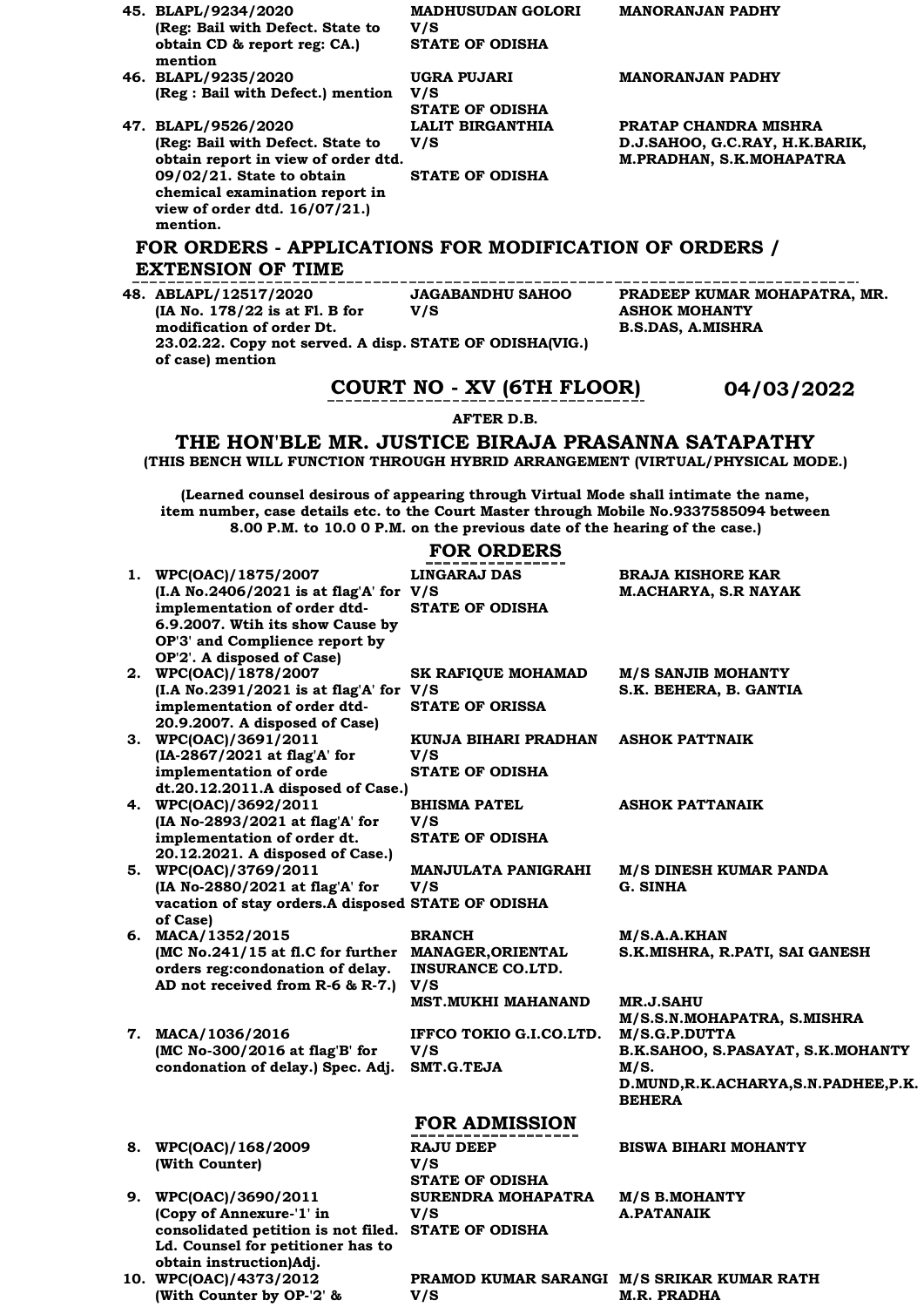**Rejoinder.IA No-125/2021 is at flag'A' for amendment of prayer portion.Consolidated pages are filed.)Adj.**

- **11. WPC(OA)/3362/2013 (Counter not filed)**
- **12. WPC(OA)/3442/2013 (Counter not filed)**
- **13. WPC(OA)/3499/2013 (With Counter)**
- **14. WPC(OA)/3658/2013 (With Counter)**
- **15. WPC(OA)/3663/2013 (Counter not filed)**
- **16. WPC(OA)/3664/2013 (Counter not filed.)**
- **17. WPC(OA)/3665/2013 (Counter not filed.)**
- **18. WPC(OA)/3666/2013 (Counter not filed.)**
- **19. WPC(OAC)/2974/2013 (With Counter)Spec. Adj.**
- **20. WPC(OAC)/3351/2013 (With Counter)**
- **21. WPC(OAC)/3362/2013 (Counter not filed)**
- **22. WPC(OAC)/3372/2013 GANAPATI NAYAK**
- **23. WPC(OAC)/3373/2013 (With Counter and Rejoinder filed.) V/S**
- **24. WPC(OAC)/3379/2013 (With Counter)**
- **25. WPC(OAC)/3387/2013 (With Counter and IA-3165/21 at V/S flag'A' regarding app. order)**
- **26. WPC(OAC)/3394/2013 (Counter not filed)**
- **27. WPC(OAC)/3396/2013 (With counter)**
- **28. WPC(OAC)/3398/2013 (Counter not filed)**
- **29. WPC(OAC)/3399/2013 (Counter not filed)**
- **30. WPC(OAC)/3402/2013 (Counter not filed)**
- **31. WPC(OAC)/3404/2013 (Counter not filed)**
- **32. WPC(OAC)/3410/2013 (Counter not filed)**
- **33. WPC(OAC)/3438/2013 (With Counter)**
- 

**STATE OF ODISHA**

**MANORAMA TRIPATHY V/S STATE OF ODISHA BHRAMARBAR PARIDA V/S STATE OF ODISHA PRASANTA KUMAR BEHERA M/S KRISHNA CHANDRA SAHU V/S S.S SAHU STATE OF ODISHA SRI BALADHARA PAIK V/S STATE OF ODISHA SRI GOURAHARI BADATYA M/S SAMEER KUMAR DAS V/S S.K MISHRA STATE OF ODISHA KRUSHNA CHANDRA PATTANAYAK V/S STATE OF ORISSA SIMANCHAL PANIGRAHI V/S STATE OF ORISSA RASMITA DAS V/S S.K MISHRA STATE OF ODISHA SAHASHRANSU MISHRA V/S STATE OF ODISHA CHAKRADHAR NAYAK V/S STATE OF ORISSA MADAN MOHAN MISHRA V/S STATE OF ORISSA V/S K.K. DAS STATE OF ORISSA NISHAKAR MOHANTY STATE OF ORISSA ANURADHA DAS V/S STATE OF ORISSA GEETI KUMARI NANDA STATE OF ODISHA LALIT KUMAR NAYAK V/S STATE OF ODISHA NARAYAN SENAPATI V/S STATE OF ODISHA LOKANATH DASH V/S STATE OF ODISHA JITENDRANATH DASH V/S STATE OF ODISHA TRILOCHAN SAHOO V/S RADHA STATE OF ODISHA RABINDRA KUMAR PANDA M/S DILIP KUMAR PATNAIK V/S STATE OF ODISHA ALOK KUMAR MOHANTY V/S STATE OF ODISHA PARESH CHANDRA MOHANTA V/S ACHARYA STATE OF ORISSA**

**M/S NIROJ KUMAR MOHAPATRA G. MISHRA, R. ROUTRAY**

**M/S MANAS PATI S. KAR,P. DAS**

**M/S RAMAKANTA SAHOO P.K KHATEI , M. MOHANTY**

**M/S SAMEER KUMAR DAS S.K. MISHRA**

**M/S SAMEER KUMAR DAS S.K. MISHRA**

**M/S SAMEER KUMAR DAS**

**M/S SIDHESWAR MALLIK S. DASH, P.C. DAS, J.K. KHANDAYATRAY**

**M/S SASHI BHUSAN JENA S.BEHERA, C.K.SAHOO**

**M/S SUMAN PATTNAIK G. TRIPATHY, C.K.AGARWAL, H.K.ROUT**

**M/S AJIT KUMAR CHOUDHURY**

**M/S DEBI PRASAD DHAL K. DASH, S.K. DASH, S. MOHAPATRA**

**M/S SHASHI BHUSAN JENA S.BEHERA, M.S. SWARAP**

**M/S D. ROUTRAY P.K. SAHOO, S. DAS, S. JENA, S.P. NATH, S. RATH**

**M/S BHARAT CHANDRA PATRA S.B. MAHANTA**

**M/S DILIP KUMAR PATNAIK T. MISHRA, J. SAHU, T.V.A. RADHA**

**M/S DILIP KUMAR PATTNAIK T. MISHRA, J. SAHOO, T.V.A. RADHA**

**M/S DILIP KUMAR PATNAIK T. MISHRA, J. SAHOO, T.V.A. RADHA**

**M/S TANMAYA MISHRA D.K. PATTNAIK, J. SAHOO, T.V.A.** 

**T. MISHRA, J. SAHOO, T.V.A RADHA**

**M/S DILIP KUMAR PATNAIK T. MISHRA, J. SAHOO, T.V. RADHA**

**M/S L.KANUNGO J.S.P. BABU, S.K. MISHRA, P.S.** 

**34. WPC(OAC)/3451/2013 MALATI PRUSTY M/S DHULIRAM PTTNAYAK**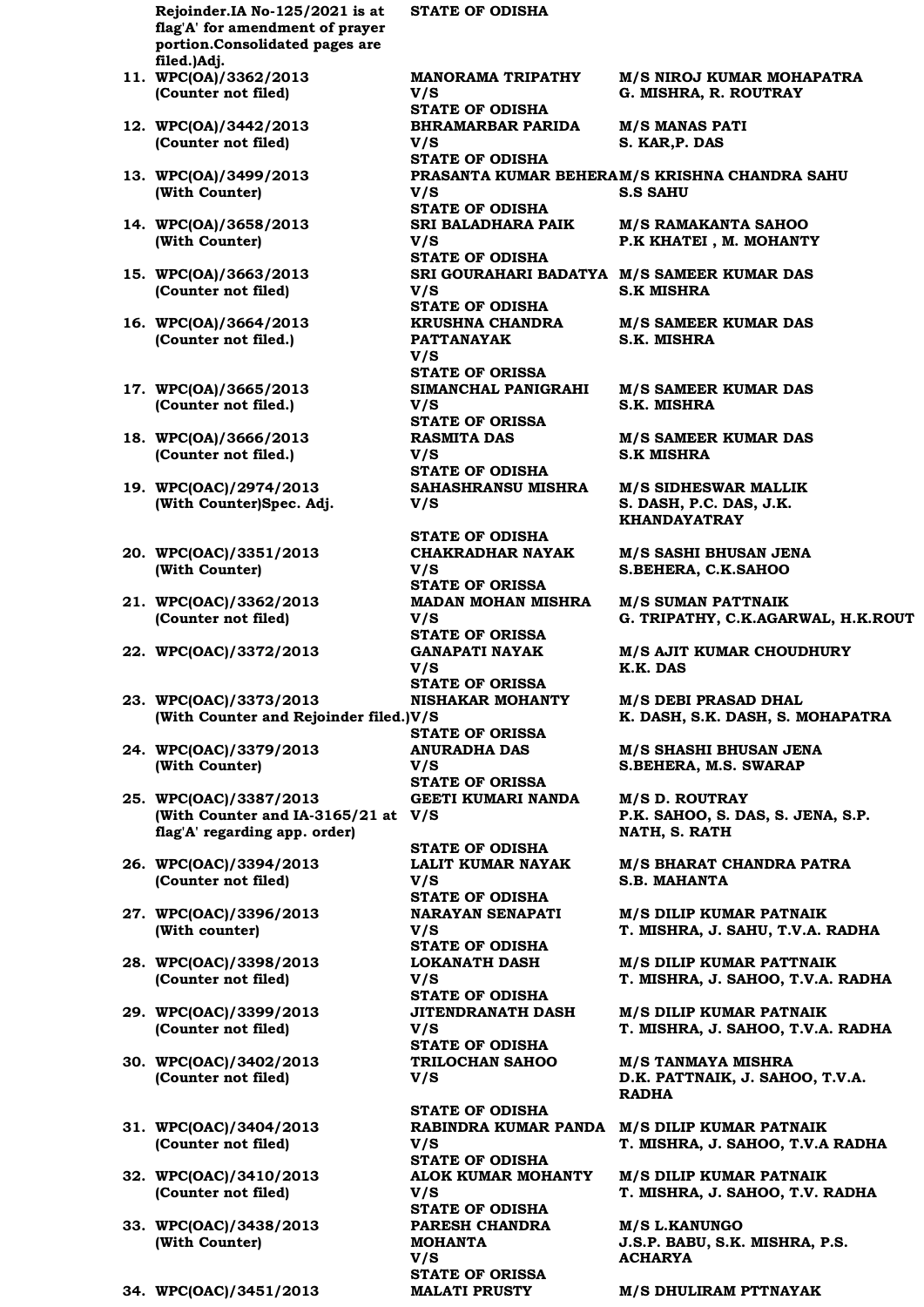- **35. WPC(OAC)/3452/2013 (Counter not filed)**
- **36. WPC(OAC)/3453/2013 (Counter not filed)**
- **37. WPC(OAC)/3454/2013 (Counter not filed.)**
- **38. WPC(OAC)/3455/2013 (Counter not filed.)**
- **39. WPC(OAC)/3456/2013 (Counter not filed.)**
- **40. WPC(OAC)/3457/2013 (Counter not filed)**
- **41. WPC(OAC)/3458/2013 (Counter not filed.)**
- **42. WPC(OAC)/3460/2013 PRAVAT KUMAR MEKAP**
- **43. WPC(OAC)/3461/2013 HARIBANDHU SAHU**
- **44. WPC(OAC)/3486/2013 (Counter not filed)**
- **45. WPC(OAC)/3488/2013 (Counter not filed)**
- **46. WPC(OAC)/3604/2013 GIRISH CHANDRA PARIDA SACHIDANANDA SAHOO**
- **47. WPC(OAC)/3617/2013 AMARENDRA NATH DAS**
- 48. WPC(OAC)/3619/2013
- **49. WPC(OAC)/3620/2013 (Counter not filed.)**
- **50. WPC(OAC)/3621/2013 (Counter not filed)**
- **51. WPC(OAC)/3622/2013 (Counter not filed)**
- **52. WPC(OAC)/3623/2013 (Counter not filed)**
- **53. WPC(OAC)/3624/2013 (Counter not filed)**
- **54. WPC(OAC)/3625/2013 (Counter not filed)**
- **55. WPC(OAC)/3626/2013 (Counter not filed)**
- **56. WPC(OAC)/3653/2013 (With Counter)**
- **57. WPC(OAC)/3654/2013 (With Counter)**
- **58. WPC(OAC)/3656/2013 (With Counter)**
- **59. WPC(OAC)/3657/2013 (With counter)**
- **60. WPC(OAC)/3658/2013 SK. TAHER ALI M/S S. PATRA(1)**

**(Counter not filed) V/S N. BISWAL, N.S PANDA STATE OF ODISHA SANTAPI MAHANTA. V/S STATE OF ODISHA PUSPALATA SAHU V/S STATE OF ORISSA SUKANTI SETHY V/S STATE OF ODISHA KUNTALA NAIK V/S STATE OF ORISSA HEMALATA KABI V/S STATE OF ODISHA RANTAMANI MAHANTA V/S STATE OF ODISHA BARUNI BISWAL V/S STATE OF ODISHA V/S STATE OF ODISHA V/S STATE OF ODISHA MADHUSMITA SETHY V/S STATE OF ODISHA LAKSHMAN SAHU V/S STATE OF ODISHA V/S STATE OF ODISHA V/S STATE OF ODISHA V/S STATE OF ODISHA SANJIB KUMAR SAHOO V/S STATE OF ODISHA RAJKISHORE MOHARANA V/S STATE OF ODISHA BHAGABAN NAYAK V/S STATE OF ODISHA SUSANTA KUMAR PAL V/S STATE OF ODISHA PRANABANDHU BISWAL V/S STATE OF ODISHA SAROJ KUMAR PANDA V/S STATE OF ODISHA SAROJ KUMAR SAHOO V/S STATE OF ODISHA BIPINA BIHARI JENA V/S STATE OF ODISHA AHLAD MOHINI DASH V/S STATE OF ODISHA RAJIBLOCHAN SAHU V/S STATE OF ODISHA PRAMOD KUAMR BISWAL** 

**V/S** 

**STATE OF ODISHA**

**M/S DHULIRAM PATTANAYAK N.BISWL,N.S PANDA**

**M/S DHULIRAM PATTANAYAK N. BISWAL, N.S PANDA**

**M/S DHULIRAM PATTANAYAK N. BISWAL, N.S PANDA**

**M/S DHULIRAM PATTANAYAK N. BISWAL, N.S PANDA**

**M/S D.R. PATTANAYAK N. BISWAL, N.S. PANDA**

**M/S DHULIRAM PATTANAYAK N. BISWAL, N.S. PANDA**

**M/S DHULIRAM PATTANAYAK N. BISWAL, N.S. PANDA**

**M/S DEBABRATA RATH S.S. MOHAPATRA**

**M/S BHOJRAJ SETH**

**IN PERSON**

**M/S DINESH KUMAR PANDA G. SINHA, A. MISHRA, P.P. BEHERA**

**P.R.BHUYAN**

**SACHIDANANDA SAHOO P.R.BHUYAN**

HIMANSHU SEKHAR PANDA SHASHANKA SEKHAR PATRA **G.N.PADHI,S.K.MISHRA,B.K.SAHOO,N.R. MOHANTY**

> **MANOJ KUMAR MISHRA J.MISHRA,J.SAHOO**

**DILLIP KUMAR PATNAIK T.MISHRA,J.MISHRA**

**DILLIP KUMAR PATNAIK T.MISHRA,J.MISHRA**

**DILLIP KUMAR PATNAIK T.MISHRA,J.MISHRA**

**DILLIP KUMAR PATTNAIK J.MISHRA,J.SAHOO**

**DILLIP KUMAR PATTNAIK J.MISHRA,J.SAHOO**

**DILLIP KUMAR PATTNAIK J.MISHRA,J.SAHOO**

**M/S SIDHESWAR MALLIK P.C. DAS**

**M/S K.K. SWAIN P.N, MOHANTY, U. CHHOTRAY**

**M/S SADASIVA PATRA S. RATH, D.D. SAHU**

**M/S SADASIVA PATRA S. RATH, D.D. SAHU**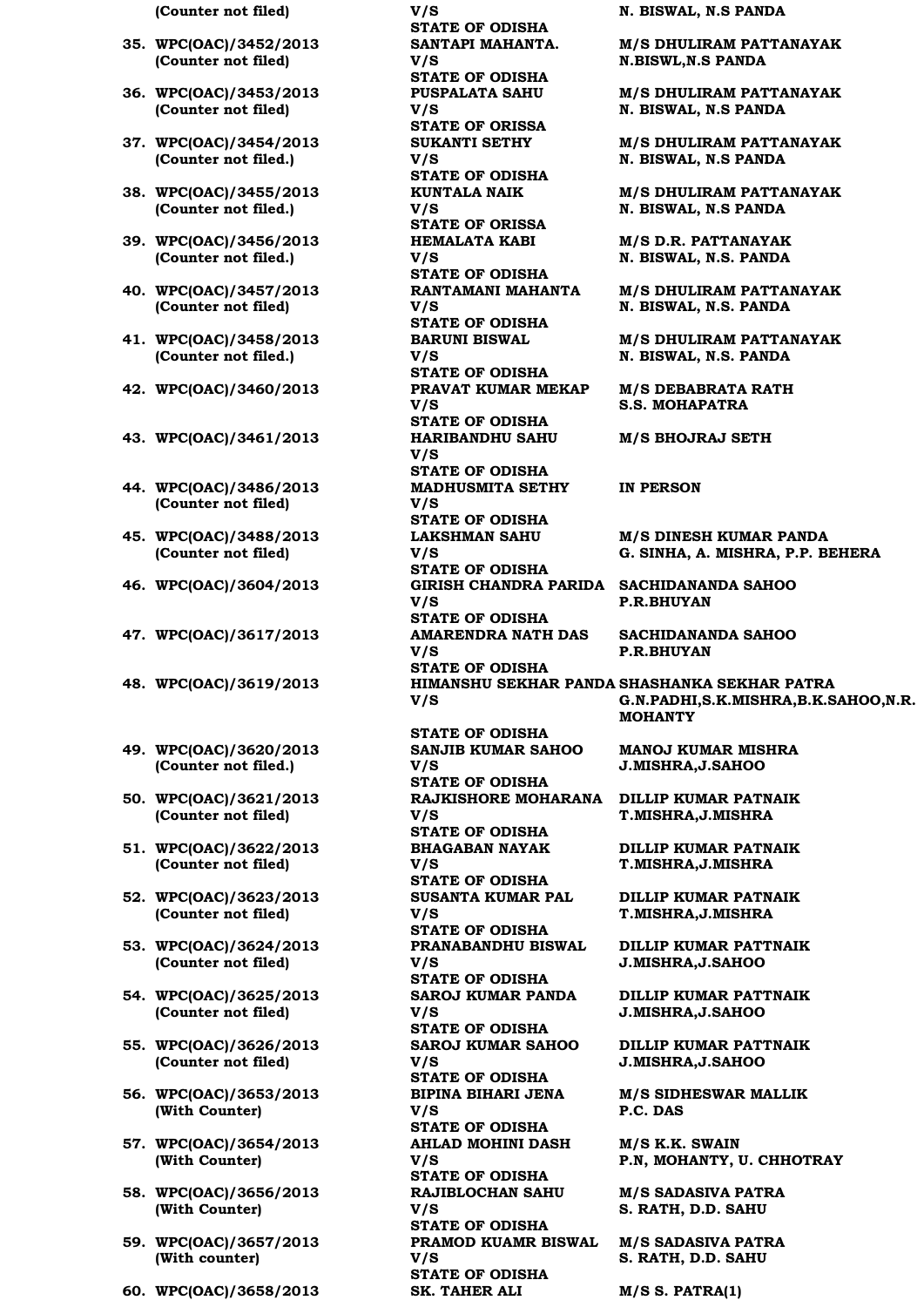|  | (With counter) |
|--|----------------|
|--|----------------|

- **61. WPC(OAC)/3659/2013 (Counter not filed)**
- **62. WPC(OAC)/3660/2013 (Counter not filed)**
- **63. WPC(OAC)/3661/2013 (Counter not filed.)**
- **64. WPC(OAC)/3663/2013 (Counter not filed. IA 3293/21 at V/S Fl A for appr. direction )**
- **65. WPC(OAC)/3678/2013 (With counter)**
- **66. WPC(OAC)/3702/2013 (Counter not filed)**
- **67. WPC(OAC)/3707/2013 (With counter)**
- **68. WPC(OAC)/3712/2013 (With counter)**
- **69. WPC(OAC)/3713/2013 (With counter)**
- **70. WPC(OAC)/3720/2013 (With counter)**
- **71. WPC(OAC)/3721/2013 (With counter)**
- **72. WPC(OAC)/3722/2013 (With counter)**
- **73. WPC(OAC)/3724/2013 (With Counter)**
- **74. WPC(OAC)/3729/2013 (With counter)**
- **75. WPC(OAC)/3736/2013 (With counter)**
- **76. WPC(OAC)/3739/2013 (With counter)**
- **77. WPC(OAC)/3740/2013 (Counter not filed)**
- **78. WPC(OAC)/3747/2013 (With counter)**
- **79. WPC(OAC)/3750/2013 (With counter)**
- **80. WPC(OAC)/3801/2013 (Counter not filed.)**
- **81. WPC(OAC)/3811/2013 (Counter not filed)**
- **82. WPC(OAC)/3813/2013 (Counter not filed)**
- **83. WPC(OAC)/3814/2013 (Counter not filed)**
- **84. WPC(OAC)/3821/2013 (Counter not filed)**

**(With counter) V/S S. RATH, D.D. SAHU STATE OF ODISHA SARBESWAR SATAPATHY V/S STATE OF ODISHA PRADEEP KUMAR SAHU V/S STATE OF ODISHA KULAMANI SWAIN V/S STATE OF ODISHA DAMBARUDHAR BARIK STATE OF ODISHA SANGRAM KESHARI PATTNAIK V/S STATE OF ODISHA DOLAMANI SAHOO V/S STATE OF ODISHA ARATI BEHERA V/S STATE OF ODISHA MANMATH KUMAR SWAIN M/S S.K. MISHRA V/S STATE OF ODISHA PRAMOD KUMAR NAYAK V/S STATE OF ODISHA SIMANCAL BEHERA V/S STATE OF ODISHA V/S STATE OF ODISHA KRUSHNA CHANDRA PANDIT V/S STATE OF ODISHA RAJENDRANATH PANDA V/S STATE OF ODISHA**

**BIJAYLAXMI BEHERA V/S STATE OF ODISHA BRUNDABAN NAIK V/S STATE OF ODISHA KASSIMUDDIN KHAN** 

**V/S** 

**STATE OF ODISHA ARCHANAMAYEE PANDA V/S STATE OF ODISHA ANIMESH PATEL V/S** 

**STATE OF ODISHA PURNA CHANDRA PRADHAN M/S SIDHESWAR MALLIK V/S P.C. DAS STATE OF ODISHA MANJULA MAJHI@JHANKAR V/S STATE OF ORISSA BHAKTABANDHU TRIPATHY M/S J.K. KHUNTIA V/S H.K.ROUT, H.S.DEO STATE OF ORISSA DAYANIDHI PATRA V/S STATE OF ORISSA KARTIKESWAR SINGH V/S M/S L.K. MOHANTY B.K. JENA STATE OF ORISSA SANJAY KUMAR DAS V/S** 

**M/S SHASHI BHUSAN JENA S. BEHERA, C.K. SAHOO**

**M/S S.B. JENA S. BEHERA, C.K. SAHOO**

**M/S SHASHI BHUSAN JENA S. BEHERA, C.K. SAHOO**

**M/S ABHIRAM SWAIN S.C. MOHANTY, P.K. MISHRA, N.C. MOHARANA, P.M. PALTASING**

**M/S PRAFULLA KU. RATH R.N. PARIJA, A.K. ROUT, S.K. PATTANAYAK, A. BEHERA, P.K. SAHOO**

**M/S SASHI BHUSAN JENA S. BEHERA, C.K. SAHOO**

**M/S JYOTIRMAY GUPTA T.B. MAHAPATRA, P.P. RAO**

**M.R. PRADHAN**

**M/S S. PATRA(1) S. RATH, D.D. SAHU**

**M/S SIDHESWAR MALLIK P.C. DAS**

**RAJENDRA KUMAR SWAIN M/S SIDHESWAR MALLIK P.C. DAS**

> **M/S SIDHESWAR MALLIK P.C. DAS**

**M/S SARAT KUMAR BEHERA B.K. BASTIA, G. C. BEJA**

**M/S RAS BIHARI MOHAPATRA S. DEBATA, S. SETHI**

**M/S KARUNAKAR RATH A. SHARMADI**

**M/S NIRMAL RANJAN ROUTRAY S. BEHERA, J. PRADHAN, T.K. CHOUDHURY, S.K. MOHANTY**

**M/S SIDHESWAR MALLIK P.C. DAS, P.K. DASH**

**M/.S K.K. SWAIN P.N. MOHANTY, P.K. MOHAPATRA, P.K. MOHAPATRA, U. CHHOTRAY**

**M/S BIBHUTI BHUSAN MISHRA**

**M/S LALATENDU KANUNGO S.N. DAS,S.K. MISHRA, P.S. ACHARYA**

**M/S PRAFULLA KUMAR RATH R.N. PARIJA, A.K. ROUT, S.K.PATTNAIK,**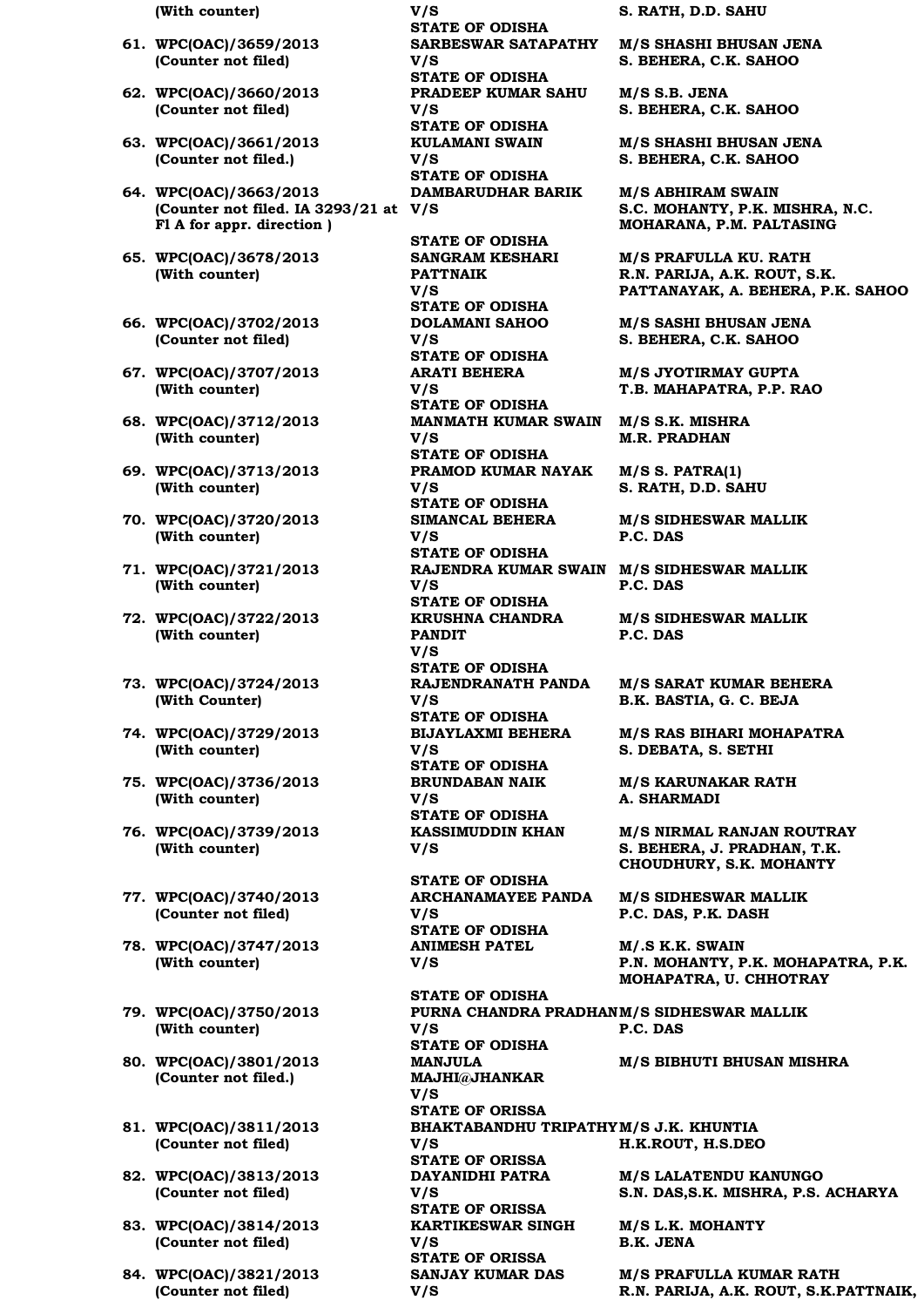**A.BEHERA, S.SINGH, P.K. SAHOO STATE OF ORISSA 85. WPC(OAC)/3824/2013 (Counter not filed.) BIPIN BIHARI PRADHAN V/S M/S BIBHU PRASAD TRIPATHY M.R. PRADHAN,U.JENA STATE OF ORISSA 86. WPC(OAC)/3827/2013 (Counter not filed.) BICHITRANANDA PATRA V/S M/S MANOJA KUMAR KHUNTIA G.R. SETHI, J.K. DIGAL, B.K. PATTNAIK, S.NANDA DIRECTOR,ELEMENTARY EDUCATION 87. WPC(OA)/2191/2017 (With Counter by OPs.1,3 to 6. Order no.'2' may be seen)Spec. Adj. PRAKASH CHANDRA PANDA M/S.KRISHNA CHANDRA SAHU V/S R.DAS STATE OF ODISHA FOR HEARING U/O.XLI.R-11,C.P.C. 88. MACA/862/2013 (Receipt showing payment of Rs.500/- in O.H.C.Bar Association SANDEEP KU.AGRAWAL M/S.S.ROY not filed. Order No.4, may kindly be seen.)Spec. Adj MALATI DEVI V/S M/S.A.K.SAHOO A.K.PARIDA R.PATI WITH MACA/301/2013 (MC NO.846/13 at Fl.D for further V/S order regarding limitaion. Undelivered notice returned from R-5 having postal remark "Addressee refused") N.I.CO.LTD. M/S.SAURJYA KANTA PADHI A.DAS, B.PANIGRAHI, S.S.MOHANTY GOURIDEVI DALMIA M/S.A.K.SAHOO A.K.PANDA, S.SAHOO 89. MACA/1072/2016 (ADs received from R-6 and R-7 after valid service. IA No-97/2021 V/S is at flag'p' for further order regarding stay.IA No-350/2021 at flag'Q' for further order regarding app. order) adj NATIONAL INSURANCE CO.LTD. M/S.AMITAV DAS H.K.MAHALI, M.M.DAS, P.K.SAHOO, S.DAS SUMITRA MOHAPATRA M/S.B.N.RATH M/S.S.K.SWAIN, L.P.SWAIN, A.K.SWAIN,B.BARIK 90. MACA/1430/2016 ( Receipt showing copy of appeal memo not served on R-1 to 4. Cross objection at fl.X. I.A. No.748/18 at fl.10 for exemption MINATI NAIK M/S.B.SINGH from paying the C. fee of Rs.1000/- in cross objection. Vernacular certificate not furnished in I.A. No.748/18 in cross objection. )Spec. Adj. DIVISIONAL MANAGER,ORIENTAL INSUANCE CO.LTD. V/S M/S.G.P.DUTTA S.K.MOHANTY, B.K.SAHOO, S.PERWEEN P.B.SINHA,S.K.KHUNTIA 91. MACA/405/2017 Spec Adj. RANJITA PRADHAN V/S M/S.SUJIT SEN R.SINGH DEBENDRA KU.SAHOO M/S.RAMKRISHNA NAIK, G.S.SAMAL, S.DAS, J.N.SWAIN, D.PANDA M/S.MITALI JESTHI, P.K.JESTHI 92. MACA/1042/2017 (MC No.1614/17 at Fl. C for condonation of delay. As per SR defect Nos.9 & 9(a) not removed.) Spec. Adj. ASIT PUSPALAK V/S M/S.B.K.NAYAK A.K.SAHOO NARAYAN PARIDA S.T PRADHAN 93. MACA/1284/2017 (IA No.1256/18 at fl.B for further INDIA ASSURANCE CO.LTD P.RANJAN orders reg:stay. IA No.857/21 at Fl.C for further orders reg: appr. orders. AD from R-2 not received. Receipt showing service of copy of appeal memo not filed.) Spec. Adj. DIVISIONAL MANAGER,NEW M/S.NIRMAL CH.MOHANTY V/S BANKANIDHI ROUT M/S.ARUN KU. DAS 94. MACA/1309/2017 (Delay codoned)Spec. Adj. DIVISIONAL MANAGER,UNITEED INDIA B.N.BHOL INSURANCE CO.LTD. V/S M/S.BIJOY DASMOHAPATRA SUSAMA MANJARI PANDA M/S.DHANANJAYA MUND, R.K.ACHARAY, P.K.BEHERA 95. MACA/533/2018 (LCR not received)Spec. Adj. RASHMI PAWAN KUMAR SHARMA V/S M/S.KALPATARU PANIGRAHI D.C.DEY KUMUDINI MAHANTA M/S DEBASIS MISHRA, S.K. BARAL, D. ROUT, B. SAMANTARAY, M/S S. SATPATHY, J. PRAHARAJ WITH MACA/512/2018 (R-1 to 4 appeared) DIVISIONAL MANAGER,NATIONAL INSURANCE CO.LTD. SUBRAT SATPATHY J.PRAHARAJ**

**V/S** 

**RASHMI PAWAN KU.SHARMA**

**M/S.KALPATARU PANIGRAHI, D.CH.DEY, M/S.DEBASIS MISHRA**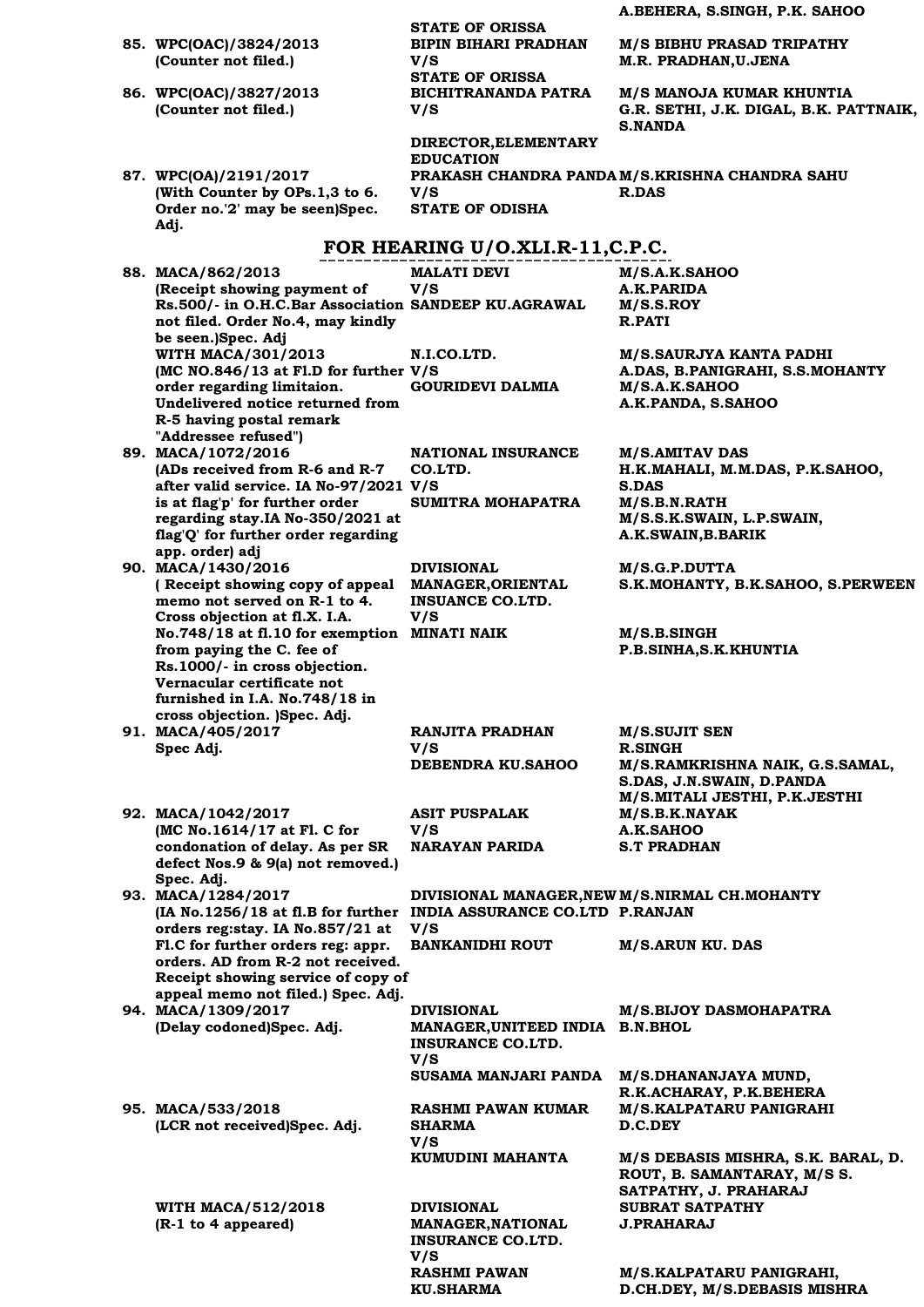| 96. FAO/33/2021                                   | <b>ANIRUDHA DASH</b>                   | <b>DIGAMBARA MISHRA</b>        |
|---------------------------------------------------|----------------------------------------|--------------------------------|
| $(I.A. 63/21$ is at fl.A for stay. I.A. $V/S$     |                                        | S.K.SATAPATHY,D.HOTA           |
| $65/21$ is at fl.B to call for LCR.               | P.O., INTERNAL                         | M/S DUSMANTA KU. BARIK,        |
| Receipt showing deposit of the                    | <b>COMPLAINT COMMITTEE</b>             | <b>SATYABRATA DAS</b>          |
| appeal memo on R-2 not recored)                   |                                        |                                |
| Spec. Adj.                                        |                                        |                                |
| 97. FAO/223/2021                                  | ARJUN JAIPURIA @ AJUNA DHANANJAYA MUND |                                |
| (With IA No-382/21 is at flag'A' for $V/S$        |                                        | S.KHAN, P.K.BEHERA             |
| condonation of delay. But as Per UNION OF INDIA   |                                        |                                |
| SR there is no delay.)                            |                                        |                                |
| 98. FAO/246/2021                                  | <b>BASANTI KUJUR</b>                   | DEEPALI MOHAPATRA              |
| (Receipt showing service of copy                  | V/S                                    |                                |
| not received. Appearance memo                     | UNION OF INDIA                         | MR. ALOK KUMAR MOHANTY         |
| C.G.C not filed)Spec. Adj.                        |                                        |                                |
| 99. FAO/262/2021                                  | RINA RANI NAYAK                        | DEEPALI MOHAPATRA              |
| (Receipt showing service of copy V/S)             |                                        |                                |
| of the appeal memo not filed)Spec. UNION OF INDIA |                                        | MR. P.S NAYAK                  |
|                                                   |                                        |                                |
| Adj.                                              |                                        |                                |
| 100. FAO/274/2021                                 | <b>USHA DEVI</b>                       | <b>SATYABAN SAHOO</b>          |
| (Biswajit Maharana C.G.C has                      | V/S                                    | <b>D.MARANDI</b>               |
| entered appearance for respondentPRESIDING        |                                        | <b>BISWAJIT MAHARANA C.G.C</b> |
| 1& 2)Spec. Adj.                                   | OFFICER, RAILWAY CLAIMS                |                                |
|                                                   | TRIBUNAL, BBSR BENCH                   |                                |

# **COURT NO - XIV (6TH FLOOR) 04/03/2022**

**AT 10:30 AM**

# **THE HON'BLE MR. JUSTICE MURAHARI SRI RAMAN**

**(THIS BENCH WILL FUNCTION THROUGH HYBRID ARRANGEMENT (VIRTUAL/PHYSICAL MODE.)**

**Learned counsel desirous of appearing through Virtual Mode shall intimate the name, item number, case details etc. to the Court Master through Mobile No.7978966472 between 8.00 P.M. to 10.00 P.M. on the previous date of the hearing of the case.**

### **FOR ADMISSION**

| 1. WPC(OA)/1829/2013<br>(With counter.) | HEMANTA KUMAR BHOI<br>V/S               | <b>M/S DEEPAK NARENDRA</b>                      |
|-----------------------------------------|-----------------------------------------|-------------------------------------------------|
|                                         | <b>STATE OF ODISHA</b>                  |                                                 |
| 2. WPC(OA)/1837/2013                    | <b>DEEPAK KUMAR</b>                     | <b>IN PERSAON</b>                               |
| (Counter not filed.)                    | <b>SATAPATHY</b>                        |                                                 |
|                                         | V/S                                     |                                                 |
|                                         | <b>STATE OF ODISHA</b>                  |                                                 |
| 3. WPC(OA)/2877/2013                    | <b>SRI PRASANA KUMAR</b>                | <b>M/S SAMEER KUMAR DAS</b>                     |
| (Counter not filed.)                    | <b>LENKA</b>                            | <b>S.K MISHRA, R.K BISOI</b>                    |
|                                         | V/S                                     |                                                 |
|                                         | <b>STATE OF ODISHA</b>                  |                                                 |
| 4. WPC(OA)/2884/2013                    | <b>SRI ASHOK KUMAR</b>                  | <b>M/S SURYANARAYAN PATTNAIK</b>                |
| (Counter not filed.)                    | <b>PUROHIT</b>                          | U. PATTNAIK, N.K PANDA, C.S PANDA               |
|                                         | V/S                                     |                                                 |
|                                         | <b>STATE OF ODISHA</b>                  |                                                 |
| 5. WPC(OA)/2995/2013                    | PRADYUMNA KUMAR                         | KARUNAKAR RATH                                  |
| (Counter not filed.)                    | <b>MISHRA</b>                           | <b>B.MISHRA, A. PATTNAIK</b>                    |
|                                         | V/S                                     |                                                 |
|                                         | <b>STATE OF ODISHA</b>                  |                                                 |
| 6. WPC(OA)/3001/2013                    | NIRANJAN PASCHIM KABAT BAIDHAR SAHOO    |                                                 |
| (With counter.)                         | V/S                                     | <b>L.SAMAL</b>                                  |
|                                         | <b>STATE OF ODISHA</b>                  |                                                 |
| 7. WPC(OA)/3010/2013                    | UMAMANI JENA                            | PRAFULLA KUMAR MOHAPATRA                        |
| (With counter.)                         | V/S<br><b>STATE OF ODISHA</b>           | S.PRADHAN, S.C. SAHOO                           |
| 8. WPC(OA)/3011/2013                    | <b>SURENDRA BHOI</b>                    | <b>RABINARAYAN MISHRA</b>                       |
| (Counter not filed.)                    | V/S                                     | <b>B.N.SARANGI,D.DHAL</b>                       |
|                                         | <b>STATE OF ODISHA</b>                  |                                                 |
| 9. WPC(OA)/3024/2013                    | SHAILESH KUMAR NAYAK M/S JAYADEV MISHRA |                                                 |
| (Counter not filed.)                    | V/S                                     |                                                 |
|                                         | <b>STATE OF ODISHA</b>                  |                                                 |
| 10. WPC(OA)/3038/2013                   | SIMANTA SEKHAR RATH                     | M/S DILIP KUMAR MOHAPATRA                       |
| (Counter not filed.)                    | V/S                                     | S. SAMAL, A. SAHOO, N. NAYAK, R.                |
|                                         |                                         | <b>MOHANTY</b>                                  |
|                                         | <b>STATE OF ODISHA</b>                  |                                                 |
| 11. WPC(OA)/3039/2013                   | <b>MADHUSUDAN ROUT</b>                  | <b>M/S DEBENDRA MOHANTA</b>                     |
| (Counter not filed.)                    | V/S                                     | N.M. ROUT, D.P. DHALSAMANTA                     |
|                                         | <b>STATE OF ODISHA</b>                  |                                                 |
| 12. WPC(OA)/3047/2013                   |                                         | BHASKAR CHANDRA NAIK M/S SUBASH CHANDRA ACHARYA |
| (Counter not filed.)                    | V/S                                     | A.P. BARIK                                      |
|                                         | <b>STATE OF ODISHA</b>                  |                                                 |
| 13. WPC(OA)/3048/2013                   | <b>NABA KISHORE</b>                     | <b>M/S LAXMIKANTA MOHANTY</b>                   |

**MOHAPATRA** 

**V/S** 

**13. WPC(OA)/3048/2013 (Counter not filed.)**

**M/S LAXMIKANTA MOHANTY B.K. JENA, M. PATI**